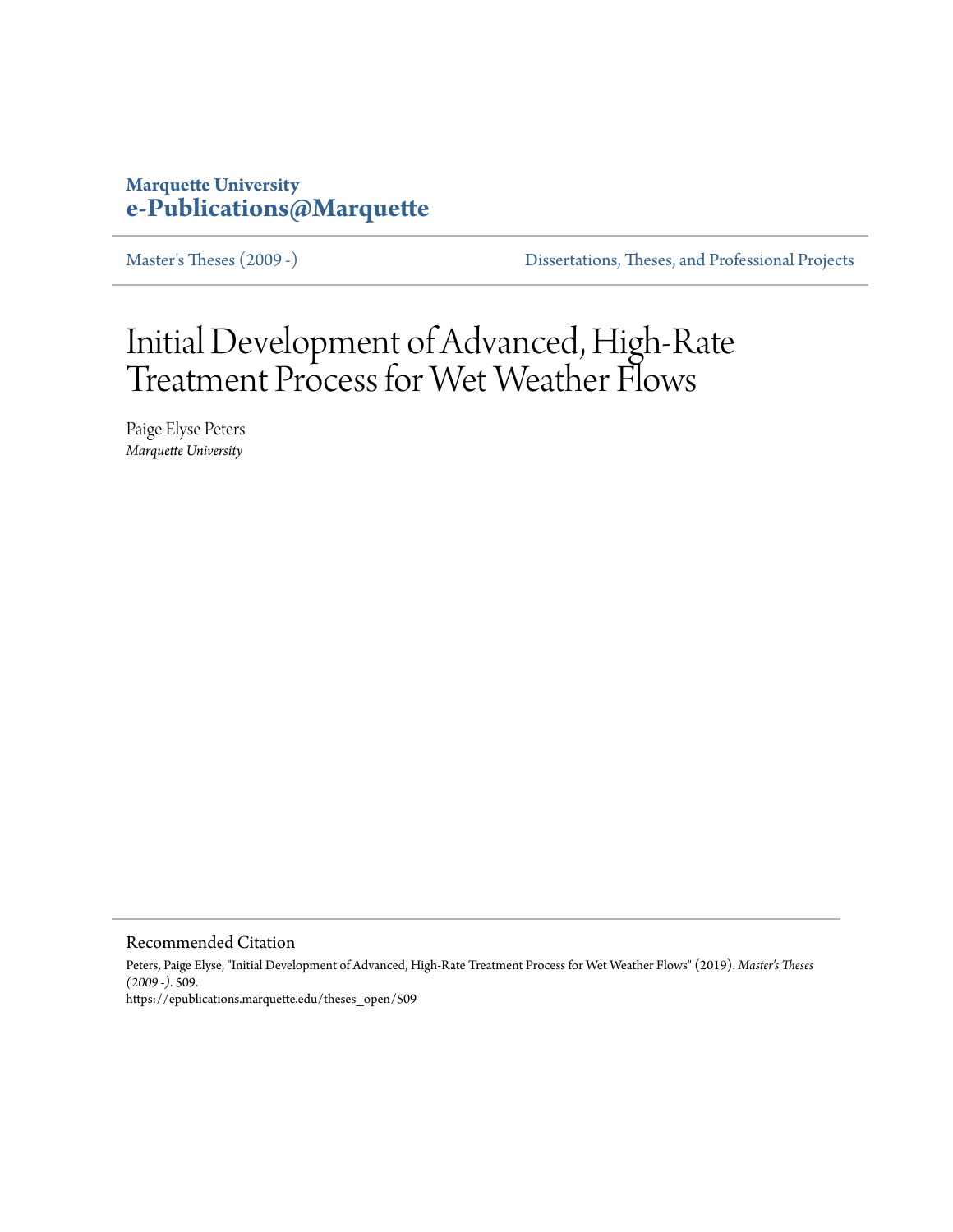# INITIAL DEVELOPMENT OF ADVANCED, HIGH-RATE TREATMENT PROCESS FOR WET WEATHER FLOWS

by

Paige E. Peters

A Thesis submitted to the Faculty of the Graduate School, Marquette University, in Partial Fulfillment of the Requirements for the Degree of Master of Science and Engineering

Milwaukee, Wisconsin

May 2019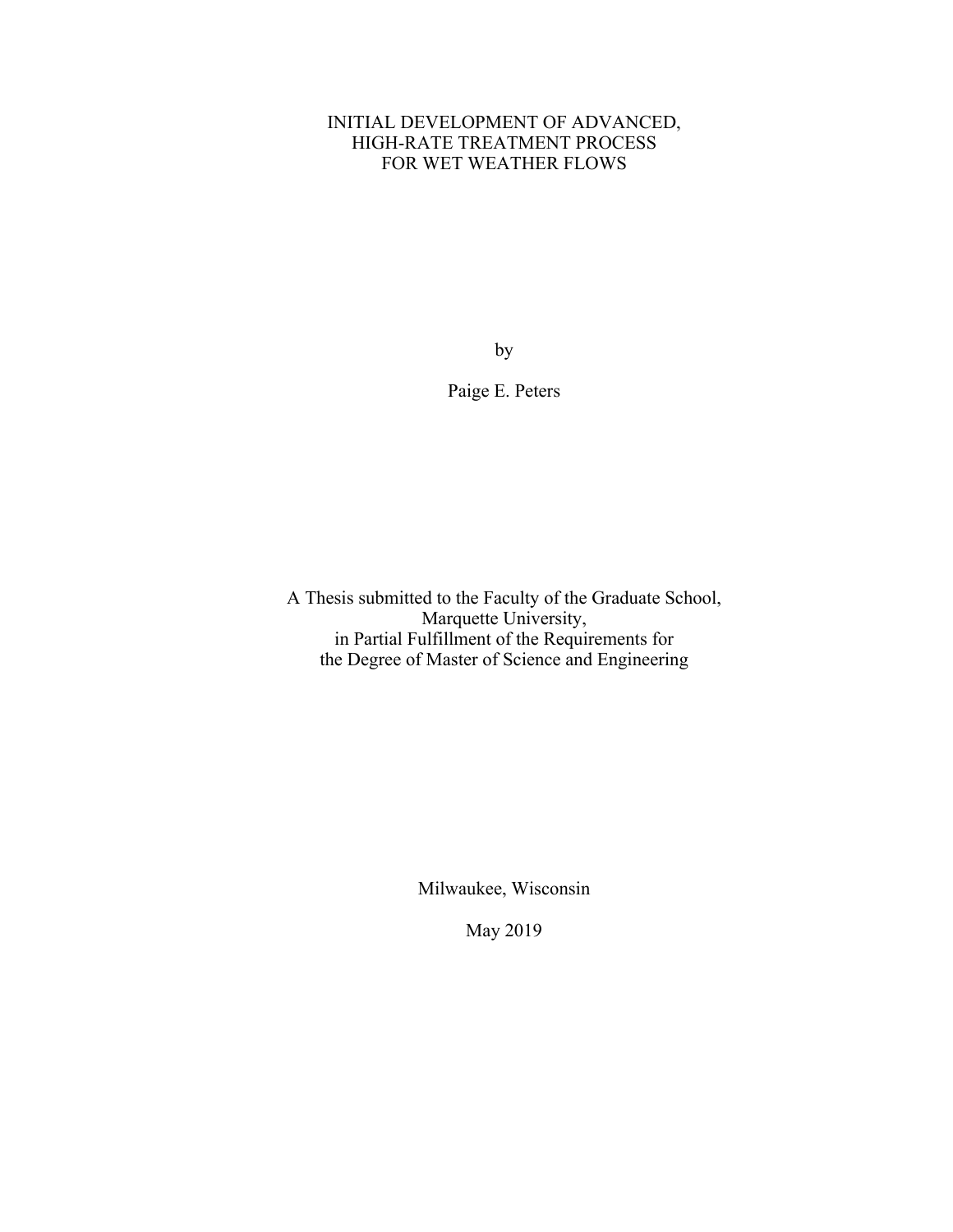# ABSTRACT INITIAL DEVELOMENT OF CEPT-AOP PROCESS FOR ADVANCED, HIGH-RATE TREATMENT OF WET WEATHER FLOWS

Paige E. Peters

Marquette University, 2019

Billions of gallons of untreated water are discharged into lakes and rivers every year due to combined and sanitary sewer overflows during high-intensity precipitation events. Combined sewer overflows (CSOs) and sanitary sewer overflows (SSOs) pose both environmental and public health risks due to potential human contact with contaminated water. To address the overflow issue, a novel, advanced, high-rate wet weather treatment process was investigated. The high-rate treatment process combined chemically enhanced primary treatment (CEPT) with an advanced oxidation process (AOP) using ozone to rapidly remove total suspended solids (TSS) and chemical oxygen demand (COD), inactive *E. coli*, and oxidize the micropollutants triclosan (TCS) and triclocarban (TCC) in synthetic SSO waters.

Results demonstrated that the preferred chemicals for CEPT were ferric chloride with an anionic polymer coagulant aid, which achieved 95% turbidity removal in <5 min. For AOP treatment, ozone  $(O_3)$ , ultraviolet light (UV) with hydrogen peroxide (H<sub>2</sub>O<sub>2</sub>), UV with  $O_3$ , and  $O_3$ with  $H_2O_2$  were investigated. Ozone alone was selected for further study. Initial research results also demonstrated >99% TSS removal, 90% COD removal, and at least 6-log *E. coli* inactivation. The micropollutant oxidation results were inconclusive. The detention time for 90% COD removal was relatively long (6 h), suggesting necessary future work to reduce this detention time (<30 min) for applicability during high-intensity precipitation events.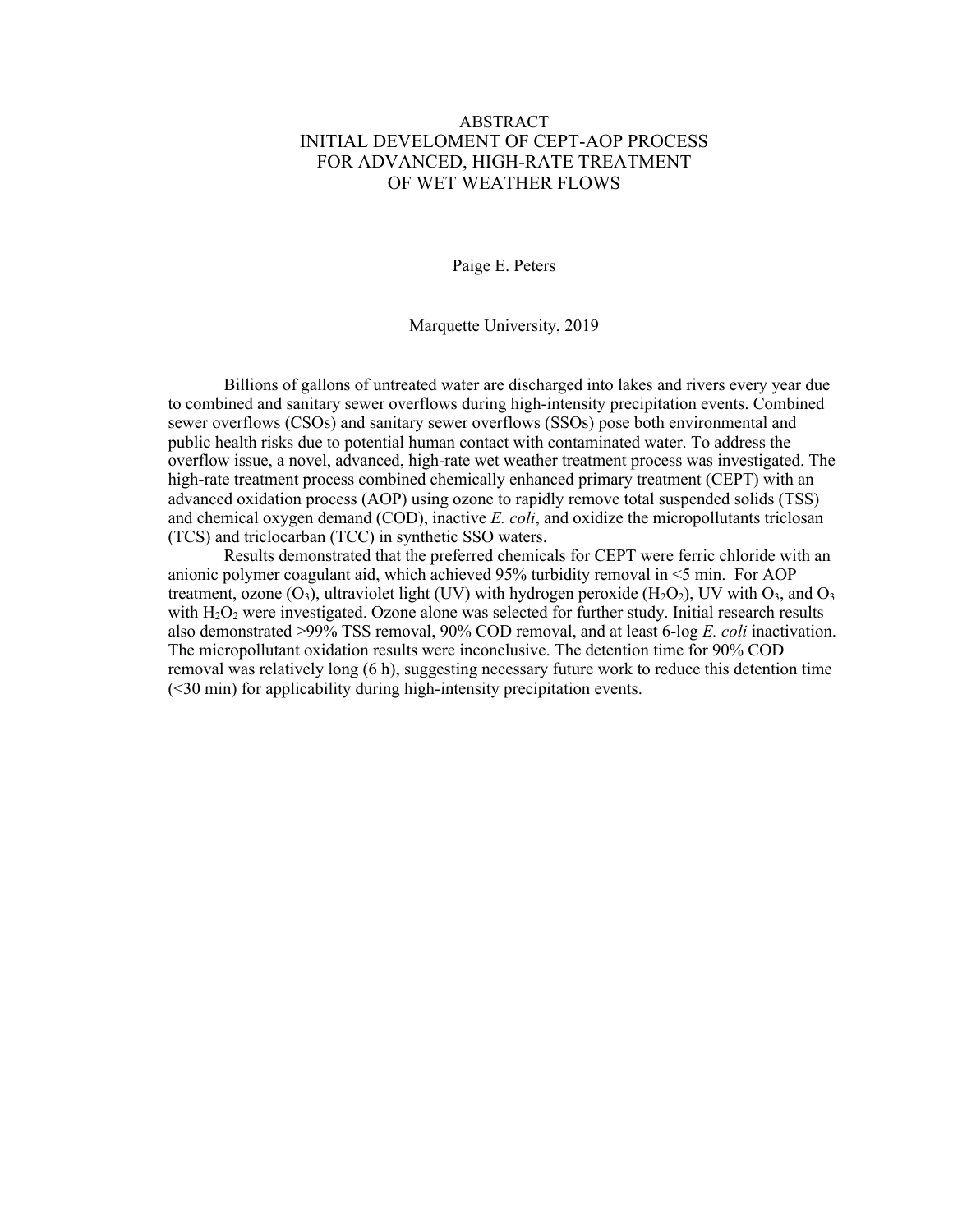#### **ACKNOWLEDGEMENTS**

# Paige E. Peters

I would like to thank the National Science Foundation Water Equipment and Policy Industry/University Cooperative Research Center for their funding and support of this research for two years. I would like to thank my fellow researchers in the Water Quality Center for their assistance in many aspects of my research, especially Dr. Yiran Tong and Emily Maher for walking me through micropollutant analysis on the LC-MS, and Joe Heffron for teaching me the process for growing *E. coli* stock solutions. Additionally, I would like to thank my undergraduate researcher, Julian Velazquez, for his assistance running various analyses. I would especially like to thank Mike Dollhopf for reliably providing me with equipment, reagents, and advice that I needed, particularly with the construction of the continuous flow system. With that, I would also like to thank the folks in the Discovery Learning Center for assisting me in designing and safely building my continuous flow reactor. I would like to thank the Office of Research and Innovation for the opportunity to use the laboratory and office space at the Global Water Center, especially Dr. Kyana Young for keeping the space organized and available. I would also like to extend my gratitude towards the Graduate School for the financial support to continue my academic pursuits.

To my thesis committee, Dr. Mayer and Dr. McNamara, thank you for your ongoing support of my research and academic endeavors. I am grateful for the opportunity to have worked with you on this project and could not have completed it without your input, expertise, guidance, and trust.

Finally, I would like to express the profound gratitude I have towards the Director of my advisory committee and thesis advisor, Dr. Dan Zitomer, for providing me with this opportunity and continuing to support me. Dr. Zitomer has mentored me throughout the many ups and downs of this project and has worked with me to help deliver a thesis of which I am very proud. Under Dr. Zitomer's guidance, I have developed of wealth of knowledge for which I am extremely grateful and gained a deeper understanding and appreciation for the research I have been able to conduct.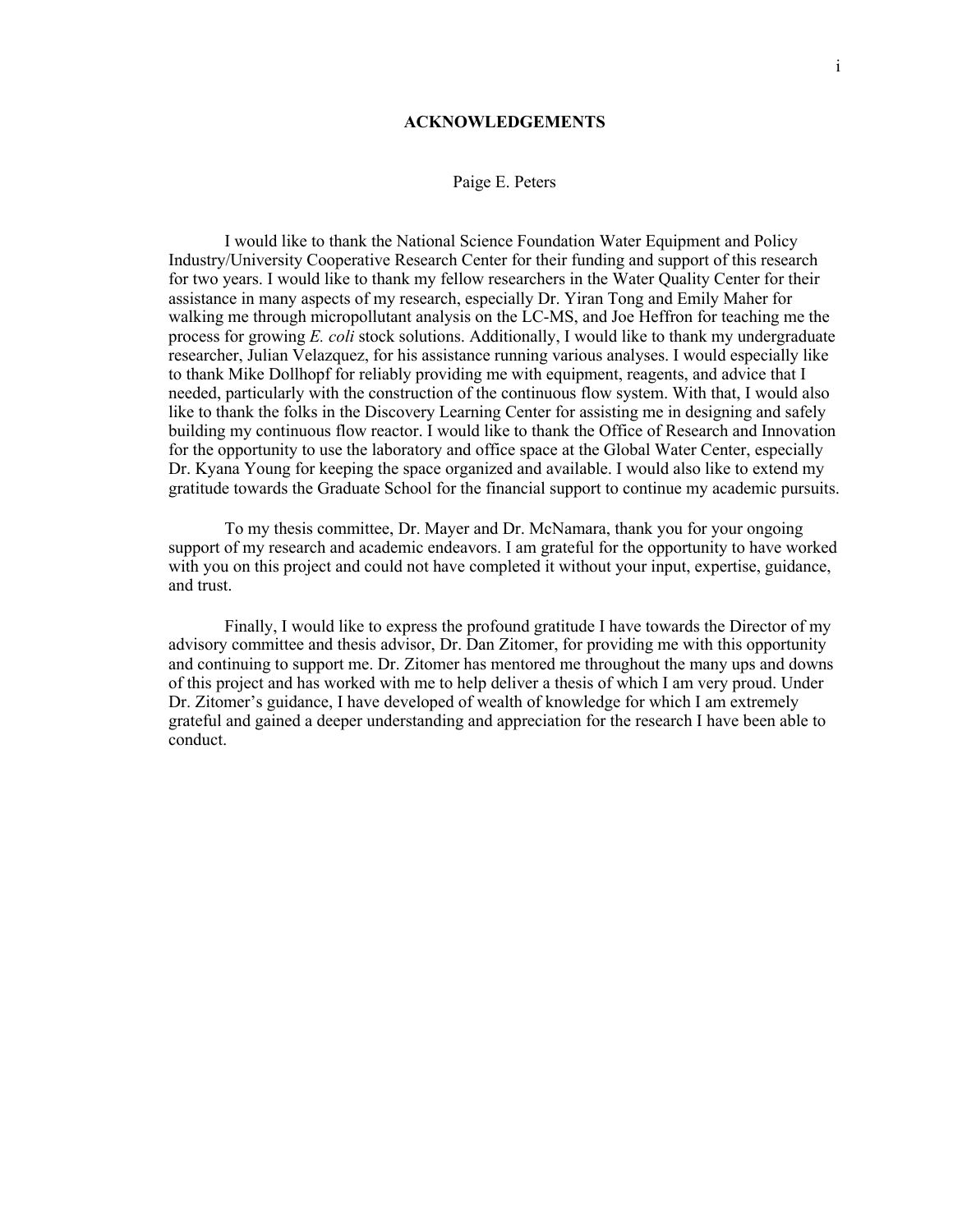# **DEDICATION**

I am dedicating this thesis to my wife, Megan, for her patience, encouragement, and wild support throughout this effort, and to my family, for always believing in me and supporting my passions. It takes a village, and mine is one of the finest.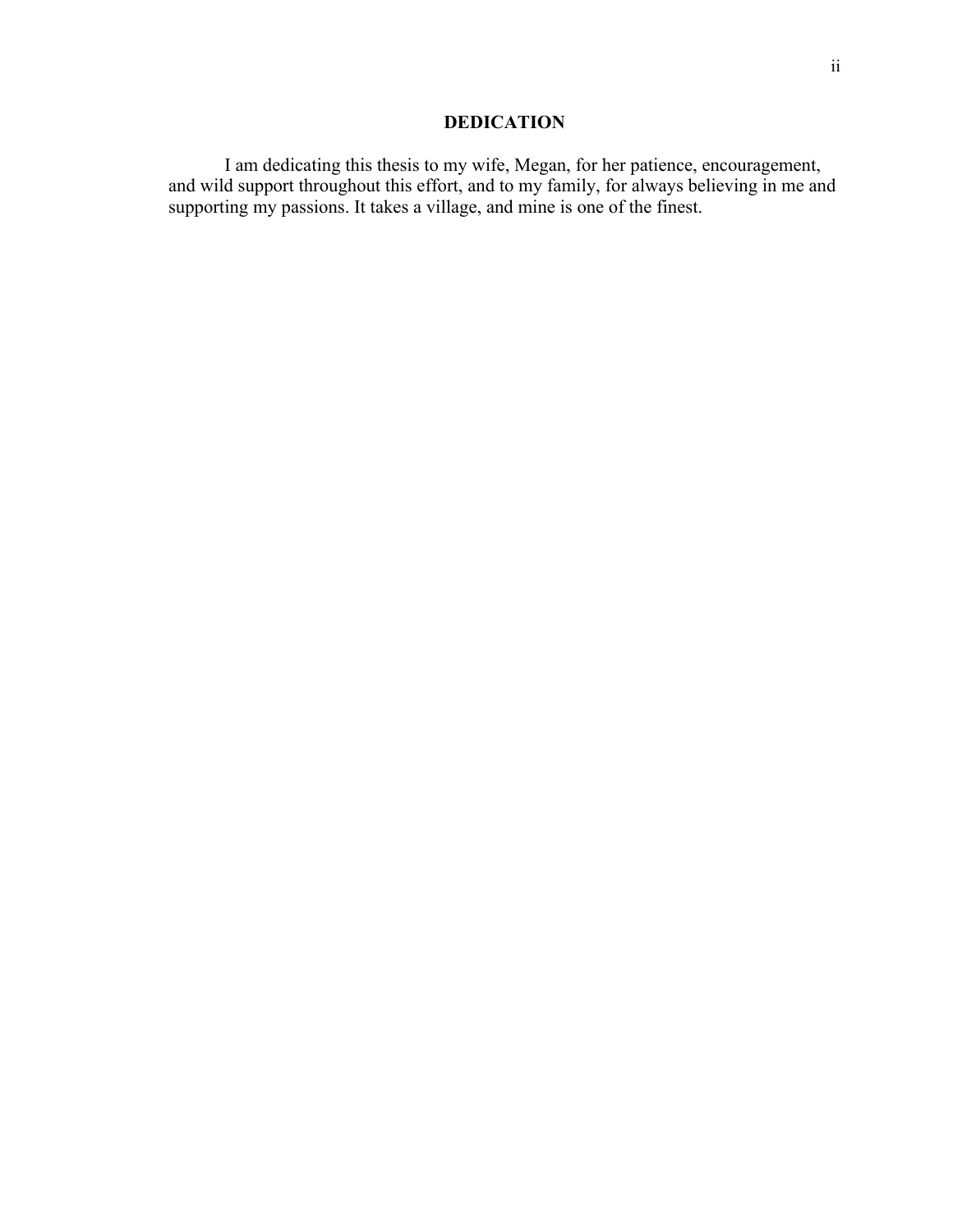# **TABLE OF CONTENTS**

| $\mathbf{1}$     |      |                                                  |  |
|------------------|------|--------------------------------------------------|--|
|                  | 1.1. |                                                  |  |
|                  | 1.2. |                                                  |  |
|                  | 1.3. |                                                  |  |
|                  | 1.4. |                                                  |  |
| $\boldsymbol{2}$ |      | <b>CURRENT AND FUTURE CSO/SSO CHALLENGES AND</b> |  |
|                  |      |                                                  |  |
|                  | 2.1. |                                                  |  |
|                  |      | 2.1.1.                                           |  |
|                  |      | 2.1.2.                                           |  |
|                  |      | 2.1.3.                                           |  |
|                  | 2.2. |                                                  |  |
|                  |      | 2.2.1.                                           |  |
|                  |      | 2.2.2.                                           |  |
|                  |      |                                                  |  |
|                  |      |                                                  |  |
|                  |      |                                                  |  |
|                  |      |                                                  |  |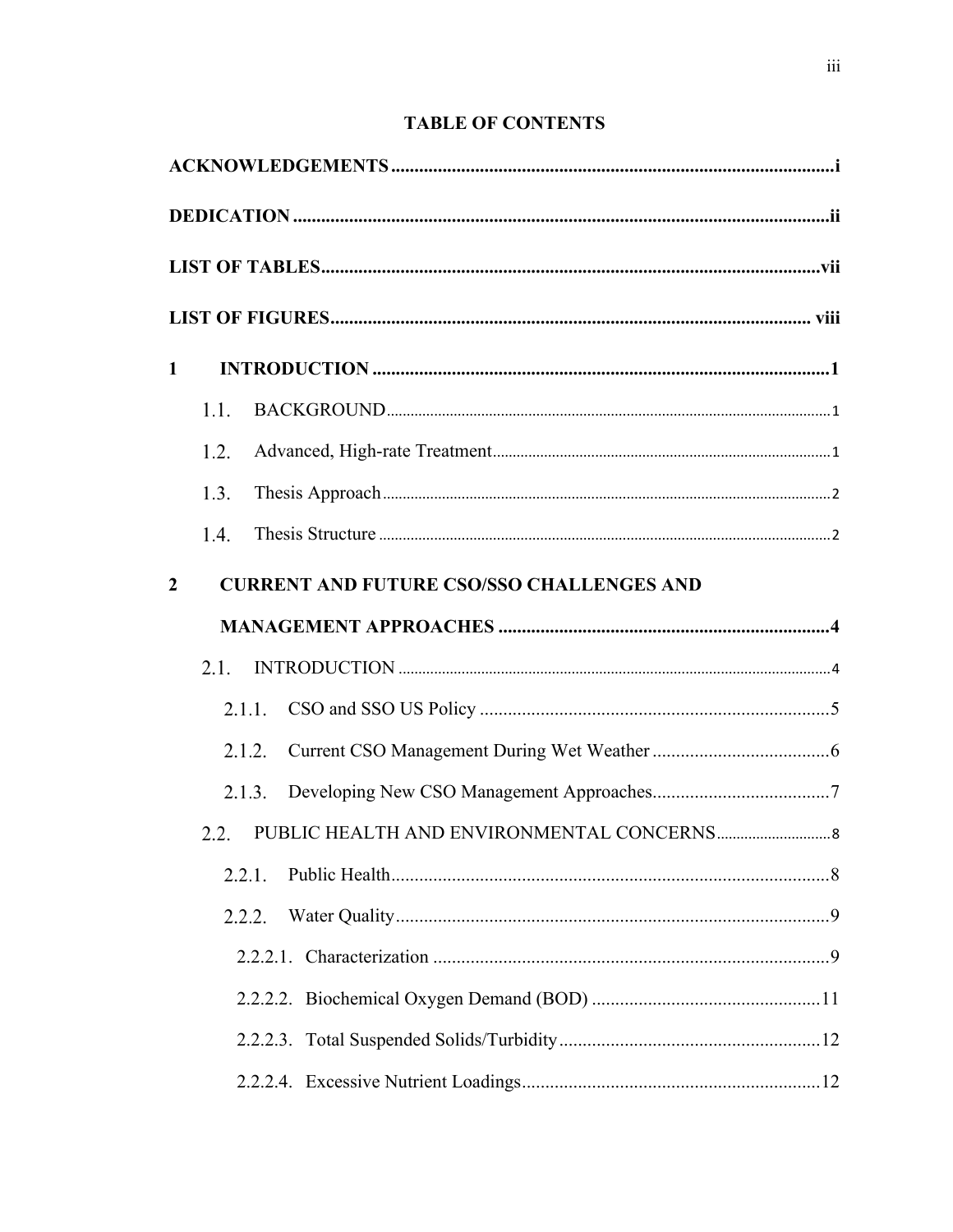| 2.2.3.                                                            |  |
|-------------------------------------------------------------------|--|
|                                                                   |  |
|                                                                   |  |
|                                                                   |  |
|                                                                   |  |
| 2.3.                                                              |  |
| 2.3.1.                                                            |  |
| 2.3.1.1.1. Chemically Enhanced Primary Treatment (CEPT) 17        |  |
|                                                                   |  |
|                                                                   |  |
|                                                                   |  |
|                                                                   |  |
| 2.3.2.                                                            |  |
|                                                                   |  |
|                                                                   |  |
| 2.3.3.                                                            |  |
| 2.3.4.                                                            |  |
|                                                                   |  |
|                                                                   |  |
|                                                                   |  |
|                                                                   |  |
| Engineered Wetlands and Retention Soil Filters (RSFs)24<br>2.3.5. |  |
| 2.3.6.                                                            |  |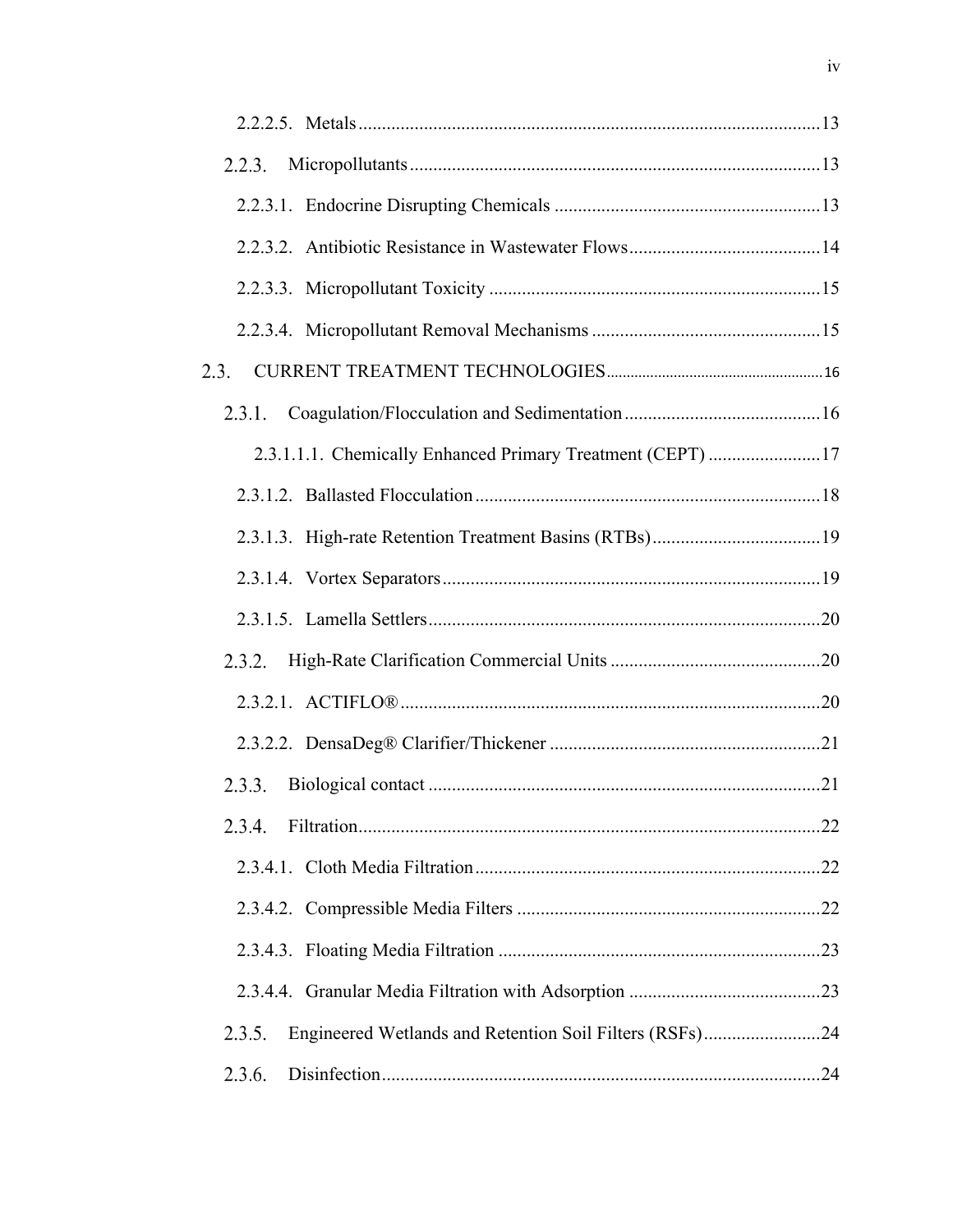|              | 2.3.7.                                                 |  |
|--------------|--------------------------------------------------------|--|
|              |                                                        |  |
|              |                                                        |  |
|              |                                                        |  |
|              |                                                        |  |
|              |                                                        |  |
|              |                                                        |  |
|              | 2.4.                                                   |  |
|              | 2.5.                                                   |  |
| $\mathbf{3}$ | <b>BENCH-SCALE EVALUATION OF CEPT-AOP TO DETERMINE</b> |  |
|              |                                                        |  |
|              |                                                        |  |
|              | 3.2.                                                   |  |
|              | 3.2.1.                                                 |  |
|              | 3.2.2.                                                 |  |
|              |                                                        |  |
|              | 3.2.3.                                                 |  |
|              |                                                        |  |
|              |                                                        |  |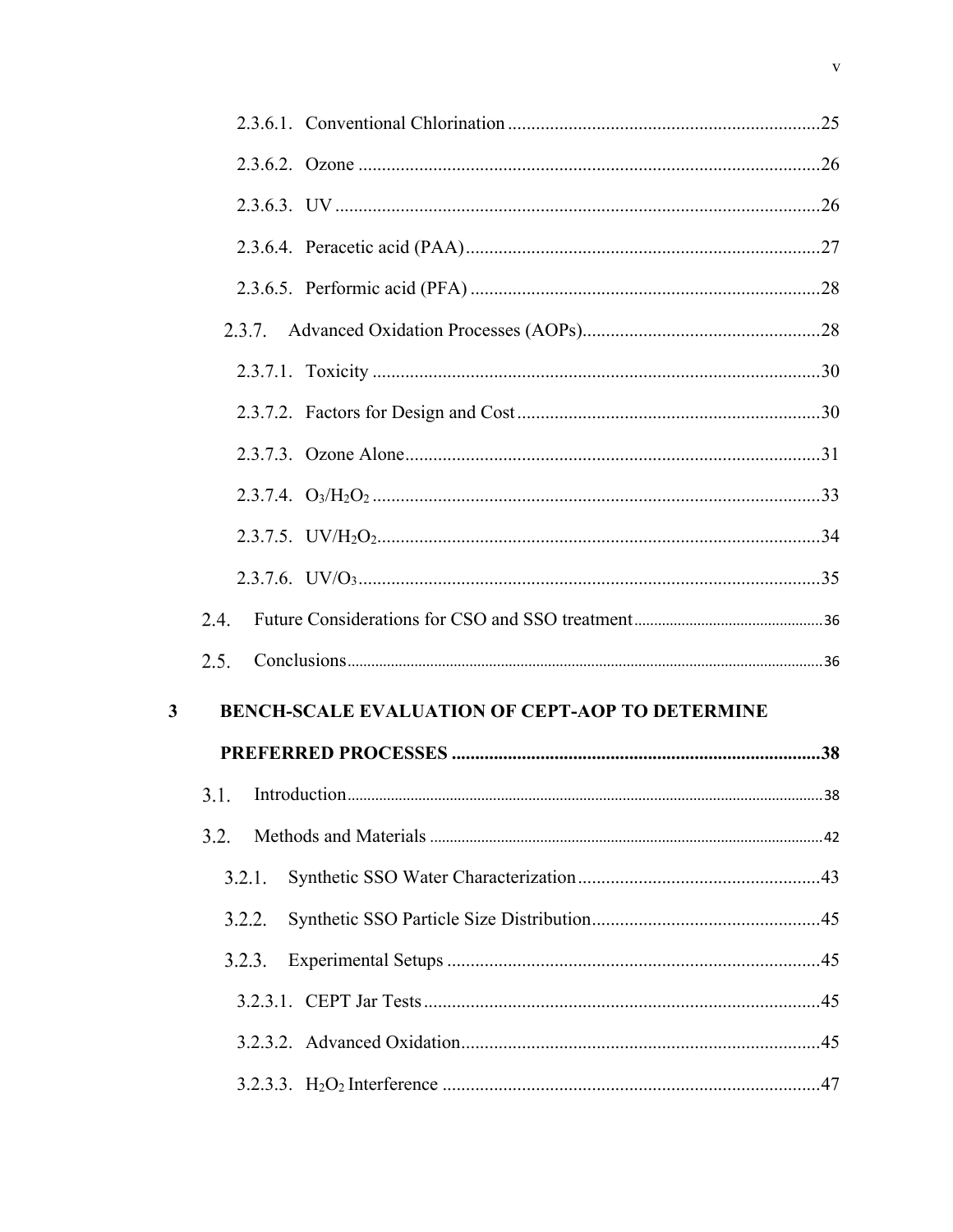|                         | 3.2.4.                                                    |  |
|-------------------------|-----------------------------------------------------------|--|
|                         | 3.3.                                                      |  |
|                         | 3.3.1.                                                    |  |
|                         | 3.3.2.                                                    |  |
|                         | 3.3.3.                                                    |  |
|                         | 3.3.4.                                                    |  |
|                         |                                                           |  |
|                         |                                                           |  |
|                         |                                                           |  |
|                         | 3.3.5.                                                    |  |
|                         | 3.3.5.1. Preferred CEPT-AOP System Treatment Efficiency57 |  |
|                         |                                                           |  |
|                         |                                                           |  |
|                         | 3.4.                                                      |  |
| $\overline{\mathbf{4}}$ |                                                           |  |
| 5                       |                                                           |  |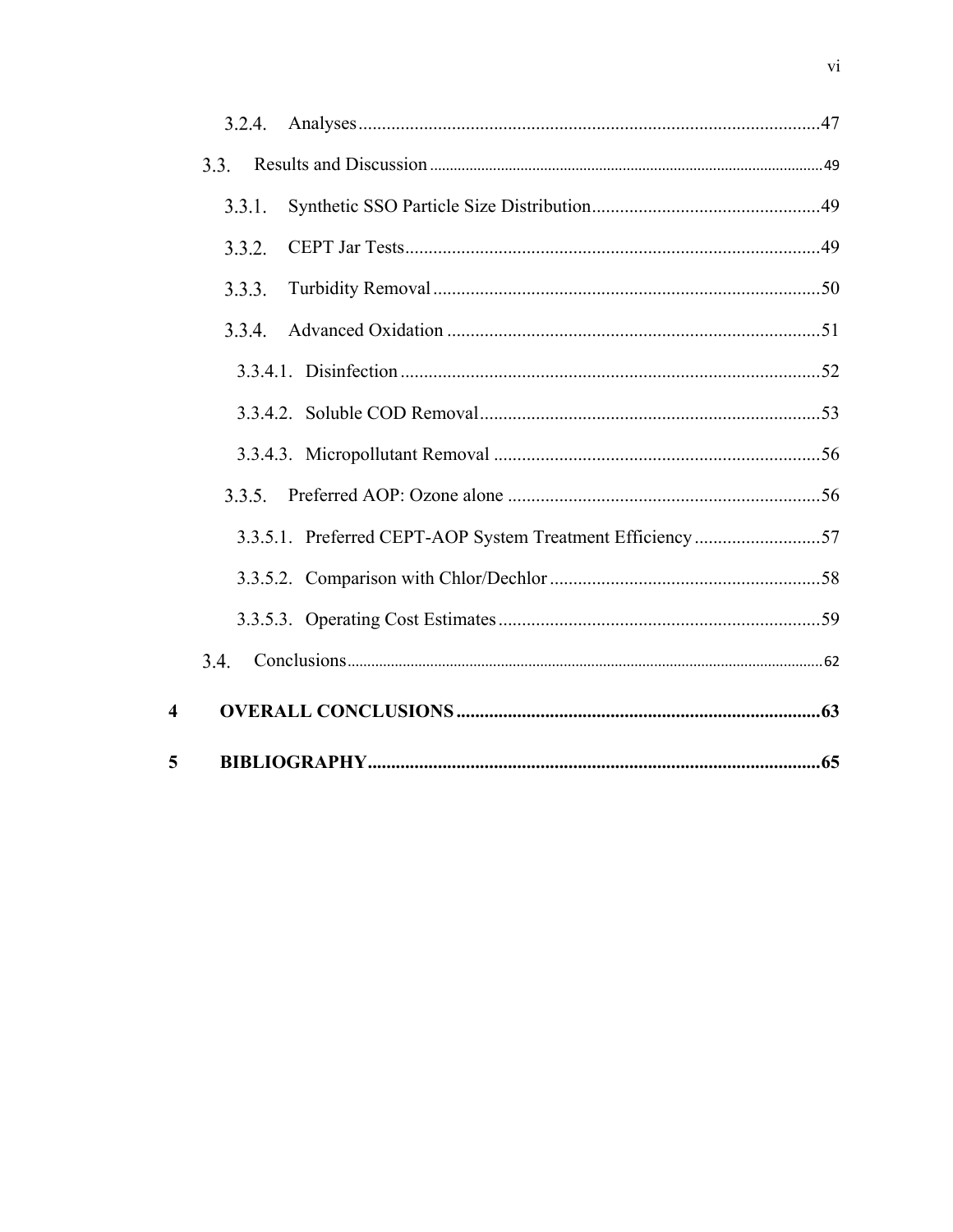# **LIST OF TABLES**

| Table 3.2. Summary of AOP First Order Reactions for 90% COD Removal54         |  |
|-------------------------------------------------------------------------------|--|
| Table 3.3. CEPT-AOP (Ozone alone) Treatment Efficiency and Comparison with    |  |
| Table 3.4. Operating Costs Comparing CEPT-AOP to Minimum Treatment during Wet |  |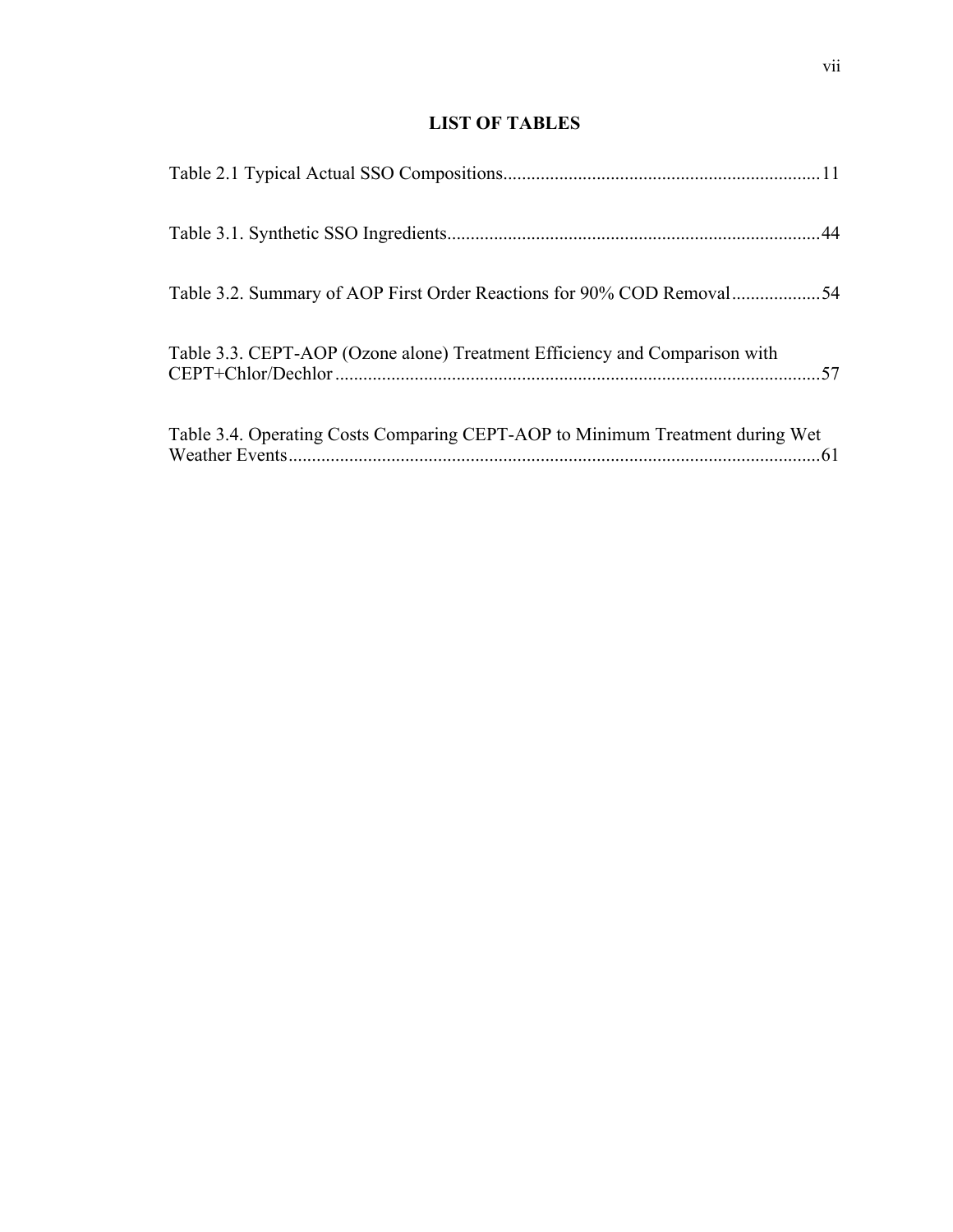# **LIST OF FIGURES**

| Figure 3.2. Wastewater and synthetic SSO particle size distribution49                                                                                            |
|------------------------------------------------------------------------------------------------------------------------------------------------------------------|
|                                                                                                                                                                  |
| Figure 3.4. Ferric chloride doses for turbidity removal with influent turbidity 51                                                                               |
| Figure 3.5. E. coli log inactivation in CEPT supernatant for various AOPs52                                                                                      |
|                                                                                                                                                                  |
| Figure 3.7. H <sub>2</sub> O <sub>2</sub> C/Co vs. time during $O_3$ / H <sub>2</sub> O <sub>2</sub> AOP demonstrating H <sub>2</sub> O <sub>2</sub> consumption |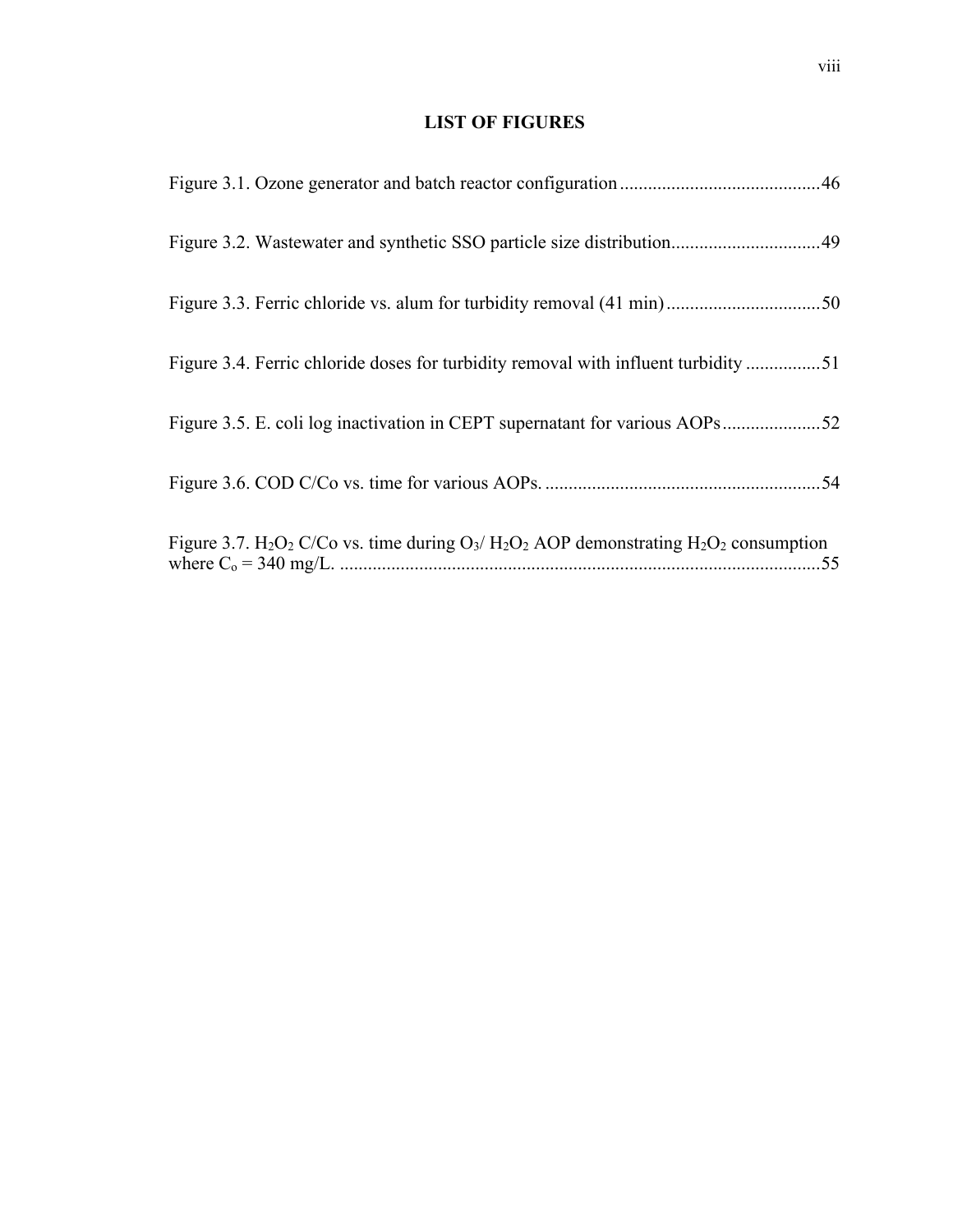#### **1 INTRODUCTION**

#### **1.1. BACKGROUND**

In many communities with municipal sewers, combined sewer overflows (CSOs) and sanitary sewer overflows (SSOs) are released without treatment to lakes and rivers during highintensity precipitation. These overflows can contain conventional oxygen-demanding pollutants, pathogens, suspended solids and a suite of micropollutants (MPs) (Lee & Bang, 2000; Phillips et al., 2012). Contaminants released during major precipitation can be detrimental to receiving water integrity as well as to public health due to human exposure (McLellan et al., 2007; P. Phillips & Chalmers, 2009; Newton et al., 2013; Jagai et al., 2017). The minimum required combined sewer flow treatment ("minimum treatment") in accordance with the US Environmental Protection Agency (USEPA) 1994 CSO Control Policy consists of primary treatment for solids removal followed by disinfection, typically using chlorine, and dechlorination. Minimum treatment does not address MP or conventional soluble organic pollutant removal and can result in carcinogenic disinfection byproduct formation (King County Wastewater Treatment Division, 2011; Luo et al., 2014; McFadden et al., 2017).

# **ADVANCED, HIGH-RATE TREATMENT**

To rapidly treat the contaminants in wet weather flows and achieve high-quality effluent including soluble organic pollutant, MP, and pathogen removal, advanced oxidation processes (AOPs) can be used as high-rate technologies (Szabo et al., 2005). AOPs are characterized by the formation of hydroxyl radicals, which are the strongest known oxidants and, among other oxidants such as ozone, can oxidize MPs and remove soluble organic pollutants (Gottschalk et al., 2010; D. Gerrity & Snyder, 2011). For improved AOP performance, solids removal using chemically enhanced primary treatment (CEPT) can be implemented before AOP processes. CEPT is a technology commonly applied in wet weather treatment for rapid solids removal in which coagulants, such as alum (aluminum sulfate) or ferric chloride, and flocculant aids, such as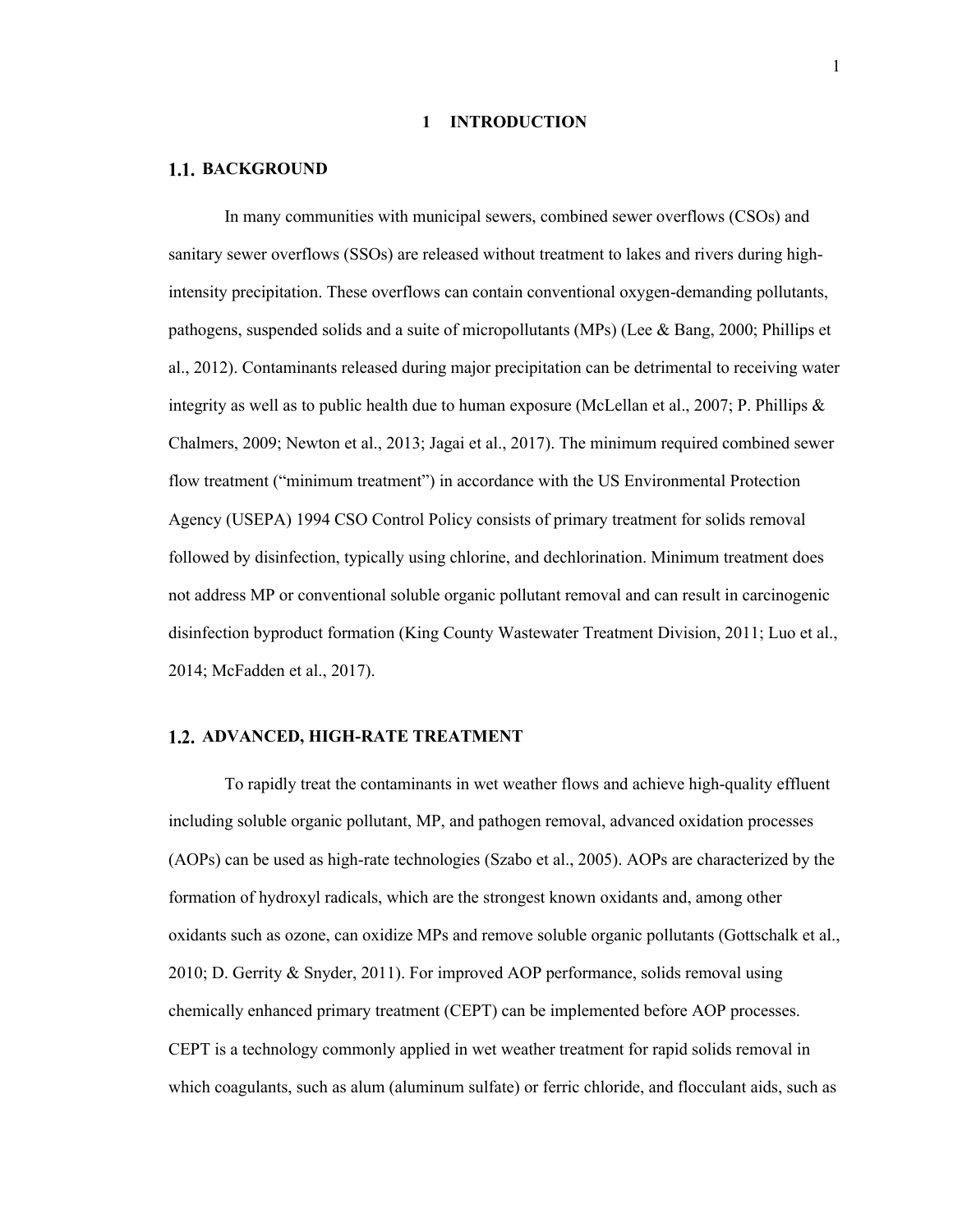polymers, are added to wet weather flows either at a remote facility or a treatment plant (CH2M Hill, 2008; CDM, 2010; Exall & Marsalek, 2013).

Advanced, high-rate treatment using CEPT followed by AOPs may be a novel, appropriate method to manage sewer overflows, eliminating an important source of contaminants in lakes, river, and basements. CEPT achieves solids as well as partial nutrient and biochemical oxygen demand (BOD) removal, whereas AOPs achieve pathogen inactivation, soluble BOD removal, and MP oxidation. Using these technologies in sequence may result in a high-quality effluent that has the same or better quality than that produced by conventional secondary treatment. CEPT followed by an AOP can reduce the stress on infrastructure during intense storms, preventing CSOs, SSOs, and backups of water into building basements from occurring.

# **1.3. THESIS APPROACH**

In this study, batch, bench-scale CEPT in sequence with various AOP treatments was evaluated as an option for advanced, high-rate treatment of a synthetic SSO water. Jar tests were conducted to determine chemical doses for rapid solids removal, which is a critical precursor to efficient, subsequent AOP treatment since particulate organics consume hydroxyl radicals (Zucker et al., 2015). AOP treatments including ozone  $(O_3)$  alone,  $O_3$  with hydrogen peroxide  $(H_2O_2)$   $(O_3/H_2O_2)$ ,  $O_3$  with ultraviolet light (UV)  $(O_3/UV)$ , as well as UV with  $H_2O_2$  (UV/ $H_2O_2$ ) were evaluated for chemical oxygen demand (COD) removal, *E. coli* inactivation, and MP removal. The overall treatment detention time to achieve 90% COD removal was determined and the treatment efficiencies for conventional wastewater constituent removal were determined using synthetic SSO after CEPT alone and after CEPT combined with AOP treatment.

# **THESIS STRUCTURE**

The thesis is structured as two key chapters including the literature review (Chapter 2) and initial research phase (Chapter 3). Chapter 2 includes the literature review which presents public health and environmental concerns related to wet weather events (CSOs and SSOs),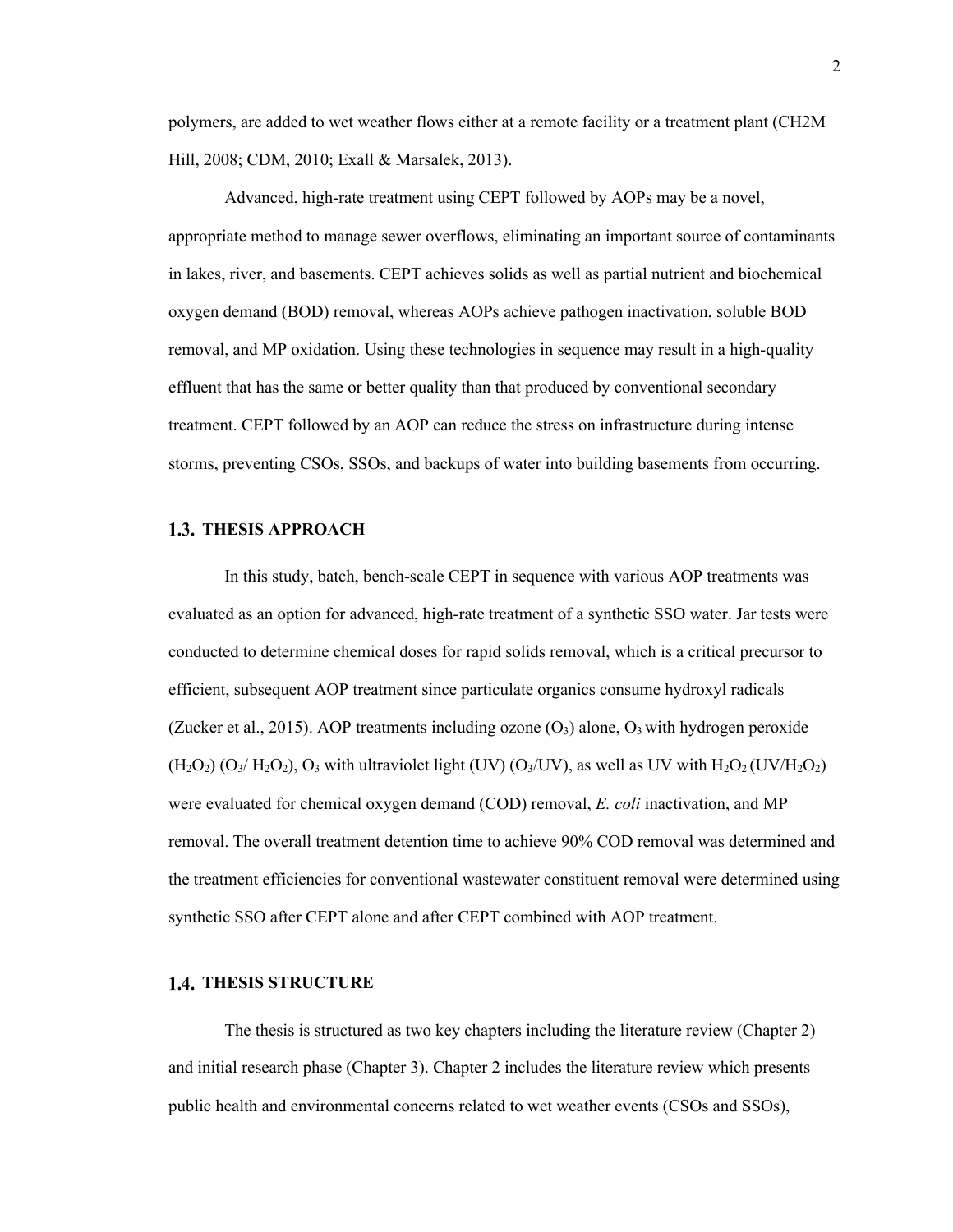provides a brief overview of relevant policies, and discusses current and future trends for wet weather treatment and management. Initial research phase (Chapter 3) includes an introduction, methods, results and discussion, and conclusions for the work conducted. Chapter 4 presents overall conclusions and suggests future work.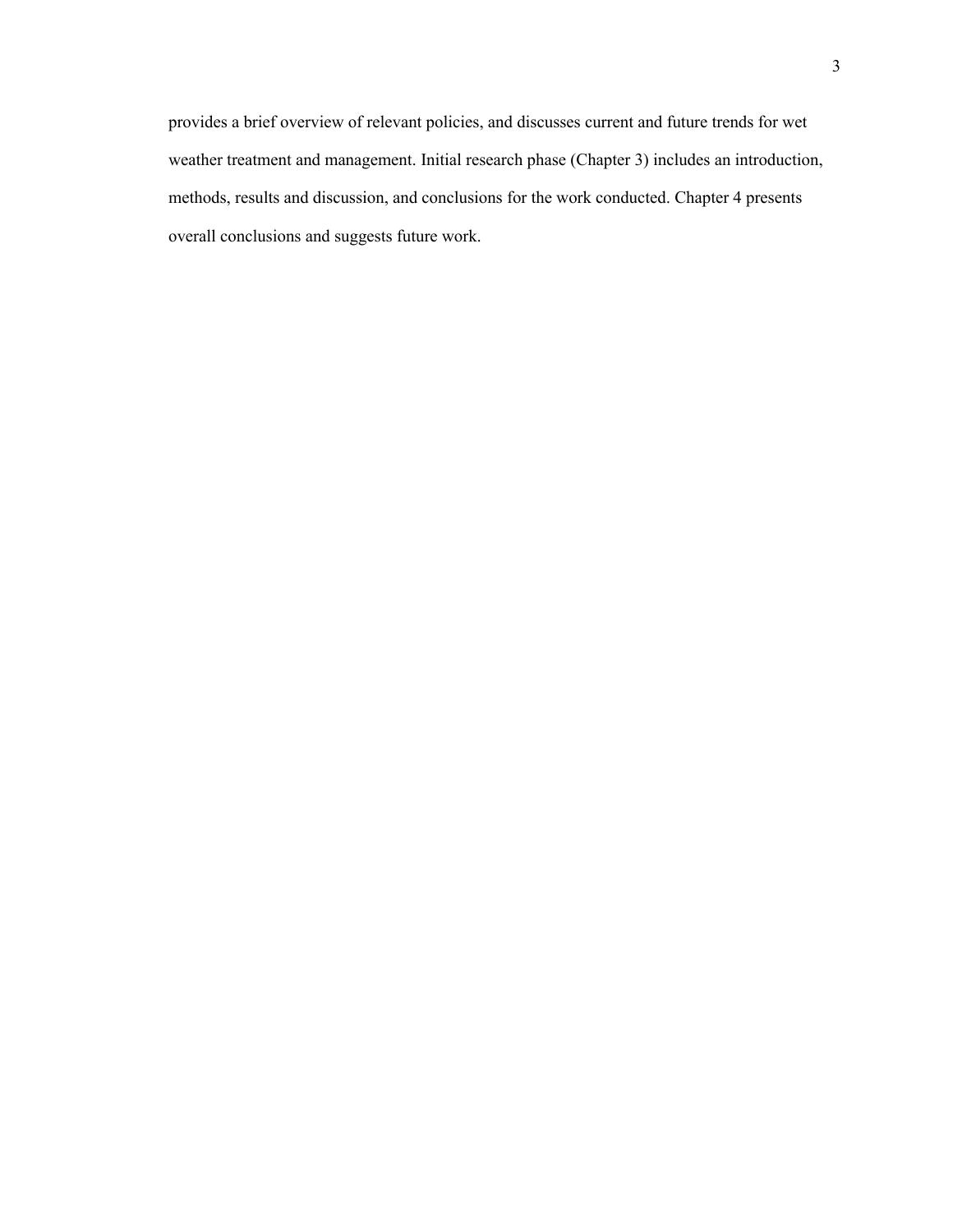# **2 CURRENT AND FUTURE CSO/SSO CHALLENGES AND MANAGEMENT APPROACHES**

# **2.1. INTRODUCTION**

Combined and sanitary sewer overflows during wet weather events can be more detrimental to receiving lakes and rivers than conventionally treated wastewater effluent (Phillips et al., 2012). Combined sewers have both stormwater and sanitary wastewater conveyed in the same pipe. Wet weather flows, known as combined sewer overflows (CSOs) and sanitary sewer overflows (SSOs), occur when wastewater conveyance and treatment systems become overburdened during high-intensity rain events and untreated sewage is discharged into lakes and rivers. CSOs and SSOs can contain higher concentrations of contaminants including organics, nutrients, pathogens, metals, and MPs compared to treated wastewater effluent (Phillips & Chalmers, 2009; Blair et al., 2013). Some portions of wet weather flow can contain contaminant concentrations even higher than wastewater influent due to first flush and surface runoff loads combined with sanitary sewage (Lee & Bang, 2000; Even et al., 2007a).

Over 700 US cities have combined sewers that may pose both environmental and public health risks during high-intensity storm events (McLellan et al., 2007; Appel et al., 2017). For example, twenty-two billion gallons of untreated sewage was released into the Great Lakes alone in 2014 due to CSOs and SSOs (USEPA Office of Wastewater Management, 2016; ASCE Foundation, 2017). During high-intensity storm events, these systems are hydraulically overloaded due to a rapid influx of stormwater in the combined sewer conveyance system. During a storm event that surpasses sewerage system capacity, two combined sewer infrastructure failures can occur: (1) sewer overflows during which untreated sewage is released to lakes and rivers, and (2) street, outdoor area, and basement backups in which contaminated water backs up into residential and commercial basements. Both failure types pose environmental and public exposure/health risks and new methods to mitigate effects of these failures would be beneficial (Zukovs & Marsalek, 2004).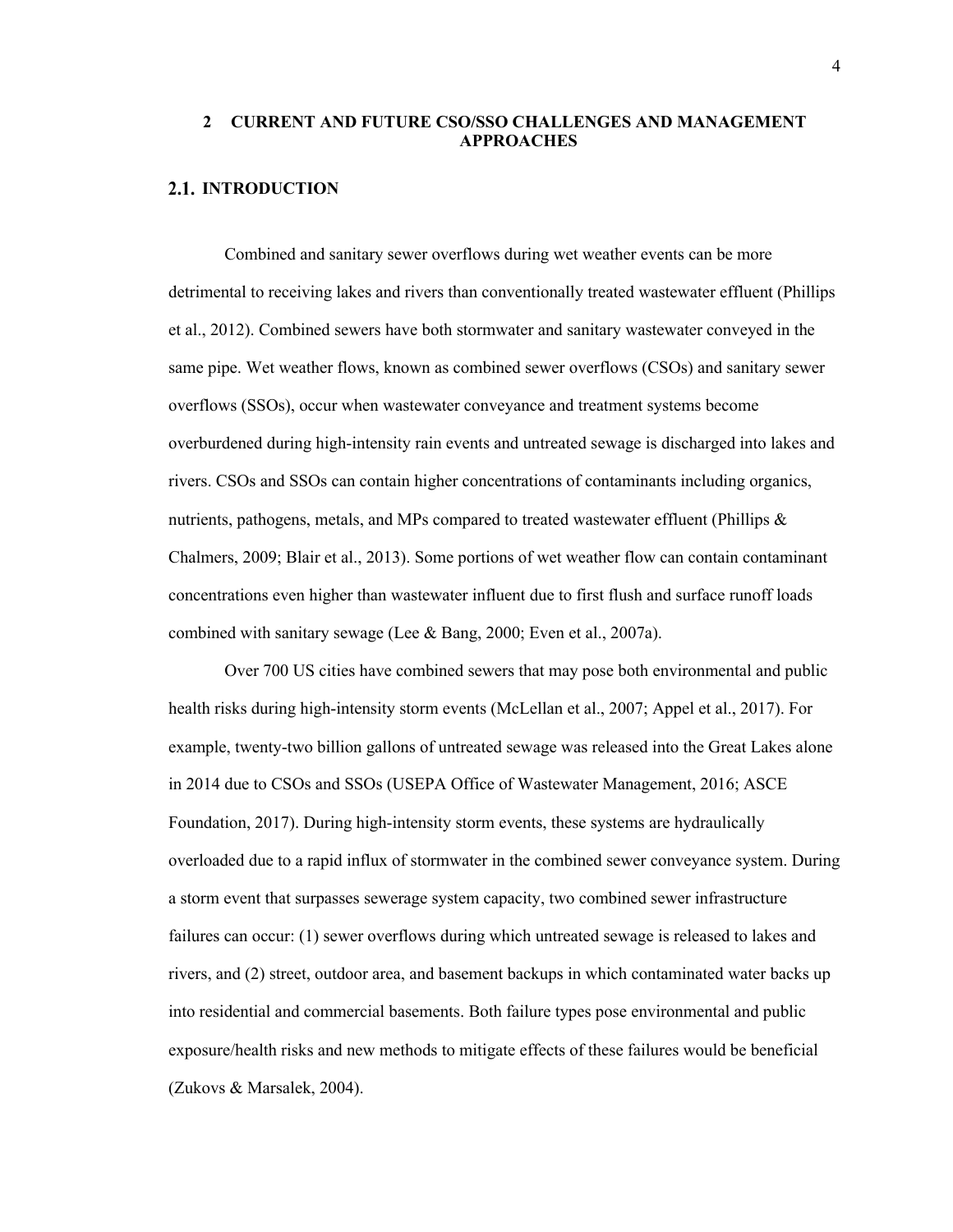# **CSO and SSO US Policy**

CSOs and SSOs are managed differently under US federal law described in the Clean Water Act (CWA). While CSOs are often handled under consent decrees, SSOs are illegal under the CWA and their occurrence can result in fines, fees, or lawsuits brought upon the discharging municipality or agency (USEPA, 1972). For site-specific CSO management, municipalities enter into consent decrees with regulatory agencies, government entities, and federal courts. Consent decrees are agreements, supervised by courts, that present a plan of action to reduce or eliminate overflow events typically initiated as a result of legal enforcement action brought against the noncompliant discharging entity. The guiding policy for the formation of overflow-related consent decrees is in the United States Environmental Protection Agency (USEPA) 1994 CSO Control Policy. The policy offers direction on CSO control practices for compliance with the CWA and individual National Pollution Discharge Elimination System (NPDES) permits through required minimum controls, monitoring, and development of long-tern control plans (LTCPs) (USEPA, 1972, 1994, 2010; Cook, 1995). The minimum controls focus on maximizing and optimizing existing infrastructure for CSO control, while the LTCPs and consent decrees often include larger capital projects for new infrastructure construction. Both approaches are implemented to meet NPDES permit requirements.

The first consent decrees for large cities (<50,000 in population) with combined sewers involved project implementation in the late 1990s and early 2000s (e.g. Cincinnati, OH; Philadelphia, PA; Washington, D.C.). More recent consent decrees have involved Akron, OH which entered into their \$0.9B consent decree in 2010 along with Chicago, IL in 2011 for their \$1.8B consent decree (US District Court for the Northern District of OH, 2010; US District Court for the Northern District of IL, 2011). The decrees include a series of projects to close combined sewer outfalls, minimally treat high flows in combined sewers, and maximize use of existing infrastructure. For example, the CSO consent decree for Metropolitan Sewer District of Greater Cincinnati (MSD) includes 114 projects, with 102 completed as of 2018 and a total cost of \$3.3B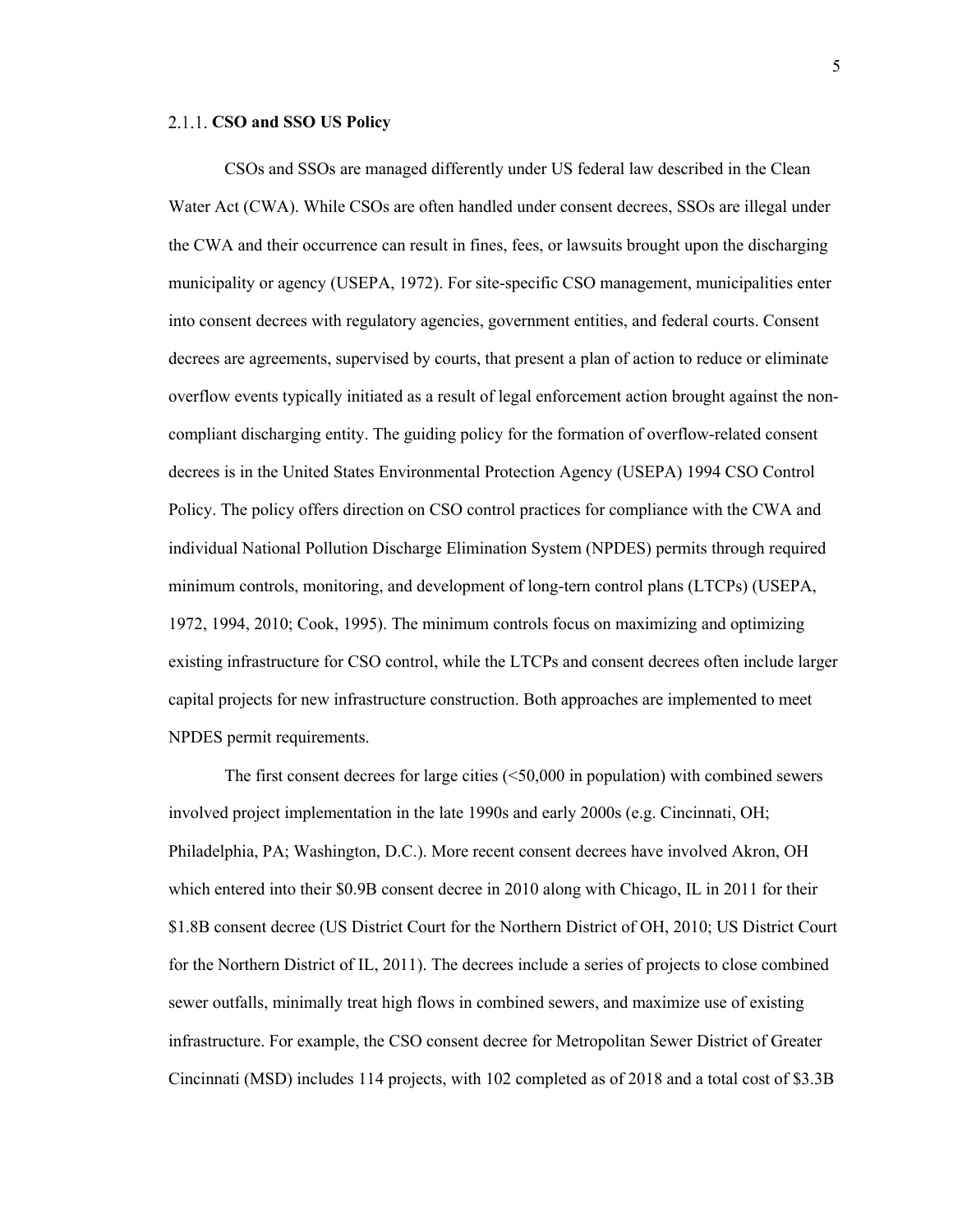(US District Court for the Southern District of OH, 2004). These multi-decade consent decrees can be renegotiated every five years to address new challenges or accommodate updated technologies. Philadelphia and Washington D.C. were the first cities to reopen their consent decrees to introduce significant green infrastructure projects. Green infrastructure was not a common CSO control solution in the early 1990s during drafting of the initial CSO control policy; therefore its addition into consent decrees demonstrates the ability for the projects to include more updated technology (Copeland, 2014; Appel et al., 2017).

# **Current CSO Management During Wet Weather**

Storage is presently a common technology used because the USEPA 1994 CSO Control Policy included the phrase "capture and treat" CSOs. "Capture" was interpreted as "store" and storage became the primary solution declared in consent decrees throughout the country (USEPA, 1994). Many current wet weather control technologies employ storage as a reliable and certain management solution; however, capital projects for storage typically come with a large footprint and cost (USEPA, 1999b; US District Court for the Northern District of IL, 2011).

Primary treatment and chlorine disinfection (with dechlorination) are commonly used and are considered the minimum treatment required to avoid classification as an unmanaged CSO or SSO in accordance with the UESPA 1994 CSO Control Policy. Minimum treatment does not fully address nutrients, biochemical oxygen demand (BOD), or MP removal nor disinfection byproduct formation. Currently, however, this practice at the wastewater treatment plan (WWTP) or at a separate CSO control facility is acceptable if included in a municipality's existing LTCP or consent decree. When conducted at a WWTP, this process is called "bypassing" or "blending" wastewater in which only minimum treatment is performed (Winter & Kreutzberger, 2017). WWTPs are still able to meet permit by dilution, but this practice is not received well by regulatory agencies, environmental groups, or other public stakeholders (Winter & Kreutzberger, 2017).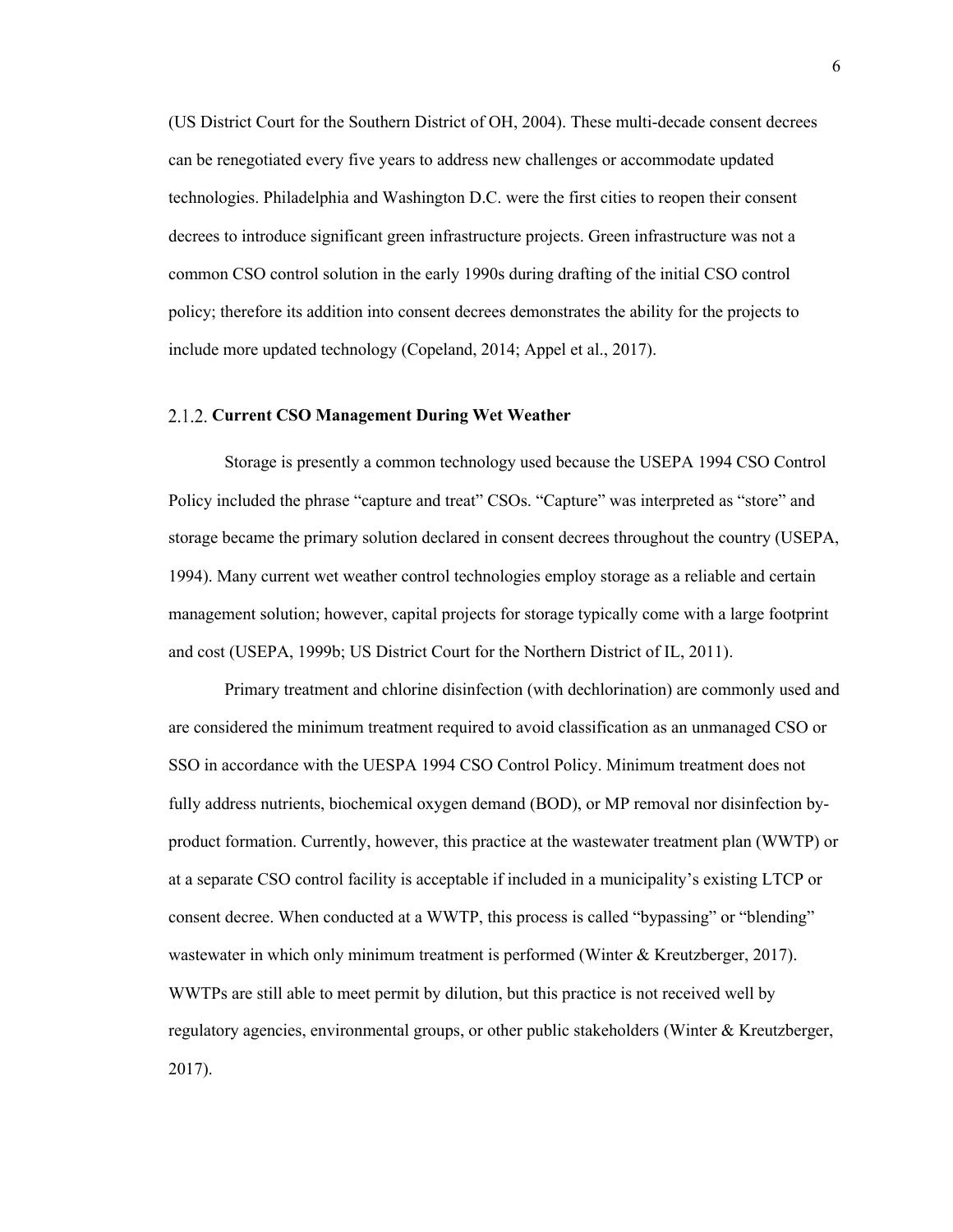#### **Developing New CSO Management Approaches**

When evaluating new wet weather treatment technologies, start-up time, overall system footprint, and cost should be considered in addition to permit effluent requirements. Due to the relative infrequency of high-intensity wet weather events compared to baseline WWTP operation, a wet weather treatment technology may remain out of operation for weeks to months, and then must be able to start up quickly and effectively when needed (Szabo et al., 2005).

Conventional treatment unit operations employed at WWTPs can be used for wet weather treatment, though conventional secondary treatment is not ideal for this application. Conventional secondary treatment typically requires a biological treatment step such as activated sludge. However, biological treatment detention times are usually greater than four hours and require a large footprint to treat stormwater without storage (Metcalf & Eddy et al., 2013). A short detention time allows for a smaller footprint and subsequent flexibility with system placement, two important characteristics of wet weather treatment technologies.

Current technologies for wet weather treatment also vary based on location since constraints at municipalities vary. Some utilities are employing real-time control of sewerage systems to better regulate the amount of stormwater entering combined sewer systems. During real-time control, sensors are employed to better utilize existing infrastructure for management and storage of wet weather flows (Monteserrat et al., 2015). Sewer separation is another approach to eliminate CSO events and reduce SSO events included in LTCPs which may resolve the CSO issue, but does not offer removal of contaminants in stormwater and runoff (Lee & Bang, 2000; Birch et al., 2011; Schlaman et al., 2015).

To manage more recalcitrant contaminants that can be found in wastewater effluent as well as CSOs and SSOs, advanced oxidation processes (AOPs) are capable technologies that are becoming more widely considered for tertiary treatment at WWTPs. Such recalcitrant contaminants include pharmaceuticals, personal care products, polyaromatic hydrocarbons, and other emerging contaminants. AOPs such as ozone  $(O_3)$ , ultraviolet (UV) radiation, hydrogen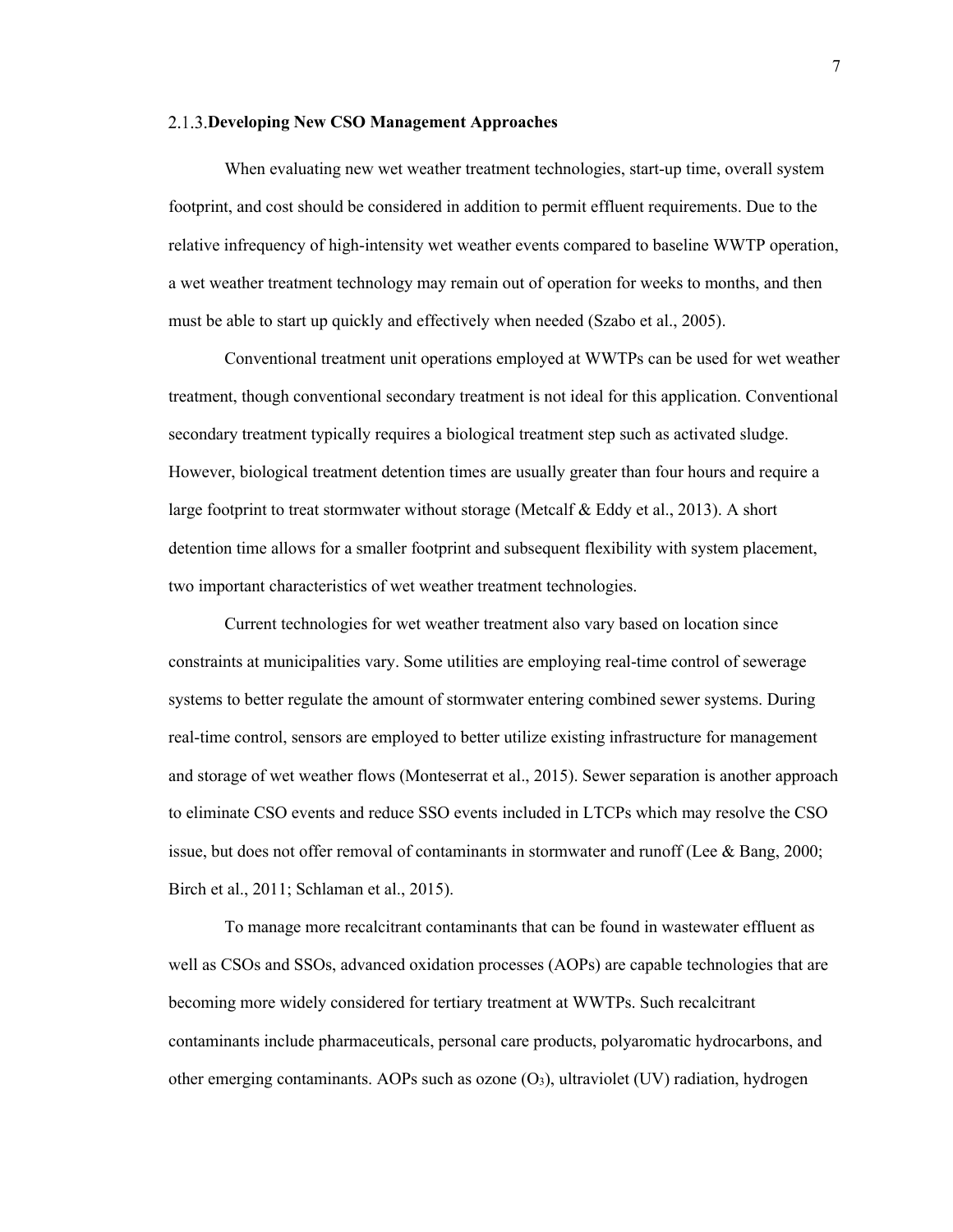peroxide  $(H_2O_2)$ , or a combination of these technologies are also employed to address more difficult-to-remove pathogens such as *Cryptosporidium* (Mac Kenzie et al., 1994; Huber et al., 2005; Pešoutová et al., 2014). According to a study conducted by Rizvi et al. (2013) combined oxidation systems show greater (synergistic) results with pathogen removal than single systems. The use of AOPs is increasing due to their diversity in application such as water reuse, and for treating a wide variety of contaminants. Additionally, the rapid reaction rate of AOPs means the technology can be used to meet effluent goals with a short detention time (Oller et al., 2011b; Ribeiro et al., 2015). While AOPs have not been commercially applied for wet weather treatment, both the ability to remove recalcitrant contaminants and the rapid reaction rate make them an appropriate technology to be explored.

This review addresses the public health and environmental concerns related to wet weather events (CSOs and SSOs) and describes the state-of-the-art for wet weather treatment and management technologies as a preliminary guide to evaluate next steps for technology research and development.

# **PUBLIC HEALTH AND ENVIRONMENTAL CONCERNS**

# **Public Health**

The immediate public health concern related to wet weather flows is human contact with pathogens from municipal wastewater. Contact could occur during basement backups, during street flooding, or in receiving waters used for recreational activity. CSOs have been reported to contain between 10<sup>5</sup>-10<sup>6</sup> fecal coliform colony forming units (CFUs) per 100 mL of wastewater (Passerat et al., 2011; Scheurer et al., 2015). The relatively high fecal coliform cell count implies the possible presence of pathogens which pose a risk to public health if the public is exposed. A positive correlation between rain events and increases in gastrointestinal illnesses in children was observed within urban areas due to human contact with untreated sewage during flooding, overflows, or basement backups (McLellan et al., 2007; Newton et al., 2013). Additionally, Jagai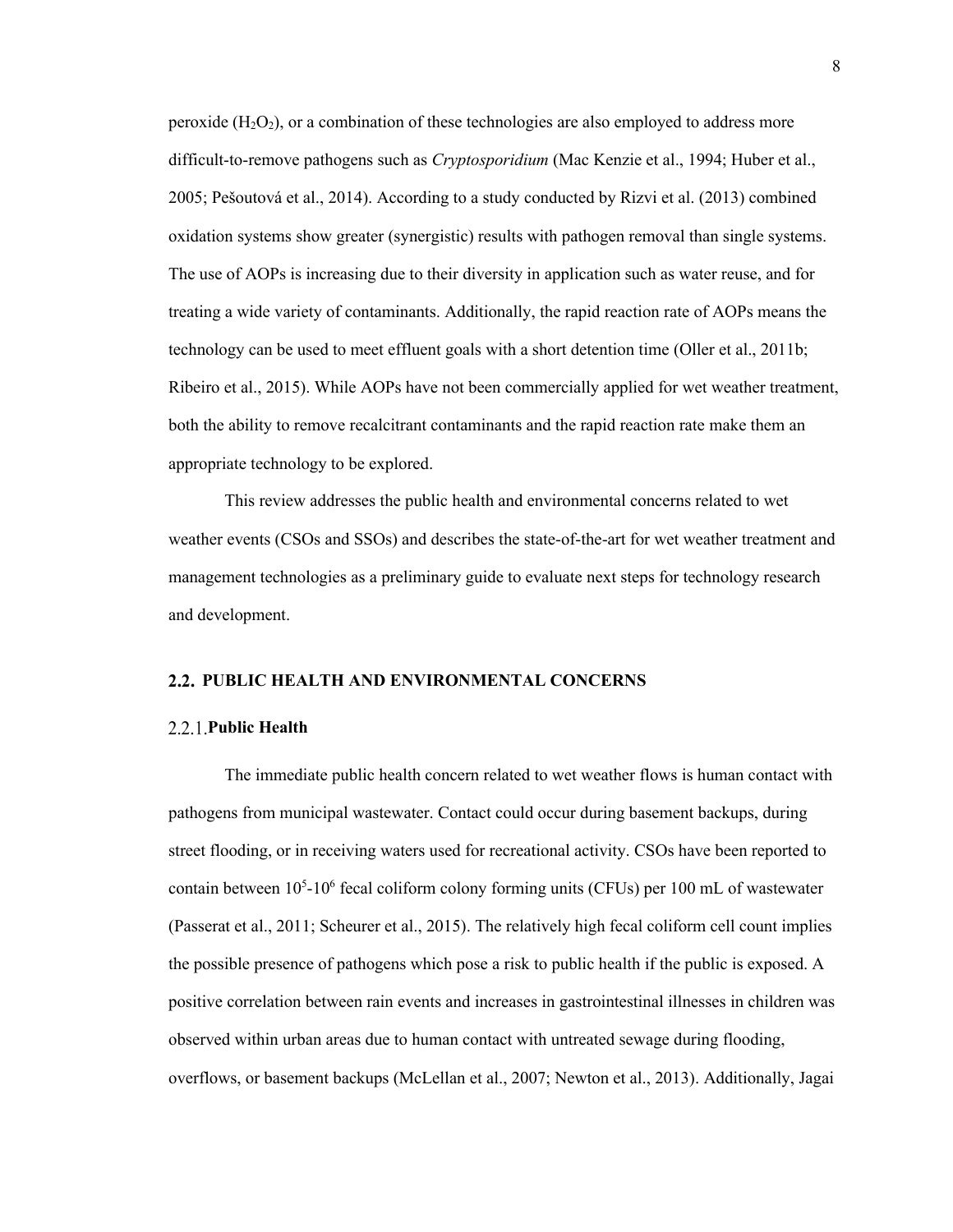et al. (2017) found a positive correlation between emergency room visits for gastrointestinal illnesses and SSO events in northeastern Massachusetts.

Fecal coliforms detected in surface water can originate from human or animal fecal matter and determining the origin can provide valuable information. From a public health perspective, both human and animal fecal matter can cause gastrointestinal illnesses in humans (McLellan et al., 2014; Jagai et al., 2017). However, it is important to understand the source of fecal contamination by identifying the specific bacteria present in lakes and rivers to help identify weaknesses in infrastructure. Sauer et. al. (2011) sampled 45 stormwater outfalls over four years and observed average ratios of human-associated *Bacteriodes* to total *Bacteriodes* of >4.0% among Menomonee River sites in Wisconsin. They concluded that a major source of river fecal contamination was domestic sewage within storm sewers which were contaminated by nearby, leaking sanitary sewers. This conclusion was based on a correlation between increased infiltration and inflow near a stormwater outfall and elevated human *Bacteriodes* in the outfall effluent (Sauer et al., 2011).

Antibiotic resistance is another public health concern that may be related to human contact with wet weather flows. The complex matrix of MPs present in CSOs include antimicrobials such as triclosan that have been linked to proliferation of antibiotic resistance genes (ARGs) in bacteria as well as endocrine disrupting chemicals (EDCs) and known carcinogens including polyaromatic hydrocarbons (PAHs) (Huber et al., 2005).

# **Water Quality**

#### **2.2.2.1. Characterization**

CSOs and SSOs significantly contribute to pollutant loadings in receiving waters (Diaz-Fierros et al., 2002; Szabo et al., 2005; Weyrauch et al., 2010; Madoux-Humery et al., 2013). The initial release of combined stormwater and wastewater from a CSO during a storm event contains higher contaminant concentrations due to the first flush phenomenon (Gobel et al., 2007). This initial,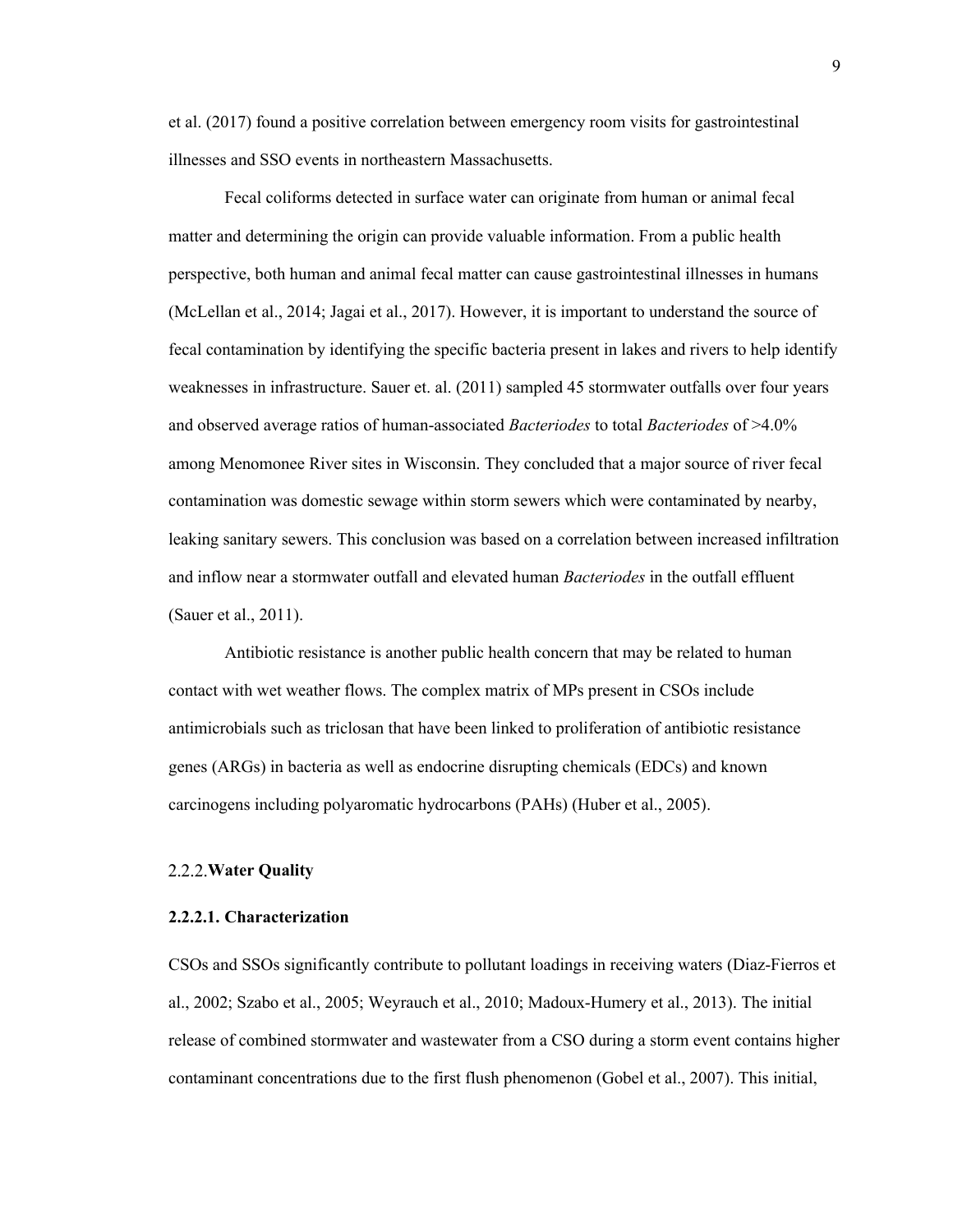concentrated first flush is defined by the presence of more concentrated contaminants during the first 50% of storm volume released or before the storm hydrograph peak flow occurs (Lee  $\&$ Bang, 2000; Casadio et al., 2010). First flush is predominantly a result of the resuspension during storm flow of solids previously deposited in the sewer as well as dry atmospheric deposits on roads and roofs being removed by rainfall (Lee & Bang, 2000; Gasperi et al., 2010; P. J. Phillips et al., 2012; Luo et al., 2014). Szabo et al. (2005) and Tondera et al. (2013) concluded that capturing, storing, and then conveying the first flush volume to a WWTP may be an efficient treatment technique for pollutant removal in flow-through wet weather treatment processes. The remaining low-strength wet weather flow could be treated with technology more appropriate for dilute wastes that may be less expensive.

CSO contaminant values are summarized from the literature in Table 2.1. Refer to Suárez & Puertas (2005) for a summary of the impacts of these CSO contaminants on receiving waters.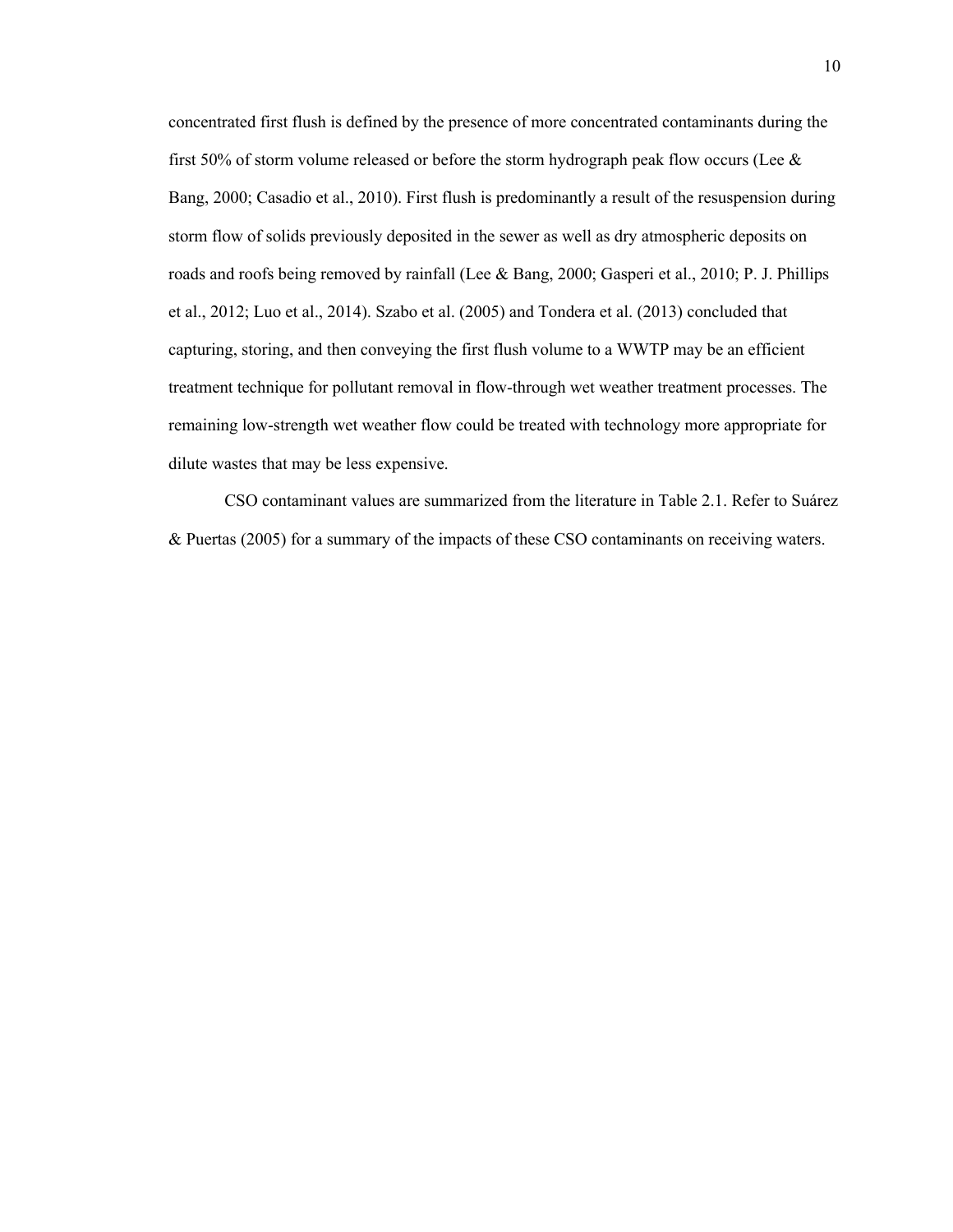| Constituent      | <b>Typical</b><br>Values <sup>1</sup> | <b>Units</b>  | <b>References</b>                            |
|------------------|---------------------------------------|---------------|----------------------------------------------|
|                  |                                       |               | Tetra Tech MPS (2003)                        |
|                  |                                       |               | Li, Horneck, Averill, McCorquodale, & Biswas |
|                  |                                       |               | (2004)                                       |
|                  |                                       |               | CH2M Hill (2008)                             |
|                  |                                       |               | CH2M Hill & CHA (2011)                       |
|                  | 125                                   |               | Gasperi et al. (2012)                        |
| BOD <sub>5</sub> | $(30-240)$                            | mg/L          | Brown and Caldwell & Black & Veatch (2014)   |
|                  |                                       |               | Diaz-Fierros et al. (2002)                   |
|                  | 321                                   |               | Gasperi et al. (2012)                        |
| <b>COD</b>       | $(233-395)$                           | mg/L          | Pisoeiro, Galvão, Ferreira, & Matos (2016)   |
|                  |                                       |               | Tetra Tech MPS (2003)                        |
|                  |                                       |               | Li et al. (2004)                             |
|                  |                                       |               | CH2M Hill (2008)                             |
|                  |                                       |               | El Samrani, Lartiges, & Villiéras (2008)     |
|                  |                                       |               | CH2M Hill & CHA (2011)                       |
|                  |                                       |               | Gasperi et al. (2012)                        |
|                  |                                       |               | Exall & Marsalek (2013)                      |
|                  | 210                                   |               | Madoux-Humery et al. (2013)                  |
| <b>TSS</b>       | $(100-870)$                           | mg/L          | Brown and Caldwell & Black & Veatch (2014)   |
|                  | 8.4                                   |               | Gasperi et al. (2012)                        |
| $NH3-N$          | $(6.8-9.9)$                           | mg/L          | Brown and Caldwell & Black & Veatch, (2014)  |
| Total Kjeldahl   |                                       |               | CH2M Hill, (2008)                            |
| Nitrogen         | 24.5                                  |               | CH2M Hill & CHA (2011)                       |
| (TKN)            | $(14.4 - 37)$                         | mg/L          | Gasperi et al. (2012)                        |
|                  |                                       |               | Tetra Tech MPS (2003)                        |
|                  |                                       |               | CH2M Hill (2008)                             |
| Total            |                                       |               | CH2M Hill & CHA (2011)                       |
| Phosphorus       | 2.7                                   |               | Gasperi et al. (2012)                        |
| (TP)             | $(0.8-4.6)$                           | mg/L          | Brown and Caldwell & Black & Veatch (2014)   |
|                  | $10^{\overline{6}}$                   | CFU/          |                                              |
| Fecal            | $(5x105 -$                            | 100           | CH2M Hill & CHA (2011) Madoux-Humery et al.  |
| Coliforms        | $3.2x10^6$                            | mL            | (2013)                                       |
|                  | 1.1                                   |               | Halden & Paull (2005)                        |
| <b>TCS</b>       | $(0.6-2.2)$                           | $\text{ug/L}$ | Schroedel et al. (2014)                      |
|                  | 1.3                                   |               | Halden & Paull (2005)                        |
| <b>TCC</b>       | $(0.7-2.6)$                           | $\text{ug/L}$ | Schroedel et al. (2014)                      |

**Table 2.1** Typical Actual SSO Compositions

<sup>1</sup> Average value with range of values reported in parentheses

# **2.2.2.2. Biochemical Oxygen Demand (BOD)**

Excess BOD discharged into a lake or river can be a detriment to the balance of the receiving ecosystem by providing organic content (food) for existing bacteria that will consume oxygen during the breakdown of organics, thereby starving aerobic aquatic life of dissolved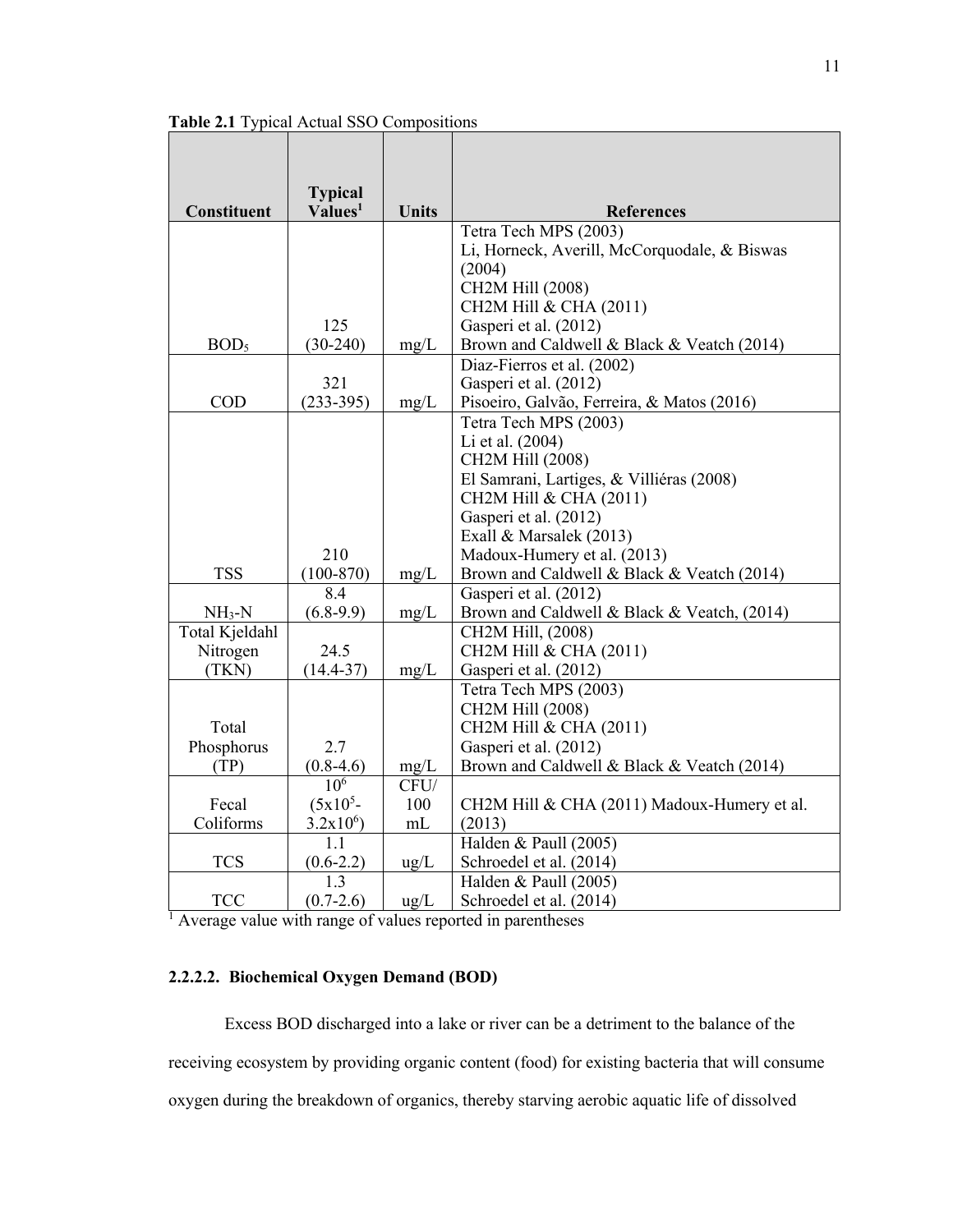oxygen. CSOs and SSOs can vary greatly in their BOD loading, but concentrations are typically similar to or lower than those of municipal wastewater (e.g. 30-240 mg/L) (Gasperi et al., 2012). Additionally, exertion of high BOD after storm events can cause low dissolved oxygen in rivers that can take up to a month to recover (Paul & Meyer, 2001; Suárez & Puertas, 2005; Even et al., 2007b).

#### **2.2.2.3. Total Suspended Solids/Turbidity**

Heavy TSS loading can impair surface waters in both the short-term and long-term considering the persistence of certain hydrophobic contaminants such as pesticides (Perelo, 2010). Additionally, increased turbidity caused by overflows during storm events can lead to a decrease in photosynthetic primary production (Passerat et al., 2011). High loading of TSS is associated with increased concentrations of metals, pathogens, nutrients, and MPs. This is primarily due to the contaminants' hydrophobic characteristics and subsequent tendency to sorb to solids (Schwarzenbach et al., 2006; Gasperi et al., 2012). For this reason, many CSO and SSO treatment techniques employing only solids removal also result in reduced concentration of many contaminants, particularly BOD.

#### **2.2.2.4. Excessive Nutrient Loadings**

Phosphorous and nitrogen releases in the environment include both point and non-point sources. Wastewater treatment plant effluent is one point source, whereas agricultural runoff is the largest non-point source of nutrients (Rittmann et al., 2011). Wet weather flows have both point and non-point source components since sewer overflows occur at specific locations such as outfalls (point source), while runoff during a storm event also results in nutrient releases (nonpoint source). Regardless of classification, CSOs and SSOs can contribute significant nutrient loadings to the receiving waters. This type of nutrient loading can shock an ecosystem, disrupting the existing balance and requiring days to months to recover (Nie et al., 2018). With increasingly more stringent regulations on nutrient discharges, wastewater utilities are seeking or required to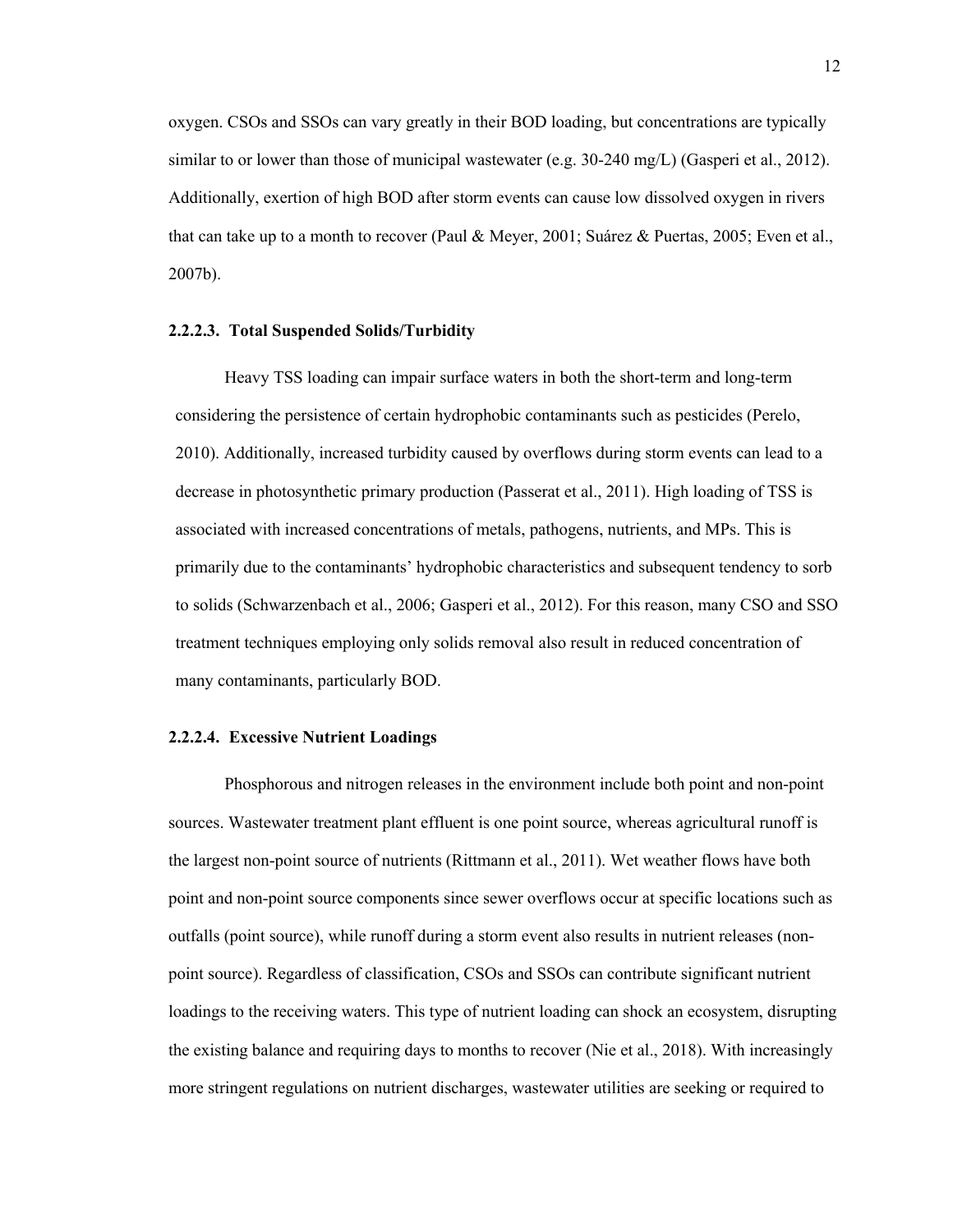manage all discharges including overflows to meet their permitted effluent loads. This process puts a greater emphasis on characterizing the nutrient content of wet weather flows and considerations for treatment (Aissa-Grouz et al., 2016).

# **2.2.2.5. Metals**

CSOs and SSOs are important contributors to metals loadings in lakes and rivers (Suárez & Puertas, 2005). Numerous studies have linked heavy metal concentration to toxicity with similar results as typical dose-response curves for individual metals. However, metals can exert a greater toxicity in a complex mixture than individually, which can have synergistic results (Casadio et al., 2010).

#### **Micropollutants**

MPs including pharmaceuticals, pesticides and polyaromatic hydrocarbons (PAHs) have been found in CSOs and SSOs at environmentally relevant concentrations in microgram per liter concentrations. Wet weather flows are an important source of MPs as they typically contain both stormwater runoff that can contain PAHs, and pesticides as well as wastewater containing pharmaceuticals and estrogens (Birch et al., 2011; Musolff, Leschik, Reinstorf, Strauch, & Schirmer, 2010; Phillips et al., 2012). This results in a mixture of MPs, the public health and environmental impacts of which are not well understood. Additionally, there are numerous mechanisms that remove MPs in conventional wastewater treatment (Belgiorno et al., 2007; Le-Minh et al., 2010). During a storm event, however, runoff (non-point) and overflows (point) can rapidly release MPs into the environment. Luo et al. (2014) have summarized various wastewater treatment technologies and their efficacy in MP removal.

# **2.2.3.1. Endocrine Disrupting Chemicals**

Endocrine disrupting chemicals (EDCs) represent a group of MPs including pharmaceuticals, hormones, and other compounds that exhibit influences on the endocrine system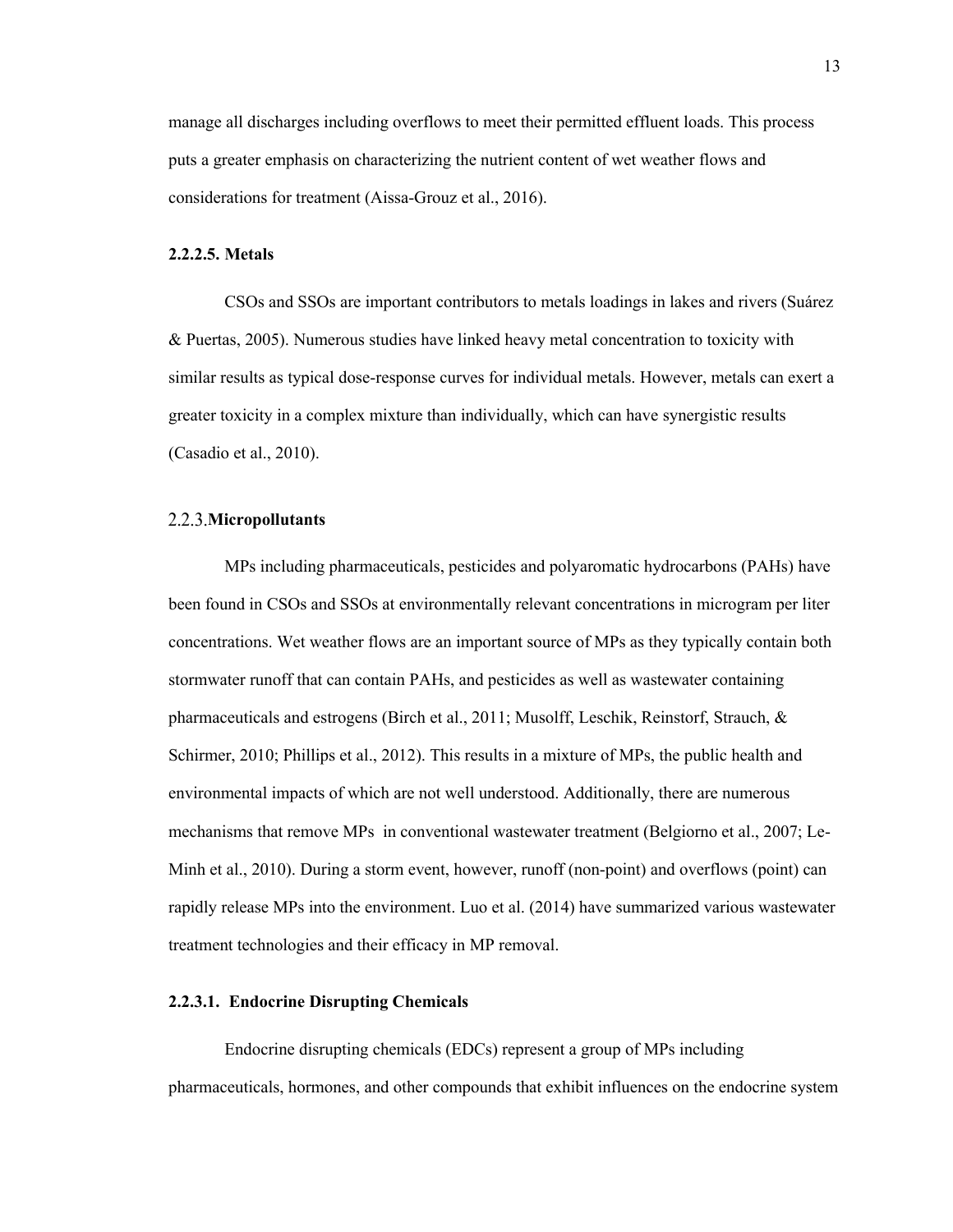(e.g. estrogenicity, androgenicity) and have detrimental health impacts on both aquatic life and humans. EDCs affect aquatic species including frogs, turtles, and fish with symptoms including gonadal abnormalities, vitellogenin induction, and reproductive deficiencies (Campbell et al., 2006). EDCs have also been linked to lower sperm counts in human males (Chang et al., 2009). Regulatory agencies in the US and Europe have set water quality criteria or exposure limits on select EDCs. For example, the USEPA set an Ambient Water Quality Criteria limit of 6.6 µg/L of chronic exposure to nonylphenol (Campbell et al., 2006; Chang et al., 2009). Additionally, the USEPA has added EDCs including steroid hormones to the Contaminant Candidate List (CCL), which is a list of non-regulated contaminants that are suspected of causing harm to human health (D. Gerrity & Snyder, 2011).

# **2.2.3.2. Antibiotic Resistance in Wastewater Flows**

Antibiotic resistance is a concern involving some MPs and has recently become a global public health issue (Wuijts et al., 2017). While the antimicrobials triclosan and triclocarban were banned by the FDA in 2016 in soaps to curb antibiotic resistance proliferation, they are still employed in other chemical blends and also exist in the environment (FDA, 2016). Wastewaters are important media to develop antibiotic or antimicrobial (Ab/Am) resistance for two major reasons. First, domestic wastewater contains suspended solids to which many Ab/Ams sorb due to their hydrophobicity. Ab/Ams that sorb to solids can be removed from wastewater by settling in primary clarifiers (Le-Minh et al., 2010). Any Ab/Ams that are not removed during primary sedimentation will then typically be conveyed to an activated sludge process where a range of bacteria are exposed to the Ab/Am. Second, conventional wastewater treatment involves biological treatment where microbes have a long retention time required to break down organic matter. This treatment process facilitates a longer contact time between bacteria and Ab/Am in the wastewater stream. The average municipal wastewater treatment facility does not include tertiary treatment to remove Ab/Ams or other MPs which are, therefore, discharged into receiving waters and interact with bacteria in the environment (Phillips & Chalmers, 2009).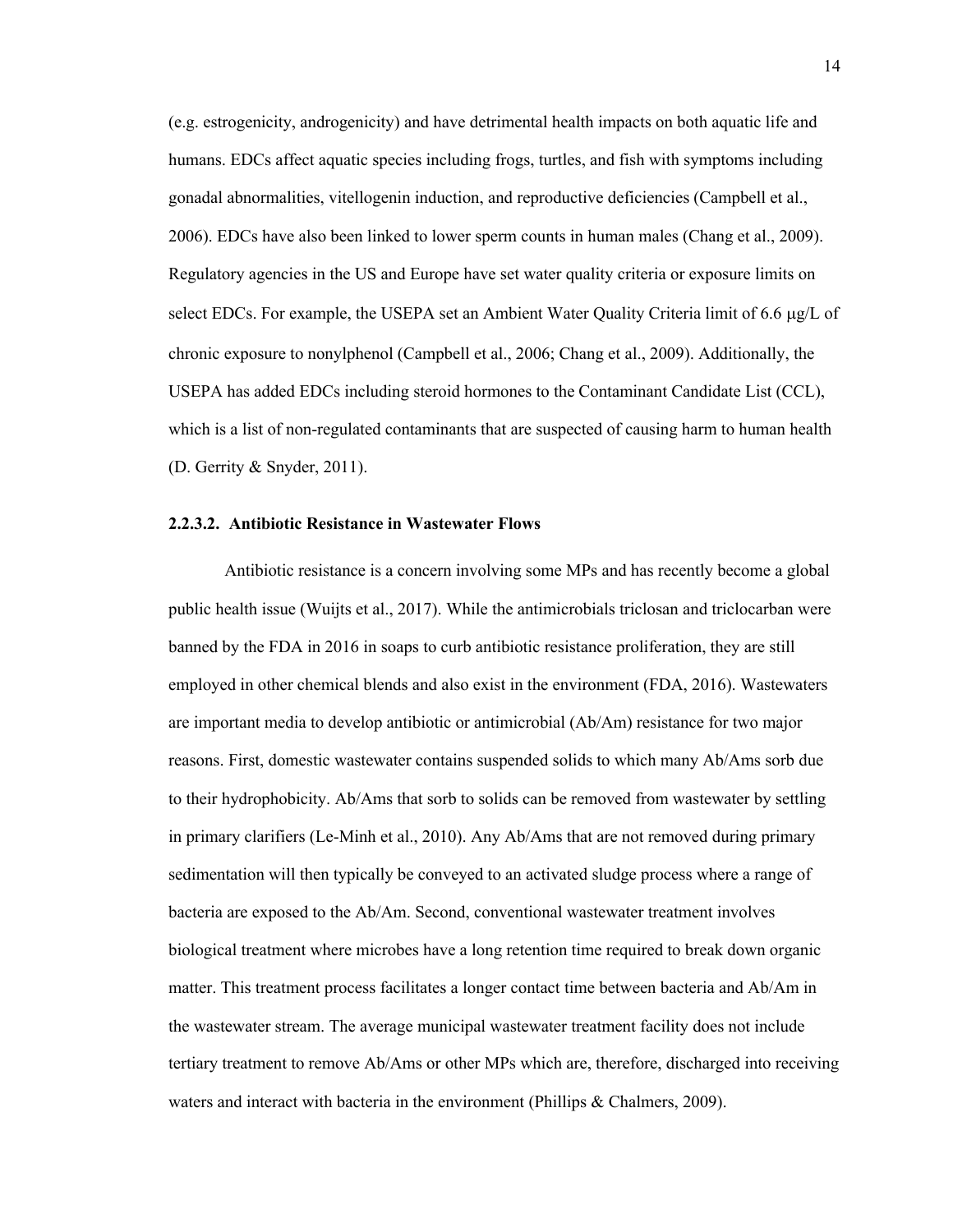## **2.2.3.3. Micropollutant Toxicity**

While concentrations of any given MP are typically very low and do not harm human or aquatic life, the abundance and diversity of MPs may pose unknown toxicity issues due to the complex mixture present in the environment (Stalter, Magdeburg, & Oehlmann, 2010). Toxicity can be measured in several ways, but laboratory experiments usually isolate one compound to test for toxicity. The effects of chemical mixtures are not often elucidated. The isolation of individual compounds is useful to determine individual effects, but does not address the possibly synergistic or antagonistic effects a combination of chemicals can have on humans or aquatic life (Schwarzenbach et al., 2006; Gerbersdorf et al., 2015). Therefore, it may be prudent to remove MPs from treated water that is discharged into the environment, including wet weather flows.

# **2.2.3.4. Micropollutant Removal Mechanisms**

MPs can be difficult to remove and even exert more toxicity during their removal depending on the type of treatment employed. Physical removal of MPs depends on their hydrophobicity (Gasperi et al., 2012). Many MPs can be removed during clarification processes since they sorb to suspended solids or associated fats and oils (Belgiorno et al., 2007; Jung et al., 2015). Sorption was the predominant MP removal mechanism through one water resource reclamation facility (Z. hua Liu et al., 2009; Luo et al., 2014). The sorbed MPs can then be removed from suspended solids or destroyed through processes such as biosolids pyrolysis (Ross, 2014; Tong et al., 2016). However, many MPs are resistant to biodegradation or biodegrade very slowly and can persist in the environment (Al-Ahmad et al., 1999; Horakova et al., 2014; Mohapatra et al., 2014). Therefore, it is necessary to consider CSO and SSO treatment options for MP removal.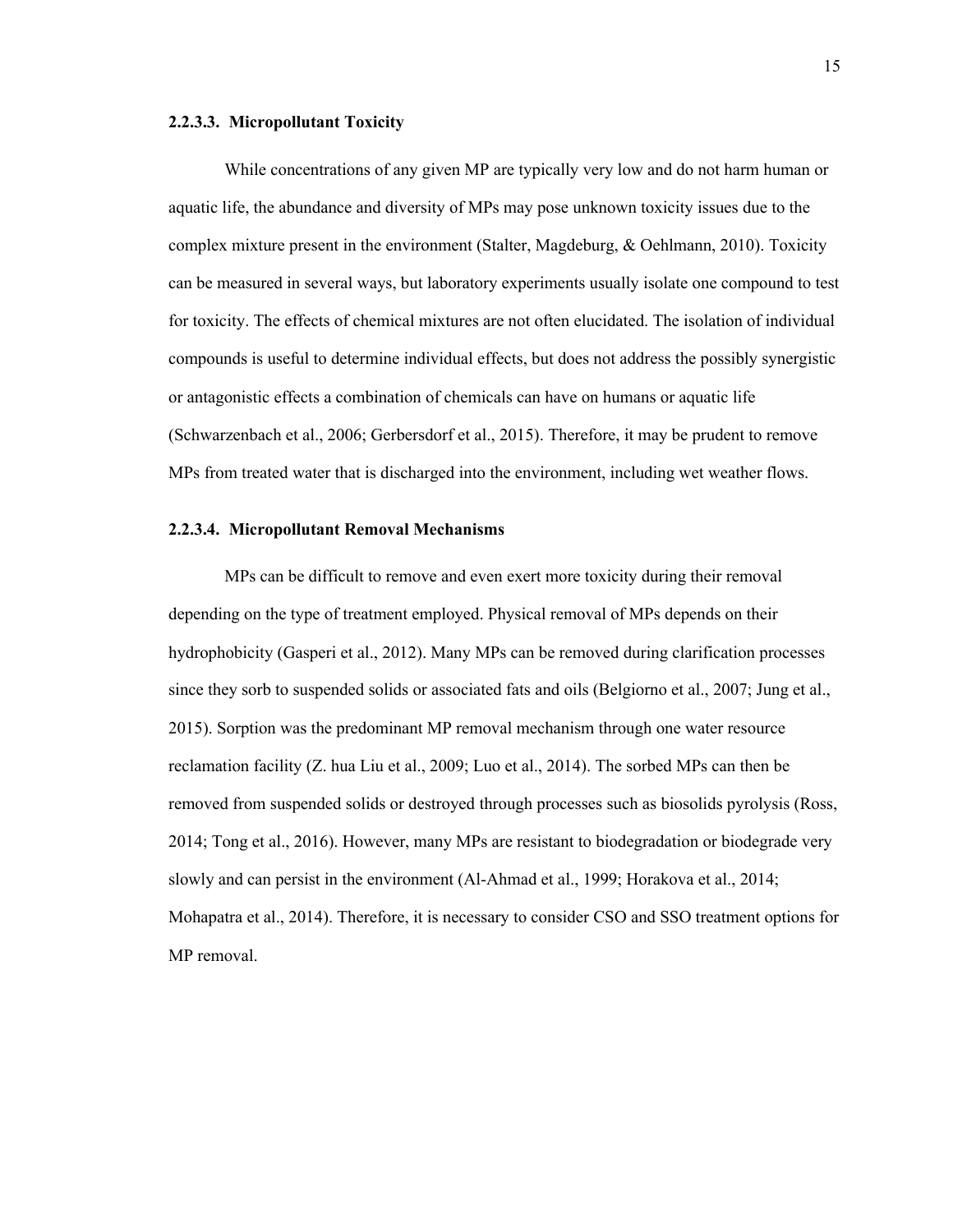#### **CURRENT TREATMENT TECHNOLOGIES**

Most existing wet weather treatment technologies are summarized below, whereas operations adjustments, storage, and green infrastructure are not within the scope of this review. Technologies that focus on total solids removal are in Section 3.1-3.4 and all are considered potential precursors to AOPs (section 2.3.7) for high-rate wet weather treatment. Solids removal reduces oxidant demand, which results in more efficient AOP operation (in terms of treatment, energy, and cost).

#### **Coagulation/Flocculation and Sedimentation**

Coagulation and flocculation (C/F) rely on van der Waals and electrostatic forces to destabilize the charge on colloids in wastewater, allowing them to form large flocs capable of settling. Without destabilization, small charged particles remain suspended and are not removed without filtration. Sweep flocculation is a phenomenon in which formation of larger, positivelycharged flocs facilitate, electrostatically, the attachment of negatively-charged colloids, resulting in larger flocs. After C/F processes, settling or sedimentation occurs once the flocs have formed (Exall & Marsalek, 2013). Sedimentation, or the process of settling solids, typically relies on gravitational force to proceed. High-rate sedimentation (using C/F) technologies are attractive for wet weather treatment considering their ability to rapidly remove a variety of contaminants which have sorbed to solids.

C/F technologies are also attractive due to their ability to handle large volumes with relatively low detention times and minimal maintenance. Enhanced C/F processes can support surface overflow rates of  $3,600$ -10,600 gpd/ft<sup>2</sup>, which is significantly greater than typical sedimentation rates at water resource reclamation facilities (CDM, 2010; Metcalf & Eddy, 2014; Davis et al., 2017). The main associated cost and maintenance concern involves the chemicals used. Chemicals must remain effective and be stored safely, which can be a concern for wet weather application with facilities only being used a few times per year during large storm events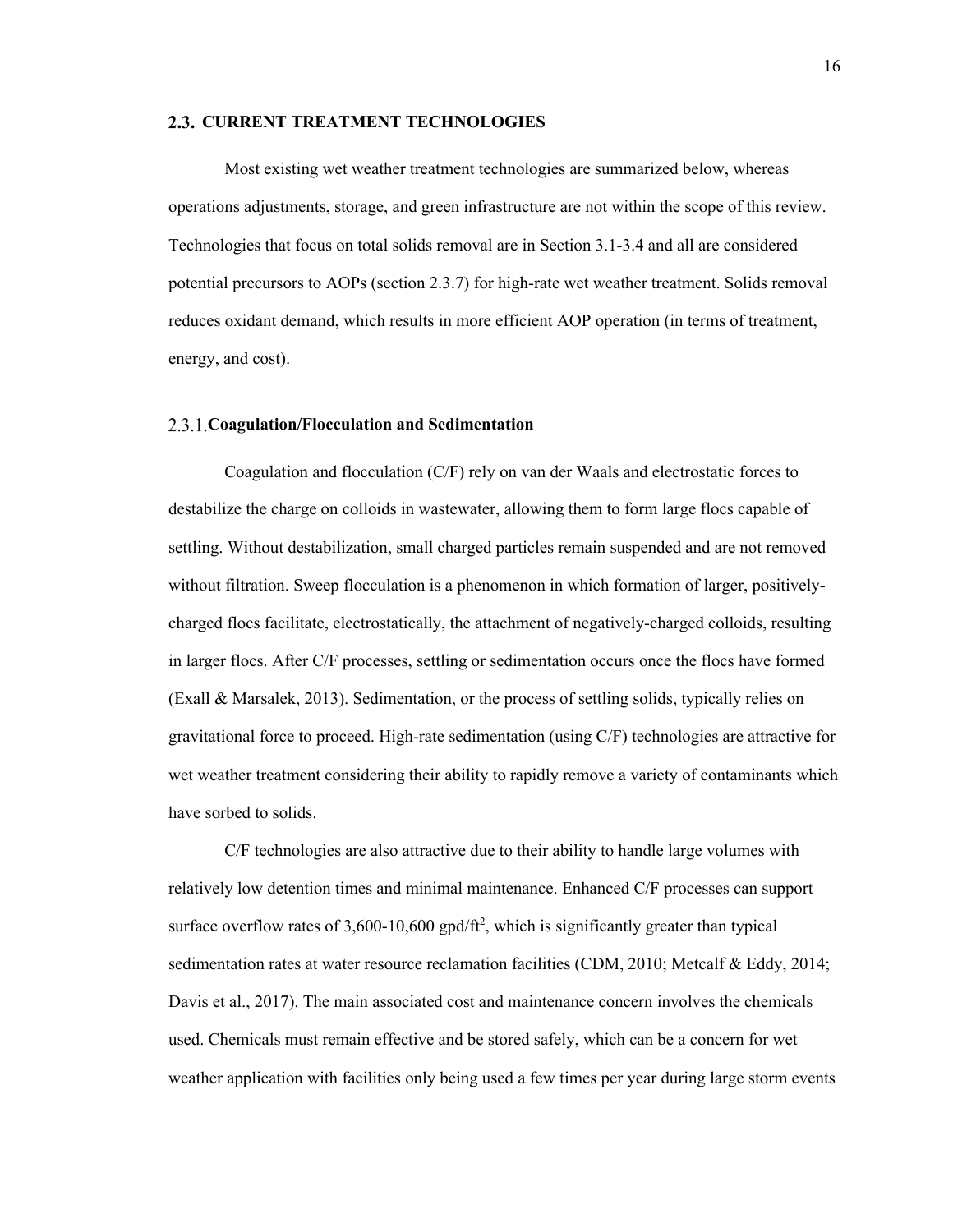(Zukovs & Marsalek, 2004; Schroedel et al., 2007; Ajao, 2016). Scherrenberg (2006) offers a literature review on C/F technologies available for wet weather treatment and their application.

# **2.3.1.1.1. Chemically Enhanced Primary Treatment (CEPT)**

CEPT has been employed by many cities with combined sewers for high-rate treatment (HRT) during wet weather events followed by chlorination/dechlorination (chlor/dechlor) for disinfection (CH2M Hill, 2008; Davis et al., 2017). CEPT is employed by utilities under consent decrees to rapidly treat wet weather flows and meet or exceed negotiated effluent requirements established in those consent decrees. CEPT systems are commonly remotely-operated facilities that ease the burden on collection systems during wet weather events. Through effective solids removal utilizing C/F processes, CEPT systems have achieved removal of both TSS and BOD, ranging from 65-90% (CH2M Hill, 2008). This contrasts with conventional primary clarification, which averages approximately 50% TSS removal and 30% BOD<sub>5</sub> removal (Metcalf & Eddy et al., 2013). CEPT is also employed as high-rate wet weather treatment for its ability to partially remove nutrients, particularly phosphorus when using either ferric chloride or alum as a coagulant (Omoike & Vanloon, 1999). Samrani et al. (2007) noted that the rapidly changing physiochemical properties of CSO raw water must be considered when determining the appropriate coagulant dose. The water matrix is an important consideration when determining which coagulant chemicals will be most effective. Parameters that affect coagulant performance include pH, alkalinity, temperature, TSS, and total dissolved solids (TDS) concentrations (El Samrani et al., 2008; Exall & Marsalek, 2013). Considering the rapid nature of wet weather events, real-time adjustments to wastewater parameters such as pH may be valuable but may not be feasible.

Coagulants can be added alone or in combination with coagulant aids such as polymers. The most common chemical coagulants used in high-rate clarification are ferric chloride and alum due to their lower cost, efficacy, and familiarity (El Samrani et al., 2008; Ajao, 2016). When added with coagulants, polymers can further destabilize any remaining colloids and increase the density of flocs, allowing them to settle out more rapidly (Exall & Marsalek, 2013). Additionally,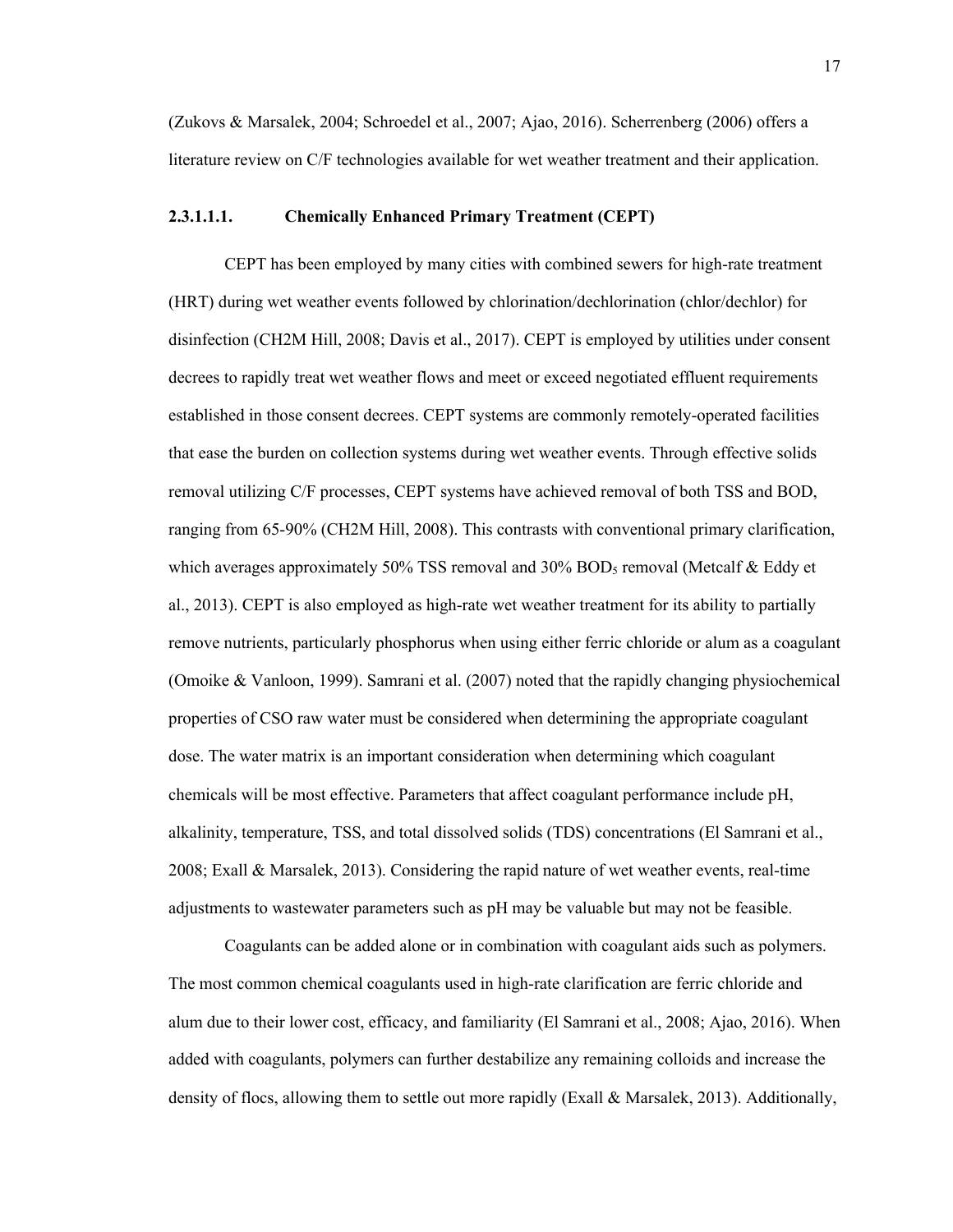both coagulants and polymers can be either cationic or anionic, with the most effective option dependent upon the wastewater matrix. King County, WA, conducted several jar tests and pilot studies to determine the best coagulant option for their wet weather matrix. Initial jar testing was conducted using primary influent diluted with distilled water, though the pilot used secondary effluent as its dilution source. This resulted in an alkalinity difference significant enough to require repeated jar tests for improved pilot performance. After chemical optimization testing at the CEPT pilot plant, polyaluminum chloride (PAX) coagulant was ultimately chosen over ferric chloride due to lower required dose  $(12 \text{ mg/L vs. } 40 \text{ mg/L}, \text{respectively})$  and the fact that ferric chloride decreased the effluent pH by 0.7 standard units (CDM, 2010).

#### **2.3.1.2. Ballasted Flocculation**

In ballasted flocculation, sand particles are used in the clarifier to enhance the formation of flocs and increase solids capture (Jacobsen & Hong, 2002). Microsand (80-100  $\mu$ m) is most commonly used as a ballast agent, reducing hydraulic retention time and resulting in a smaller footprint for suspended solids removal than standard clarification (Gasperi et al., 2012). Ballasted flocculation often includes the addition of chemical coagulants, but with reduced residence time. Also similar to CEPT, this technology destabilizes colloids. Ballasted flocculation has resulted in more stable performance under influent concentration fluctuation than conventional processes that do not include ballasting agents (Young & Edwards, 2003).

Typical TSS and COD removal efficiencies in ballasted flocculation are reported by Gasperi et al. (2012) to be 70-90% and 40-60%, respectively. In addition to removal of conventional water quality parameters (COD, BOD, TSS, and nutrients), ballasted flocculation removes pollutants including pesticides, metals, PAHs, and EDCs. Removal of these contaminants is typically due to removal of particles to which the contaminants are sorbed (Casadio et al., 2010; Gasperi et al., 2012).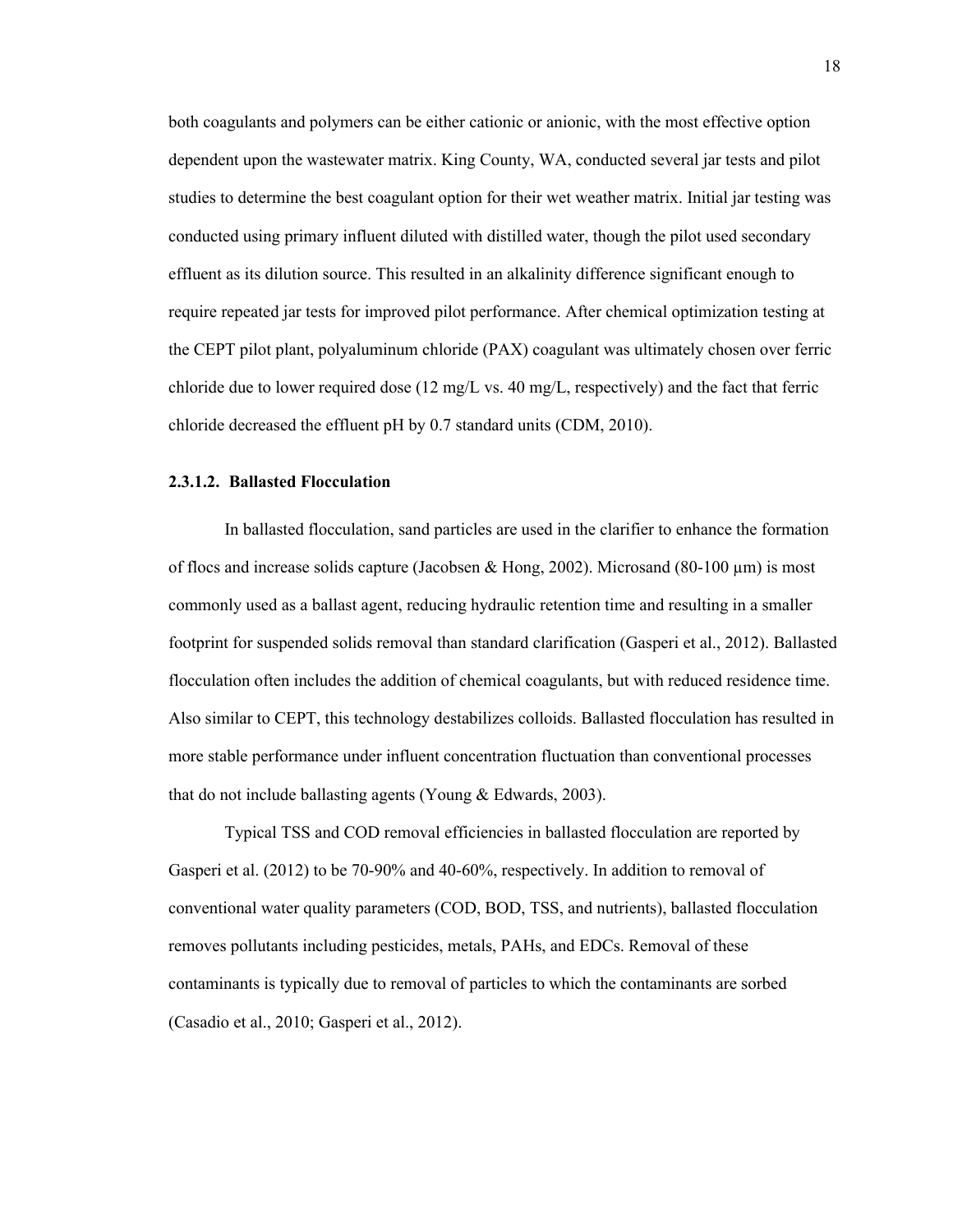## **2.3.1.3. High-rate Retention Treatment Basins (RTBs)**

High-rate RTBs employ high velocity gradients and chemical coagulants to achieve rapid sedimentation, quickly removing suspended solids and the contaminants adhered to them. RTBs are commonly implemented in cities with combined sewers as one solution to reduce the sediment loading entering lakes and rivers during wet weather events (Tavakol-Davani et al., 2015). Under the right conditions, RTBs can provide energy- and cost-efficient treatment during wet weather events (USEPA, 1999b). Although some RTBs have been implemented in smaller, confined footprint areas in Detroit, MI, most RTBs require large land areas which may be difficult to obtain in urban areas. A study conducted by Li et al. (2004) evaluated the relationship between coagulant concentrations and surface overflow rate (SOR) in an RTB for a given solids removal goal to determine the appropriate range of chemical doses resulting in decreased detention time. The study demonstrated that chemical addition was necessary to achieve SORs higher than conventional treatment and appropriate for wet weather treatment.

# **2.3.1.4. Vortex Separators**

Vortex, or hydrodynamic, separators are widely used in the water and wastewater industry for solid-liquid separation using cyclonic flow patterns and conical reactors to achieve suspended solids removal with a high SOR compatible with wet weather treatment (43,000 gpd/ft<sup>2</sup>) (CDM, 2010). Vortex separators can be operated remotely at overflow locations with reported 25-60% and 40-60%  $BOD<sub>5</sub>$  and TSS removals, respectively (Szabo et al., 2005; Andoh & Egarr, 2008). One issue with remote operation is that solids accumulate and must be continuously removed or stored on-site (King County Wastewater Treatment Division, 2011). Vortex separators also can be designed with chemical coagulants or disinfectants to improve treatment (AECOM, 2006; Arnett et al., 2007).

19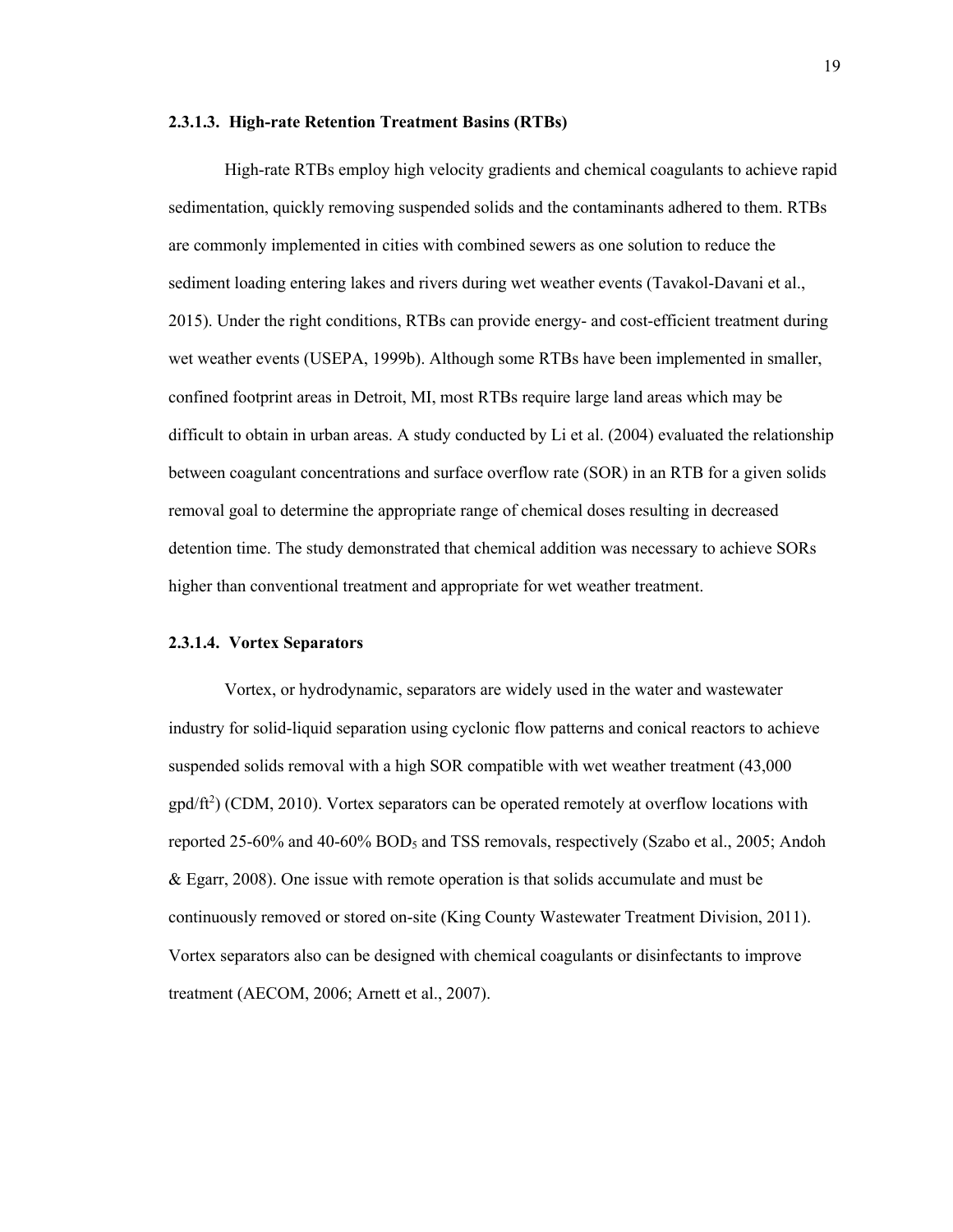#### **2.3.1.5. Lamella Settlers**

Lamella settlers are not a stand-alone technology like many of those described in this section, but instead are added to clarification or sedimentation tanks to provide a greater surface area upon which solids can settle (Water Environment Federation (WEF), 2014). The increased surface area reduces the clarifier footprint and can increase solids removal up to 40% (Tondera et al., 2013). Lamella settlers are more commonly found in water treatment plants instead of wastewater treatment because wastewater solids as well as fat, oil, and grease can clog lamella plates. The addition of lamella settlers to existing detention or stormwater basins may be more cost-effective than constructing new basins. For wet weather applications, the additional surface area added by lamella settlers can increase the capacity of a CEPT system by increasing the allowable SOR to achieve a more rapid treatment time (CDM, 2010).

# **High-Rate Clarification Commercial Units**

There are two well-known commercially available units that apply the physical and chemical treatment attributes of C/F for high-rate treatment. This is not an exhaustive discussion of proprietary units, but instead represent the two most commonly piloted and implemented systems. Applications for both units include drinking water, industrial wastewater, and wet weather treatment.

# **2.3.2.1. ACTIFLO®**

ACTIFLO® is patented by Veolia Water Technologies and uses microsand for ballasted flocculation in tandem with chemical coagulation to increase particle settling velocities for highrate clarification. The microsand is cleaned and separated from the floc through hydrocyclones and is then recycled and used in the system again (Nitz et al., 2004). Veolia claims high-rate clarification with high SORs ( $25-80$  gpm/ft<sup>2</sup>), resulting in a small, compact footprint (Veolia Water Technologies, 2014). ACTIFLO® has been installed for CSO and SSO treatment in cities across North America since 2001 including Lawrence, KS (40 MGD peak flow capacity) and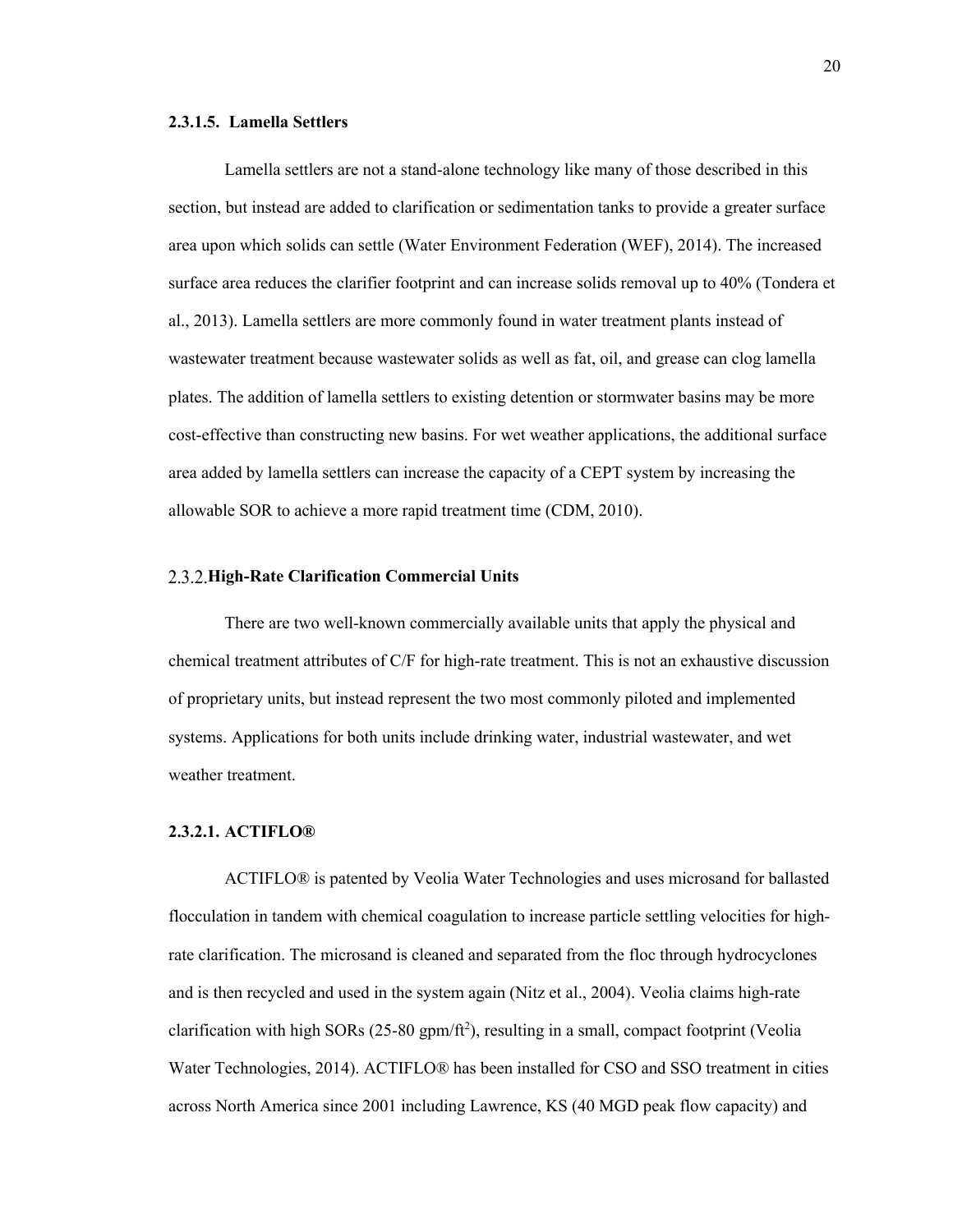Bremerton, WA (20 MGD peak flow capacity) (WEF, 2014). The targeted parameter for removal with ACTIFLO $\odot$  technology is TSS (90-95% removal), and subsequently carbonaceous BOD<sub>5</sub>  $(CBOD<sub>5</sub>)$  (50-80%), fecal coliforms (85-95%), and TP (80-95%) (Tetra Tech MPS, 2003).

## **2.3.2.2. DensaDeg® Clarifier/Thickener**

Infilco DensaDeg®, manufactured by Suez Environment (previously Degrémont Technologies) creates high-density sludge which is recirculated to destabilize and settle solids at a high rate. The recirculated of sludge reduces sludge volumes overall. Solids thickening, sludge recirculation, and clarification occur in conjoined vessels which, in conjunction with high-rate clarification, allows the system to maintain a small footprint (Nitz et al., 2004). The City of Toledo operates a 232 MGD peak flow capacity (5  $gpm/ft^2$ ) wet weather treatment facility with six DensaDeg® units which is capable of achieving an average removal of 74% TSS, 54% CBOD5, and 79% TP (Yee & Hutchins, 2017).

# **Biological contact**

Biological treatment techniques are not typically considered for wet weather treatment because they require longer retention times and are sensitive to rapid changes in influent flow and characteristics (Metcalf & Eddy et al., 2013). However, given their efficiency in removing organics and nutrients during conventional secondary treatment, it may be prudent to consider applying biological treatment alone or in combination with rapid treatment to manage wet weather flow (Oller et al., 2011a; WEF, 2014). Adjustments to existing infrastructure such as inclusion of biofilms or an alteration in operations can increase capacity during storm events (Schroedel et al., 2007). The ACTIFLO® unit can be modified to include biocontact (BIOACTIFLO™), though the biological aspect requires a larger surface area and slower flowrate for effective treatment (WEF, 2014).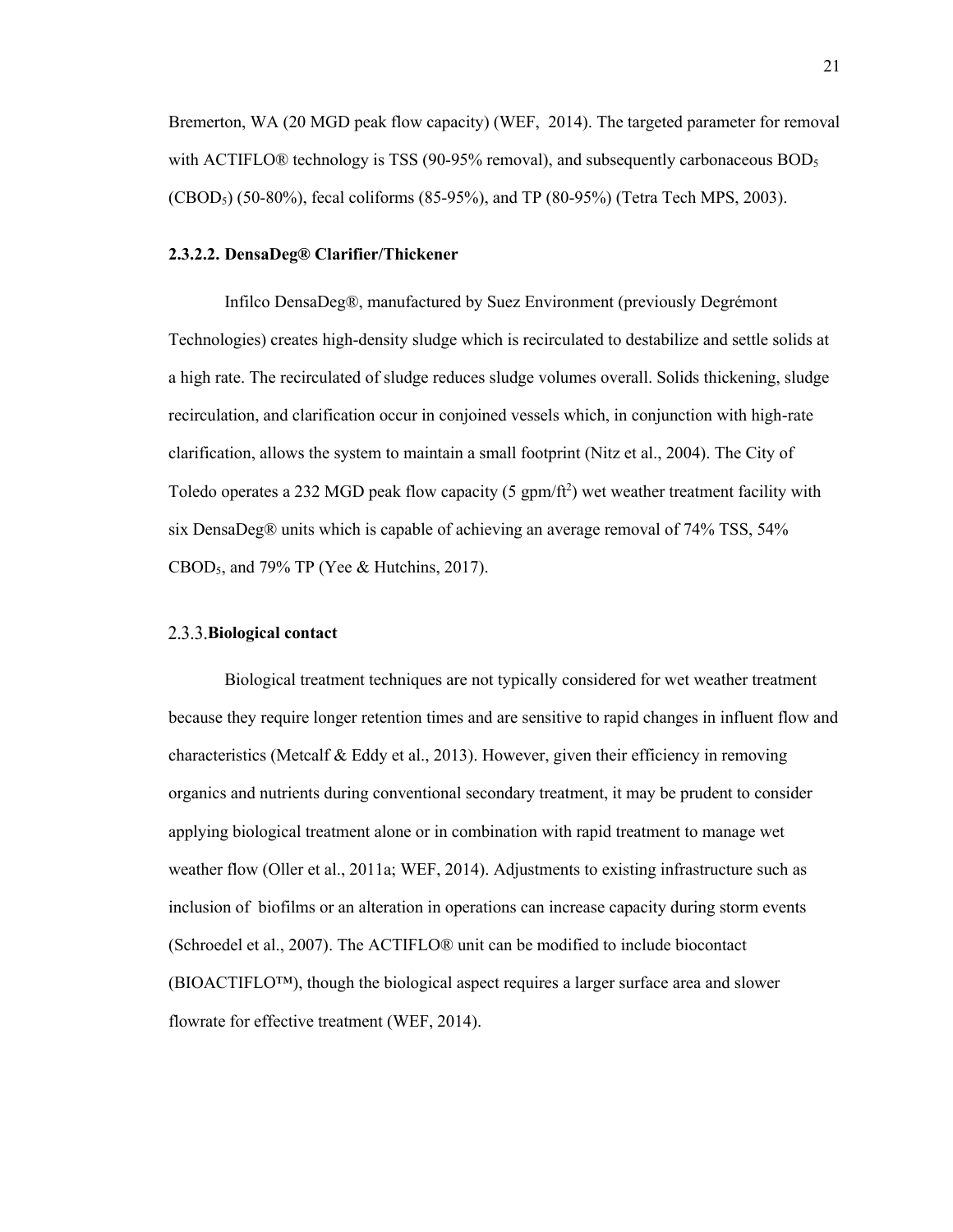# **Filtration**

There are various contaminant removal mechanisms present in filtration processes which allows for flexibility in wet weather treatment applications. The overall governing aspect when choosing a filtration design is to ensure the filter can handle the flow rate and solids concentration of the wet weather influent (Crittenden et al., 2012). Given the high volume and large flow rate associated with wet weather flows, implemented filters should be designed for quick backwashing periods to avoid bottlenecking the system during a storm event. Filtration technologies with wet weather appropriate applications are explored in this section.

# **2.3.4.1. Cloth Media Filtration**

Cloth media filters can be implemented as effective solids removal technologies for CSO treatment to serve as a polishing post-CEPT step ahead of disinfection or as the principal solids removal mechanism after first flush capture (Szabo et al., 2005) Proprietary units such as Aqua-Aerobic Systems Inc. AquaDisk (Loves Park, IL) have been implemented with wet weather treatment facilities in Cincinnati, OH and Rushville, IN (Hughes & Reid, 2016; Martin et al., 2017). The Rushville, IN installation was first operated as a pilot plant with a flow rate of 140- 265 L/min and hydraulic loading rate (HLR) of 9-16 m/h. The plant included CEPT which was only employed during first flush to assist with solids influx. TSS removal by the Rushville pilot averaged 98% with 73% BOD<sub>5</sub> removal (Hughes & Reid, 2016). The Cincinnati, OH pilot plant installation operated with a flow rate of 265 L/min which equated to a flux rate of 6.5 gpm/ft<sup>2</sup>. The average TSS removal was  $77\%$  with CBOD<sub>5</sub> removal ranging from 20-50% during testing (Martin et al., 2017). Both plants demonstrated that cloth media filtration can be used for TSS and BOD<sub>5</sub> removal at high flow rates appropriate for wet weather treatment.

#### **2.3.4.2. Compressible Media Filters**

Compressible media filtration (CMF) is a high-rate solids removal technology which is applied almost exclusively for wet weather treatment since it was designed to operate under high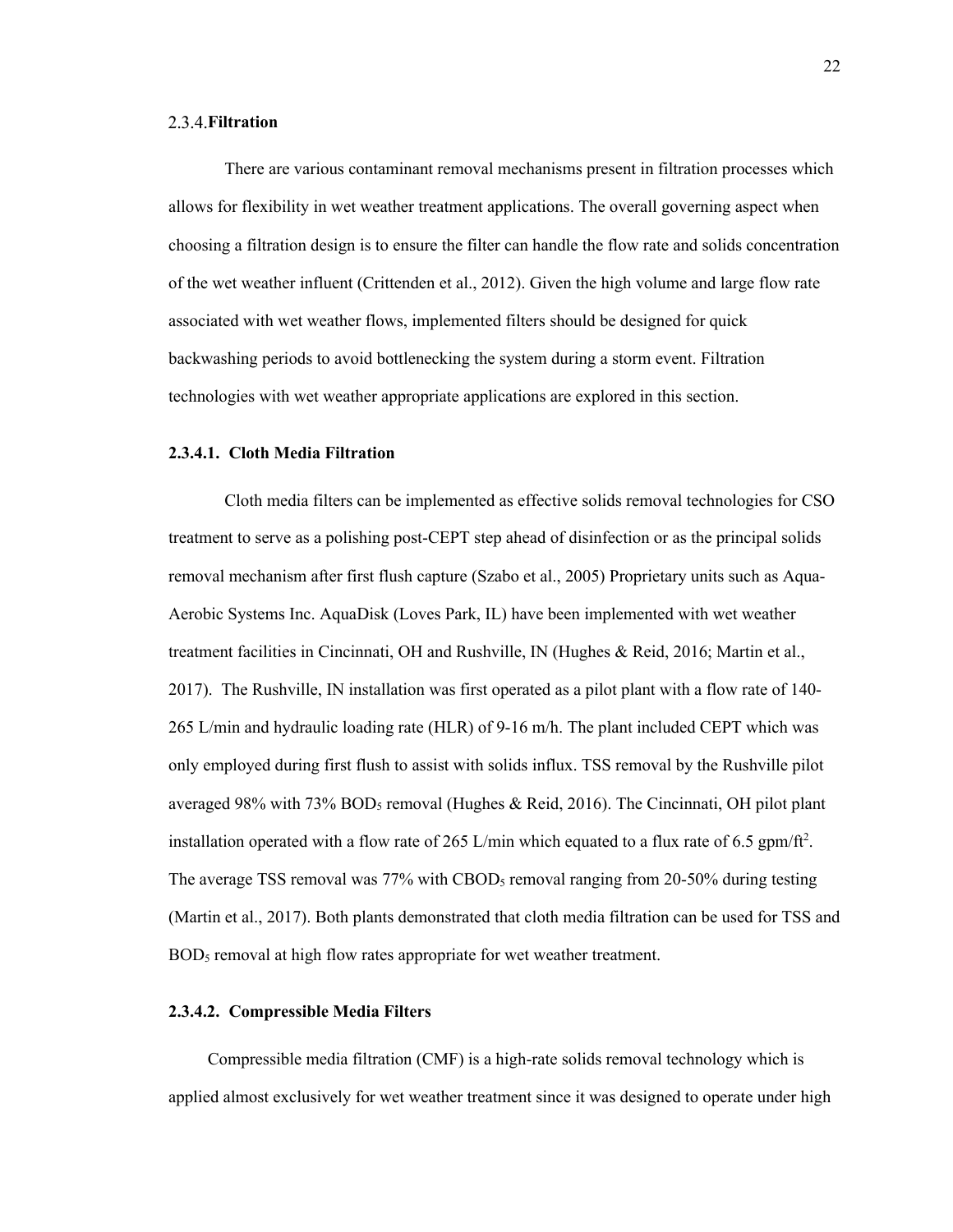HLRs (20-30 gpm/ft<sup>2</sup>). There are two proprietary media for CMF: Fuzzy Filter by Schreiber Corporation (Trussville, AL) and WWETCO FlexFilter™ by WesTech® (Salt Lake City, UT). The spherical synthetic media is compressed between two porous steel plates to form smaller interstitial pores to capture more solids during filtration periods. After a filtration period, the compression is released to open larger pore areas during a rapid backwash period. The extent of compression can be adjusted based on influent wastewater conditions Both CMF materials were tested in Springfield, OH at a pilot plant  $(100 \text{ MGD}, 10 \text{ gpm/ft}^2)$  for CSO treatment where average effluent concentrations were 22 mg/L TSS and 26 mg/L CBOD<sub>5</sub> (Fitzpatrick et al., 2011). Another CMF installation for CSO treatment in Atlanta, GA (10-27 gpm/ft<sup>2</sup>) consistently achieved 90% TSS removal (Arnett et al., 2007).

#### **2.3.4.3. Floating Media Filtration**

Floating media filters (FMFs) are still considered an emerging technology in the United States and they may provide a flexible approach to wet weather treatment capable of a high HLR and equivalent conventional primary treatment efficiency without chemical addition. FMF systems are high-rate upflow filtration units packed with various synthetic media which feature a low headloss profile (Martin et al., 2017). One pilot plant employing FMF in Seoul, South Korea used expanded polypropylene beads at a filtration flowrate of 20 m/h to achieve  $35\%$  BOD<sub>5</sub> and 45% TSS. The reported removals went down as the filtration flowrate increased (Yoon et al., 2012). Another FMF pilot plant was implemented in Cincinnati, OH using pinwheel-shaped floating media with a flow rate of 340 L/min and a flux rate of 17  $gpm/ft^2$ . The Cincinnati FMF pilot plant achieved 30-70% TSS and 10-50% CBOD5 removal (Martin et al., 2017).

# **2.3.4.4. Granular Media Filtration with Adsorption**

Filtration systems where adsorption (vs. straining) is the removal mechanism are not typically applied for high-rate wet weather treatment, but can offer MP removal at targeted locations for small-scale treatment (Liu et al., 2009; Löwenberg et al., 2014). Effective adsorption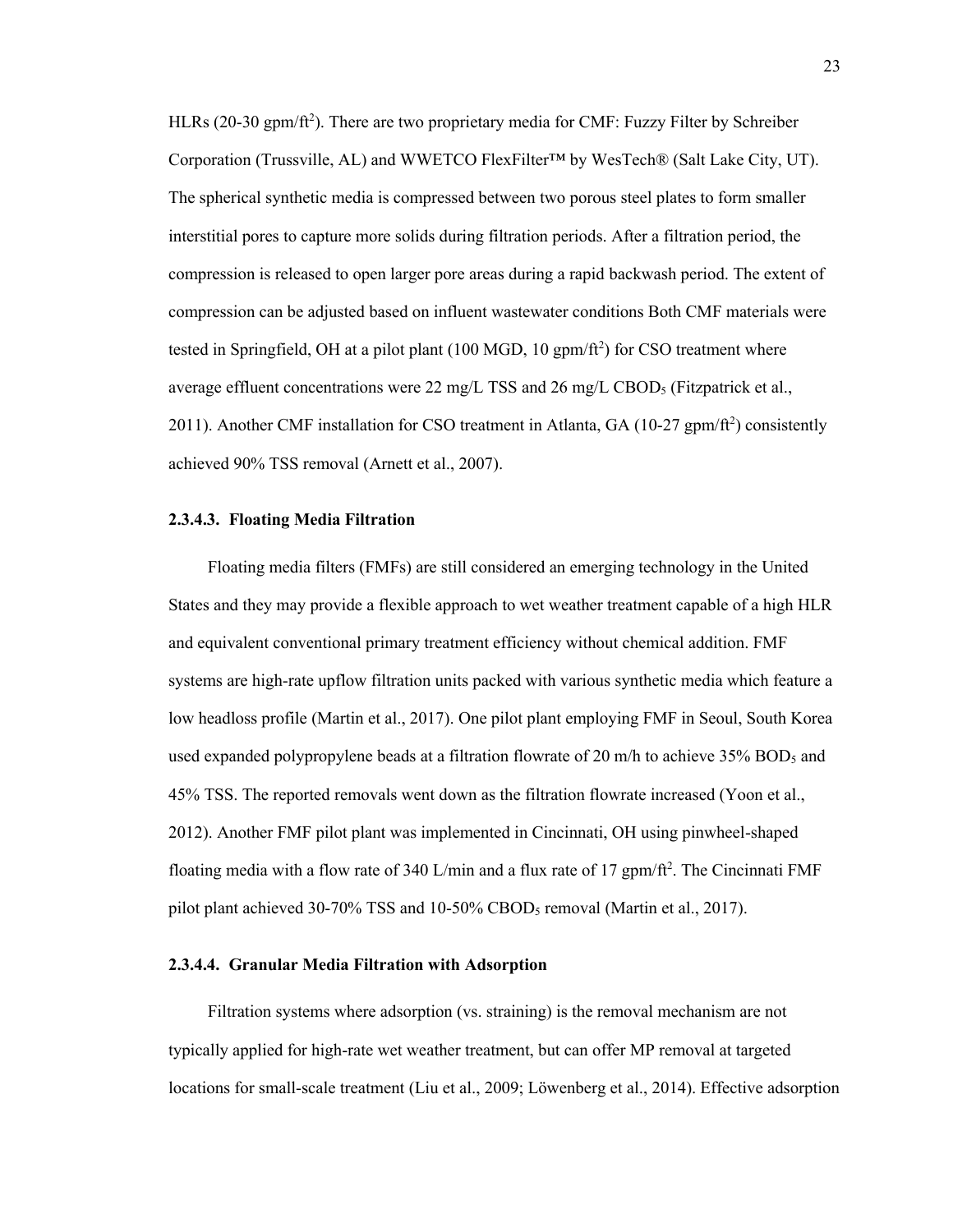requires a lower filtration flow rate than can be afforded during storm events (Crittenden et al., 2012). Additionally, the high solids flux observed during wet weather events can cause the filter to quickly clog. Localized applications of granular media filters such modified soils under permeable pavement may ease the overall loading of MPs in waterways after storm events (Al-Anbari et al., 2008; Oller et al., 2011b).

# **Engineered Wetlands and Retention Soil Filters (RSFs)**

Both engineered wetlands and RSFs are similar in that they employ natural filtration processes for solids removal and pollutant attenuation, including *E. coli*. Their design focuses on hydraulic retention time required for whichever mechanism governs specific pollutant attenuation, The three main mechanisms are adsorption (pollutants are sorbed to particles in the filter), straining (pollutants are removed based on size compared to particle size), and biodegradation (organics pollutants are broken down by microorganisms) (Bester & Schäfer, 2009; Radke et al., 2010; Christoffels et al., 2014). Sufficient surface area is required to achieve effective and efficient treatment and the required land may not be available or may be cost prohibitive. Maintenance is minimal, but necessary to ensure filter media (sand, cropped soil, engineered biosolids) remains clear ahead of a large storm event (Tondera et al., 2013). Studies have demonstrated that RSFs are effective at MP attenuation based on contaminant hydrophobicity and fate, specifically with pharmaceutical residuals (Scheurer et al., 2015). Additionally, RSFs are capable of an additional log removal of *E. coli* over wastewater treatment plant effluent due to sorption (Lefevre et al., 2012; Christoffels et al., 2014).

# **Disinfection**

Wet weather flow disinfection is conventionally achieved through chlorination, though the need to dechlorinate treated effluent and the concern for harmful disinfection byproduct formation has led to research and application of various disinfection techniques. The disinfection techniques that are typically used as, or together with, AOPs are further described in Section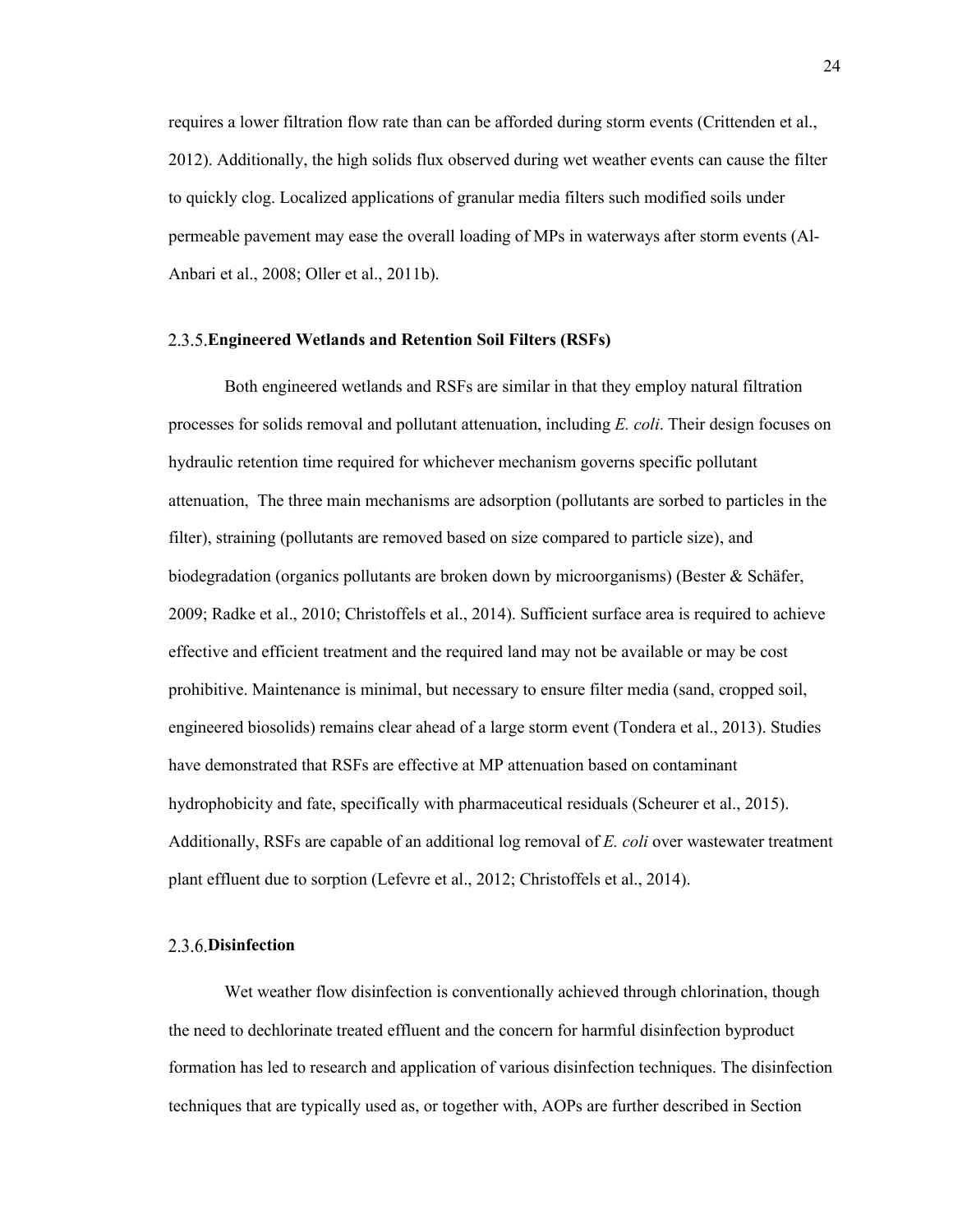2.3.7. A brief discussion on their value to disinfection in wet weather applications is included herein.

## **2.3.6.1. Conventional Chlorination**

Chlorine is the most commonly-used disinfectant in wastewater treatment due to its ability to inactivate numerous pathogens and its relatively low cost; however, the use of chlorine may result in the formation of carcinogenic disinfection by-products (DBPs) (USEPA, 1999c; Tondera et al., 2016). While most DBPs have so far only shown carcinogenic impacts based on human consumption, there remains concern about aquatic life or within semi-closed water/wastewater systems (Wojtenko et al., 2001). Semi-closed water infrastructure systems could pull drinking water from the same source of water accounting only for the environmental buffer of a surface water. Concerns over carcinogenic DBPs has led some regions such as Quebec, Canada to ban the use of chlorine (Gehr et al., 2003).

For wet weather flows, the potential formation concern for DBPs is higher as the precursor to DBPs is natural organic matter (NOM) that is typically present in wet weather flows (Mayer et al., 2014). Wet weather flows receiving minimal treatment only undergo solids removal followed by (chlor/dechlor) and these minimally treated flows could have a larger concentration of NOM for two main reasons. First, the first flush phenomenon carries a high volume of solids through systems that may not be designed to handle such an influx (J. H. Lee et al., 2002; El Samrani et al., 2008). In this scenario, more solids would be passed onto the chlor/dechlor phase where they might contribute to DBP formation (McFadden et al., 2017). Second, in the absence of secondary or chemically enhanced primary treatment, minimally treated wet weather flows will still have colloidal and dissolved material which may include NOM (Chiemchaisri et al., 2008). Additionally, the requirements of chlorine contact time and two chemical feeds (chlor/dechlor) can be difficult to manage during a storm event. While chlorine is effective in meeting effluent requirements for pathogens, there are logistical concerns with its use, especially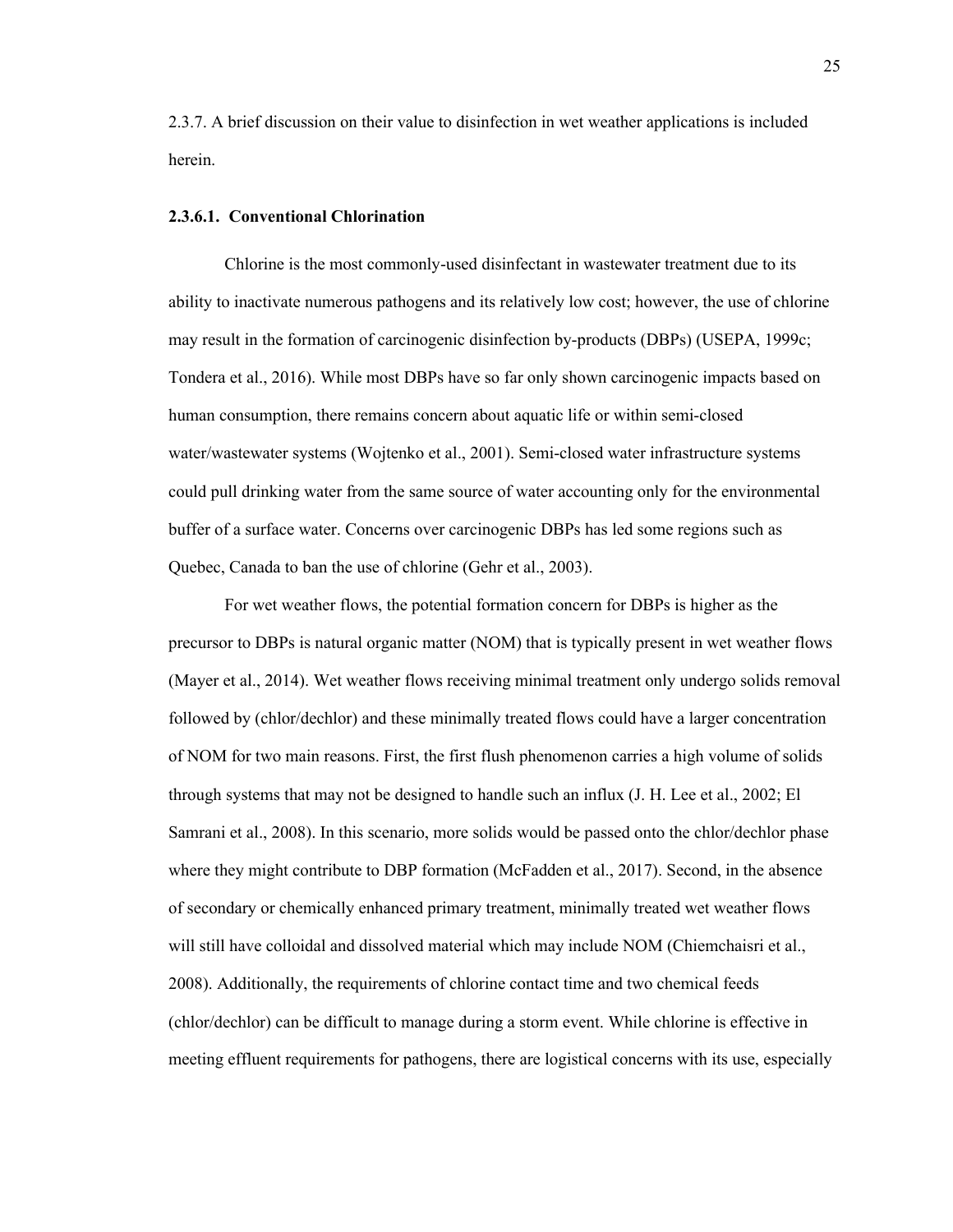during wet weather treatment. One such concern is the proper dosing during variable influxes and water characteristics for both chlorination and dechlorination chemicals (Chhetri et al., 2014).

## **2.3.6.2. Ozone**

Ozone is broadly known for its strength as an oxidant and is applied for disinfection in drinking water systems or in water reuse treatment trains. For example, an ozonation step was added to Milwaukee's drinking water treatment plant after an outbreak of *Cryptosporidium* in 1993 (Ruffell et al., 2000). The application of ozone for municipal wastewater disinfection or tertiary treatment is more commonly considered in recent years due to its MP oxidation abilities; however, the ozone demand of municipal wastewater effluent and the related costs of operation have kept ozone from broad implementation (Gehr et al., 2003; Stalter et al., 2010). Ozone may be valuable in a wet weather treatment scenario because of its high reaction rate, but can be limited, similar to chlorine, in the high demand of the wastewater matrix. Unlike chlorine, ozone disinfection is not solely based on the "Ct" approach where only chemical concentration and time are considered. Because the delivery mechanism of ozone is gas diffusion into liquid, the ozone mass transfer rate is the limiting factor. Therefore, to make ozone a viable option for wet weather flow disinfection, the treatment system must be designed to optimize diffusion into the water and the subsequent reaction with pathogens (Xu et al., 2002). An additional concern with ozone related to the wastewater matrix is that ozone can react with bromide-containing waters and create bromate, a carcinogenic byproduct (von Gunten & Hoigné, 1994).

## **2.3.6.3. UV**

Technology has advanced greatly since the beginning of UV disinfection, making the lamps more powerful and more efficient, both energy- and cost-wise (Bell & Silva, 2013). Of the three categories of lamps (low-pressure low-intensity, low-pressure high-intensity, and mediumpressure high-intensity), medium-pressure lamps produce the most UV output and, generally, low-pressure mercury lamps are the most common. Concerns of fragility and potential toxicity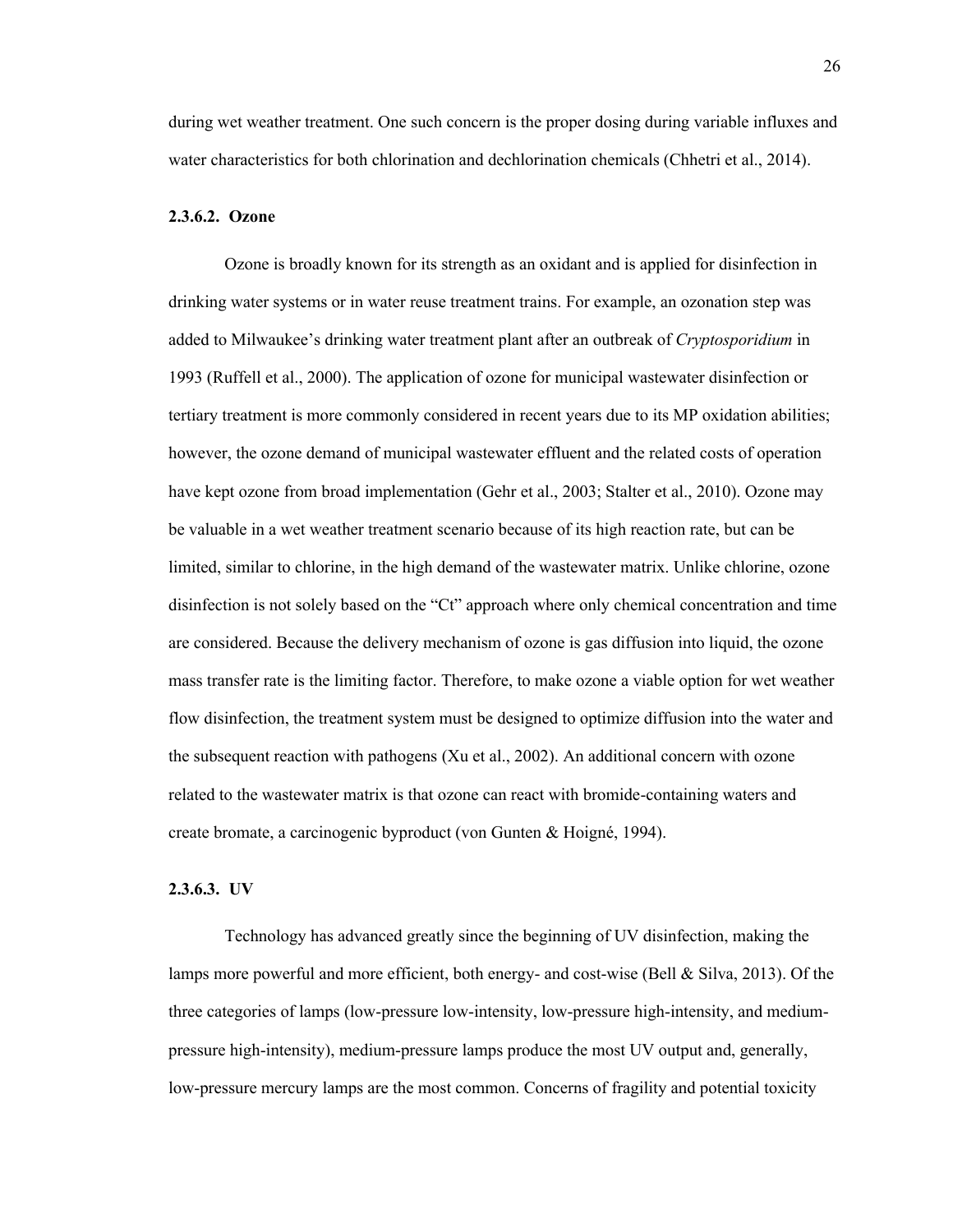due to mercury have led to increased research in the use of UV light-emitting diodes (UV-LEDs) (Chevremont et al., 2013). While UV-LEDs can be more environmentally friendly, more energyefficient, and more durable, their novelty translates into a lack of research and data compared to UV mercury lamps in terms of disinfection effectiveness (Song et al., 2016). In general, UV mercury and UV-LED lamps are effective at inactivating bacteria, viruses, and protozoa (Crittenden et al., 2012; Song et al., 2016).

The most important design factor to address for UV disinfection remains the turbidity and particle size of the wastewater to be treated. High levels of TSS, turbidity, and organic matter inhibit performance by preventing the light from penetrating through the wastewater effectively through refraction, reflection, or scattering (Crittenden et al., 2012; Uslu et al., 2015). For this reason, UV couples well with CEPT for high-rate solids removal to increase UV transmittance (Gehr et al., 2003). A pilot study conducted in King County, WA for a high-rate CSO treatment facility using UV disinfection found that UV mercury lamps (254 nm) were able to completely inactivate *Enterococcus* at doses between 10-15 mJ/cm2 in filtered wastewater samples, whereas  $40 \text{ mJ/cm}^2$  was required to meet effluent limits in unfiltered samples (36 mg/L TSS) (Mysore et al., 2017). Additionally, UV radiation is one of the only disinfection techniques that is not known to form DBPs nor leave a residual (Crittenden et al., 2012).

### **2.3.6.4. Peracetic acid (PAA)**

The use of PAA as an alternative disinfectant to chlorine is more common in recent years among utilities for wastewater disinfection and is under consideration for wet weather treatment. PAA is an attractive option because, unlike chlorination, there is no need to remove the PAA residual nor are there any known harmful byproducts (Rizvi et al., 2013). However, similar to chlorine, any organics in the wastewater matrix will exert a PAA demand and require a higher dose (Gehr et al., 2003). PAA can be a cost-effective solution, but it may not be the best fit for wet weather treatment as it has shown slower reaction times on the order of hours for effective disinfection (Chhetri et al., 2014). While few pilot studies have demonstrated PAA's ability to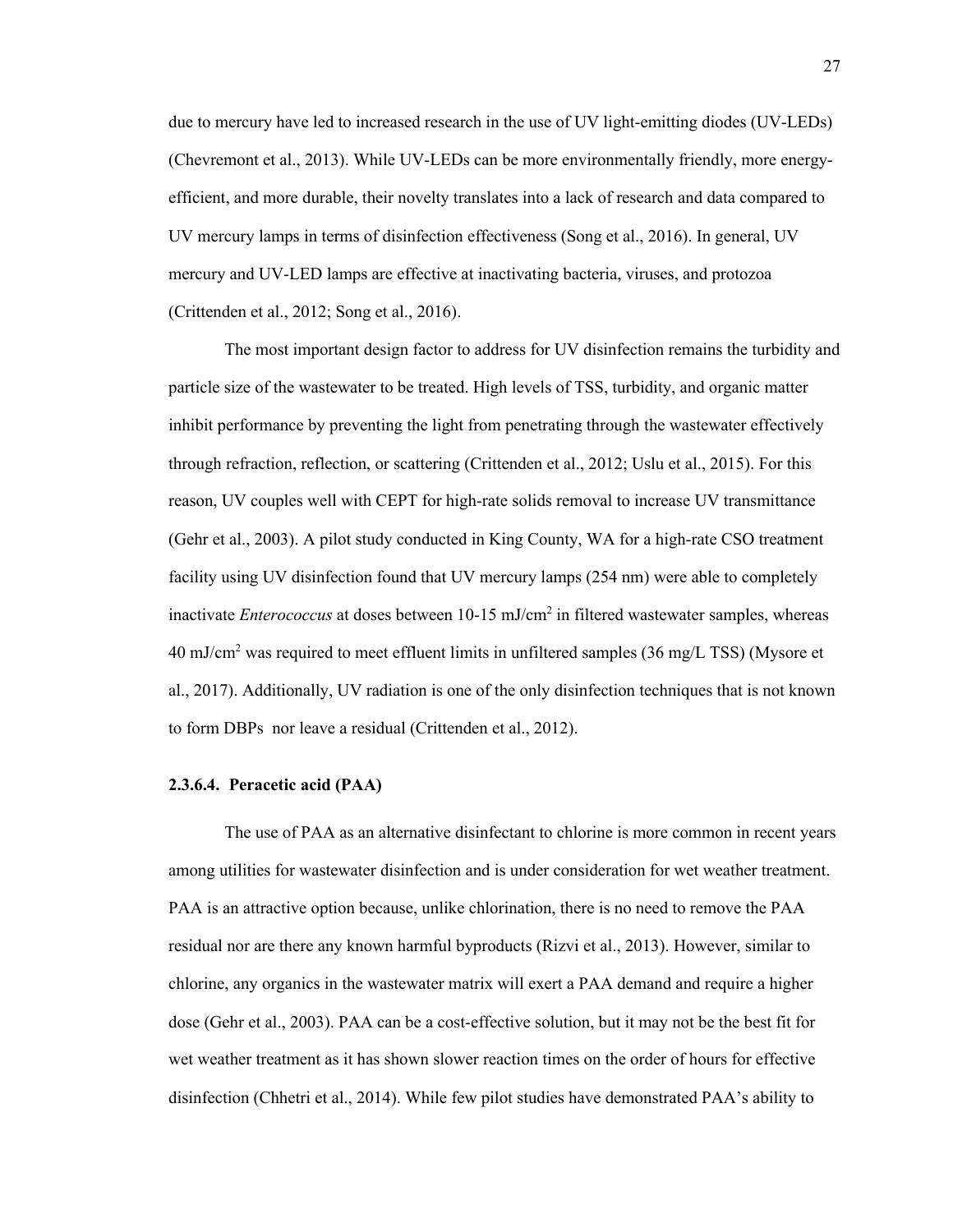disinfect water, the EPA has only recently approved its use and any implementation is likely on a site-by-site basis (Bell & Silva, 2013).

#### **2.3.6.5. Performic acid (PFA)**

PFA can also be applied in lieu of chlorine, but the major challenge is that it must be generated on-site and requires a contact time of at least ten minutes (Tondera et al., 2013). The additional value to utilities is that, like PAA, PFA does not require a second chemical step to remove the chemical residual. Full-scale implementations using PFA are limited, making it more difficult to build support with the EPA for widespread implementation. PFA has been demonstrated to inactivate *E. coli* with a rapid rate of reaction, making it a valuable candidate for wet weather treatment application (Chhetri et al., 2015). Additionally, there are no known harmful by-products or toxicity formed after treatment (Chhetri et al., 2014).

#### **Advanced Oxidation Processes (AOPs)**

AOPs are applied to water and wastewater treatment for their high rates of reaction and ability to disinfect and oxidize a wide range of contaminants. Specifically, AOPs could be used as high-rate technologies to rapidly treat the unique index of contaminants in wet weather flows to the same or higher quality as conventionally secondary treated effluent during high-intensity rain events. Rapid, real-time treatment of wet weather flows can reduce the stress on infrastructure during intense storms and can prevent CSOs, SSOs, and basement backups from occurring. In addition to a high rate of reaction, AOPs are capable of oxidizing MPs, achieving disinfection, and reducing BOD, making them attractive technologies to consider for CSO and SSO treatment (Esplugas et al., 2007; Ikehata et al., 2008; Ribeiro et al., 2015). However, to date, no one has implemented a pilot- or full-scale wet weather treatment system using AOPs.

AOPs are characterized by the enhanced formation of hydroxyl radicals capable of a high rate of reaction  $(k = 10<sup>8</sup> - 10<sup>10</sup> M<sup>-1</sup> s<sup>-1</sup>)$  with target compounds (Gottschalk et al., 2010). Hydroxyl radicals are the strongest known oxidant and, among other oxidants such as ozone, are capable of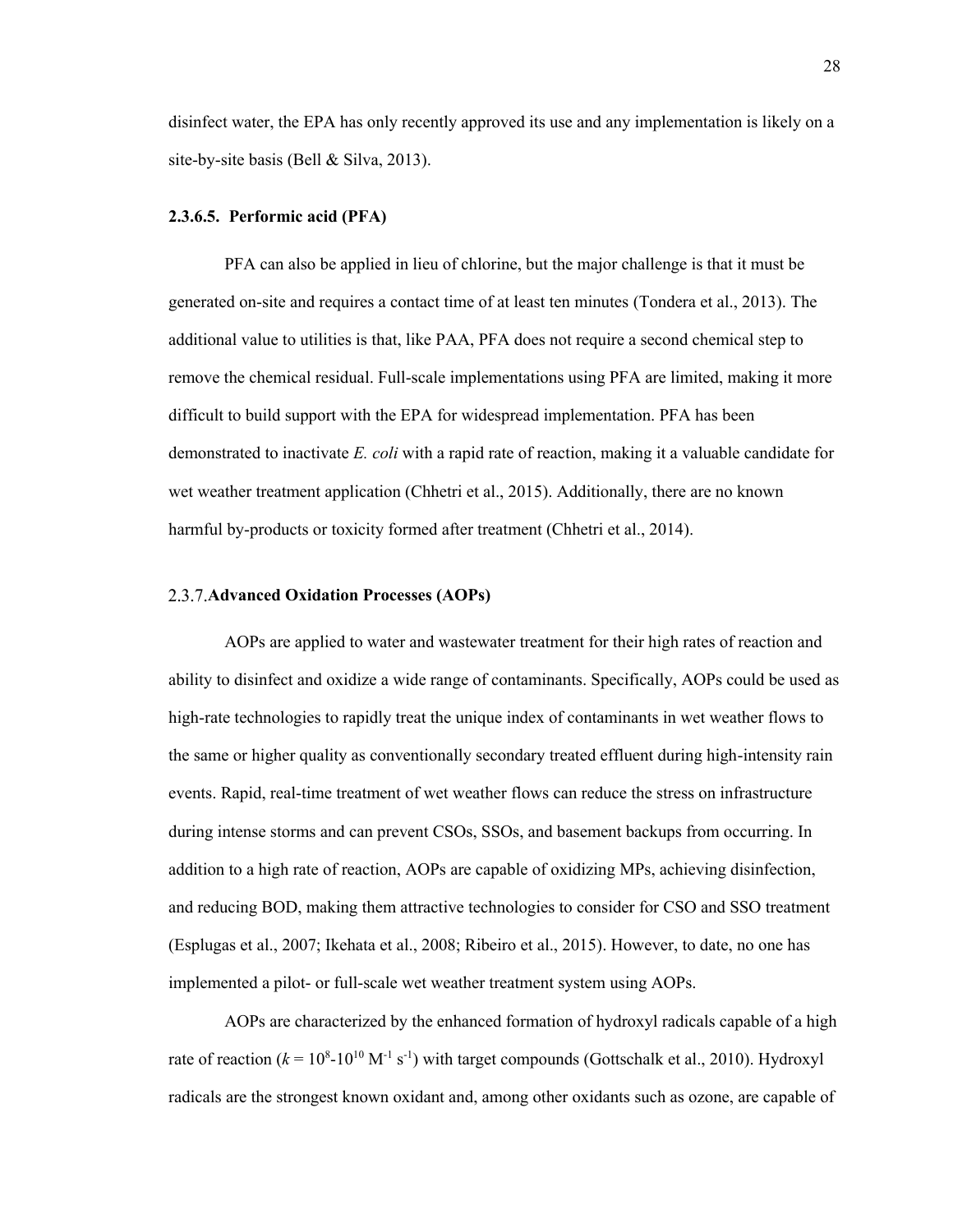MP oxidation (Esplugas et al., 2007). Radicals have an unpaired electron on the outer orbital of the molecule, making them extremely and rapidly reactive. They react non-selectively by either adding to or removing a hydrogen atom from an organic compound. This produces a radical organic compound that is also highly reactive, continuing the chain reaction. The radical reaction stops at a stable end product or when two radicals react, ending the chain reaction (Gottschalk et al., 2010).

Unlike other advanced treatment options, AOPs degrade organic compounds instead of concentrating or transferring them into a different phase (Metcalf & Eddy, 2013). A result of increasing wastewater biodegradability is the removal of BOD/COD and particularly, the recalcitrant components of a wastewater COD makeup. The ability for AOPs to reduce organic strength could provide value in terms of wet weather treatment and the impact CSOs have on receiving waters. AOPs are typically applied to municipal wastewater in tertiary treatment for disinfection or MP oxidation in which any COD or BOD removal is auxiliary and not the intended treatment goal. For industrial wastewater, AOPs are often employed as pretreatment to reduce COD before discharge to a municipal sewer. This is common in the dye industry since AOPs, particularly ozone-based, are capable of color removal (Miodrag Belosevic, 2014).

AOPs are able to treat a wide range of MPs (Huber et al., 2005; Klavarioti et al., 2009). Instead of complete mineralization, however, MP oxidation can yield degradation or transformation products (DTPs). DTPs can be more toxic than their parent compounds, as is the case for ibuprofen (Quero-Pastor et al., 2014) and bisphenol A (Chen et al., 2006). Accordingly, more studies are considering the toxicity of AOP-treated effluent to ensure complete mineralization of harmful MPs as opposed to incomplete mineralization resulting in a toxic DTP (D. Gerrity & Snyder, 2011; Magdeburg et al., 2012). Additionally, complex mixtures of MPs can create a synergistic effect during advanced treatment, in which the target compound behaves differently in a mixture than it does when treated alone (Campbell et al., 2006; Jasim et al., 2006; Rosenfeldt et al., 2007). The possibility of complex mixtures impacting reaction kinetics and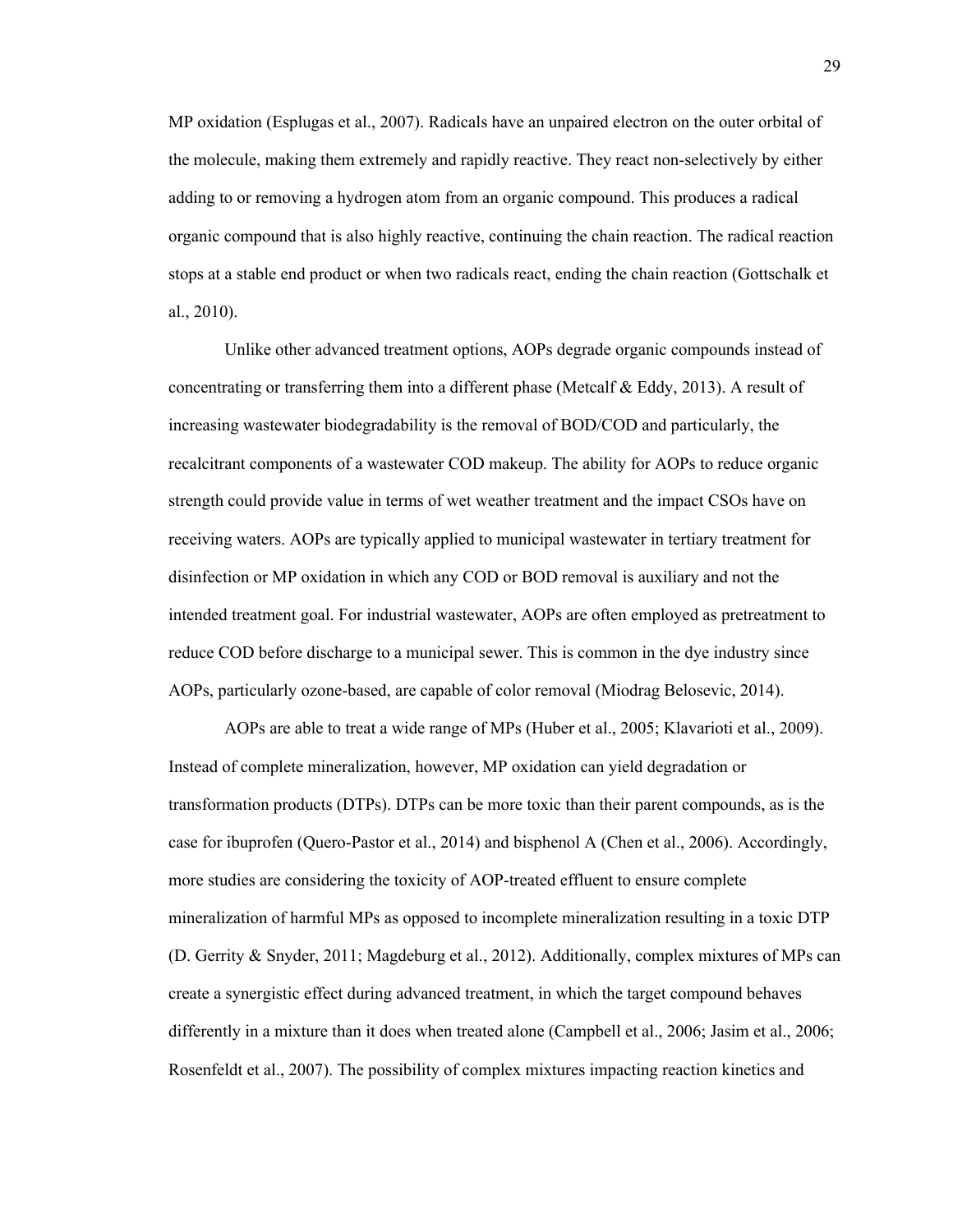outcomes emphasizes the importance of looking at toxicity in real wastewater samples, as in Miralles-Cuevas et al. (2016).

Klavarioti et al. (2009) provides a comprehensive review of AOP treatment studies for pharmaceutical removal in various water matrices. Esplugas et al. (2007) provides an overview of AOP treatments for EDC and pharmaceuticals and personal care products (PPCPs) removals and the study outcomes.

# **2.3.7.1. Toxicity**

One concern in the use of AOPs is the possible increase in toxicity during treatment as more toxic DTPs are formed. Various studies discuss the toxicological effects of AOPs on MPs, drawing similar conclusions: toxicity may increase during treatment, but generally the treated effluent is less toxic than before oxidation (Oturan et al., 2008; Hollender et al., 2009; Qiang et al., 2010; Stalter et al., 2010; Karci, 2014; García-Galán et al., 2016). These studies have only been conducted for a selection of MPs though all have the capability to display novel behavior. Each study referenced here concludes that further work needs to be done to understand the different forms of toxicity after advanced treatment of wastewater, including wet weather flows.

#### **2.3.7.2. Factors for Design and Cost**

AOP effectiveness is dependent on the water matrix, pH, presence of NOM, and target MP characteristics (Wojtenko et al., 2001; Mohapatra et al., 2014). pH impacts the concentration of carbonate and bicarbonate, the concentrations of which vary based on water source, but both are radical scavengers. pH adjustment can increase the efficacy of certain AOPs as different AOPs are more effective at different pH values. However, rapid treatment can be time- and costprohibitive for pH adjustment of the wet weather flow. NOM is also a known radical scavenger. Scavengers exert a greater oxidant demand by competing with target compounds for hydroxyl radicals; therefore, removal of NOM and control of carbonate/bicarbonate prior to AOP treatment increases the treatment efficiency (Ikehata & Gamal El-Din, 2005). High carbonate/bicarbonate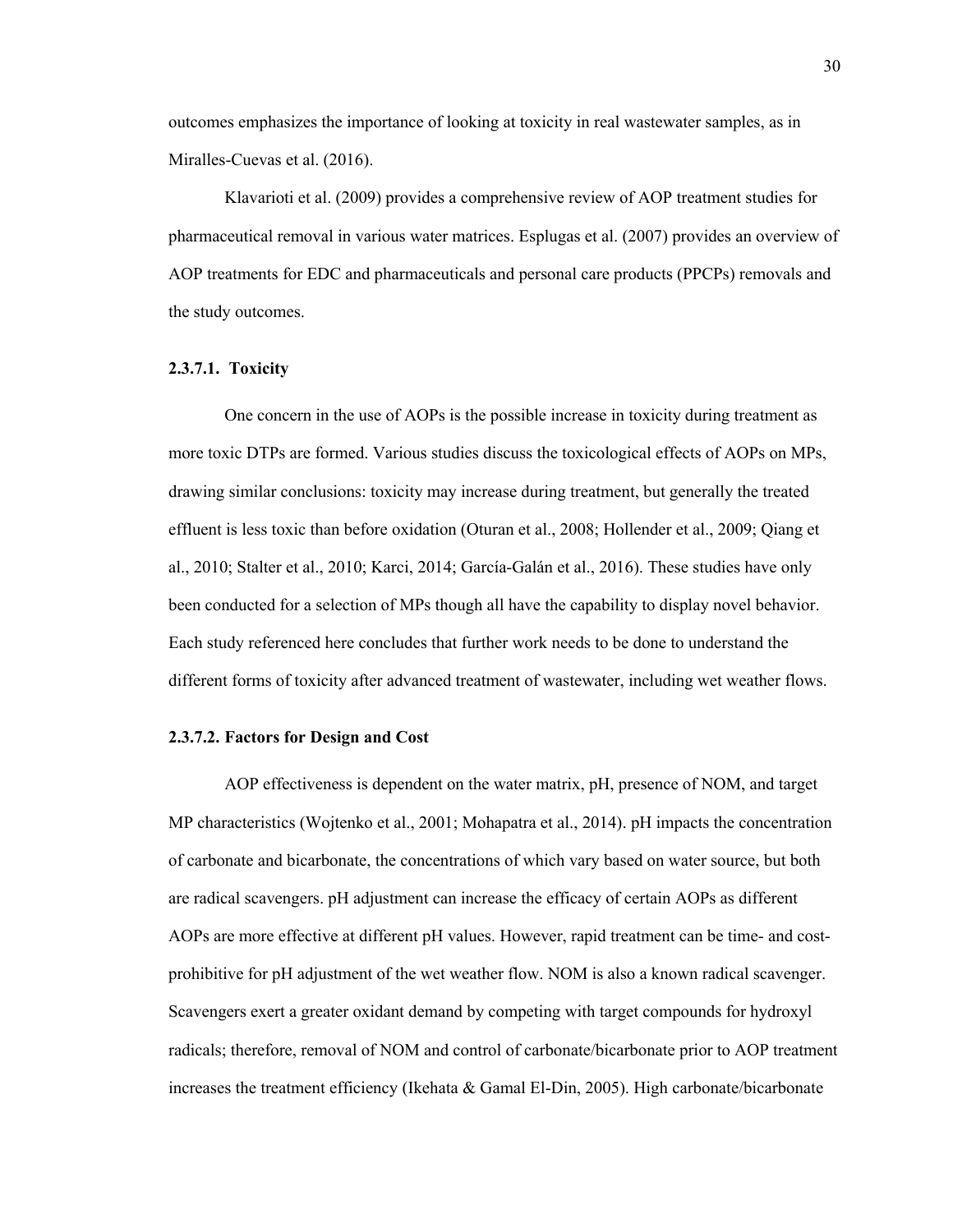concentrations also affect ozone stability, increasing the half-life and decreasing the decay rate (Gottschalk et al., 2010). In contrast, Barry et al. (2014) demonstrated the presence of hydroxyl radical promoters in effluent organic matter from municipal wastewater which were not present in surface waters. This emphasizes the importance of understanding AOP performance specifically for CSO discharges due to their unique contaminant matrix which yields a different scavenging capacity compared to other waters (Huber et al., 2003).

AOPs are most commonly known for their high-level treatment capabilities, but they are often limited by their cost. Part of the consideration for AOPs in a wet weather application is that the systems will not be used consistently, and the relatively easy start-up and infrequency of use may justify the cost of operations during storm events. However, no singular wet weather treatment solution will work for every wastewater utility; therefore, cost estimations for energy consumption are still factored into the value of each technology. There are three typical ways to address the cost-benefit analysis for AOPs: determine the (1) cost per unit of hydroxyl radical formation; (2) cost per specific contaminant removed; and/or (3) unit of hydroxyl radical required to remove target contaminant. Katsoyiannis et al. (2011) and Rosenfeldt et al (2006) provide examples of specific AOP costs for removal of certain contaminants. Additionally, Miklos et al. (2018) published electrical energy per reaction order values ( $E_{EO}$ , kWh/m<sup>3</sup>/order) for different AOPs, which is a normalized value to compare energy efficiency among processes (Bolton  $\&$ Stefan, 2002). Miklos et al. (2018) demonstrated that ozone alone is the most energy efficient AOP, followed closely by  $O_3/H_2O_2$ , and that the UV-based AOPs are the least energy efficient.

#### **2.3.7.3. Ozone Alone**

Ozone reaction pathways can be either direct or indirect, where the indirect pathway involves the formation of hydroxyl radicals and is considered an AOP. Indirect reactions involve radicals driven by the initiation of ozone decay in water and are nonselective (Barry et al., 2014). Direct ozone reactions are selective and slower, reacting first with organic constituents that offer high electron density. Both mechanisms are present in ozone alone and  $UV/O<sub>3</sub>$ , while  $H<sub>2</sub>O<sub>2</sub>/O<sub>3</sub>$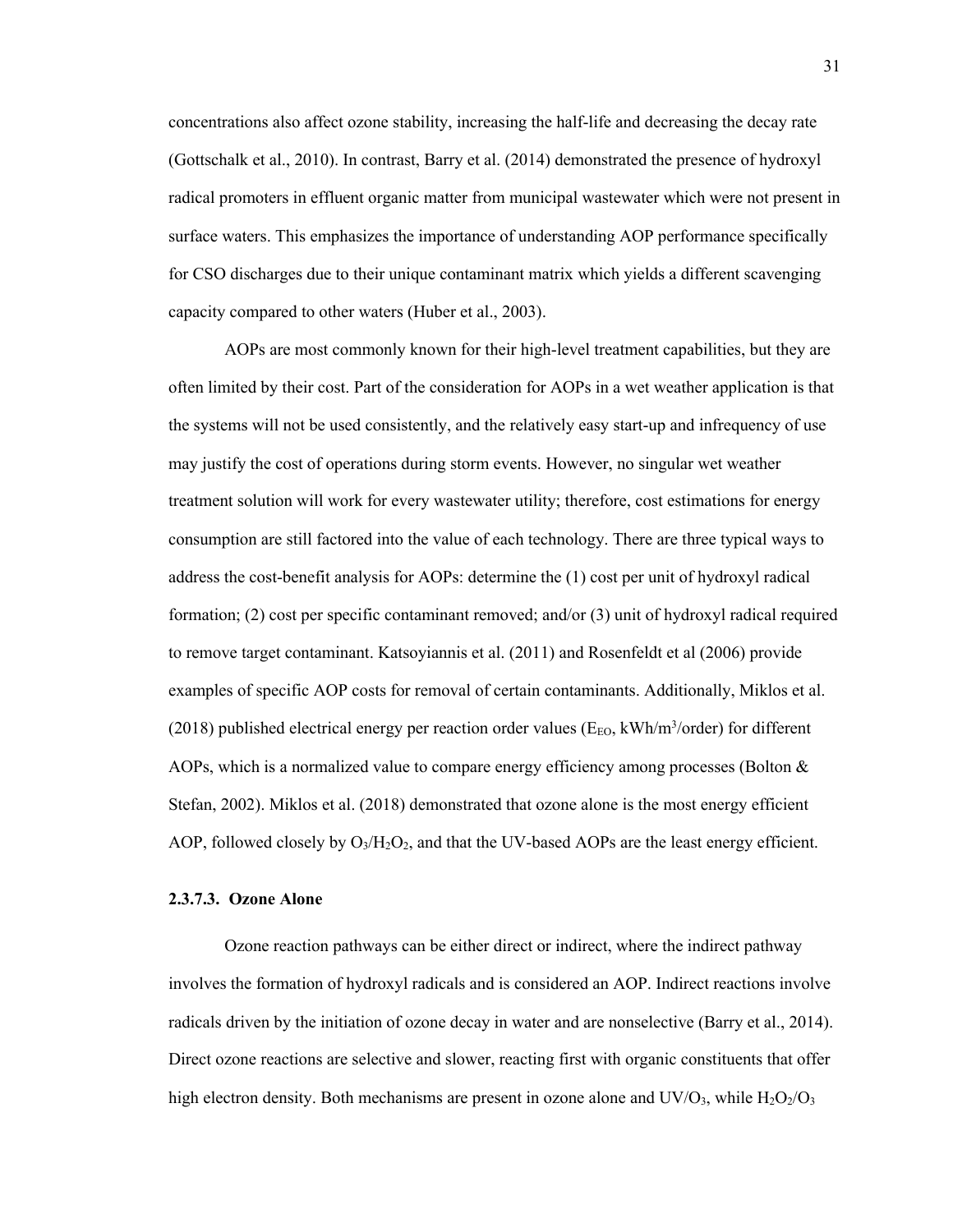reactions proceed through the formation of the hydroxyl radical (Gottschalk et al., 2010). Similarly, catalytic ozonation using metal oxides for the promotion of hydroxyl radical production can increase reaction efficiency (Beltrán et al., 2005; Nawrocki & Kasprzyk-Hordern, 2010; Barry et al., 2014; Vittenet et al., 2015). For wet weather treatment seeking a fast rate of reaction, it is more desirable to enhance ozone reactions for increased hydroxyl radical production than using direct ozone reactions.

Wastewater composition, pH, and temperature are three of the most important influencers on ozonation success, and are also three of the most difficult parameters to control during wet weather events (Xu et al., 2002; Tondera et al., 2013). Scavengers such as carbonate/bicarbonate and NOM in wastewater can consume ozone, requiring a higher dose for target contaminant oxidation and efficient ozone mass transfer (Ikehata & Gamal El-Din, 2005; Tizaoui et al., 2009; Miklos et al., 2018). Similar to UV, the presence of solids diminishes the treatment capacity as the ozone demand would focus on particulate matter until it is oxidized. However, ozone alone is able to generate hydroxyl radicals through reactions with certain compounds present in wastewater such as phenols and amines (D. Gerrity  $&$  Snyder, 2011). Additionally, pH influences ozone reactions by affecting ozone solubility and dictating whether the direct or indirect reaction will dominate. At low or neutral pH, direct ozonation occurs because molecular ozone is present. As pH increases, ozone decomposition increases, favoring the indirect reaction pathway through the formation of hydroxyl radicals and other reactive oxidants (Quero-Pastor et al., 2014; Miklos et al., 2018). Finally, water temperature impacts the solubility of ozone gas, similar to pH in that as temperature increases, ozone decomposition into hydroxyl radicals also increases (Flores-Payán et al., 2015).

Ozonation is known as an effective method to treat a variety of organic compounds including recalcitrant MPs and COD. Studies have demonstrated >95% removal of ibuprofen (12) mg O<sub>3</sub>/L), carbamazepine (0.3-5.0 mg O<sub>3</sub>/L), estrogens (4.4 mg O<sub>3</sub>/L), among others through direct and indirect ozonation processes (Pešoutová et al., 2014; Quero-Pastor et al., 2014; Mohapatra et al., 2014). Certain MPs can be oxidized by slower molecular ozone reactions (e.g.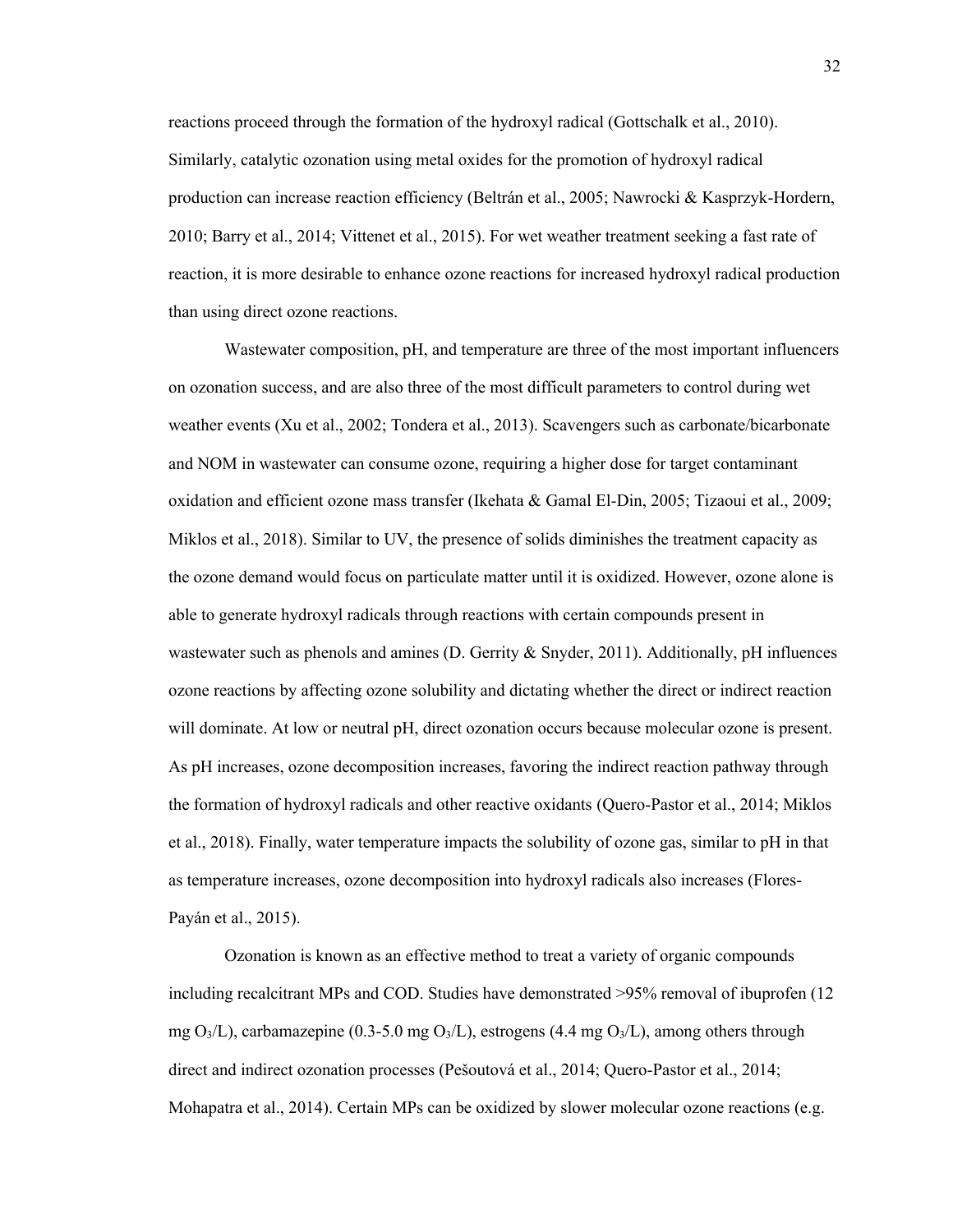atrazine and meprobamate) while other MPs are oxidized by the faster hydroxyl radical reaction (e.g. naproxen and carbamazepine) (D. Gerrity & Snyder, 2011). While treatment times for MPs are typically within the range of 5-30 min, ozonation treatment time for COD removal in industrial wastes requires hours. At an ozone production rate of 2 g O<sub>3</sub>/h (pH = 9), Azbar et al. (2004) achieved 90% COD removal in acetate fiber dyeing effluent in 120 min. In contrast, Lucas et al. (2010) achieved only 12% COD removal in winery wastewater after 180 min of ozonation at production rate of 6 g  $O_3/h$  due to the low pH of 4, which prohibited the formation of reactive radical species.

# **2.3.7.4. O3/H2O2**

Ozone with  $H_2O_2$  can treat a wide array of wastewater contaminants through enhanced hydroxyl radical production that fills in gaps left by ozone alone. Both  $O_3$ /H<sub>2</sub>O<sub>2</sub> and ozone alone can oxidize compounds that the other is unable to, so understanding the wastewater matrix before treatment design is imperative for effective treatment (Beltrán, Encinar, et al., 1997). As an example of varying treatment results, river waters subject to AOPs responded to  $H_2O_2$  addition better than high COD wastewaters (Guedes Maniero et al., 2008; Barry et al., 2014). Additionally, Beltran et al. (1997) discovered that distillery wastewaters were more effectively oxidized by molecular ozone than the hydroxyl radicals formed from the  $O<sub>3</sub>/H<sub>2</sub>O<sub>2</sub> AOP$ .

H2O2 can promote hydroxyl radical formation but can also act as a radical scavenger, slowing the COD or MP degradation rate and decreasing the process efficiency (Ikehata & El-din, 2006). One of the major difficulties with the O<sub>3</sub>/H<sub>2</sub>O<sub>2</sub> AOP is the determination of proper H<sub>2</sub>O<sub>2</sub> dosing as excess  $H_2O_2$  will quench the ozone and inhibit either the oxidation reaction or disinfection. Depending on the presence of hydroxyl radical promoters or scavengers, the appropriate dose ratio for  $H_2O_2$  to  $O_3$  is within a molar range of 1:2 or 1:1(Rosenfeldt et al., 2006; Gottschalk et al., 2010). By optimizing the dose ratio, the ozone mass transfer should improve compared to ozone alone (Rosenfeldt et al., 2006; Gottschalk et al., 2010).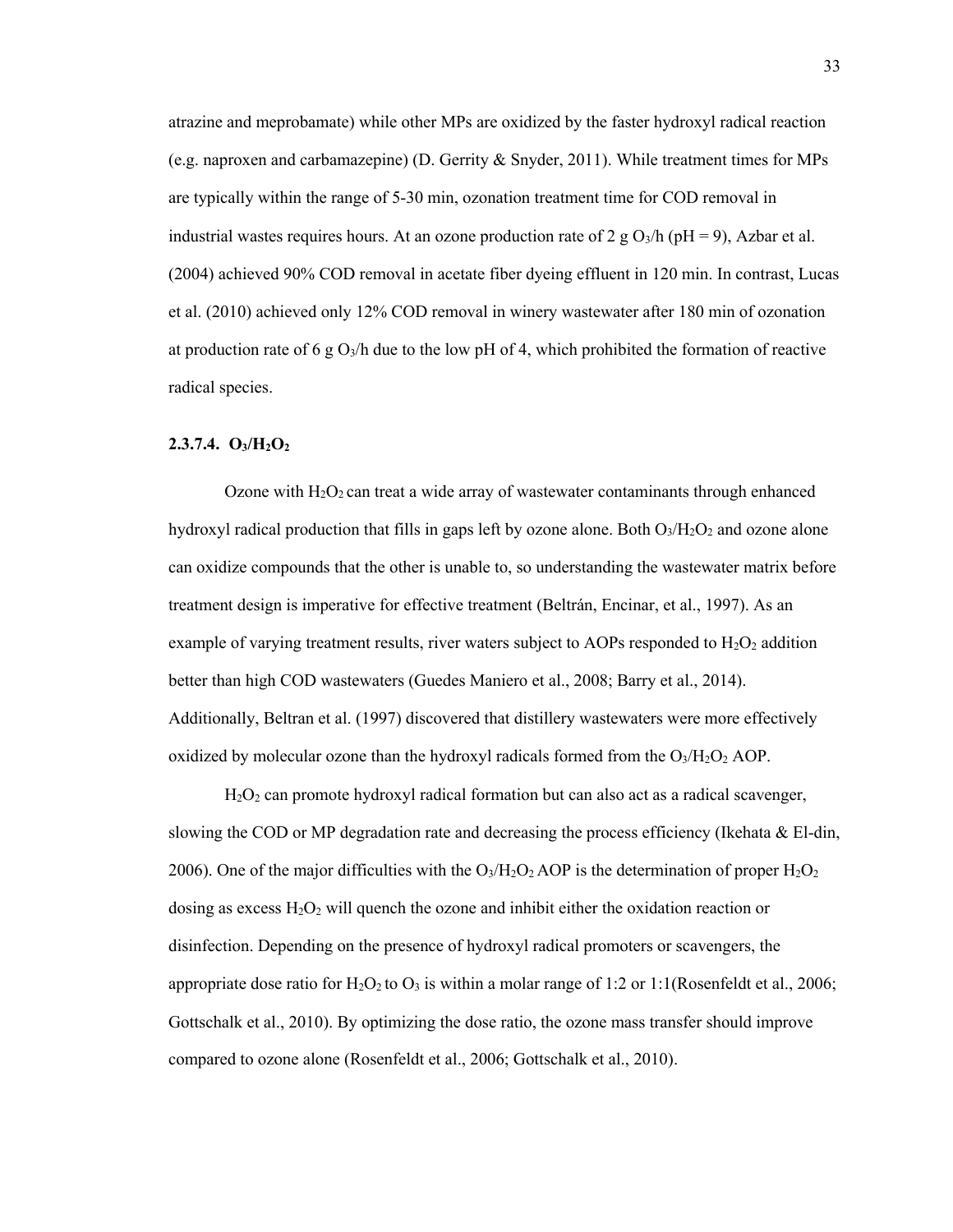#### **2.3.7.5. UV/H<sub>2</sub>O<sub>2</sub>**

The AOP UV in combination with  $H_2O_2$  results in a faster reaction rate (than UV alone) through enhanced hydroxyl radical production (Beltrán, 2004; Rosenfeldt et al., 2006). The addition of  $H_2O_2$  increases hydroxyl radical production as direct UV photolysis splits the  $H_2O_2$ into two hydroxyl radicals. Rosenfeldt & Linden (2004) observed greater estrogen removals in river water using direct photolysis with the addition of  $H_2O_2$  than without. However,  $H_2O_2$  has poor UV absorption where <10% of the chemical is converted to hydroxyl radicals (Miklos et al., 2018). This inefficiency results in excess  $H_2O_2$  additions in order to meet oxidant demand and, subsequently, high  $H_2O_2$  residual which must be quenched before being discharged into waterways. The study conducted by Rosario-Ortiz et al. (2010) demonstrated the inverse relationship between UV absorption of wastewater and UV/H<sub>2</sub>O<sub>2</sub> treatment efficiency by linearly correlating the reduction in UV absorption to the increase in MP removal.

Similar to the other AOPs discussed,  $UV/H<sub>2</sub>O<sub>2</sub>$  process efficiency is dependent upon pH and influent wastewater matrix. The UV/H<sub>2</sub>O<sub>2</sub> AOP operates best at low pH values (2.5-3.5) (Stasinakis, 2008). pH adjustment to such low values would not be practical for rapid treatment during wet weather events. The wastewater matrix influences  $UV/H_2O_2$  efficiency based on the UV absorption of the wastewater.  $H_2O_2$  requires UV energy to cleave into hydroxyl radicals and a high UV demand by the wastewater would inhibit the  $H_2O_2$  reaction (Beltrán, 2004; Stasinakis, 2008; Crittenden et al., 2012). Katsoyiannis et al. (2011) evaluated the energy demand of the  $UV/H<sub>2</sub>O<sub>2</sub>$  for the oxidation of four MPs from surface water and wastewater effluent. They concluded that the energy demand was greatest in the wastewater effluent, which also had the highest carbonate (alkalinity) concentration and scavenging rate.  $UV/H_2O_2$  achieved 90% degradation of pCBA in wastewater effluent, but at a much higher energy demand  $(0.70 \text{ kWh/m}^3)$ , 10 cm path length) than ozone alone (0.25 kWh/m<sup>3</sup>) and  $O_3/H_2O_2$  (0.2 kWh/m<sup>3</sup>) (Katsoyiannis et al., 2011).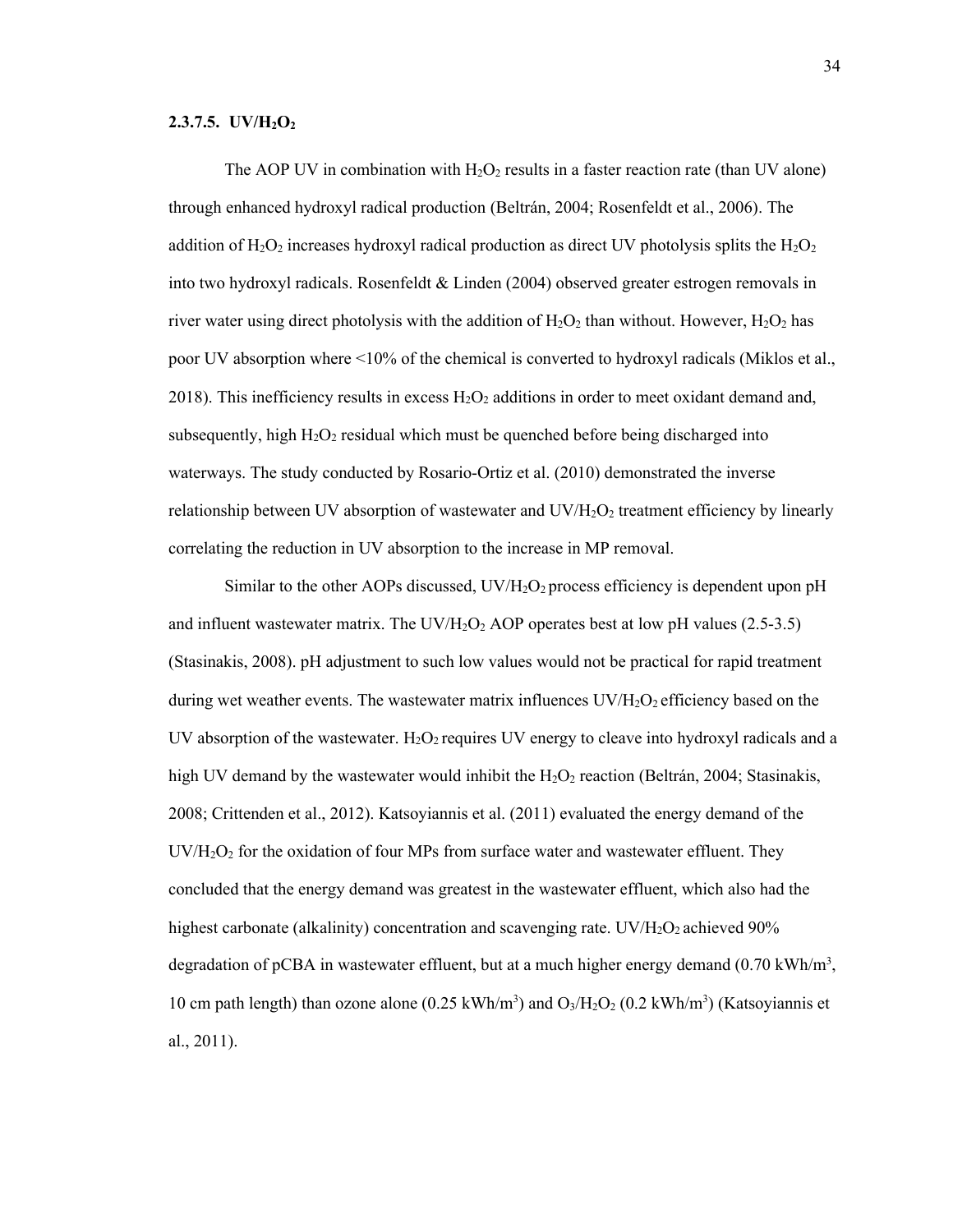In addition to MP oxidation,  $UV/H_2O_2$  is capable of COD removal, which is valuable for wet weather treatment and common practice as pretreatment for industrial wastewaters. Beltrán et al. (1997) evaluated COD removals during  $UV/H<sub>2</sub>O<sub>2</sub>$  treatment of industry wastewaters and concluded that the high COD concentrations made  $UV/H_2O_2$  oxidation inefficient as only 38% COD removal was observed. Considering a wastewater effluent with a lower initial COD, Giannakis et al. (2015) observed 100% COD removal with  $UV/H_2O_2$  after 30 min of treatment time. Acetate fiber dyeing effluent was treated with  $UV/H_2O_2$  where 90% COD removal was observed after 90 min of treatment at an optimum pH of 3 (Azbar et al., 2004). The same study by Azbar et al. (2004) also demonstrated the design challenge that excess  $H_2O_2$  can become a hydroxyl radical scavenger where COD removal decreased between 300 mg  $H_2O_2/L$  and 400 mg  $H_2O_2/L$  due to the increased  $H_2O_2$  concentration. The longer treatment times for COD removal compared to those for MP removal pose a challenge for wet weather applications, which should be addressed with proper wastewater characterization during the design process.

### **2.3.7.6. UV/O3**

The mechanisms for treatment in the  $UV/O<sub>3</sub> AOP$  involve those present in ozone alone,  $O<sub>3</sub>/H<sub>2</sub>O<sub>2</sub>$ , and UV/H<sub>2</sub>O<sub>2</sub>, making it one of the most complex AOPs to study (Beltrán, Encinar, et al., 1997). Ozone gas is dissolved in water to form  $H_2O_2$ , which is then cleaved by UV to form hydroxyl radicals. At pH >8, ozone decomposes into hydroxyl radicals. Ozone has a significantly higher extinction coefficient of UV at 254 nm  $(3,300 \text{ mol/L-cm})$  than  $H_2O_2$  (19 mol/L-cm), which means that ozone absorbs light more readily (Gottschalk et al., 2010). However, the energy demand to produce hydroxyl radicals via ozone conversion to  $H_2O_2$  is limiting (Beltrán, Encinar, et al., 1997; Azbar et al., 2004; Miklos et al., 2018). Both UV and ozone have low radical generation energy efficiency (high demand for minimal output) making this AOP difficult to implement and scale.

Studies using  $UV/O<sub>3</sub>$  for treatment of MPs and COD have demonstrated high reactivity.  $UV/O<sub>3</sub>$  was used to treat the herbicide alachor and its degradation was improved when compared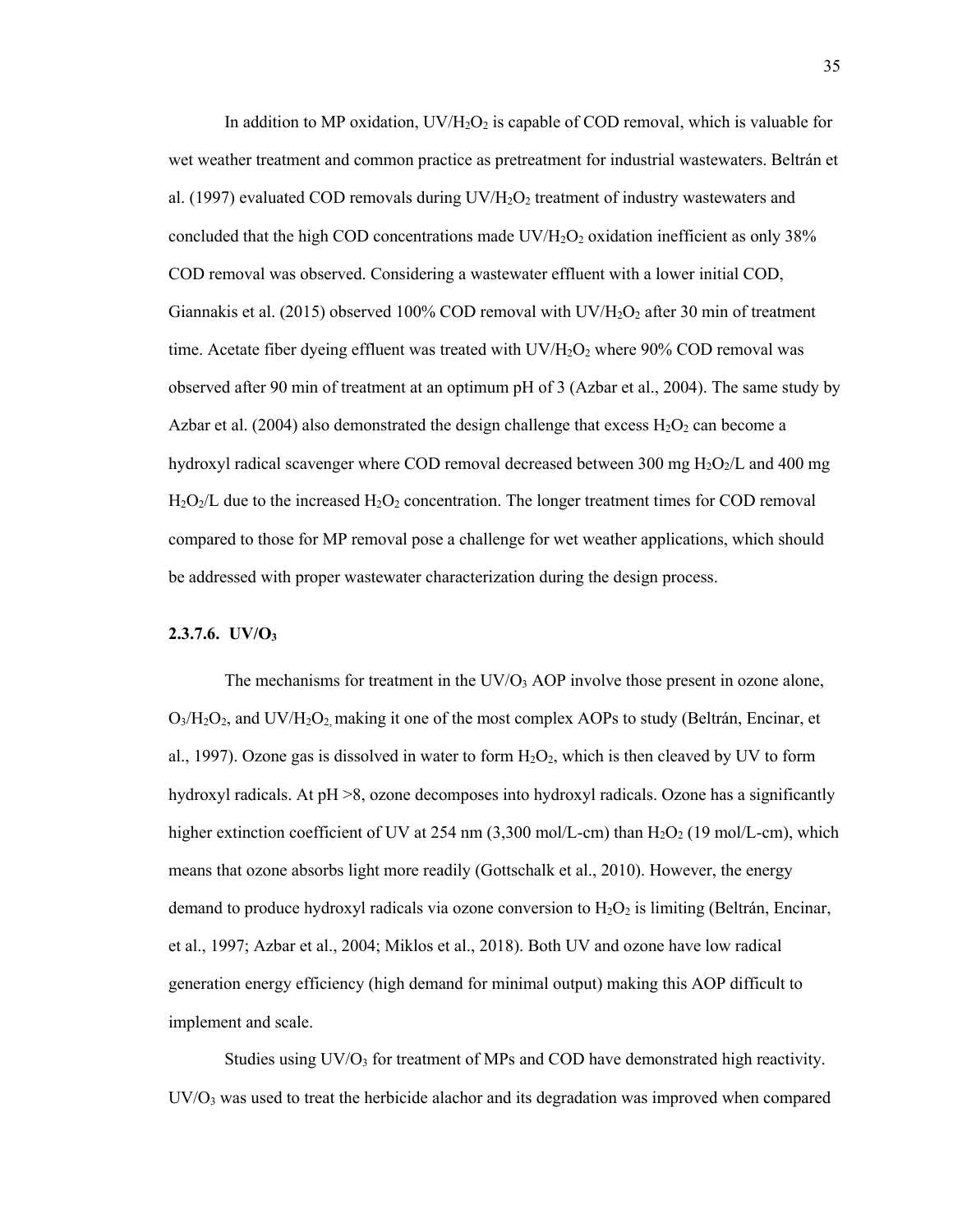to ozone alone treatment (Beltrán et al., 2000). Carbamazepine was  $100\%$  removed using UV/O<sub>3</sub> in a study conducted by Ternes et al. (2003). Studies measuring COD removal by  $UV/O<sub>3</sub>$  have reported successes. Beltrán, Encinar, et al. (1997) reported 90% COD removal in tomato wastewaters treated with  $UV/O_3$  compared to 30-50% with ozone alone (Beltrán, Encinar, et al., 1997). Ozone mass transfer efficiency also increased from ozone alone to  $UV/O<sub>3</sub>$  during the same study, which was confirmed by Lucas et al. (2010). Lucas et al. (2010) observed that  $UV/O<sub>3</sub>$  was more effective at COD removal of winery wastewater than ozone alone, but not as efficient as  $UV/H<sub>2</sub>O<sub>2</sub>/O<sub>3</sub>$ 

# **FUTURE CONSIDERATIONS FOR CSO AND SSO TREATMENT**

CSOs and SSOs are high-volume flows that contain a mix of contaminants requiring rapid treatment. High-rate treatment technologies exist, such as CEPT and AOPs, which may produce effluent quality as high or higher than CWA wastewater effluent permit requirements. With increasing knowledge of CSO and SSO characterization, at or above permit-level effluent requirements can be factored into wet weather management. Additionally, CSOs and SSOs can release harmful pathogens such as viruses into bodies of water that may also be used as a drinking water source and that receive insufficient treatment to prevent transmission. New technologies for rapid, high-rate disinfection should also consider viruses now as they may be regulated in the future to protect public health. Moreover, MP removal and the formation of ARGs in wet weather flows should be further investigated as CSOs and SSOs continue to occur. Few studies have addressed MP removal using existing wet weather treatment technologies, or the application of AOPs for wet weather treatment. Finally, as new advanced, high-rate technologies are considered for wet weather treatment, startup time and operating cost must be analyzed.

## 2.5. CONCLUSIONS

CSOs and SSOs pose both environmental and public health concerns since untreated water is discharged into lakes and rivers during high-intensity rain events. The presence of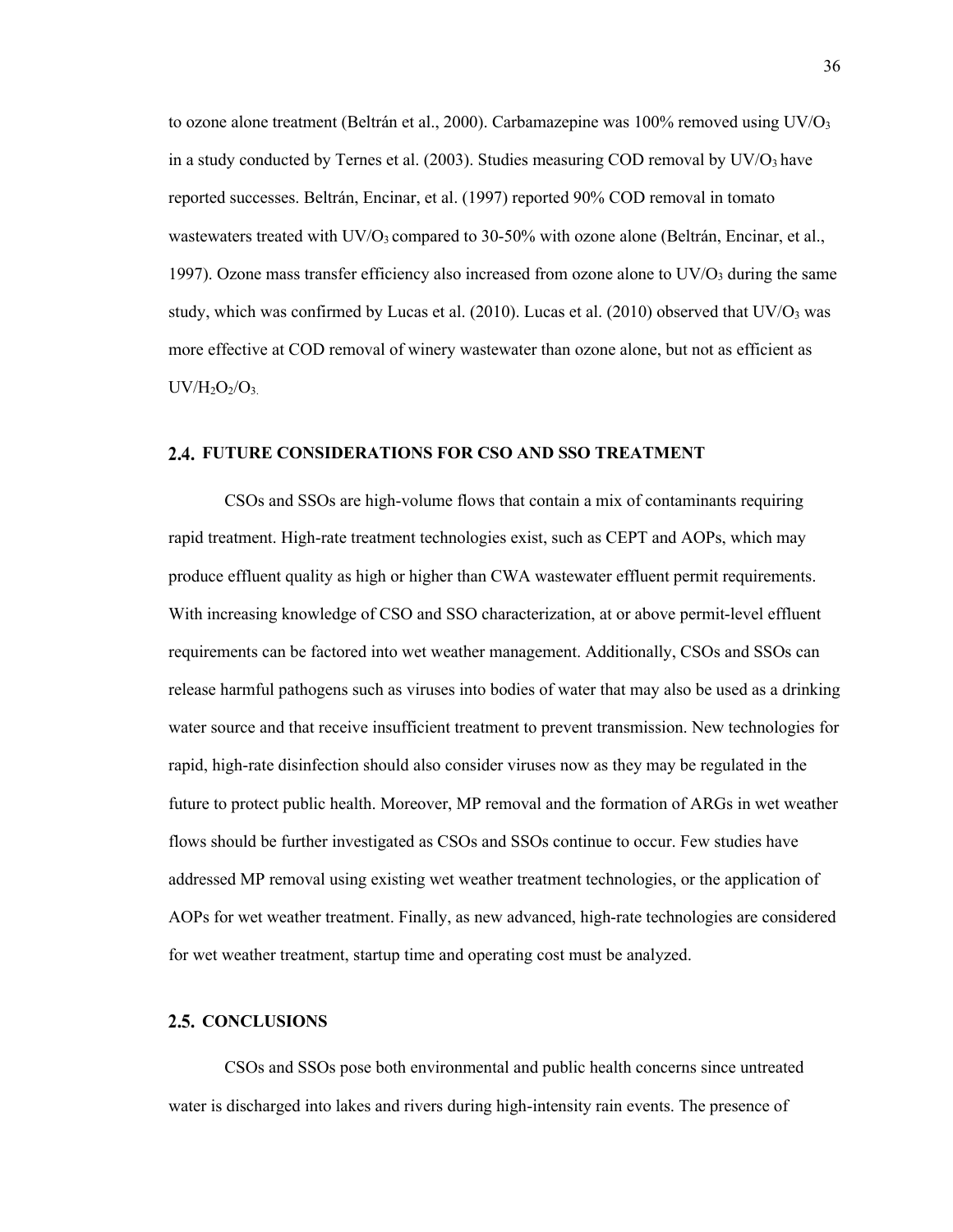pathogens and the potential public health implications of MPs in untreated discharges can possibly be addressed by implementation of advanced, high-rate technologies appropriate for rapid treatment during wet weather events. The industry trends in wet weather management focus mostly on storage or rapid solids removal followed by disinfection with chlorine then dechlorination. Therefore, most of the currently implemented technologies such as CEPT, vortex separation, and cloth and compressible media filtration address only solids and particulate COD/BOD removal. Chlorine disinfection remains common, although emerging disinfectants for commercial use such as PAA and PFA offer similar results without the formation of harmful DBPs.

AOPs can also achieve high-rate disinfection, as well as MP oxidation and COD removal. Wastewater characteristics heavily influence the performance of AOPs and should be wellanalyzed before choosing and designing an appropriate AOP to avoid excessive energy and chemical costs. Current literature results demonstrate efficient removal of solids during CSO and SSO treatment using various technologies, primarily CEPT. Additionally, there is sufficient data to demonstrate the effectiveness of AOPs in MP oxidation and disinfection of surface waters and wastewater effluents. However, there are no studies that combine high-rate solids removal with subsequent AOPs. More research is necessary regarding AOPs to treat wet weather flows. Future research involving high-rate wet weather treatment should include a more comprehensive assessment of wastewater parameters beyond TSS, COD, and fecal coliforms to include more recalcitrant pathogens and MPs present in CSOs and SSOs.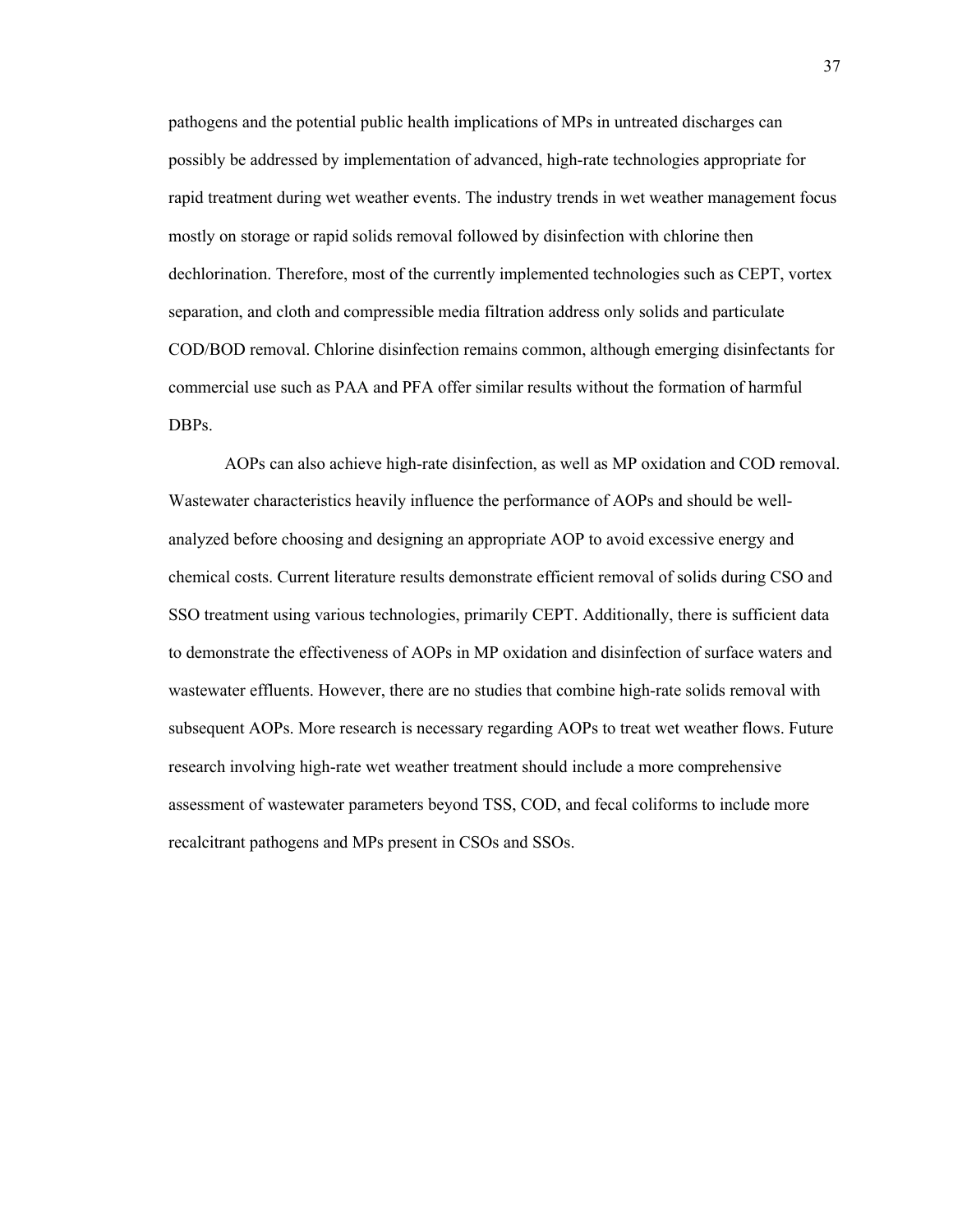# **3 BENCH-SCALE EVALUATION OF CEPT-AOP TO DETERMINE PREFERRED PROCESSES**

# **3.1. INTRODUCTION**

In many communities with municipal sewers, combined sewer overflows (CSOs) and sanitary sewer overflows (SSOs) are released without treatment to lakes and rivers during highintensity precipitation. These overflows can contain conventional oxygen-demanding pollutants, pathogens, suspended solids and a suite of MPs (Lee & Bang, 2000; Phillips et al., 2012). Contaminants released during major precipitation can be detrimental to receiving water integrity as well as to public health due to human exposure (Jagai, DeFlorio-Barker, Lin, Hilborn, & Wade, 2017; McLellan et al., 2007; Newton, Bootsma, Morrison, Sogin, & McLellan, 2013; Phillips & Chalmers, 2009). The minimum required combined sewer flow treatment in accordance with the US Environmental Protection Agency (USEPA) 1994 CSO Control Policy consists of primary treatment for solids removal and disinfection, typically chlorine, followed by dechlorination ("minimum treatment") (USEPA, 1994; WDNR, 2013). This minimum treatment does not address MP or conventional soluble organic pollutant removal and can result in carcinogenic disinfection byproduct formation (King County Wastewater Treatment Division, 2011; Luo et al., 2014; McFadden et al., 2017).

Studies conducted in the U.S. and Europe have shown the detrimental impacts wet weather flows (CSOs and SSOs) can have on receiving waters, further emphasizing the need to address untreated flows discharged into lakes and rivers (Diaz-Fierros et al., 2002; USEPA, 2004; Passerat et al., 2011; ASCE Foundation, 2017). Many U.S. cities whose sewer systems were built before 1950 have combined sewers since combining sanitary wastewater and stormwater was a more common practice when conveyance systems were first established across the country in the late 1880s. Combined sewer infrastructure was recommended for larger, more dense cities with large volumes of household wastewater and where stormwater runoff was a prevalent concern (Tarr, 1979; USEPA, 2004). The majority of U.S. cities, however, have separate sewer systems where the sanitary sewers are conveyed to a treatment plant or reclamation facility, and the storm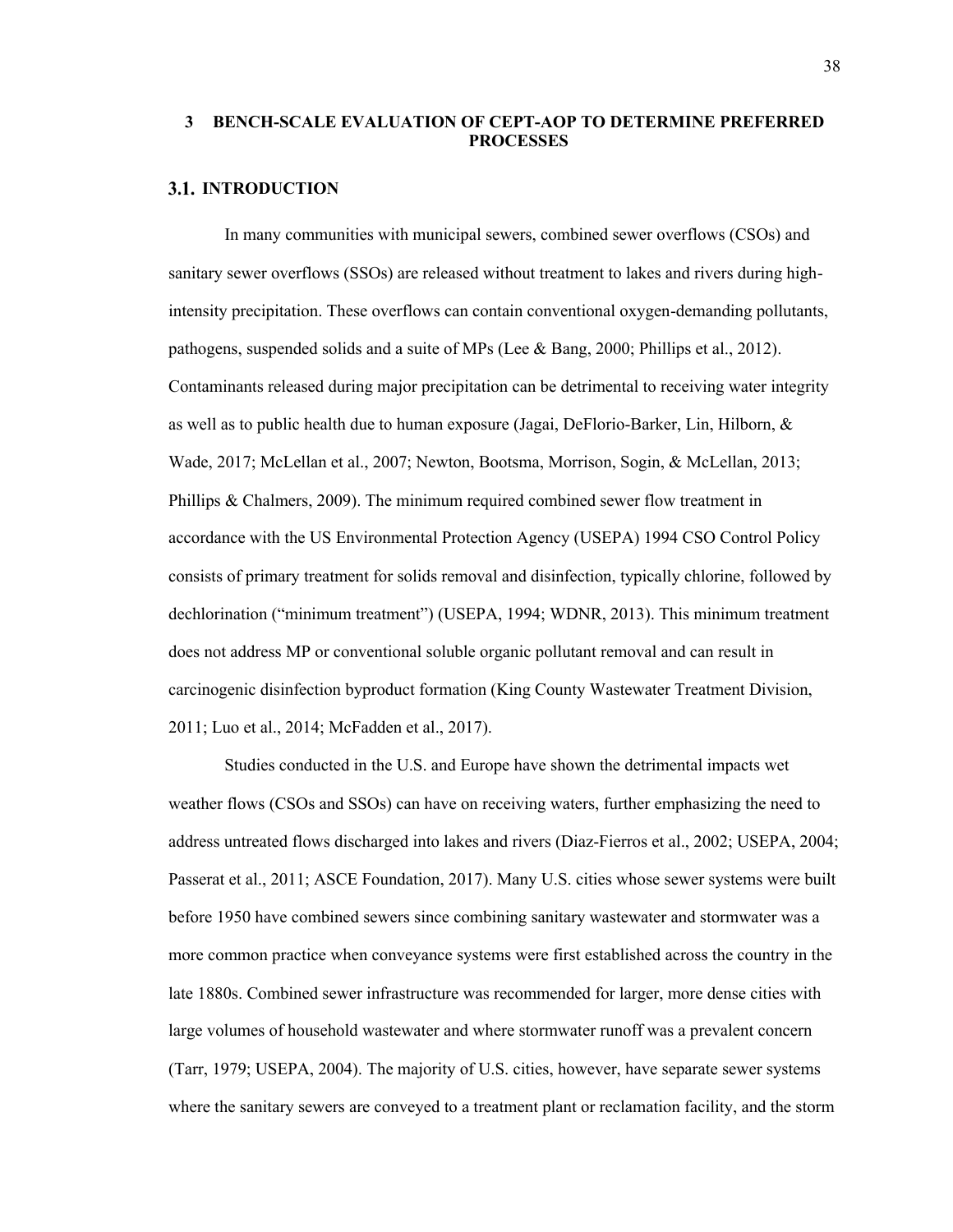sewers are regulated under a municipal separate storm sewer system (MS4) permit. SSOs are also a pressing concern due to increased infiltration and inflow (I&I) of stormwater during rain events into cracked and leaking sanitary sewer pipes or through connected downspouts (Sauer et al., 2011). While CSOs are often handled under consent decrees, SSOs are illegal under the CWA and their occurrence can result in fines, fees, or lawsuits brought upon the discharging municipality or agency (USEPA, 1972).

For site-specific CSO management, municipalities enter into consent decrees with regulatory agencies, government entities, and federal courts. Consent decrees are agreements, supervised by courts, which present a plan of action to reduce or eliminate overflow events typically initiated as a result of enforcement action brought against the non-compliant discharging entity. The guiding policy for the formation of overflow-related consent decrees is the USEPA 1994 CSO Control Policy. The policy offers direction on CSO control practices for compliance with the CWA and individual National Pollution Discharge Elimination System (NPDES) permits through required minimum controls, monitoring, and the development of long-tern control plans (LTCPs) (USEPA, 1972, 1994, 2010; Cook, 1995). The minimum controls are directed at maximizing and optimizing use of existing infrastructure for CSO control, while the LTCPs and consent decrees often include larger capital projects. Both approaches are implemented to meet NPDES permit requirements.

The first consent decrees with large combined sewer cities began project implementation in the late 1990s to the early 2000s (e.g. Cincinnati, OH; Philadelphia, PA; Washington, D.C.). More recent agreements include Akron, OH, which entered into their \$0.9B consent decree in 2010, and Chicago, IL entered into their \$1.8B consent decree in 2011 (US District Court for the Northern District of OH, 2010; US District Court for the Northern District of IL, 2011). The agreements include a series of projects to close combined sewer outfalls, minimally treat combined sewer flows, and maximize use of existing infrastructure. For example, the CSO consent decree for Metropolitan Sewer District of Greater Cincinnati (MSD) includes 114 projects with 102 completed as of 2018 and a total cost of \$3.3B (US District Court for the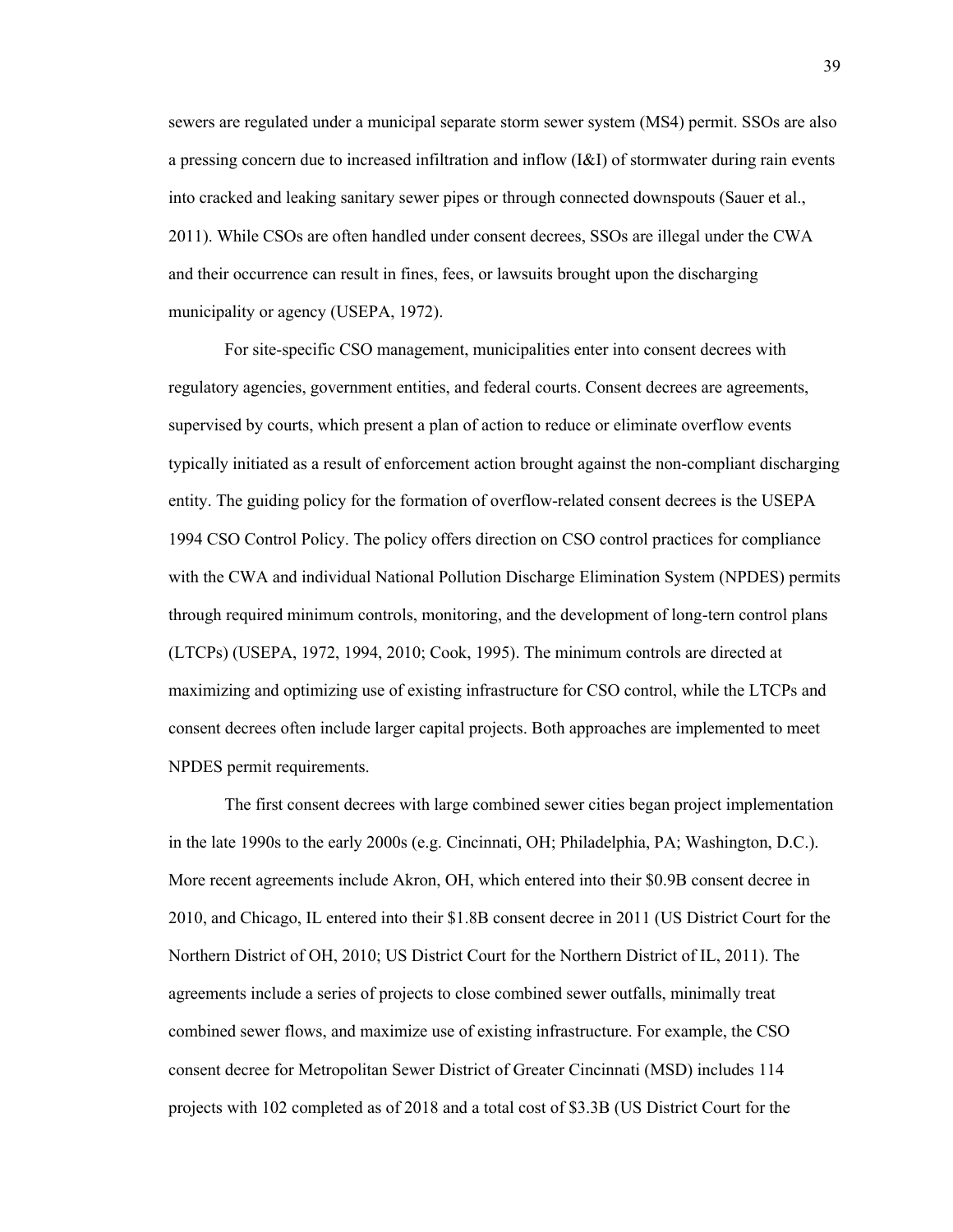Southern District of OH, 2004). These multi-decade consent decrees can be renegotiated every five years to address new challenges or accommodate updated technologies. Philadelphia and Washington D.C. were the first two cities to reopen their consent decrees for the introduction of significant green infrastructure projects. Green infrastructure was not as common a CSO control solution in the early 1990s during drafting of the CSO control policy, and therefore its acceptance into consent decrees demonstrates the ability for agreements to be more current and responsive (Copeland, 2014; Appel et al., 2017).

There are numerous methods for CSO control including storage (tunnels, equalization tanks), pollution prevention (reduction of pollutants entering waterways), sewer separation, realtime control (use of sensors throughout conveyance area), and Low Impact Development ([LID], typically green infrastructure or other best management practices) (Monteserrat et al., 2015; Schlaman et al., 2015; Tavakol-Davani et al., 2015; Martin et al., 2017; Hopkins et al., 2018). Many municipalities interpreted the "capture and treat" directive of the CSO control policy to mean construction of large storage infrastructure, such as underground tunnels, which then became a focus of LTCPs and consent decree projects (USEPA, 1994). Storage helps alleviate CSOs and SSOs by capturing large flows during a storm event, then pumping and treating them once treatment plant capacity allows. Another approach to wet weather management is high-rate treatment. Effective wet weather treatment technologies must be capable of long-term stagnation since they are planned to be used less than 50 times per year, able to start up rapidly, and feature a low detention time resulting in a small footprint considering the high flowrate typically handled. Additionally, the technology must be able to address and respond to large fluctuations in influent characteristics (Szabo et al., 2005).

High-rate technologies must include solids removal (measured as total suspended solids [TSS]) since solids are a significant cause of receiving water impairment after storm events, as runoff (non-point source pollution) or overflows (point source pollution), as well as a major source of other contaminants which sorb to solids. For example, MPs are found in higher concentrations in sediment in combined and separate sewer systems and downstream of CSO and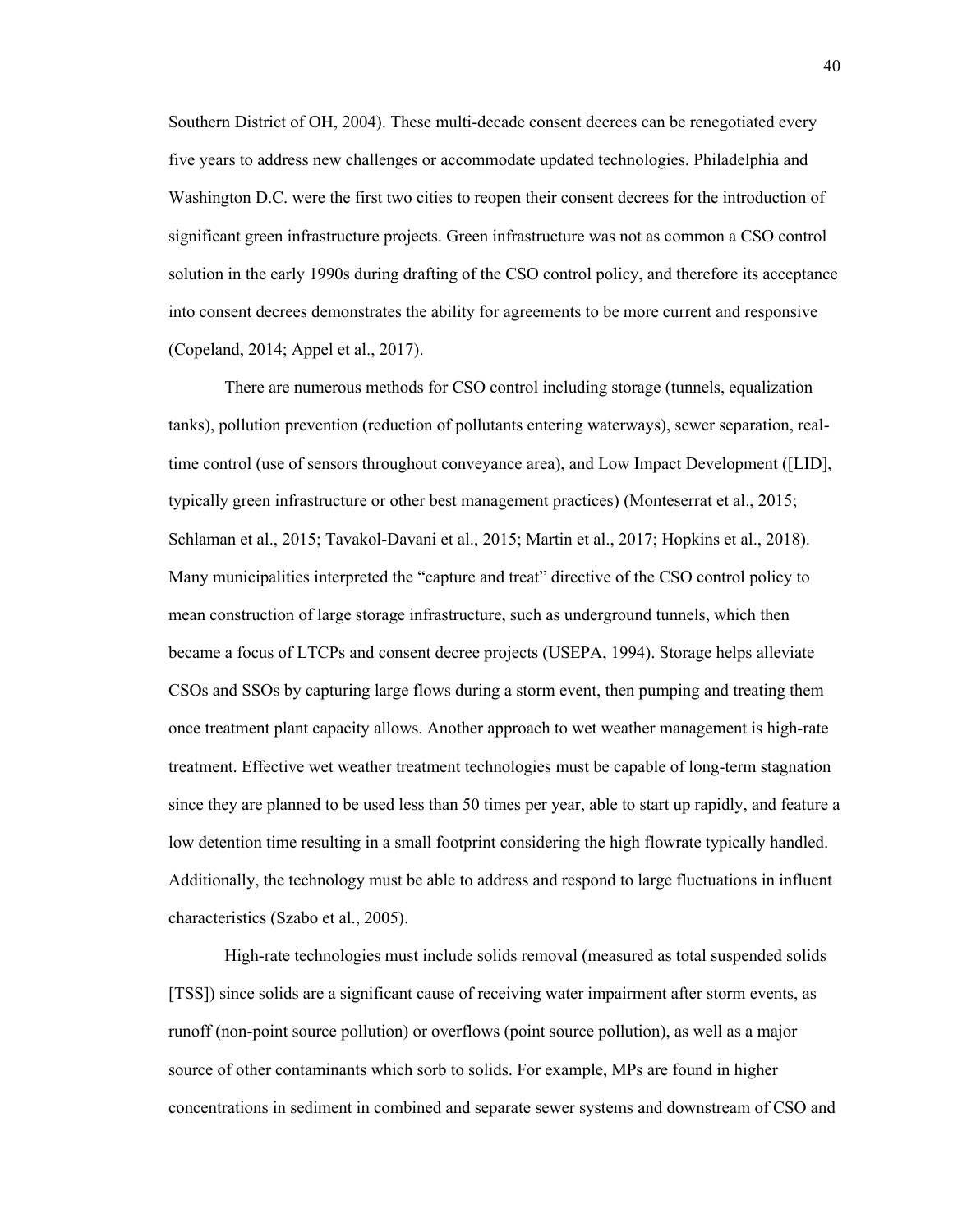SSO outfalls during and after storm events than in conventionally treated secondary effluent (Gasperi et al, 2010; Phillips et al., 2012). The higher, initial sediment concentrations are typically released due to the first flush phenomenon in which sewer deposits are mobilized during the initial period of a storm event, particularly hydrophobic compounds characterized by high logK<sub>ow</sub> values (Phillips et al., 2012). First flush is characterized by a significantly higher pollutant mass within the first 50% of stormwater volume released (Lee et al., 2002). A higher concentration of contaminants at the onset of a storm event is also attributed to runoff from impervious surfaces (Jasim et al., 2006). Solids removal is typically followed by disinfection, the efficiency of which is dramatically impacted by turbidity.

One technology commonly applied in wet weather treatment for rapid solids removal is chemically enhanced primary treatment (CEPT) in which coagulants, such as alum (aluminum sulfate) or ferric chloride, and flocculant aids, such as polymers, are added to wet weather flows either at a remote facility or a treatment plant (CH2M Hill, 2008; CDM, 2010; Exall & Marsalek, 2013). Wet weather flows contain a diverse matrix of contaminants due to the combination of both domestic wastewater (pathogens, organics, pharmaceuticals) and stormwater (high TSS, polyaromatic hydrocarbons, pesticides) (Cook, 1995; Hwang & Foster, 2006; Passerat et al., 2011; Al Aukidy & Verlicchi, 2017). Some fraction of hydrophobic contaminants is sorbed to suspended solids and removed by primary treatment (i.e., CEPT), whereas some are carried over to disinfection. While CEPT is capable of removing TSS, insoluble chemical and biochemical oxygen demand (COD and BOD), and a fraction of nutrients, other harmful contaminants including pathogens present in CSOs and SSOs are not addressed (Schroedel et al., 2007; CDM, 2010; Davis et al., 2017).

To rapidly treat the contaminants in wet weather flows and achieve high-quality effluent, including removal of soluble organic pollutants, MPs, and pathogens, during high-intensity rain events, advanced oxidation processes (AOPs) can be used as high-rate technologies (Szabo et al., 2005). AOPs are characterized by the formation of hydroxyl radicals capable of a high rate of reaction  $(k = 10<sup>8</sup> - 10<sup>10</sup> M<sup>-1</sup> s<sup>-1</sup>)$  with target compounds (Gottschalk et al., 2010). Hydroxyl radicals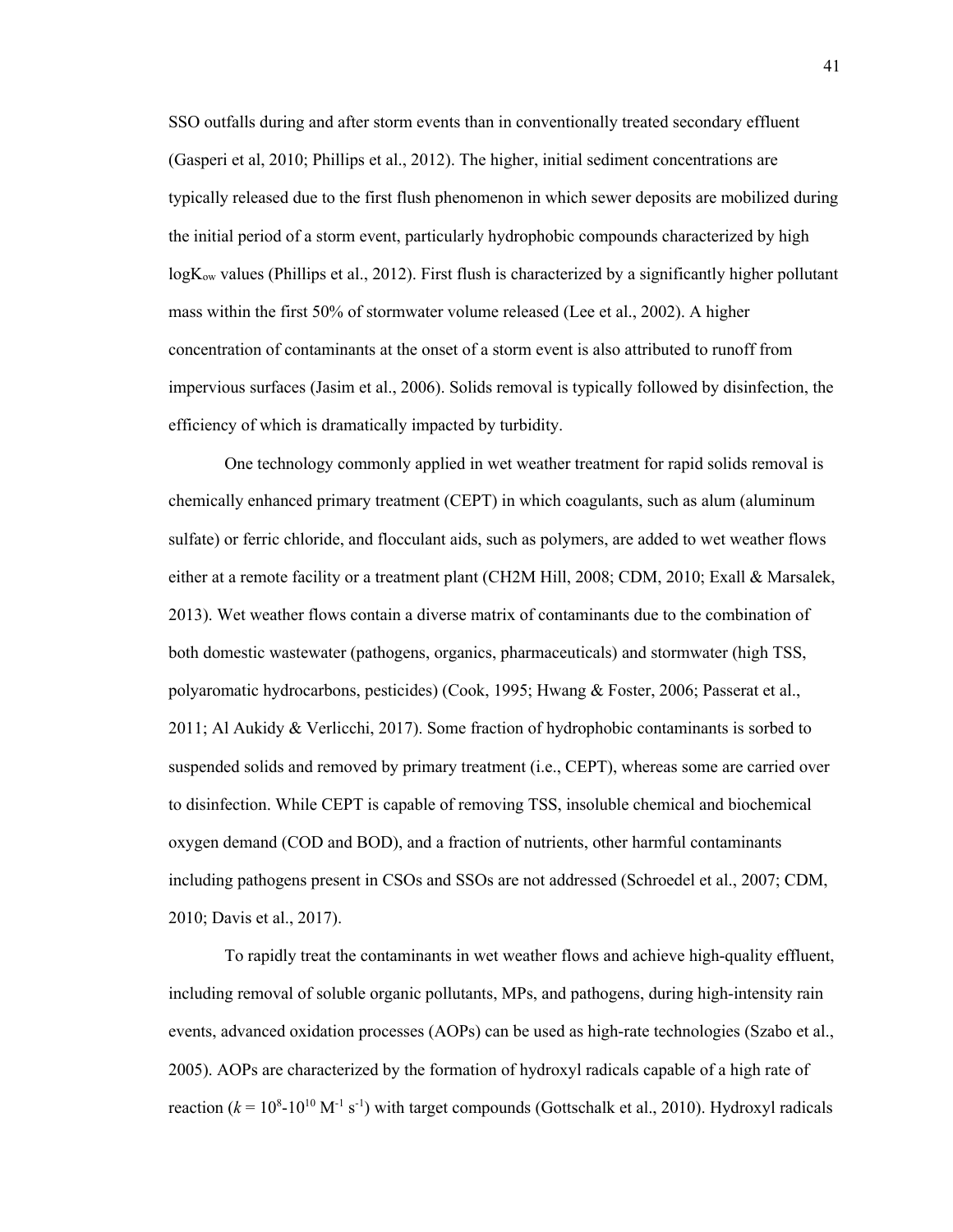are the strongest known oxidant and, among other oxidants such as ozone, can oxidize MPs and remove soluble organic pollutants (Gottschalk et al., 2010; D. Gerrity & Snyder, 2011). Rapid, real-time treatment of wet weather flows could reduce the stress on infrastructure during intense storms and prevent CSOs and SSOs from occurring. AOPs are capable of oxidizing MPs, achieving disinfection, and reducing both COD and BOD, making them attractive technologies to consider for CSO and SSO treatment (Esplugas et al., 2007).

The main objective of this study was to use CEPT with various AOPs for high-rate treatment of a synthetic SSO water. The tasks included determining the preferred chemical doses for CEPT to achieve >95% solids removal in <5 min, determining the preferred AOP based on time to achieve 90% COD removal, *E. coli* inactivation, and MP removal/oxidation, and conducting a cost analysis of the preferred system in comparison to current practices for wet weather treatment. The overall hypothesis was that the preferred CEPT-AOP process could treat a synthetic SSO water to the same or higher quality as conventionally treated wastewater effluent in a cost- and energy-efficient manner. Additionally, it was hypothesized that effective solids removal would improve AOP efficiency. Jar tests were conducted to determine operating conditions and chemical doses for rapid solids removal, which is a necessary precursor to effective AOP treatment as particulate organics consume hydroxyl radicals (Zucker et al., 2015). AOP treatments including ozone alone,  $O_3/H_2O_2$ ,  $O_3/UV$ , and UV/H<sub>2</sub>O<sub>2</sub> were conducted and analyzed over time for COD removal, *E. coli* inactivation, and MP removal. The overall treatment detention time was determined for 90% COD removal, and the treatment efficiencies for conventional wastewater parameters were measured in the synthetic SSO influent, after CEPT, and after CEPT-AOP.

# **METHODS AND MATERIALS**

Laboratory batch reactors were used with a synthetic SSO water to find the bestperforming treatment combination.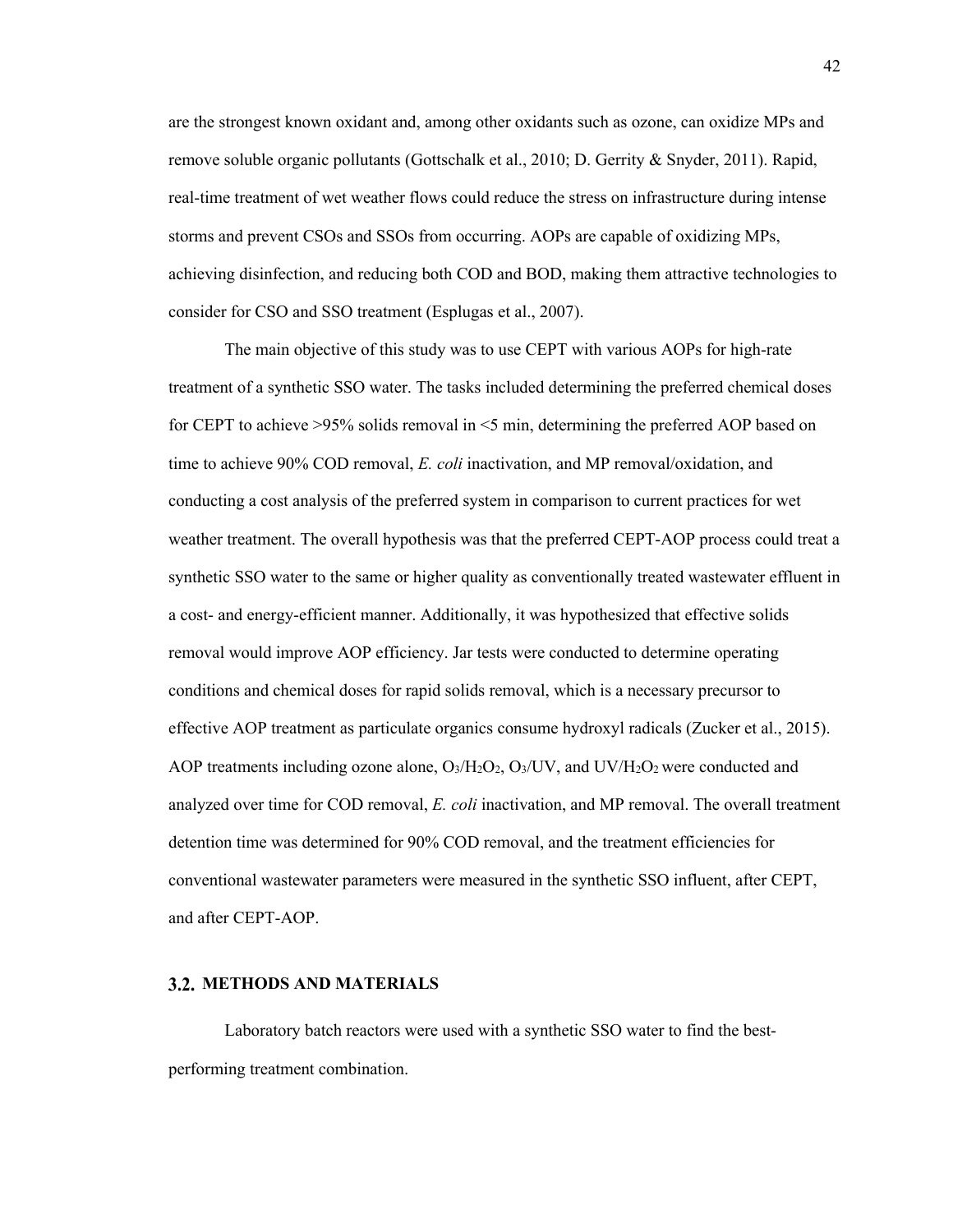#### **Synthetic SSO Water Characterization**

A synthetic SSO was developed considering published, actual SSO constituent concentrations (see Table 2.1 in Chapter 2). Synthetic rather than real SSO water was employed to maintain consistency while testing the effectiveness of CEPT and the various AOPs. The synthetic SSO used in this study (Table 3.1) was created by modifying a synthetic primary effluent developed and employed by Seib et al. (2016) to mimic primary effluent at a municipal water resource recovery facility (South Shore Water Reclamation Facility (SSWRF), Oak Creek, WI ). Modifications to the synthetic primary effluent were made to mimic SSO water. Bentonite (10 mg/L) was added to model the inert solids present in wet weather flows. Humic acid (3.5 mg/L) was added since it is present in wet weather flows and may influence AOP performance. Additionally, the acetic acid concentration was reduced to more accurately mimic actual SSO water (Gasperi et al., 2012; Exall & Marsalek, 2013). Concentrations of *Escherichia coli* (*E. coli*) of  $10<sup>7</sup>$  colony forming units (CFU)/100 mL were added to the synthetic SSO (Passerat et al., 2011; Scheurer et al., 2015).

Triclosan (TCS) and triclocarban (TCC) concentrations in primary influent at the SSWRF were previously determined to be approximately 2 ug/L (Schroedel et al., 2014). TCS (as Irgasan, Sigma-Aldrich, Saint Louis, MO) and TCC (as 3,4,4'-Trichlorocarbanilide, Sigma-Aldrich, Saint Louis, MO) were added at higher concentrations (50 ug/L each) to observe their removal given the instrument detection limit of 0.5 µg/L. TCS and TCC were chosen based on their presence in wet weather flows and wastewater treatment plant effluent, and as representatives of other common hydrophobic compounds (Halden & Paull, 2005; Schroedel et al., 2014). Stock solutions for TCS and TCC were prepared by pre-dissolving the compounds through sonication in HPLCgrade methanol (Sigma-Aldrich, Saint Louis, MO). Control tests were conducted to determine any loss throughout the treatment system due to sorption to glass or plastic surfaces. Glassware and reactors were silanized to reduce TCS and TCC sorption.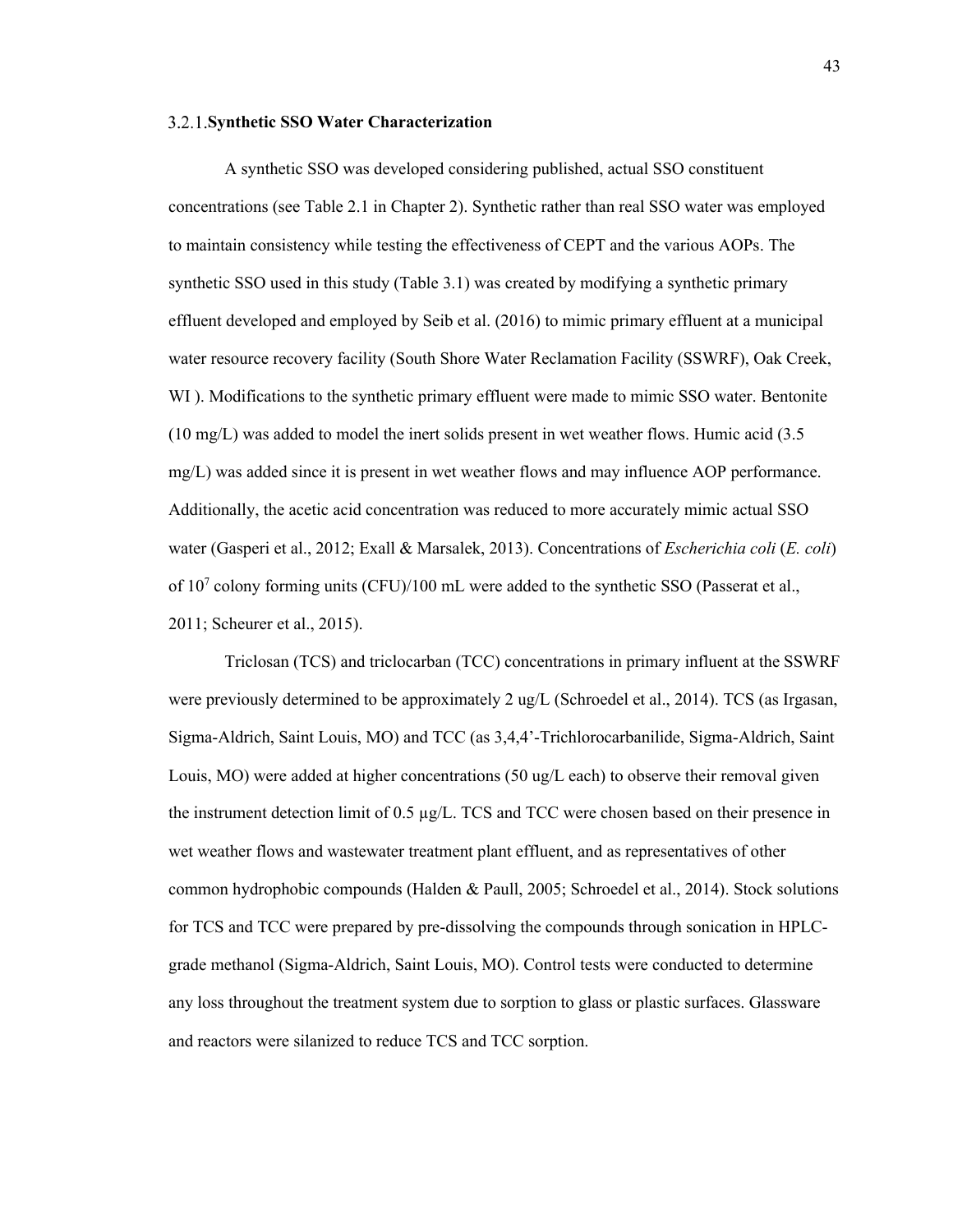|                                                       | Concentration (mg/L,        |  |  |  |
|-------------------------------------------------------|-----------------------------|--|--|--|
| <b>Constituent Name</b>                               | unless otherwise specified) |  |  |  |
| <b>Solids Solution (organic and inert)</b>            |                             |  |  |  |
| Powdered Milk                                         | 133                         |  |  |  |
| Potato Starch                                         | 133                         |  |  |  |
| Yeast Extract                                         | 67                          |  |  |  |
| Casein Peptone                                        | 67                          |  |  |  |
| Cysteine                                              | 10                          |  |  |  |
| Bentonite                                             | 10                          |  |  |  |
| Dog Food at 149-297 µm (Nutro Natural                 |                             |  |  |  |
| Choice, Franklin, TN)                                 | 15                          |  |  |  |
| Humic acid                                            | 3.5                         |  |  |  |
| <b>Metals Solution</b>                                |                             |  |  |  |
| $CoCl2*6H2O$                                          | $\mathbf{1}$                |  |  |  |
| $\text{NiC}_{11}$ * $6\text{H}_2\text{O}$             | $\mathbf{1}$                |  |  |  |
| ZnCl <sub>2</sub>                                     | $\mathbf{1}$                |  |  |  |
| $MnCl2*4H2O$                                          | 0.5                         |  |  |  |
| NH <sub>4</sub> VO <sub>3</sub>                       | 0.5                         |  |  |  |
| $CuCl2*2H2O$                                          | 0.5                         |  |  |  |
| $AlCl2*6H2O$                                          | 0.5                         |  |  |  |
| NaMoO <sub>4</sub> *2H <sub>2</sub> O                 | 0.5                         |  |  |  |
| $H_2BO_3$                                             | 0.5                         |  |  |  |
| NaWO <sub>4</sub> *2H <sub>2</sub> O                  | 0.5                         |  |  |  |
| Ferric Sulfate (FeSO <sub>4</sub> *7H <sub>2</sub> O) | 23.5                        |  |  |  |
| Sodium Bicarb (NaHCO <sub>3</sub> )                   | 510                         |  |  |  |
| Magnesium Sulfate (MgSO <sub>4</sub> )                | 36                          |  |  |  |
| Potassium Chloride (KCl)                              | 12                          |  |  |  |
| Potassium Iodide (KI)                                 | 10                          |  |  |  |
| $MgCl2*6H20$                                          | 260                         |  |  |  |
| (NaPO <sub>3</sub> ) <sub>6</sub>                     | $\overline{\mathcal{A}}$    |  |  |  |
| MgHPO <sub>4</sub> *3H <sub>2</sub> O                 | $\overline{7}$              |  |  |  |
| $CaCl2*2H2O$                                          | 275                         |  |  |  |
| <b>NaCl</b>                                           | 140                         |  |  |  |
| NH <sub>4</sub> Cl                                    | 64                          |  |  |  |
| Triclosan (ug/L)                                      | 50                          |  |  |  |
| Triclocarban (ug/L)                                   | 50                          |  |  |  |
| E. coli (CFU/100 mL)                                  | 10 <sup>7</sup>             |  |  |  |

**Table 3.1.** Synthetic SSO Ingredients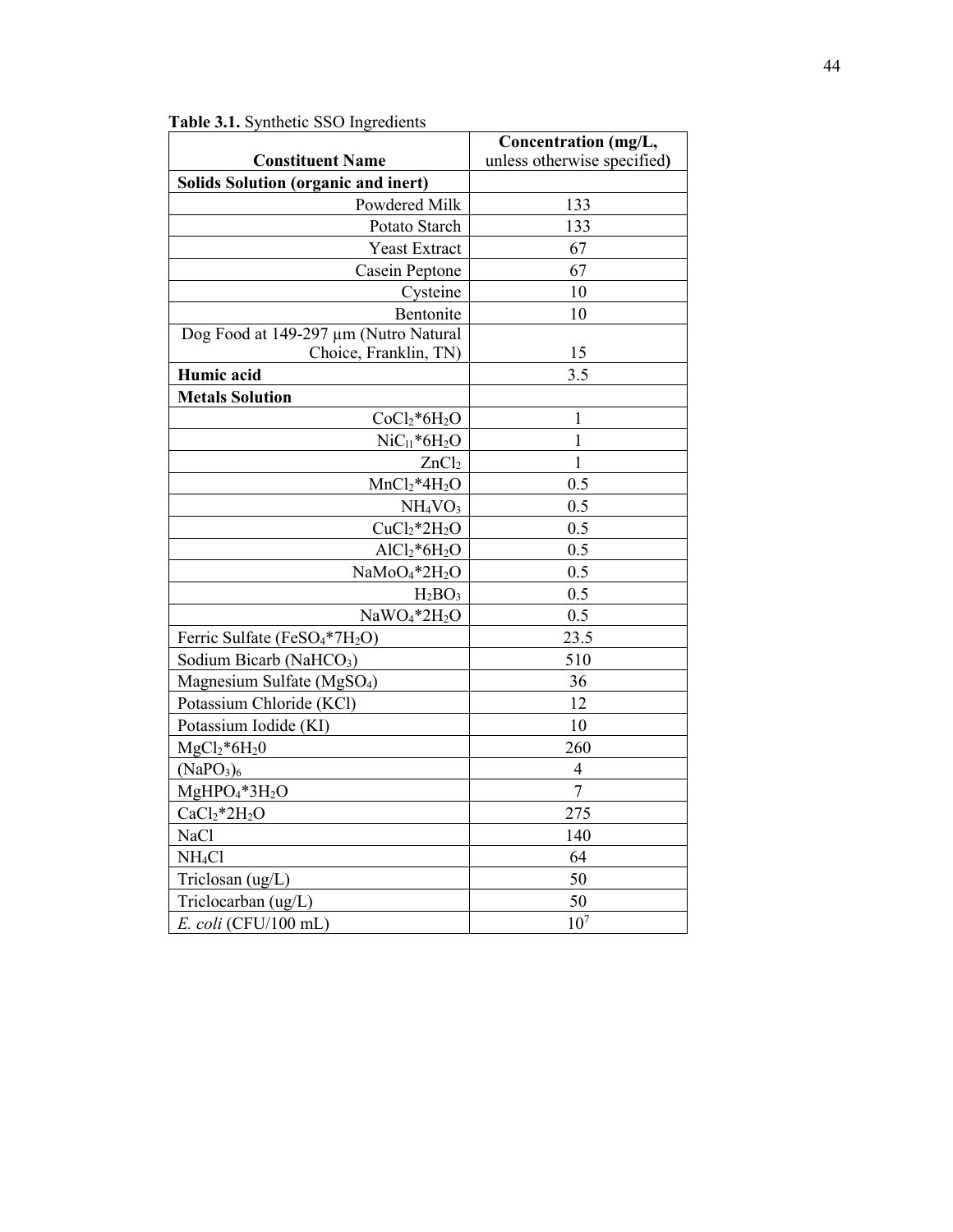#### **Synthetic SSO Particle Size Distribution**

Particle size distribution was determined using  $0.1 \mu m$ ,  $3.0 \mu m$ , and  $8.0 \mu m$  Whatman polycarbonate filters (GE Healthcare Life Sciences, Issaquah, WA) based on the method described by Tiehm, et al. (1991).

# **Experimental Setups**

## **3.2.3.1. CEPT Jar Tests**

Jar testing was conducted to determine the influence of coagulant chemical and dose on particle removal from the synthetic SSO. Particle concentration was quantified using turbidity since TSS concentrations were low and difficult to accurately measure. Chemical coagulants tested included alum  $(A_2 (SO_4)_{3} \cdot 18 H_2 O)$  (Spectrum Chemical, Gardena, CA) and ferric chloride (FeCl3) (VWR International, Radnor, PA), with and without an anionic polymer flocculant aid (Praestol A4060, Solenis, Wilmington, DE). A gang mixer (Jar Tester, Phipps and Bird, Richmond, VA) was used for batch coagulation, flocculation, and sedimentation jar testing. The gang mixer had six square, 2-liter beakers each stirred with a speed-controlled, flat paddle.

Initial jar testing parameters were based on values used in previous SSO jar testing studies (CH2M Hill, 2006; King County Wastewater Treatment Division, 2011). Rapid mix duration for all jar tests was 1 min at 100 rpm (velocity gradient,  $G = 120 s^{-1}$ ). Flocculation mix (30 rpm) duration ranged from 2 min to 30 min at 30 rpm ( $G = 20 s^{-1}$ ). Settling duration ranged from 2 min to 35 min. Floc formation and settling was observed during each run and times were reduced to achieve rapid solids removal in 5 min.

## **3.2.3.2. Advanced Oxidation**

The various AOP test systems included  $UV/O_3$ ,  $UV/H_2O_2$ ,  $H_2O_2/O_3$ , and ozone alone.

A collimated UV beam apparatus was used to provide 254 nm low-pressure UV light for treatment alone or in combination with ozone or  $H_2O_2$ . The apparatus was designed based on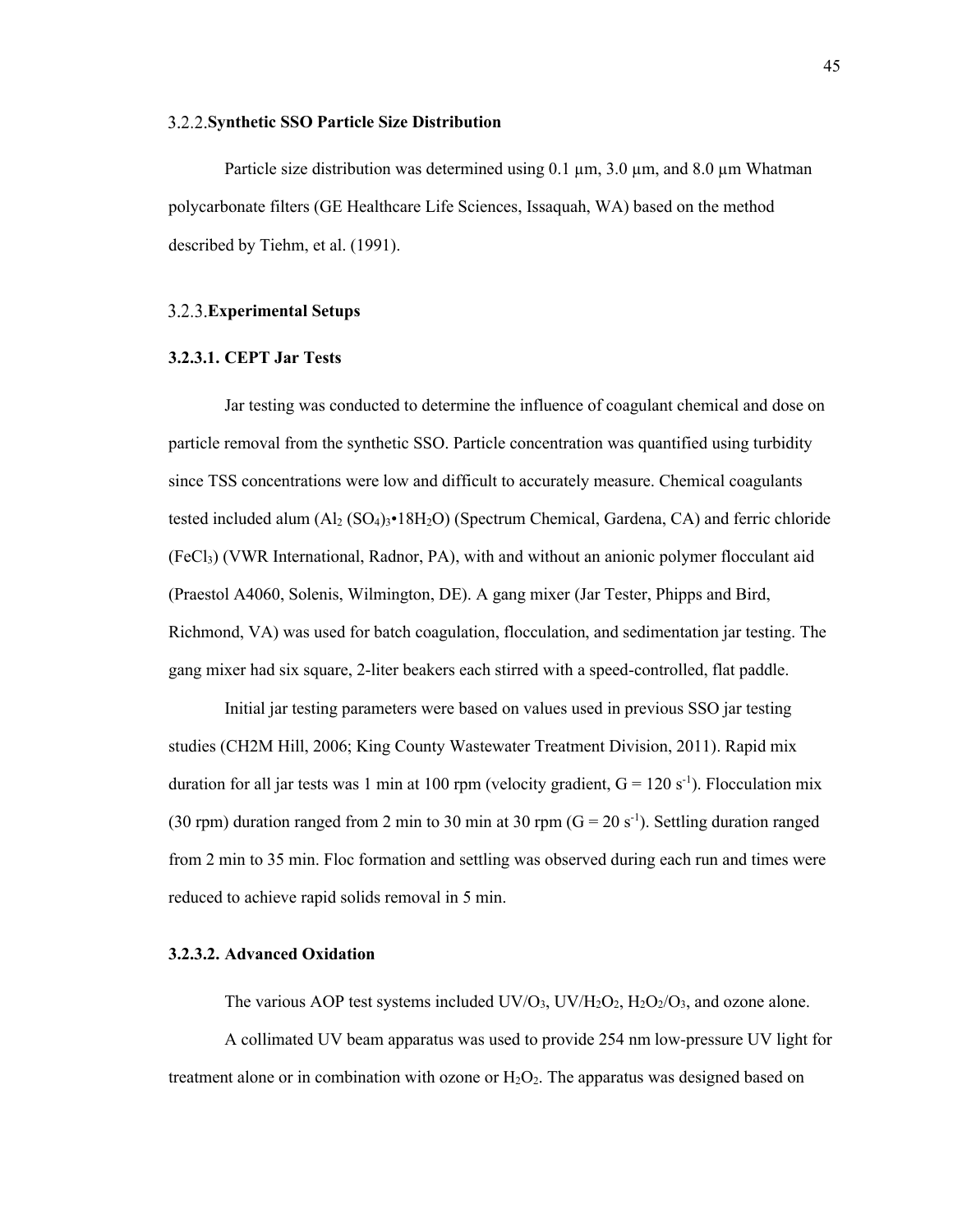specifications from Gerrity (2008) and noted in Kuo et al. (2003). For each UV treatment, a 45 mm diameter glass Petri dish with a 2-mm magnetic stir bar was filled with 14 mL of sample (CEPT supernatant) water and the surface of the water was set 10 mm from the bottom of the collimated beam. All dishes and stir bars were autoclaved before use. A UV intensity of 0.065 mW/cm<sup>2</sup> was measured using a radiometer (ILT1700, International Light Technologies, Peabody, MA) and the average adjusted UV intensity was 0.13 mW/cm<sup>2</sup> (Bolton & Linden, 2003). The  $O<sub>3</sub>/UV$  AOP was performed by adding 0.5 mL of ozonated water to the 14 mL sample.



**Figure 3.1.** Ozone generator and batch reactor configuration

The ozone gas was produced using a corona discharge generator (LAB2B, Ozonia, Leonia, NJ). The unit could produce up to 4 g  $O_3$  per hour using air. The feed gas to the generator was compressed air, conveyed through a desiccator before entering the generator (Figure 3.1). The compressed air flow rate was 4 LPM at 10 psi, per manufacturer recommendations. During the ozone AOPs, the ozone generator was set to output 8 mg  $O_3/L$  (2 g  $O_3/hr$ ) and the posttreatment ozone residual averaged  $0.3 \text{ mg O}_3/\text{L}$ . Ozone residual was not quenched after treatment. All ozone experiments were conducted under a ventilation hood.

A 30% volume/volume  $H_2O_2$  concentration solution (Fisher Scientific (Fair Lawn, NJ) was used. Stock solutions were prepared fresh each day and discarded after use. Sodium thiosulfate (Mallinckrodt Baker, Inc., Phillipsburg, NJ) or manganese oxide (Alfa Aesar, Ward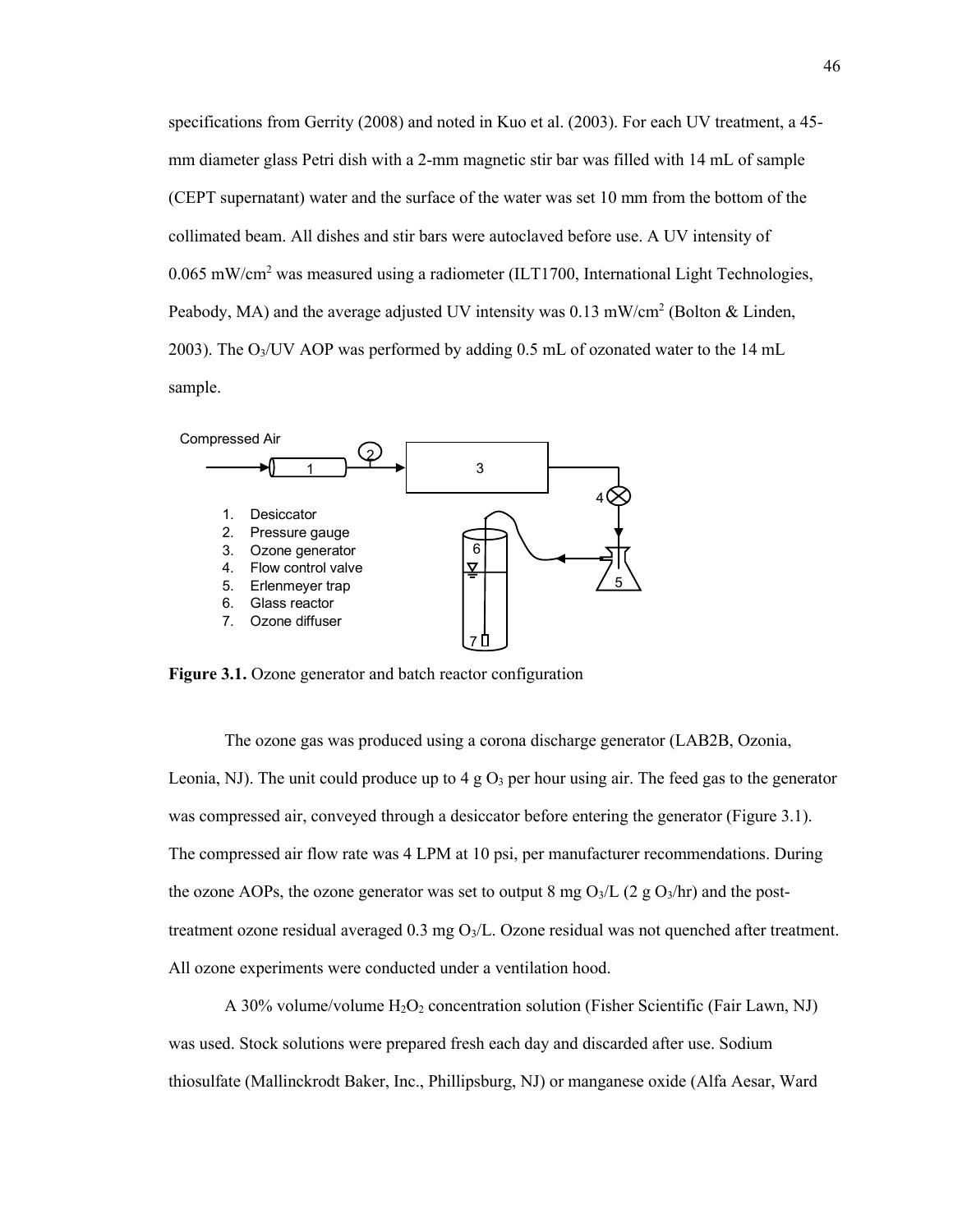Hill, MA) was added to quench residual  $H_2O_2$  prior to COD testing; others have observed residual  $H_2O_2$  interferes with standard COD tests (Liu et al., 2003; Ertugay & Acar, 2017). Chlorine disinfection was performed using sodium hypochlorite (8.25% NaOCl, Walgreens, Deerfield, IL) and sodium thiosulfate was used for dechlorination.

## **3.2.3.3. H2O2 Interference**

H2O2 was discovered to interfere with Standard Method 4500 colorimetric testing for COD by creating artificial COD. Two methods were developed for quenching  $H_2O_2$  residual from the sample prior to COD testing. The first was referenced from a study completed by Liu et al. (2003), wherein the molar equivalents between sodium thiosulfate and  $H_2O_2$  were determined. The residual  $H_2O_2$  concentration was measured after each treatment. This value was converted to molar equivalents of sodium thiosulfate, which was then added to the sample at a strong concentration to limit dilution. After the required quenching reaction time according to the method, the  $H_2O_2$  residual was measured again to ensure complete removal before COD testing.

The second method for  $H_2O_2$  quenching was using manganese oxide (MnO), a solid in powder form. The protocol established for quenching with MnO, adapted from Azbar et al. (2004), only required testing of  $H_2O_2$  residual after quenching. The quenching process involved 50 mg of MnO added to approximately 30 mL of sample, which was then mixed for 20 minutes for the reaction to occur. After mixing, the MnO powder was filtered out of the sample. The MnO method proved to be more reliable as it was determined that sodium thiosulfate can also interfere with COD testing if added in excess of  $H_2O_2$  molar equivalents.

#### **Analyses**

Standard methods were used to determine synthetic SSO, CEPT supernatant, and AOP effluent concentrations of BOD<sub>5</sub>, COD, NH<sub>3</sub>–N, organic nitrogen  $(N_{\text{org}})$ , TKN, TP, TSS, volatile suspended solids (VSS), *E. coli*, and metals (APHA et al., 2012).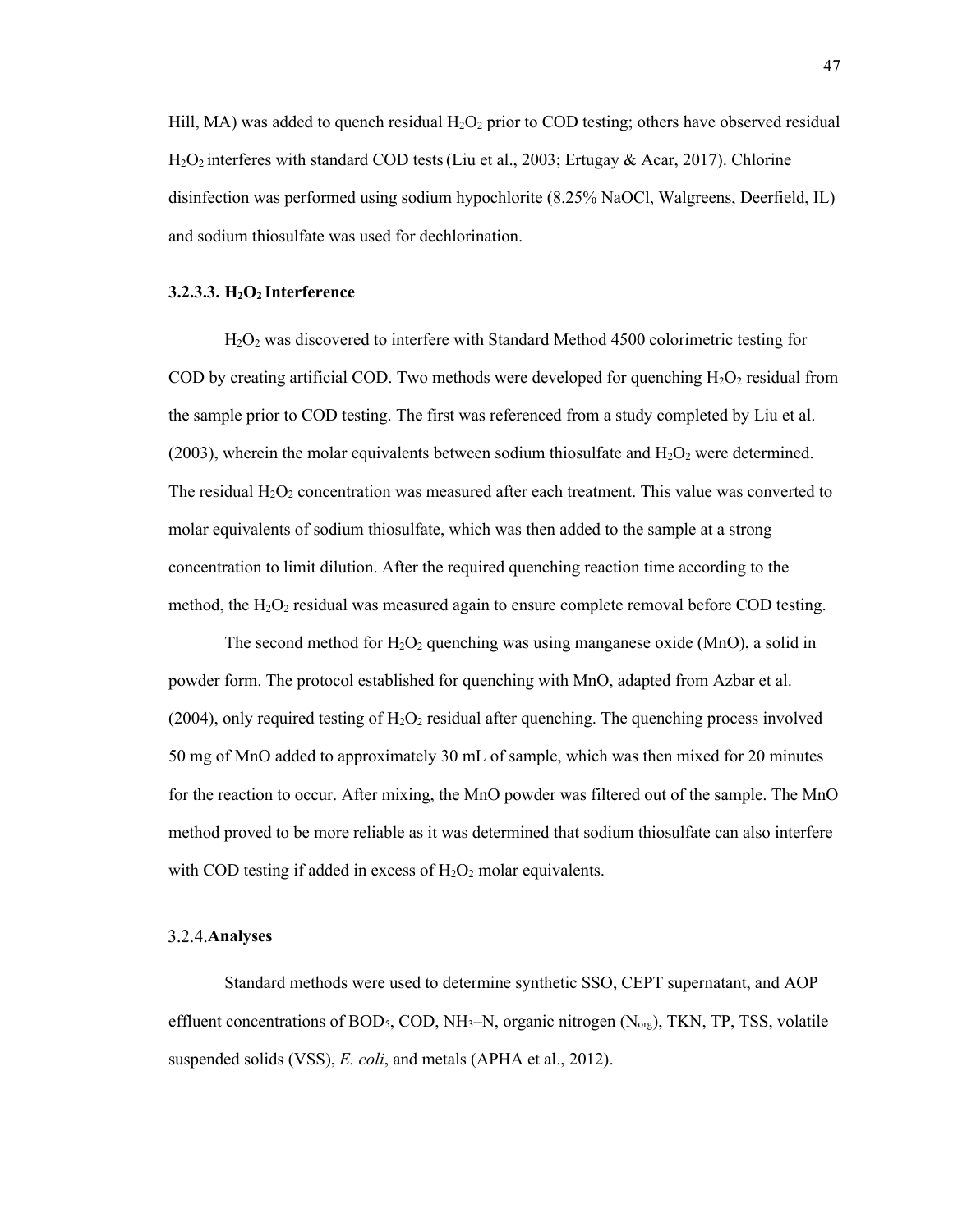*E. coli* 15597 stock solutions were prepared using the overnight culture method. Difco™ modified tryptic soy broth (TSB) (Becton, Dickinson and Company, Sparks, MD) was prepared and autoclaved for use during overnight culture and log phase preparation. A frozen aliquot of *E. coli* was thawed at 37°C, added to an aliquot of TSB in a sterile centrifuge, and incubated at 37°C overnight. Log phase cultures were prepared by adding an aliquot of the incubated overnight stock to an aliquot of TSB in a sterile centrifuge (aliquot volumes based on *E. coli* concentration requirements) and placing the centrifuge on a shaker table for approximately 3 h. Prior to plating and enumeration, 1:10 sample to phosphate buffer solution dilutions were made. The *E. coli* concentration was enumerated using the membrane filtration method (APHA et al., 2012) with Difco™ m Endo Broth MF™ (Becton, Dickinson and Company, Sparks, MD).

Analysis for any test involving UV was limited by the sample size available (total sample size = 14 mL. Aqueous ozone concentrations were measured using a commercial test kit with a range up to 1.5 mg/L O<sub>3</sub> (AccuVac ampules, HACH, Loveland, CO). The aqueous  $H_2O_2$ concentration was measured using a commercial test kit (K-5513 vacuum sealed ampules, CHEMetrics, Inc., Midland, VA). Free and total chlorine concentrations were measured using commercial kits (Model CH-66, HACH, Loveland, CO).

TCS and TCC were quantified using liquid chromatography-mass spectrometry (LC-MS) (LC-MS 2020, Shimadzu Corporation, MD, USA). Details of methods for sample preparation and compound quantification can be found elsewhere (Ross, 2014; Tong et al., 2016). Briefly, LC-MS samples were analyzed in 1.5-mL amber vials in a solution of 1:1 methanol (99.9% HPLC grade, Fischer Scientific, Pittsburgh, PA) to Milli-Q water. Compounds were separated with a stainlesssteel column (Luna C18, Phenomenex, Torrance, CA) and quantified by analyzing the sample peak area in comparison to a standard curve.

Microsoft Excel (Microsoft Corporation, Redmond, WA) was used to conduct Student *t* tests to demonstrate significance between various treatments or chemical doses. Significance was demonstrated with a *p*-value less than 0.05.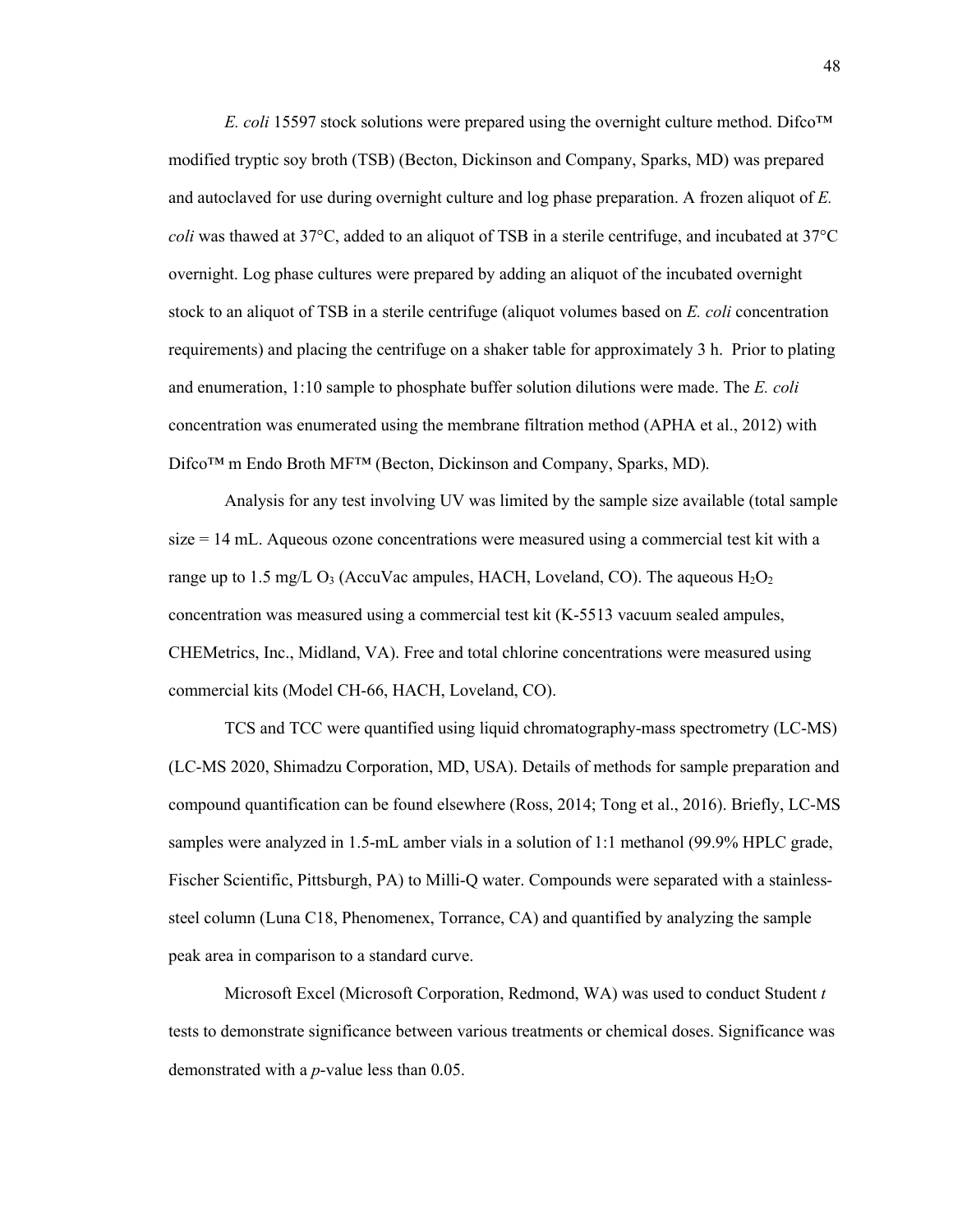# **3.3. RESULTS AND DISCUSSION**

#### **Synthetic SSO Particle Size Distribution**

An important aspect of synthetic SSO development was achieving the proper particle size distribution for effective solids removal by CEPT. The particle size distribution reported by others for four municipal wastewaters in Germany was targeted (Tiehm et al., 1991). Figure 3.2 shows the particle size distribution determined using  $0.1 \mu m$ ,  $3.0 \mu m$ , and  $8.0 \mu m$  Whatman polycarbonate filters (GE Healthcare Life Sciences, Issaquah, WA) based on the method described in Tiehm, et al. (1991).



**Figure 3.2.** Wastewater and synthetic SSO particle size distribution

# **CEPT Jar Tests**

The influence of chemical identity and dose on turbidity removal in short-duration CEPT (<5 min) was determined. Once the lowest chemical doses (coagulant and polymer) to achieve 95% turbidity removal were determined, triplicate jar tests were conducted at those doses to determine the removal achieved for conventional wastewater parameters.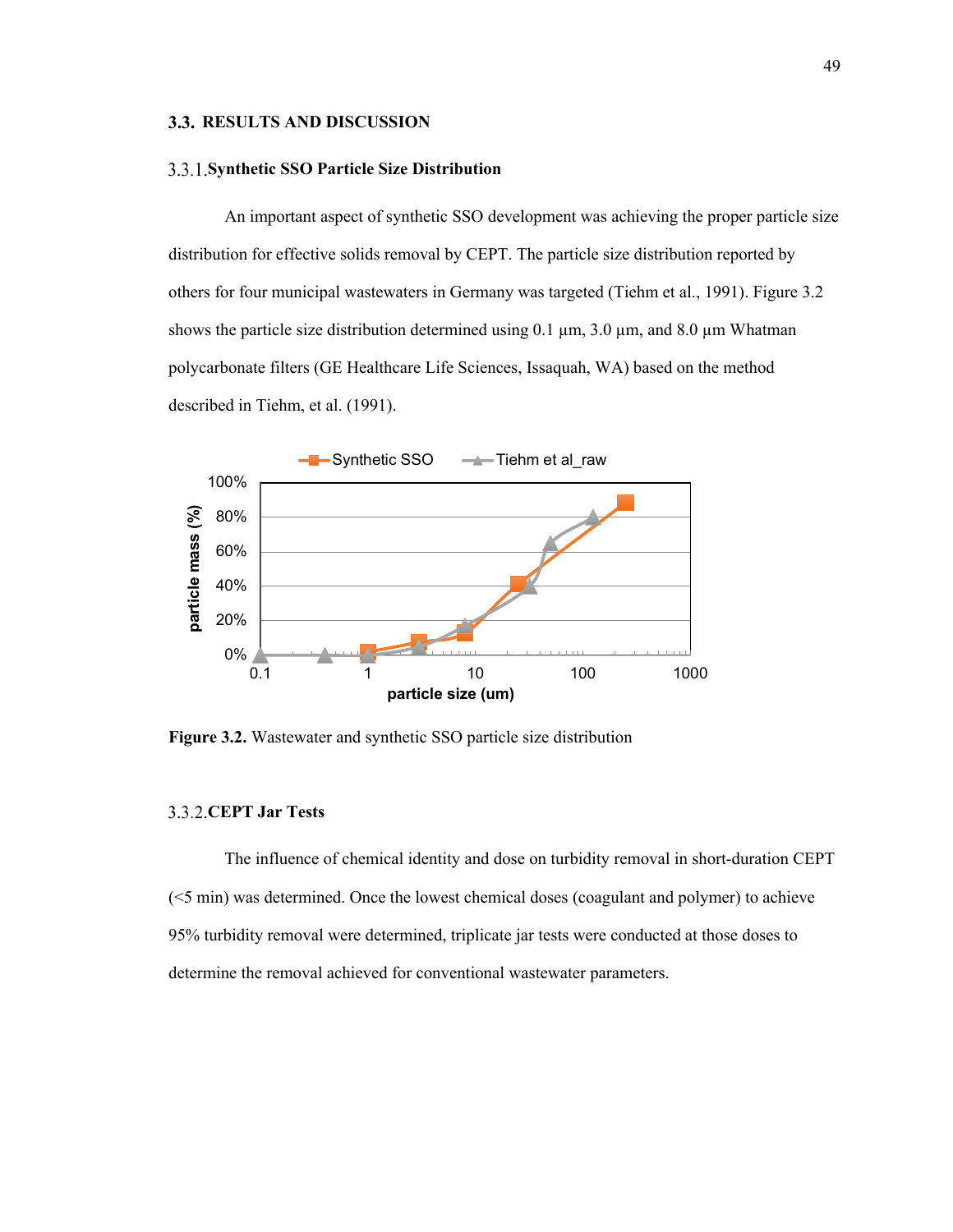#### **Turbidity Removal**

Figure 3.3 shows turbidity removal over a chemical concentration range of 0 to 100 mg/L ferric chloride or alum. The initial operating conditions for Figure 3.3 were 1 min rapid mix (100 rpm,  $G = 120 s^{-1}$ ), 30 min flocculation mix (30 rpm,  $G = 20 s^{-1}$ ), and 10 min settling. Ferric chloride resulted in larger flocs and more rapid settling at lower doses compared to alum.



**Figure 3.3**. Ferric chloride vs. alum for turbidity removal (41 min). Chemical doses are as ferric chloride and as alum.  $n = 3$  for each data set and the error bars represent standard error. Alum performed similar to ferric chloride at doses (average  $p = 0.6$ ) at 41 min.

Operating conditions for ferric chloride were then changed to be more rapid and, therefore, appropriate for wet weather treatment  $(28 \text{ min total}: 1 \text{ min rapid mix } (130 \text{ rpm}, G =$ 150 s<sup>-1</sup>), 17 min flocculation mix (30 rpm,  $G = 20$  s<sup>-1</sup>), and 10 min settling). Under these conditions, ferric chloride achieved 99% turbidity removal at 80 mg/L, while alum required extended settling time and achieved only 87% at 80 mg/L after 41 min. These tests demonstrated that ferric chloride could achieve better turbidity removal at lower doses and shorter treatment times than alum. The test also demonstrated that 20 mg/L ferric chloride achieved 96% turbidity removal in 28 min (Figure 3.4); however, the higher concentration at 80 mg/L was shown to work better with polymer for a shorter treatment time. The residual iron concentration was 5.3 mg Fe/L, which was actually a 37% iron reduction from the synthetic SSO influent.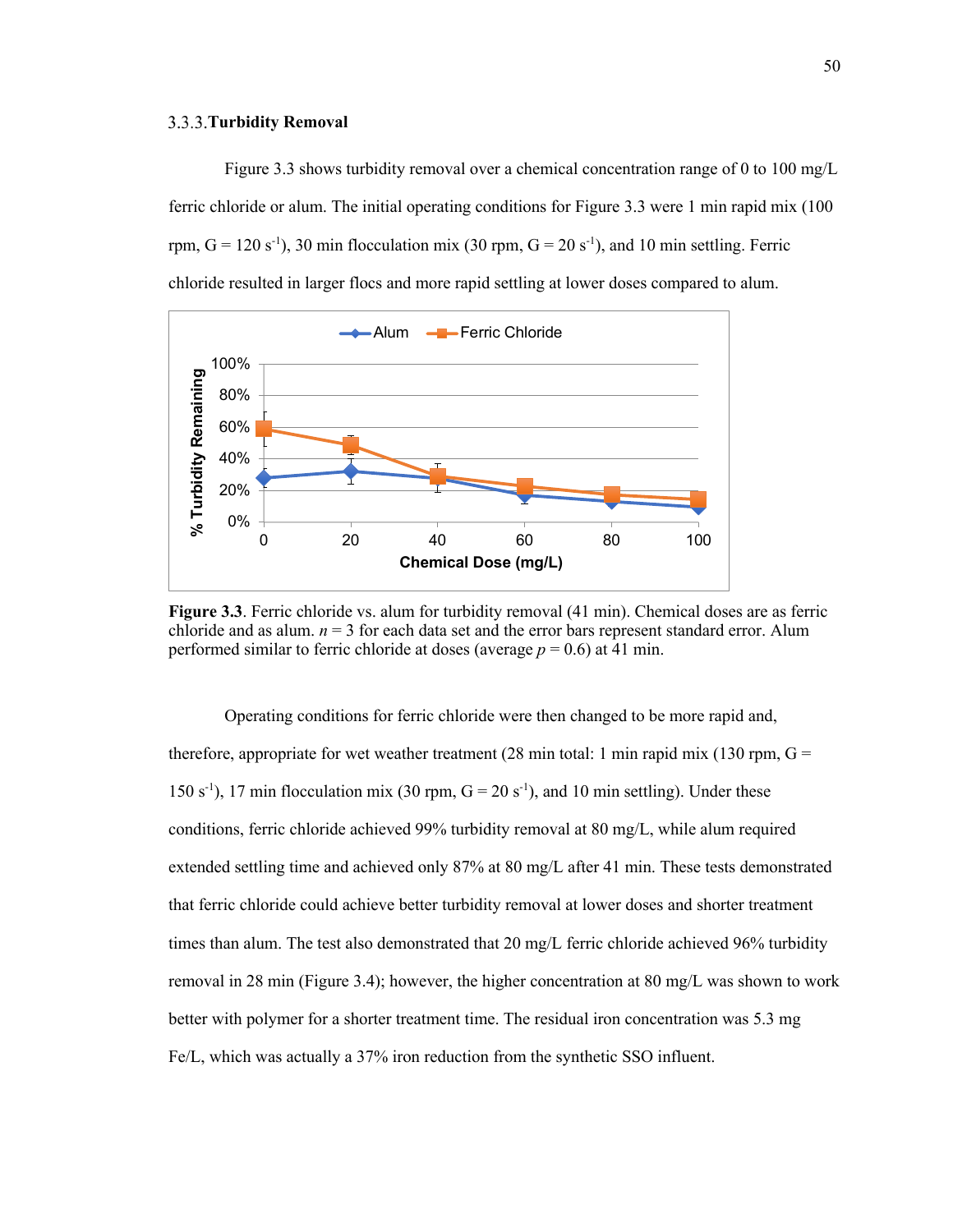

Figure 3.4. Ferric chloride doses for turbidity removal with influent turbidity at 64 NTU. Chemical doses are as ferric chloride  $(n = 1)$ . Total treatment time was 28 min: 1 min rapid mix  $(G = 150 \text{ s}^{-1})$ , 17 min flocculation mix  $(G = 20 \text{ s}^{-1})$ , and 10 min settling.

Ferric chloride was then used with flocculant aid polymer. Based on initial jar test observations for ferric chloride floc settling behavior, the treatment time was reduced to five minutes including 1 min for rapid mix, 2 min for flocculation mix, and 2 min for settling. This time also accommodates the research goals of rapid solids removal for wet weather events. As suggested in literature and verified in testing, the polymer flocculant aid was more effective for turbidity removal when added 30 sec after the ferric chloride was added compared to when both chemicals were added simultaneously (Young & Edwards, 2003; Krill et al., 2014). Turbidity removal was 15% higher when the addition of polymer flocculant aid was delayed by 30 sec. While 80 mg/L ferric chloride achieved 99% turbidity removal alone in 28 min, the addition of 0.8 mg/L polymer flocculant aid to 80 mg/L ferric chloride achieved 95% turbidity removal in 5 min.

# **Advanced Oxidation**

Supernatant from the jar test with the highest turbidity removal was transferred to each AOP reactor. Each AOP was then evaluated for effectiveness of disinfection, COD removal, and MP oxidation in batch tests.  $H_2O_2$  doses were derived from literature for the specific AOP (Beltrán, Encinar, et al., 1997; Ksibi, 2006; Rizvi et al., 2013)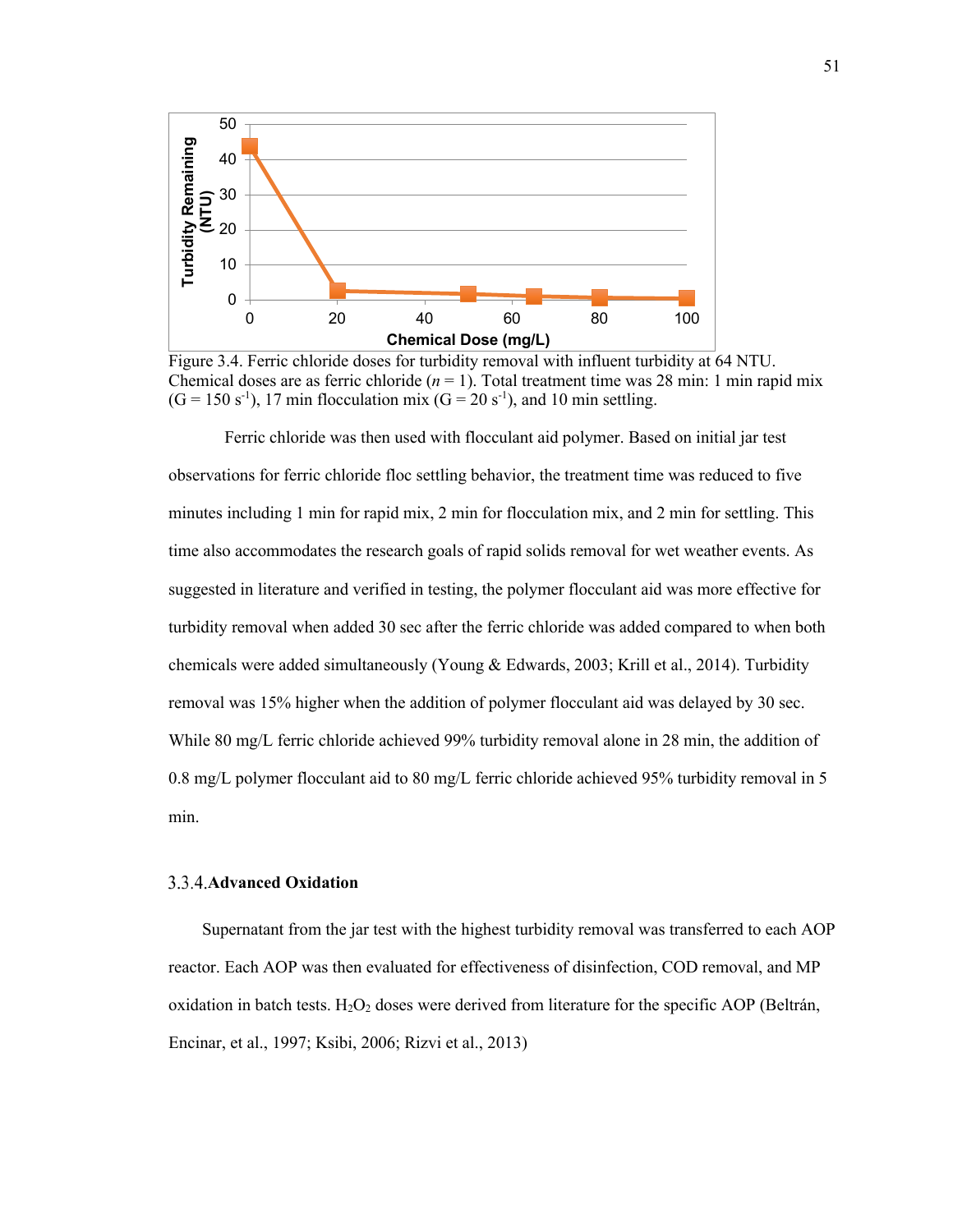### **3.3.4.1. Disinfection**

The ability for each AOP to disinfect the CEPT supernatant was measured by *E. coli* log inactivation with a maximum log removal of 7 given the starting value of  $10^7$  CFU/100 mL. On average, turbidity removal during CEPT achieved an average of one log removal of *E. coli,* ostensibly due to sorption to and removal of solids, with  $10^6$  CFU/100 mL remaining in the sample at the onset of AOP treatment. Each AOP tested was capable of achieving 5-log inactivation of *E. coli* within 20 minutes of treatment, as shown in Figure 3.5, with ozone-based AOPs achieving 5-log inactivation in less than 10 min. Many of the analyzed samples were below detection (<30 CFU/100 mL). This was expected considering the high-strength oxidants and disinfectants used during treatment (Xu et al., 2002; Gehr et al., 2003). While the ozone residual from the treated sample was not quenched before plating, the sample was diluted 1:10 in a buffer solution to where the ozone residual was  $0.03 \text{ mg O}_3/\text{L}$ . This is assumed to be too low to continue disinfecting and is considered negligible.



**Figure 3.5.** E. coli log inactivation in CEPT supernatant for various AOPs. *n =* 3 for UV alone and UV/H<sub>2</sub>O<sub>2</sub> and  $n = 1$  for ozone alone and O<sub>3</sub>/H<sub>2</sub>O<sub>2</sub>. UV alone and UV/H<sub>2</sub>O<sub>2</sub> error bars represent standard error on triplicate values. Log values are  $log(C_0/C)$  where  $C_0$  is the initial concentration of *E. coli* in CFU/mL. The  $H_2O_2$  dose for UV/ $H_2O_2$  was 3.0 mM, while the  $H_2O_2$ dose for  $O_3/H_2O_2$  was 10 mM. Applied  $O_3$  dose was 8 mg/L for both ozone-based AOPs. UV fluence was 2,800 mJ/cm<sup>2</sup> for UV-based systems.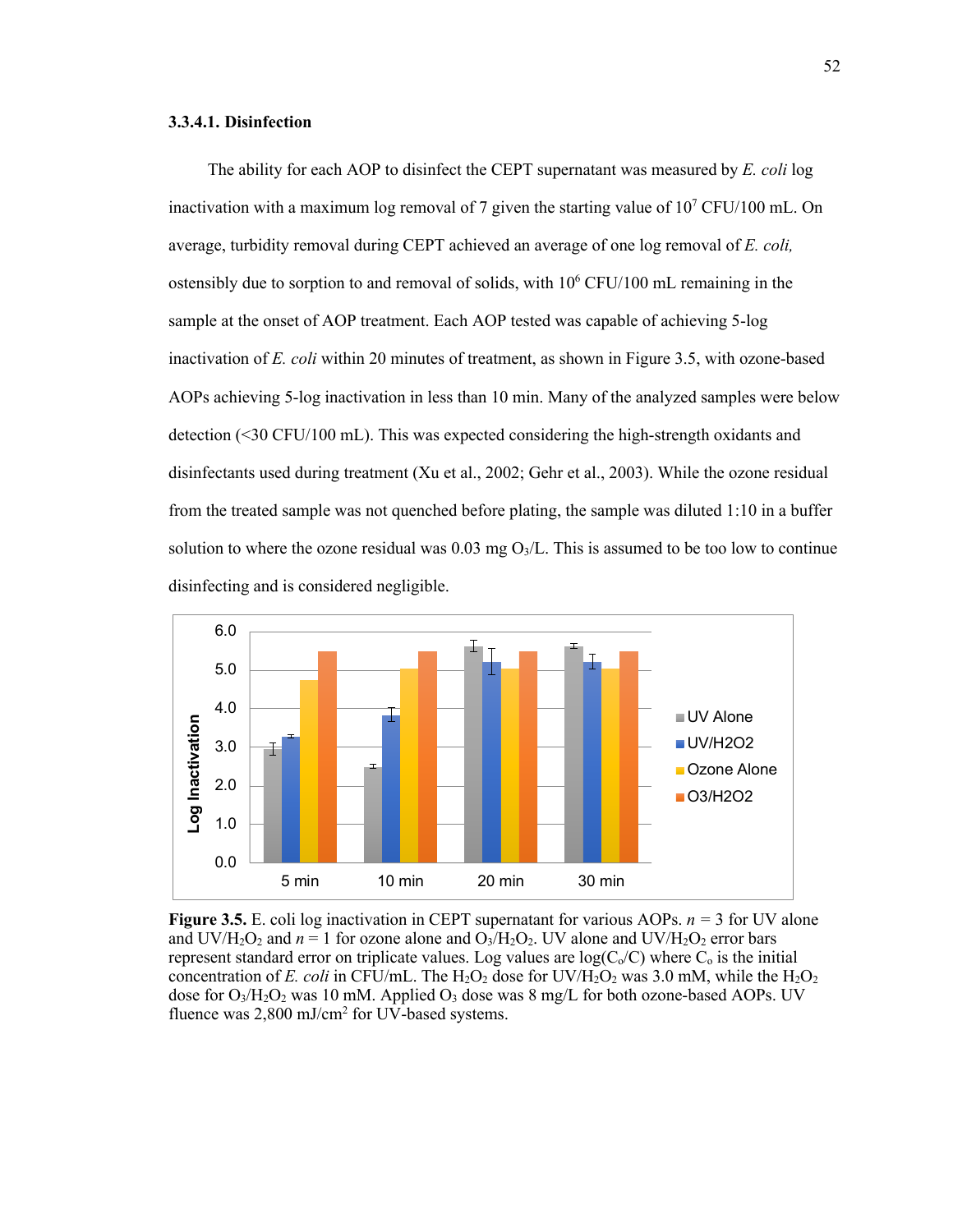There was a significant difference in the *E. coli* log inactivation between the UV-based and ozone-based AOPs before 10 min (at 5 min,  $p = 0.0003$ ; at 10 min,  $p = 0.01$ ). This could be due to the ability of ozone-based AOPs to break down recalcitrant complex substrates in wastewaters more efficiently than UV-based AOPs, allowing disinfection to happen faster.

#### **3.3.4.2. Soluble COD Removal**

Considering 95% turbidity removal during CEPT, the insoluble COD fraction was largely removed before entering the AOP step. On average, CEPT achieved 47% COD removal. This is an important treatment consideration because while hydroxyl radicals react non-selectively overall, they sequentially break down particulate matter first (Gottschalk et al., 2010). The removal of solids allows for the reactions present in AOPs to focus on the removal of soluble COD primarily, resulting in a decreased detention time. Solids removal during CEPT was consistent when testing the different AOPs and therefore turbidity at time  $= 0$  was constant for each AOP treatment.

Due to sample size limitations with  $UV/H_2O_2$  testing and the methods required to quench  $H_2O_2$ , only ozone alone,  $O_3/H_2O_2$ , and  $O_3/UV$  were tested for COD removal. All AOP reactions for COD removal were modeled as first-order (Figure 3.6).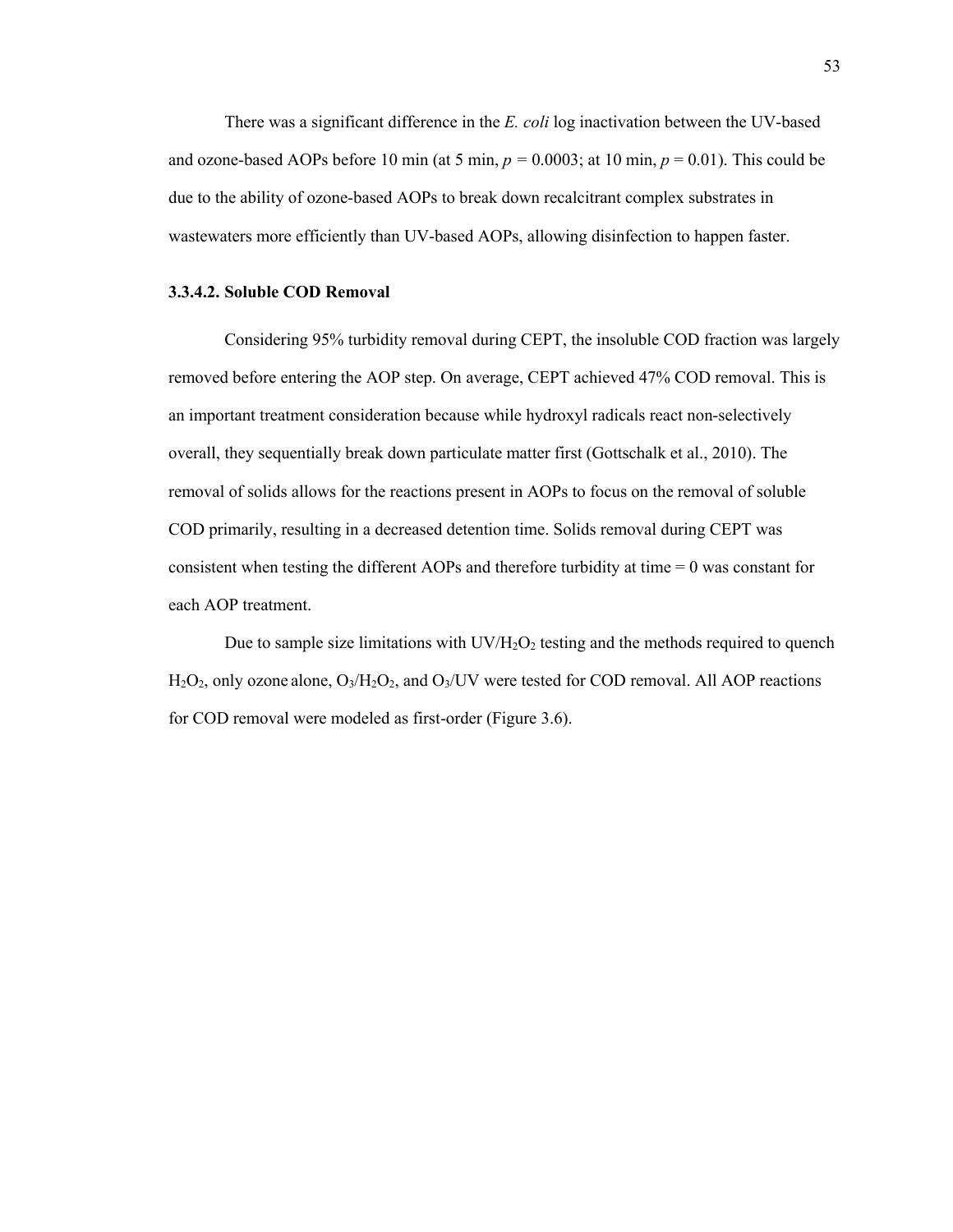

**Figure 3.6.** COD C/Co vs. time for various AOPs. The y-intercept was forced through  $C/C_0 = 1$ . The trendlines shown are first order degradation models. The first-order reaction rate constants and doses for the AOPs tested are shown in Table 3.2.  $n = 3$  for ozone alone;  $n = 3$  for  $O_3/H_2O_2$ ;  $n = 1$ for  $O_3$ /UV. Error bars for  $O_3$ /H<sub>2</sub>O<sub>2</sub> are not visible. Error bars represented standard error.

 $O<sub>3</sub>/UV$  resulted in the lowest rate constant (Table 3.2), likely due to reactor limitations causing inefficient ozone transfer and, therefore, poor hydroxyl radical formation (Rosenfeldt et al., 2006; Katsoyiannis et al., 2011). The small sample size of 14 mL with the collimated UV beam prevented direct ozonation of the sample and required dosing stock solutions of ozone; however, this method for batch AOP tests with ozone has been reported by others (von Gunten & Hoigné, 1994; Huber et al., 2005; Zucker et al., 2015).

**Table 3.2.** Summary of AOP First Order Reactions for 90% COD Removal. The AOPs were sampled continuously until 90% COD removal for the respective treatment was met. COD removal at 90% in the AOP corresponds to a higher % COD removal across the entire CEPT-AOP system, but corresponded to an acceptable effluent COD concentration around 30 mg/L.

| <b>Applied</b><br>[ <b>O</b> <sub>3</sub> ]<br>(mg/L) | <b>Applied</b><br>$[H_2O_2]$<br>(mg/L) | UV dose<br>(mJ/cm <sup>2</sup> ) | <b>AOP First</b><br><b>Order Reaction</b><br><b>Rate Constant</b><br>$(min^{-1})$ | Time to 90% COD<br><b>Removal during</b><br>$AOP$ (min) | <b>Final COD</b><br><b>Concentration at</b><br>90% COD removal<br>during $AOP$ (mg/L) |
|-------------------------------------------------------|----------------------------------------|----------------------------------|-----------------------------------------------------------------------------------|---------------------------------------------------------|---------------------------------------------------------------------------------------|
| 8                                                     | $\Omega$                               | $\Omega$                         | $-0.006 + 0.0003$                                                                 | 360                                                     | 50                                                                                    |
| 8                                                     | 340                                    |                                  | $-0.005+0.0$                                                                      | 360                                                     | 54                                                                                    |
| 8                                                     | $\theta$                               | 2,800                            | $-0.004 + 0.001$                                                                  | 360                                                     | 45                                                                                    |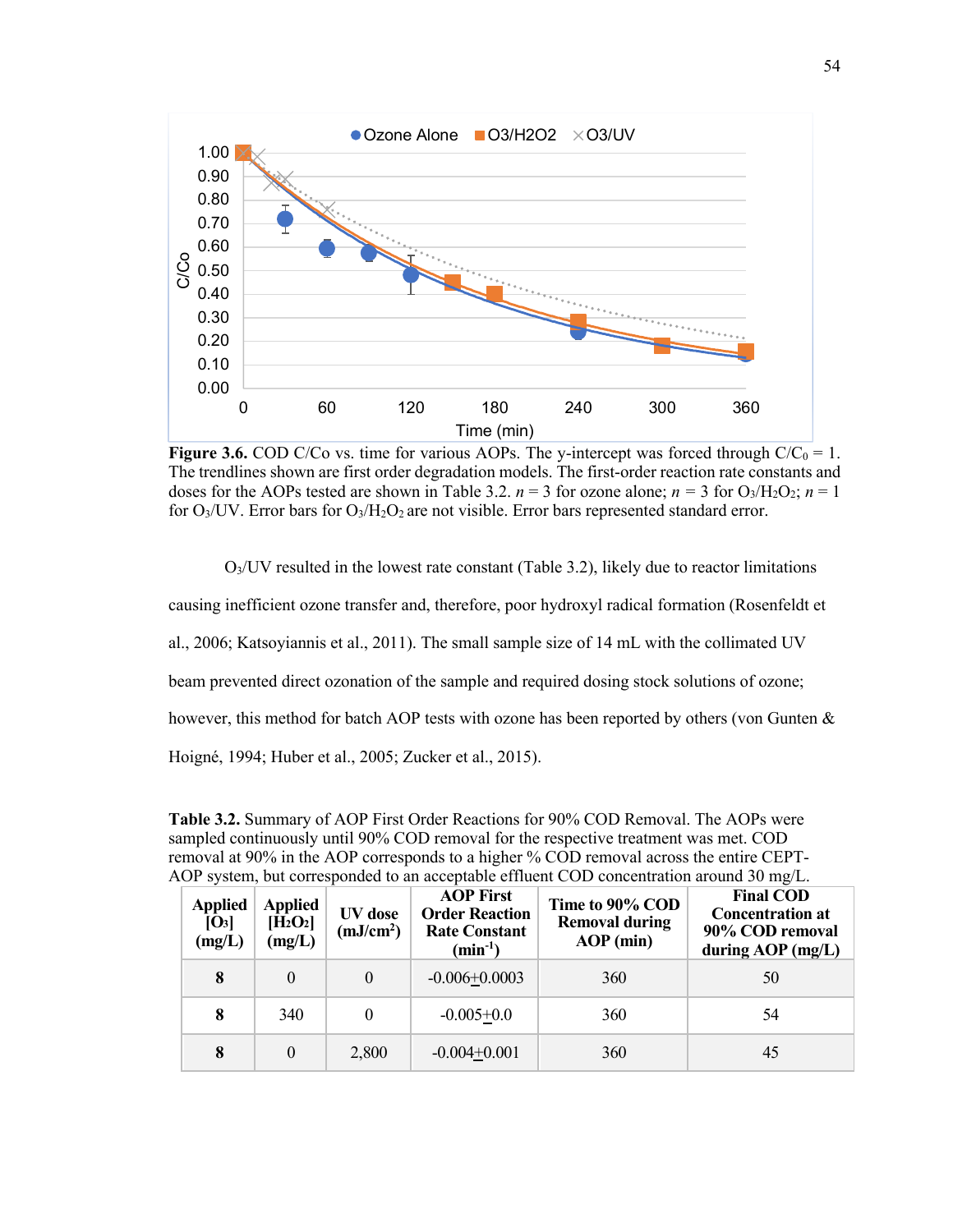The  $O_3/H_2O_2$  AOP proceeded slightly faster than  $O_3$ /UV. The  $H_2O_2$  dose was 10 mM (340 mg/L) all added at once at the beginning. The  $H_2O_2$  concentration was based on literature using AOPs to remove COD from wastewater. Due to the more complex substrate (COD) to oxidize,  $H_2O_2$  concentration is higher in this study than many other AOP studies which typically focus on organic compound and MP oxidation, and disinfection. For example, Azbar et al. (2004) applied 200 mg/L H<sub>2</sub>O<sub>2</sub> concentration to 2 g O<sub>3</sub>/h. Both H<sub>2</sub>O<sub>2</sub> and O<sub>3</sub> may have been more efficiently used with a periodic dosing of  $H_2O_2$  during treatment instead of  $H_2O_2$  addition. However, based on system pH at the time of dosing, the  $H_2O_2$  might instantaneously quench the O3 present and slow the overall reaction rate (Katsoyiannis et al., 2011).

The  $H_2O_2$  residual decreased over time as it reacted with ozone and the contaminants present in the synthetic SSO (Figure 3.7).  $H_2O_2$  consumption was modeled as first order where a plot of  $ln([H_2O_2])$  vs. time yielded a rate constant of -0.023 min<sup>-1</sup>. Adding the full  $H_2O_2$  dose in increments over the treatment time might have resulted in a lower detention time for COD removal than ozone alone as  $H_2O_2$  is an ozone scavenger and can limit the reaction rate when present in excess (Katsoyiannis et al., 2011).



**Figure 3.7.** H<sub>2</sub>O<sub>2</sub> C/Co vs. time during  $O_3$ / H<sub>2</sub>O<sub>2</sub> AOP demonstrating H<sub>2</sub>O<sub>2</sub> consumption where  $C_0 = 340$  mg/L.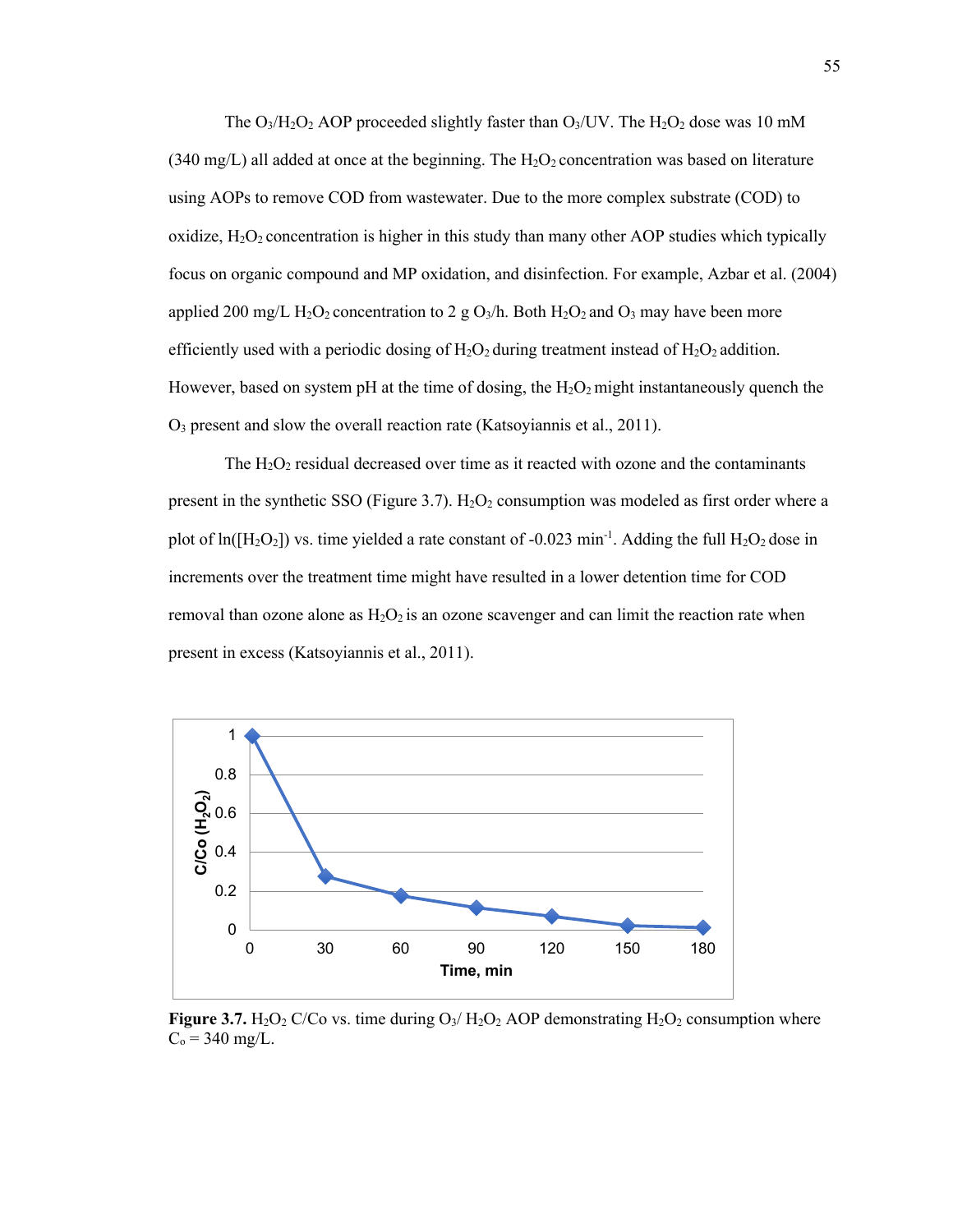Of the three AOPs tested for COD removal, ozone alone proceeded at the fastest rate. The average detention time to achieve 90% COD removal across the CEPT-AOP (ozone alone) system was 6 hours. While the other AOPs had limitations in either design or due to scavenging, ozone alone was most efficient for COD removal. Additionally, wastewater composition plays an important role in AOP efficiency because other wastewater components such as alkalinity are hydroxyl radical scavengers (Gottschalk et al., 2010; Jekel et al., 2015). Other studies have demonstrated that ozone alone is more effective than other AOPs in similar wastewaters (Rosenfeldt et al., 2006).

#### **3.3.4.3. Micropollutant Removal**

MP removal through this system would be achieved through two mechanisms: sorption to solids during CEPT and oxidation during the various AOPs. Both TCS and TCC are hydrophobic and therefore sorb to solids where they are physically removed, which is a mechanism similar to other contaminant removal (Jasim et al., 2006). Any contaminant remaining in the system would then be removed during AOP treatment.

Though MP removal was observed after CEPT and during AOP treatment, the results were inconclusive. The mechanism for removal could not be confidently discerned. Control experiments would have demonstrated, with more confidence, the MP fate observed. Future work will address the inconclusive-ness through spike and recovery and glassware sorption control testing.

# **Preferred AOP: Ozone alone**

Considering the comparable treatment efficiencies among ozone alone,  $O<sub>3</sub>/UV$ , and O3/H2O2, ozone alone was selected as the optimal choice to reduce chemical, operations, and maintenance costs for a full-scale system. Additionally, ozone alone had a higher first order rate constant for COD removal than the other AOPs tested, which will further decrease operating costs. Based on wastewater matrix, ozone alone is more energy-efficient in the production of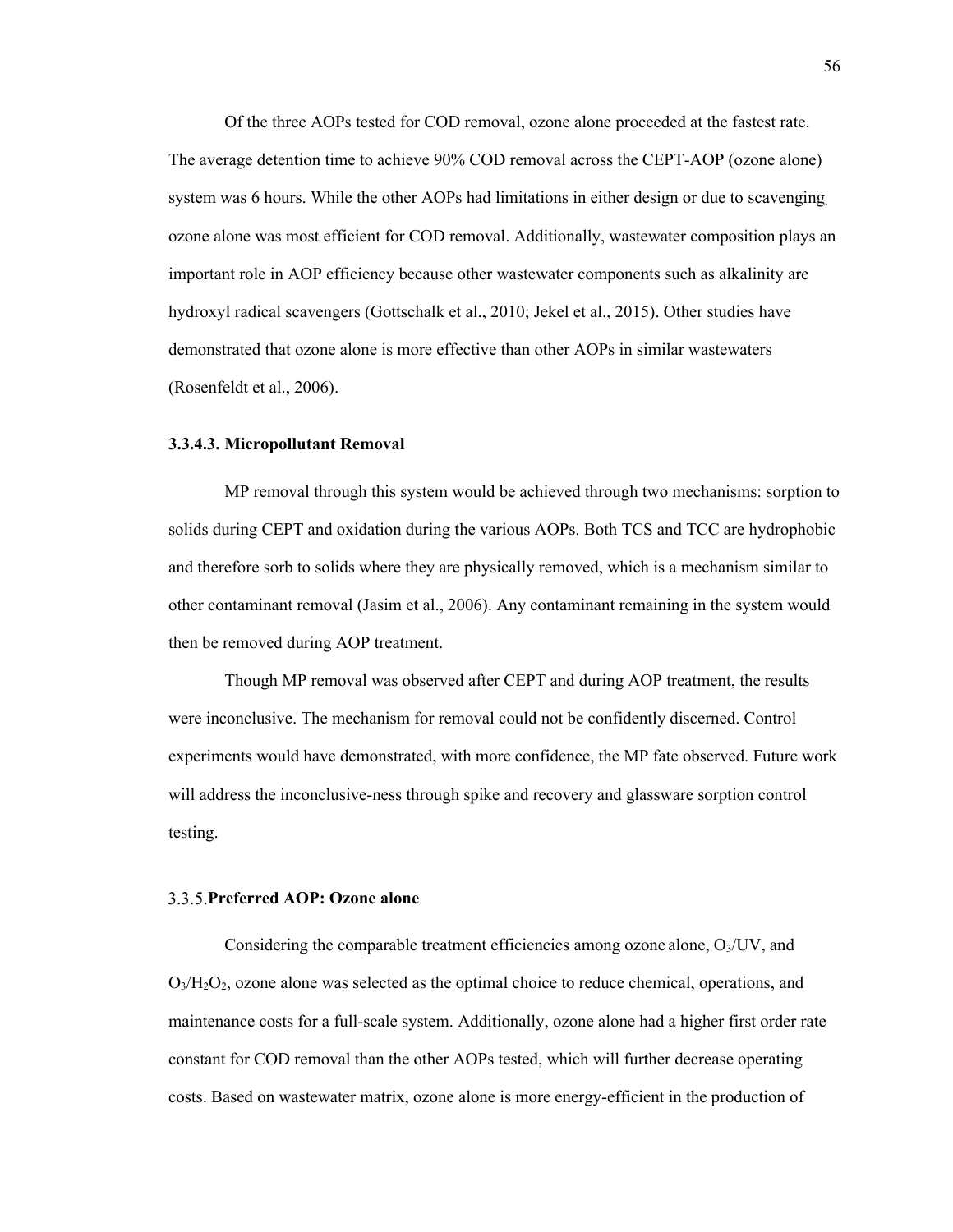hydroxyl radicals than  $UV/H_2O_2$  and  $O_3/H_2O_2$  when comparing the electrical energy per order values (Rosenfeldt et al., 2006; Miklos et al., 2018). Conventional wastewater parameters and *E. coli* were analyzed with the preferred CEPT-AOP system and compared to minimum treatment of CEPT followed by chlorine disinfection then dechlorination (Chlor/Dechlor).

# **3.3.5.1. Preferred CEPT-AOP System Treatment Efficiency**

Removal of solids typically includes removal of various other wastewater parameters due to sorption to solids (Gasperi et al., 2012). Table 3.3 demonstrates the percent removals for conventional wastewater parameters using the optimal chemical dose of 80 mg/L ferric chloride with 0.8 mg/L polymer. Ferric chloride (in CEPT) is known to enhance phosphorous removal (Zhang et al., 2015) to which the 67% TP removal during CEPT can likely be attributed. Additionally, the CEPT process efficiently removed solids and turbidity, allowing the AOP to remove the soluble COD and BOD.

**Table 3.3.** CEPT-AOP (Ozone alone) Treatment Efficiency and Comparison with CEPT+Chlor/Dechlor.  $n = 3$  for all tests for which a standard deviation is provided, except for TP where  $n = 2$ .

| <b>Parameter</b><br>(mg/L,<br>unless<br>otherwise<br>stated) | <b>Synthetic</b><br><b>SSO</b> | <b>CEPT</b><br>Superna<br>-tant | $\frac{0}{0}$<br>Removal | <b>CEPT-</b><br><b>AOP</b><br><b>Effluent</b> | $\frac{0}{0}$<br>Removal | $CEPT+$<br>Chlor/<br><b>Dechlor</b><br><b>Effluent</b><br>$(n = 1)$ | $\frac{0}{0}$<br>Removal |
|--------------------------------------------------------------|--------------------------------|---------------------------------|--------------------------|-----------------------------------------------|--------------------------|---------------------------------------------------------------------|--------------------------|
| <b>COD</b>                                                   | $485 + 50$                     | $288 + 34$                      | 39                       | $51 + 15$                                     | 90                       | 249                                                                 | 49                       |
| BOD <sub>5</sub>                                             | $172 \pm 20$                   | $166 + 53$                      | $\overline{4}$           | $5 + 0.9$                                     | 97                       | 168                                                                 | $\overline{2}$           |
| <b>TSS</b>                                                   | $251 + 27$                     | ND                              | >99                      | ND                                            | >99                      | 10                                                                  | 96                       |
| Fecal<br><b>Coliforms</b><br>(CFU/100<br>$mL$ )              | 10 <sup>7</sup>                | $10^{6}$                        | 90                       | <b>ND</b>                                     | 99.9999                  | <b>ND</b>                                                           | 99.9999                  |
| $NH3-N$                                                      | $17 + 1.2$                     | $16 + 0.8$                      | 11                       | $16 \pm 0.0$                                  | 11                       | 17                                                                  | $\overline{2}$           |
| <b>Organic N</b>                                             | $21 \pm 2.4$                   | $13 + 2.3$                      | 37                       | $8.4 \pm 1.0$                                 | 60                       | 11                                                                  | 42                       |
| <b>TKN</b>                                                   | $38 + 2.6$                     | $29 + 1.8$                      | 24                       | $25 \pm 1.0$                                  | 37                       | 28                                                                  | 26                       |
| TP                                                           | $5.8 + 0.1$                    | $1.9 + 0.1$                     | 68                       | $1.6 + 0.1$                                   | 73                       | 1.2                                                                 | 80                       |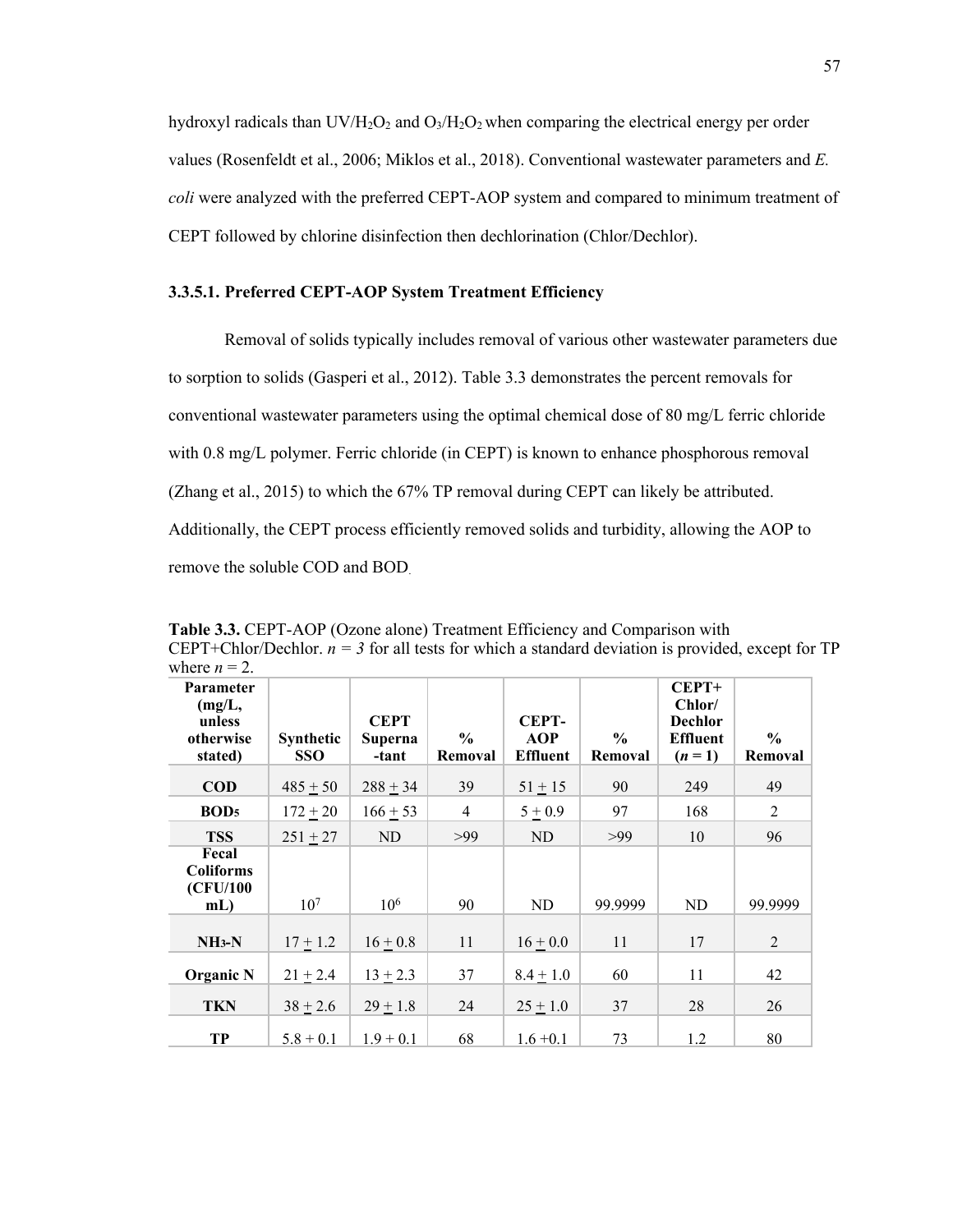#### **3.3.5.2. Comparison with Chlor/Dechlor**

During high-intensity rain events when the wastewater treatment plant (WWTP) is taking in more wastewater than it can handle under maximum operations, there is an option to "bypass" or "blend" wastewater where only minimum treatment is performed (primary clarification and chlorine disinfection). WWTPs are still able to meet permit by dilution, but this practice is not received well by regulatory agencies, environmental groups, or public stakeholders. Another discouragement for the use of chlorine during wet weather treatment is the formation of possibly carcinogenic disinfection byproducts (DBPs) (Bell & Silva, 2013). Chlorinated DBPs such as total trihalomethanes (TTHM) and halocetic acids (HAA5) are formed when natural organic matter (NOM) reacts with chlorine (Mayer et al., 2014). Their formation can only be avoided by complete removal of NOM prior to chlorination, which is a concern with the bypassing or blending approach. The minimum treatment combination is also practiced in modular wet weather treatment systems using physical or chemical treatment for solids removal (such as vortex separation, ballasted flocculation, or CEPT) followed by chlorine disinfection (USEPA, 1999b; CDM, 2010).

Considering the frequent use of chlorination for wet weather treatment, treatment efficiency of CEPT-Chlor/Dechlor was tested and compared to the CEPT-AOP. Table 3.3 shows the treatment comparison using the same CEPT process followed by chlorine or ozone alone (the chosen AOP). The chlorine treatment detention time was 30 minutes, which is the industry standard contact time required for minimum treatment (USEPA, 1999c). The AOP treatment time was six hours considering this is the treatment time required to achieve 90% COD removal. The detention times were not set equal for this comparison because chlorine alone would not remove COD as ozone does, meaning no further treatment would be observed. This is confirmed in Table 3.3 where CEPT with Chlor/Dechlor only achieved 47% COD removal in comparison to the 90% removal by CEPT-AOP. As discussed in Section 3.2.2, the overall 47% COD removal can be attributed to the CEPT process before Chlor/Dechlor. Additionally, the MP removal likely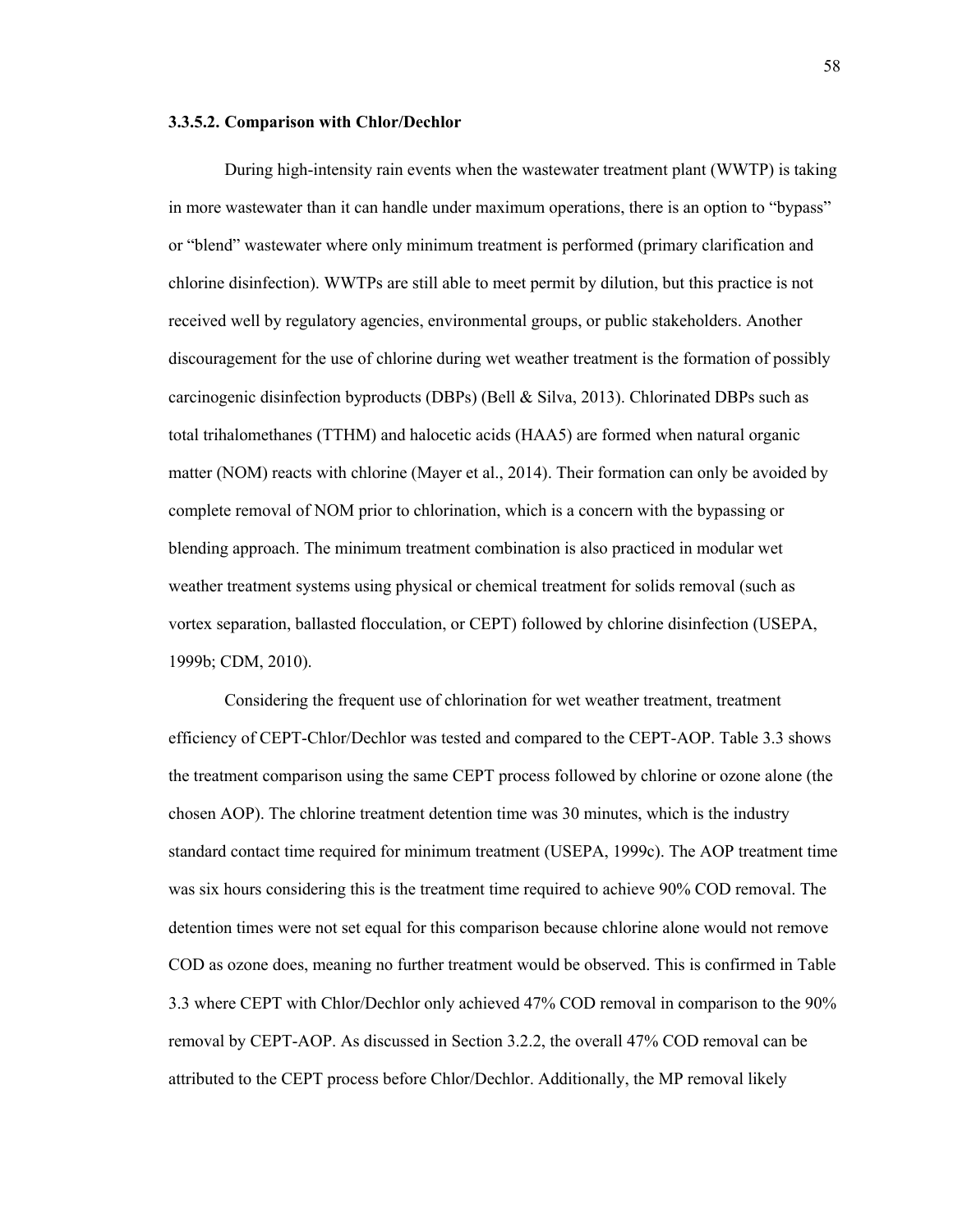occurred during solids removal due to their hydrophobicity and concentrations were below the detection limit in the effluent. Finally, the chlorine worked efficiently at complete disinfection of *E. coli.* 

## **3.3.5.3. Operating Cost Estimates**

AOPs are capable of high-level treatment including organics removal, MP oxidation, and rapid disinfection, though the current practice of providing minimum treatment to wet weather flows is more cost effective (Szabo et al., 2005). Generally, the practice of preliminary treatment with chlorine disinfection with dechlorination makes it possible for municipalities to meet NPDES permit effluent requirements (CH2M Hill, 2008; Davis et al., 2017; Martin et al., 2017). AOPs can be cost-competitive for their benefits considering these wet weather treatment systems would only go online a few times per year. Another benefit of the system is that if it operates remotely, the maintenance needs would be infrequent, reducing associated labor costs.

Operating cost estimates were performed to evaluate two different scenarios during which the wet weather treatment systems may be used. The first scenario treats 750 MG annually at a remote SSO or CSO location, which covers the 95<sup>th</sup> percentile annual overflow total based on historic Milwaukee Metropolitan Sewerage District (MMSD) overflow data from 2003-2016 (MMSD, 2017a, 2017b). The second scenario covers a storm event of 340 MGD, which is the average peak flow for the Metropolitan Water Reclamation District of Greater Chicago (MWRDGC). This peak flow occurs annually for 350 hours resulting in a total treatment volume of 4,958 MG (AECOM, 2006). Ozone energy requirement was  $35 \text{ kW-hr/kg O}_3$  including  $22 \text{ kW}$ hr/kg  $O_3$  for ozone production power requirements and 13 kW-hr/kg  $O_3$  for air feed system requirements. These values are derived from Table 3.3 in USEPA (1999a) based on characteristics of ozone generators. Table 3.4 compares the operating costs of the CEPT-AOP (ozone) system to minimum treatment using CEPT with Chlor/Dechlor.

Not surprisingly, the minimum treatment system was extremely more cost effective at \$422/MG treated than 6-hr CEPT-AOP at \$107,500/MG treated during the first scenario treating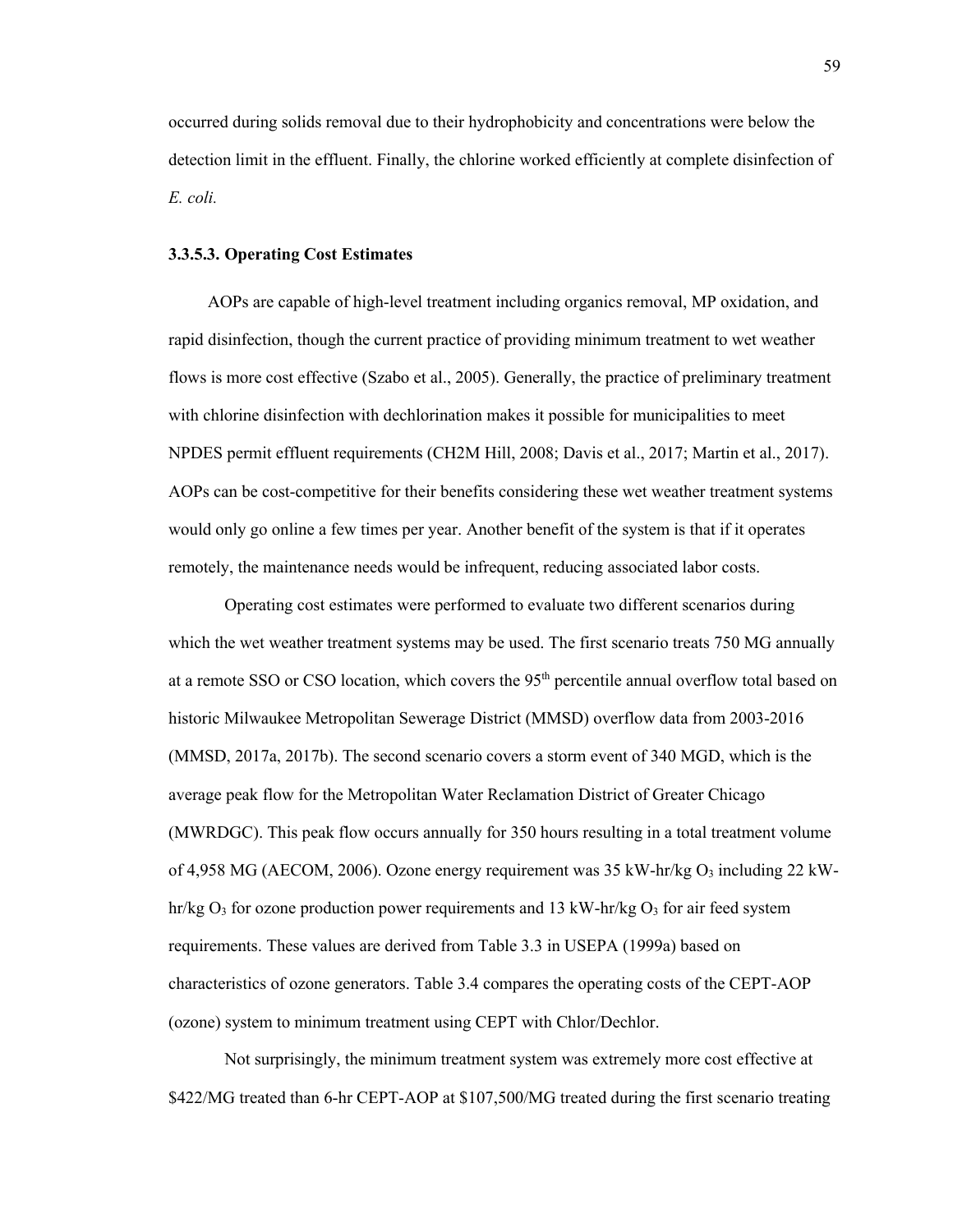750 MG annually. These cost estimates only represent the operating costs during a storm event. The ozone production costs were calculated by multiplying the power requirements per  $kg O<sub>3</sub>$  by the applied ozone dose and the treatment volume. Given the large detention time of 6 h, the applied ozone dose was 10,000 mg O<sub>3</sub>/L. This translates to  $2.83 \times 10^7$  kg O<sub>3</sub> and over \$80M and \$531M in operating costs for the two scenarios, respectively. This calculation is only considering the direct scaling of the batch system tested in this study and is not adjusted for scaling factors. Efficiency should increase with scaling; however, at 6 h detention time, the ozone alone AOP for wet weather treatment is extremely cost-prohibitive. Therefore, reducing the detention time is imperative and should be the sole focus of future work.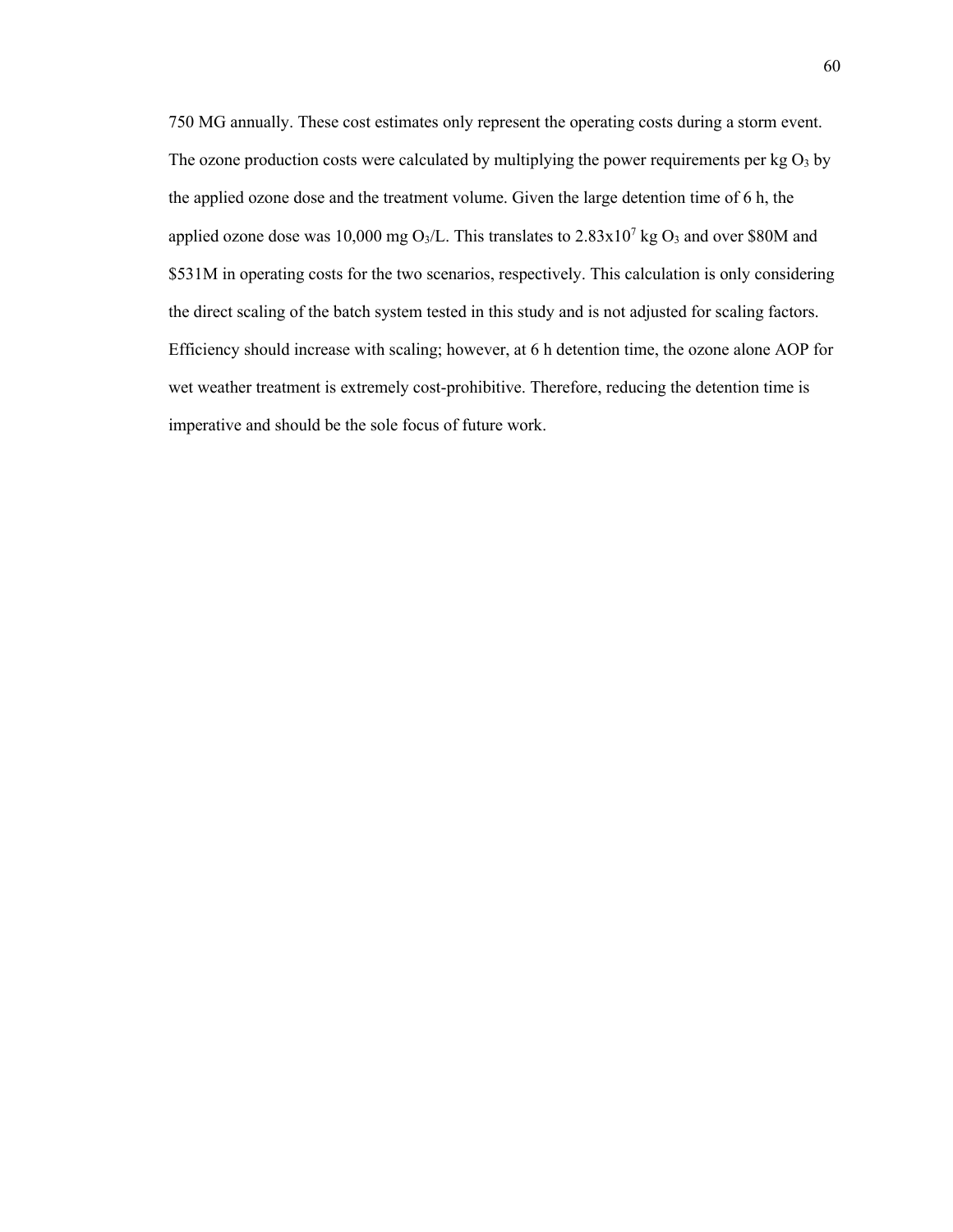|                                                         | Conc.<br><b>Applied</b><br>(mg/L) | <b>Bulk Cost</b>  | <b>CEPT-AOP Cost</b>    |                                        | <b>Min. Treatment Cost</b> |                                        | Ref.           |
|---------------------------------------------------------|-----------------------------------|-------------------|-------------------------|----------------------------------------|----------------------------|----------------------------------------|----------------|
| Annual<br><b>O&amp;M</b> Item                           |                                   |                   | <b>750 MG</b><br>Annual | <b>340 MGD</b><br>(4,956 MG<br>Annual) | <b>750 MG</b><br>Annual    | <b>340 MGD</b><br>(4,956 MG<br>Annual) |                |
| Ferric<br>chloride<br>(FeCl3),<br>40%                   | 80                                | \$1.40/gal        | \$147,177               | \$972,939                              | \$147,177                  | \$972,939                              | $\mathbf{1}$   |
| <b>Anionic</b><br>polymer<br>flocculant<br>aid, 100%    | 0.8                               | \$1.91/lb         | \$9,558                 | \$63,184                               | \$9,558                    | \$63,184                               | $\mathbf{1}$   |
| Sodium<br>hypochlorite<br>(NaOCl),<br>12.5%<br>solution | 10                                | \$1.45/gal        | \$0                     | \$0                                    | \$69,768                   | \$461,211                              | $\mathbf{1}$   |
| Sodium<br>bisulfite<br>(NaHSO3),<br>38% solution        | $\overline{4}$                    | \$3.18/gal        | \$0                     | \$0                                    | \$19,034                   | \$125,829                              | $\mathbf{1}$   |
| <b>Applied</b><br>ozone dose                            | 10,000                            | \$0.081/<br>kW-hr | \$80.3M                 | \$531.1M                               | \$0                        | \$0                                    | 2,3            |
| <b>Solids</b><br>handling                               | 180                               | \$55/ton          | \$30,962                | \$204,681                              | \$30,962                   | \$204,681                              | $\overline{4}$ |
| <b>Chemical</b><br>feed<br>pumping                      | $5$ hp/<br>chemical               | \$0.081/<br>kW-hr | \$108                   | \$211                                  | \$216                      | \$421                                  | $\mathbf{1}$   |
| <b>Effluent</b><br>pumping                              | 731<br>hp/150<br><b>MGD</b>       | \$0.081/<br>kW-hr | \$40,016                | \$51,237                               | \$40,016                   | \$51,237                               | $\mathbf{1}$   |
| <b>TOTAL</b>                                            |                                   |                   | \$80.6M                 | \$532.4M                               | \$316,731                  | \$1.9M                                 |                |

**Table 3.4.** Operating Costs Comparing CEPT-AOP to Minimum Treatment during Wet Weather Events

<sup>1</sup>Brown and Caldwell & Black & Veatch (2014)<sup>2</sup>Rosenfeldt et al. (2006) <sup>3</sup>USEPA (1999a)<br><sup>4</sup>CH2M Hill (2008)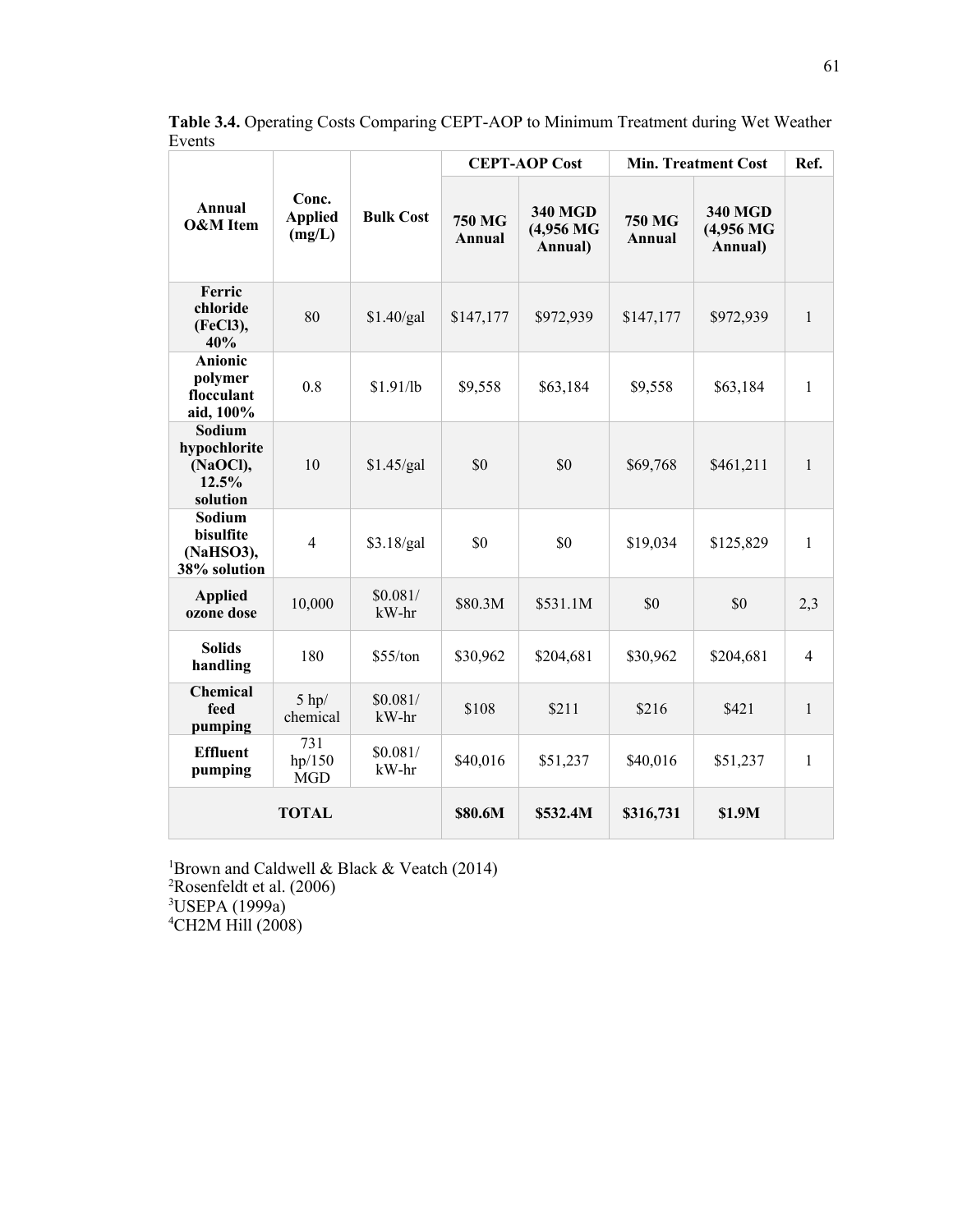## **3.4. CONCLUSIONS**

The results of this study demonstrate that CEPT can be combined with AOPs to treat synthetic SSO water to a higher effluent quality than minimum treatment typically applied during storm events (CEPT with Chlor/Dechlor). Ozone alone was chosen as the preferred AOP based on the first order rate constant  $(k = -0.006 \pm 0.0003 \text{ min}^{-1})$  achieved during COD removal. Both the faster rate of reaction and singular treatment component would keep capital and operating costs lower than the other AOPs tested. The CEPT-AOP process showed greater removals of COD and  $BOD_5$  (90 and 97%, respectively) over minimum treatment (49% and 2%, respectively) but required a greater detention time (35 min vs. 365 min). CEPT-AOP performed similar to minimum treatment for *E. coli* inactivation with both systems achieving at least 6 log removals in less than 30 minutes. CEPT performed with ferric chloride (80 mg/L) and a polymer flocculant aid (0.8 mg/L) also achieved TSS removal to below detection in less than 5 min. Considering the large solids loadings during storm events, the impact of 100% solids removal in wet weather flows receiving waters could greatly improve impaired waters.

Future work should focus on improving the treatment detention time from 6 hours to less than 30 minutes for 90% COD removal. In addition to reducing operating costs, this will limit the need for storage capacity and reduce capital costs for system implementation. The key element to accelerate ozone reactions will be improved ozone mass transfer and increased concentration of hydroxyl radicals, possibly through catalytic ozonation. The CEPT-AOP system should also be evaluated for effluent toxicity to ensure that the degradation of MPs in wet weather flows does not produce toxicity. Future studies should further the understanding of various organic compounds present in wet weather flows during treatment and characterization tests.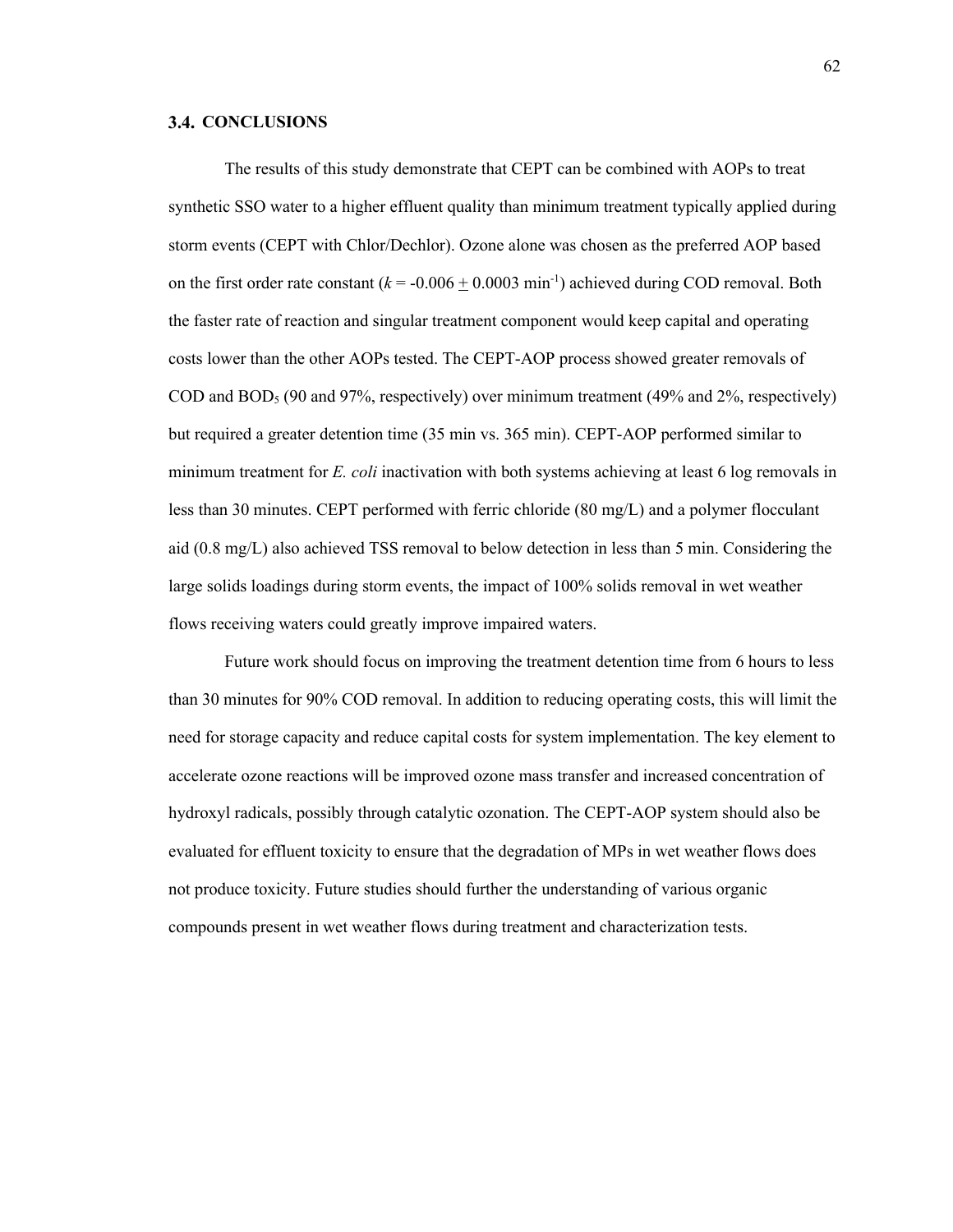## **4 OVERALL CONCLUSIONS**

The goal of the research was to evaluate chemically enhanced primary treatment (CEPT) and advanced oxidation processes (AOP) to establish a sequential, advanced, high-rate treatment process for use during wet weather events. The initial phase of the research involved batch-scale testing of both processes to determine the treatment scheme with the lowest detention time to treat a synthetic sanitary sewer overflow (SSO) water.

Based on the initial results, CEPT can be combined with AOPs to treat synthetic SSO water to a higher effluent quality than that achieved by the minimum treatment typically applied during storm events (primary treatment followed by chlorination and dechlorination). Ozone alone was chosen as the preferred AOP because of the relatively rapid rate of reaction with COD and the simplicity of using ozone alone without ultraviolet (UV) light or hydrogen peroxide  $(H<sub>2</sub>O<sub>2</sub>)$ . Not using UV light or  $H<sub>2</sub>O<sub>2</sub>$  was expected to keep capital and operating costs lower. The CEPT-AOP process achieved higher removal of COD and BOD5 (90 and 97%, respectively) than minimum treatment (49% and 2%, respectively), but required a greater detention time (356 min vs. 35 min). CEPT-AOP performance was similar to that of minimum treatment for *E. coli* inactivation; both systems achieved 6 log removal in less than 30 min. CEPT with ferric chloride (80 mg/L) and a polymer flocculant aid (0.8 mg/L) also achieved TSS removal to below detection in less than 5 min in bench scale. Considering the large solids loadings that could occur during storm events, the impact of nearly 100% solids removal for wet weather flows could improve impaired receiving water quality.

In conclusion, advanced high-rate treatment of synthetic SSO water can be achieved using the CEPT followed by AOP treatment process evaluated during this research. Further work on this wet weather treatment approach must consider reducing the detention time for 90% COD removal to less than 30 min, a much more appropriate detention time for wet weather applications. Decreasing the detention time involves increasing ozone reaction rates which includes two topics for further research: improved ozone mass transfer and increased production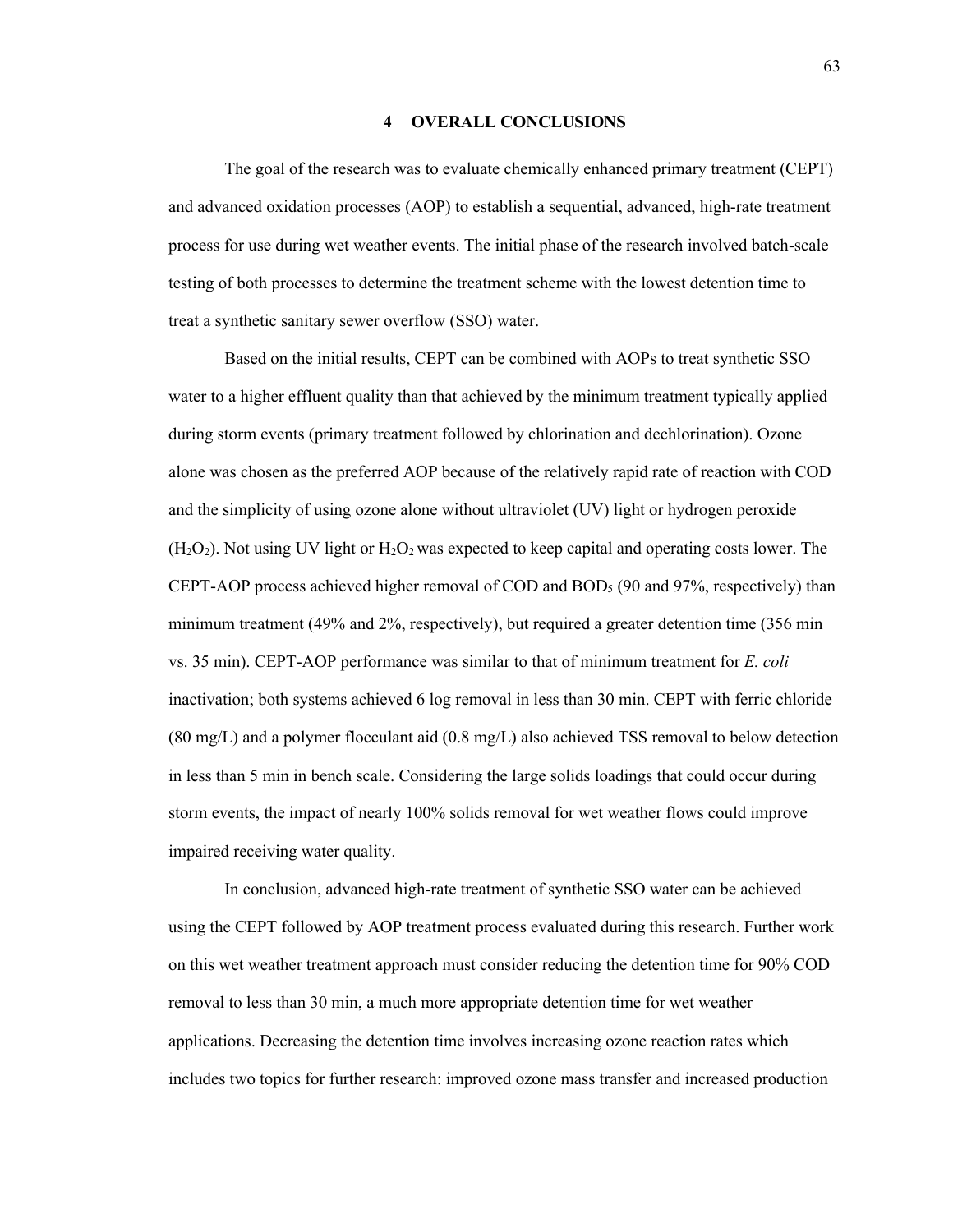of hydroxyl radicals, which may include metal oxides for catalytic ozonation. Additionally, the batch system should be tested in a bench-scale continuous flow reactor to better understand how the two treatment processes (CEPT and AOP) function together.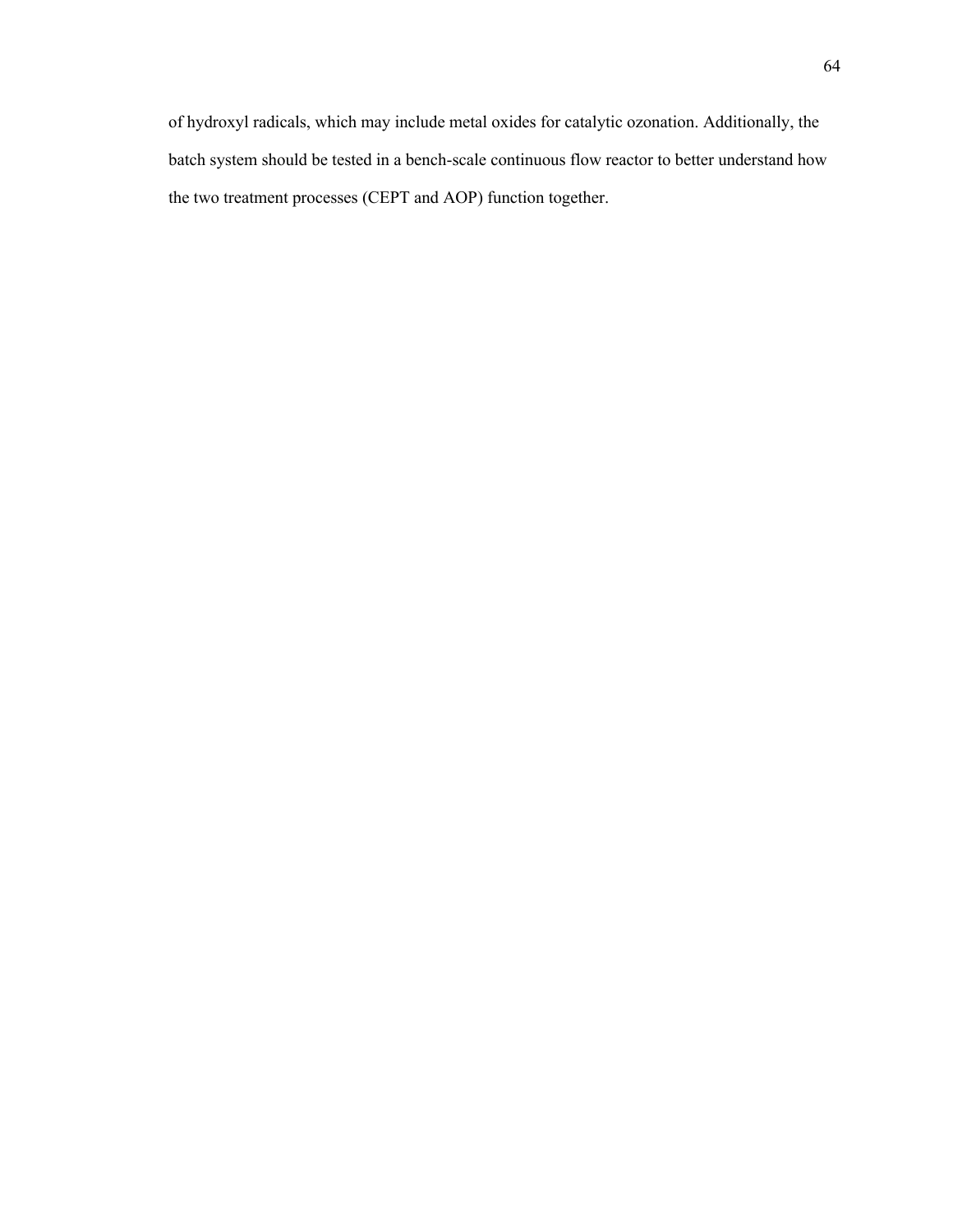## **5 BIBLIOGRAPHY**

- AECOM. (2006). MWRDGC Technical Memorandum 3 WQ: Study of End-of-Pipe CSO Treatment, (04).
- Aissa-Grouz, N., Garnier, J., & Billen, G. (2016). Long trend reduction of phosphorus wastewater loading in the Seine: determination of phosphorus speciation and sorption for modeling algal growth. *Environmental Science and Pollution Research*, 1–14. https://doi.org/10.1007/s11356-016-7555-7
- Ajao, O. H. (2016). Physicochemical Treatment of Combined Sewer Oveflow using Natural Polymers, 103.
- Al-Ahmad, A., Daschner, F. D., & Kümmerer, K. (1999). Biodegradability of cefotiam, ciprofloxacin, meropenem, penicillin G, and sulfamethoxazole and inhibition of waste water bacteria. *Archives of Environmental Contamination and Toxicology*, *37*(2), 158–163. https://doi.org/10.1007/s002449900501
- Al-Anbari, R. H., Wootton, K. P., Durmanic, S., Deletic, A., & Fletcher, T. D. (2008). Evaluation of media for the adsorption of stormwater pollutants. *11th International Conference on Urban Drainage*, (September), 1–9.
- Al Aukidy, M., & Verlicchi, P. (2017). Contributions of combined sewer overflows and treated effluents to the bacterial load released into a coastal area. *Science of the Total Environment*, *607*–*608*, 483–496. https://doi.org/10.1016/j.scitotenv.2017.07.050
- Andoh, R., & Egarr, D. (2008). High-rate treatment and disinfection of Combined Sewer Overflows using Advanced Hydrodynamic Vortex Separators. *11th Int. Conf. on Urban*, 1– 8. Retrieved from http://web.sbe.hw.ac.uk/staffprofiles/bdgsa/11th\_International\_Conference\_on\_Urban\_Drai nage\_CD/ICUD08/pdfs/715.pdf
- APHA, AWWA, & WEF. (2012). *Standard Methods for the Examination of Water and Wastewater* (22nd ed.).
- Appel, T., Bezak, B., & Lisle, J. (2017). DC water green infrastructure financing: Pay for success can help water utilities pursue innovative solutions. *Journal - American Water Works Association*, *109*(10), 26–31. https://doi.org/10.5942/jawwa.2017.109.0131
- Arnett, C. J., Boner, M., Gurney, P., & Bowman, J. (2007). Optimizing Disinfection of Wet Weather Flows Not Receiving Biological Treatment. *Water Practice*, *1*(3), 1–12. https://doi.org/10.2175/193317707X224095
- ASCE Foundation. (2017). *2017 Wastewater Infrastructure Report Card*. Retrieved from https://www.infrastructurereportcard.org/wp-content/uploads/2017/01/Wastewater-Final.pdf
- Azbar, N., Yonar, T., & Kestioglu, K. (2004). Comparison of various advanced oxidation processes and chemical treatment methods for COD and color removal from a polyester and acetate fiber dyeing effluent. *Chemosphere*, *55*(1), 35–43. https://doi.org/10.1016/j.chemosphere.2003.10.046

Barry, M. C., Hristovski, K., & Westerhoff, P. (2014). Promoting Hydroxyl Radical Production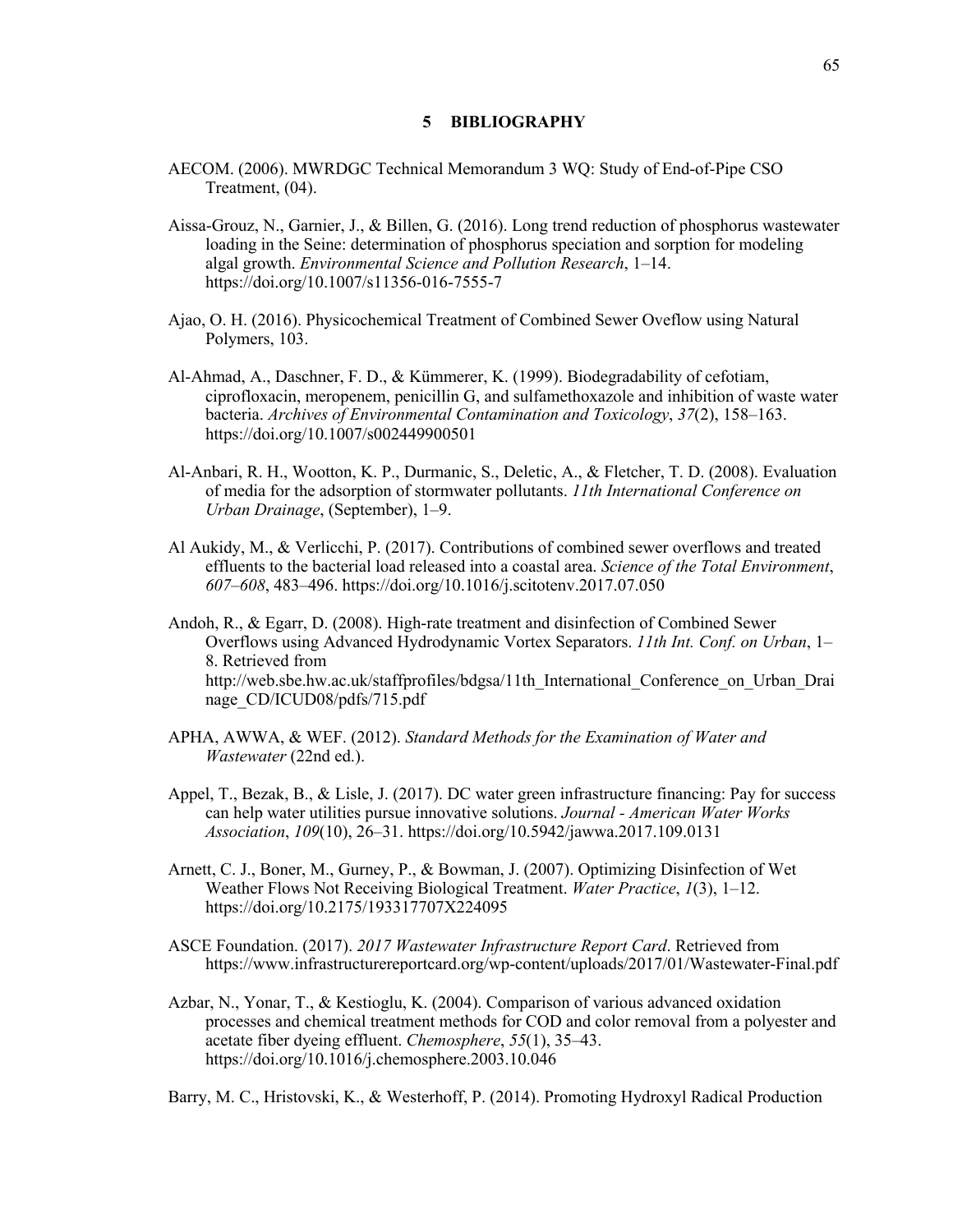during Ozonation of Municipal Wastewater. *Ozone: Science & Engineering*, *36*(3), 229– 237. https://doi.org/10.1080/01919512.2014.886938

- Belgiorno, V., Rizzo, L., Fatta, D., Della Rocca, C., Lofrano, G., Nikolaou, A., … Meric, S. (2007). Review on endocrine disrupting-emerging compounds in urban wastewater: occurrence and removal by photocatalysis and ultrasonic irradiation for wastewater reuse. *Desalination*, *215*(1–3), 166–176. https://doi.org/10.1016/j.desal.2006.10.035
- Bell, K. Y., & Silva, A. da. (2013). Innovations in wastewater disinfection technology. In *Proceedings of the Water Environment Federation: Disinfection* (pp. 39–47).
- Beltrán, F. J. (2004). *Ozone Reaction Kinetics for Water and Wastewater Systems*. Boca Raton, FL: Lewis Publishers.
- Beltrán, F. J., Acedo, B., Rivas, J., & Alvárez, P. (2000). Comparison of different treatments for alachlor removal from water. *Bulletin of Environmental Contamination and Toxicology*, *65*(5), 668–674. https://doi.org/10.1007/s0012800175
- Beltrán, F. J., Encinar, J. M., & González, J. F. (1997). Industrial wastewater advanced oxidation. Part 2. Ozone combined with hydrogen peroxide or UV radiation. *Water Research*, *31*(10), 2415–2428. https://doi.org/10.1016/S0043-1354(97)00078-X
- Beltrán, F. J., González, M., & González, J. F. (1997). Industrial Wastewater Advanced Oxidation. Part 1 - UV Radiation in the Presence and Absence of Hydrogen Peroxide. *Water Research*, *31*(10), 2405–2414.
- Beltrán, F. J., Rivas, F. J., & Montero-de-Espinosa, R. (2005). Iron type catalysts for the ozonation of oxalic acid in water. *Water Research*, *39*(15), 3553–3564. https://doi.org/10.1016/j.watres.2005.06.018
- Bester, K., & Schäfer, D. (2009). Activated soil filters (bio filters) for the elimination of xenobiotics (micro-pollutants) from storm- and waste waters. *Water Research*, *43*(10), 2639–2646. https://doi.org/10.1016/j.watres.2009.03.026
- Birch, H., Mikkelsen, P. S., Jensen, J. K., & Holten Lützhøft, H. C. (2011). Micropollutants in stormwater runoff and combined sewer overflow in the Copenhagen area, Denmark. *Water Science and Technology*, *64*(2), 485–493. https://doi.org/10.2166/wst.2011.687
- Blair, B. D., Crago, J. P., Hedman, C. J., & Klaper, R. D. (2013). Pharmaceuticals and personal care products found in the Great Lakes above concentrations of environmental concern. *Chemosphere*, *93*(9), 2116–2123. https://doi.org/10.1016/j.chemosphere.2013.07.057
- Bolton, J. R., & Linden, K. G. (2003). Standardization of Methods for Fluence (UV Dose) Determination in Bench-Scale UV Experiments. *Journal of Environmental Engineering*, *129*(3), 209–215. https://doi.org/10.1061/(ASCE)0733-9372(2003)129:3(209)
- Bolton, J. R., & Stefan, M. I. (2002). Fundamental photochemical approach to the concepts of fluence (UV dose) and electrical energy efficiency in photochemical degradation reactions. *Research on Chemical Intermediates*, *28*(7–9), 857–870.
- Brown and Caldwell, & Black & Veatch. (2014). South Shore Process Enhancement Demonstration Project Demonstration Test Report.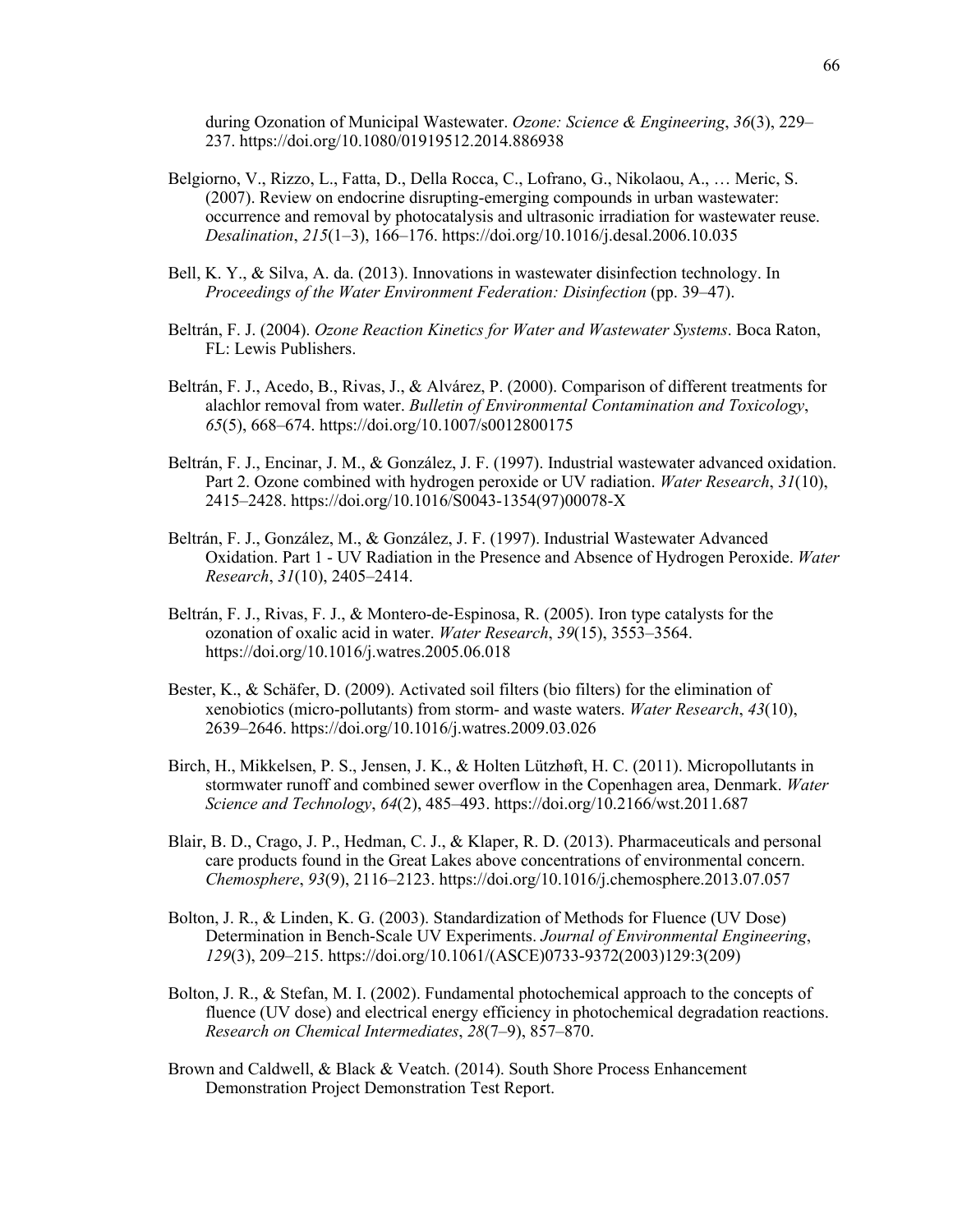- Campbell, C. G., Borglin, S. E., Green, F. B., Grayson, A., Wozei, E., & Stringfellow, W. T. (2006). Biologically directed environmental monitoring, fate, and transport of estrogenic endocrine disrupting compounds in water: A review. *Chemosphere*, *65*(8), 1265–1280. https://doi.org/10.1016/j.chemosphere.2006.08.003
- Casadio, A., Maglionico, M., Bolognesi, A., & Artina, S. (2010). Toxicity and pollutant impact analysis in an urban river due to combined sewer overflows loads. *Water Science and Technology*, *61*(1), 207–215. https://doi.org/10.2166/wst.2010.809
- CDM. (2010). King County Department of Natural Resources and Parks Combined Sewer Overflow Treatment Systems Evaluation and Testing.
- CH2M Hill. (2006). *Technology Evaluation and Preliminary Engineering for Chemically Enhanced Clarification of Wet-Weather Flows*.
- CH2M Hill. (2008). Cincinnati MSD Mill Creek WWTP Chemically Enhanced Primary Treatment Report, (May).
- CH2M Hill, & CHA. (2011). *Onondaga Lake Recovery Design Report*. Onondaga County, NY.
- Chang, H. S., Choo, K. H., Lee, B., & Choi, S. J. (2009). The methods of identification, analysis, and removal of endocrine disrupting compounds (EDCs) in water. *Journal of Hazardous Materials*, *172*(1), 1–12. https://doi.org/10.1016/j.jhazmat.2009.06.135
- Chen, P. J., Linden, K. G., Hinton, D. E., Kashiwada, S., Rosenfeldt, E. J., & Kullman, S. W. (2006). Biological assessment of bisphenol A degradation in water following direct photolysis and UV advanced oxidation. *Chemosphere*, *65*(7), 1094–1102. https://doi.org/10.1016/j.chemosphere.2006.04.048
- Chevremont, A. C., Boudenne, J. L., Coulomb, B., & Farnet, A. M. (2013). Impact of watering with UV-LED-treated wastewater on microbial and physico-chemical parameters of soil. *Water Research*, *47*(6), 1971–1982. https://doi.org/10.1016/j.watres.2013.01.006
- Chhetri, R. K., Flagstad, R., Munch, E. S., Hørning, C., Berner, J., Kolte-Olsen, A., … Andersen, H. R. (2015). Full scale evaluation of combined sewer overflows disinfection using performic acid in a sea-outfall pipe. *Chemical Engineering Journal*, *270*, 133–139. https://doi.org/10.1016/j.cej.2015.01.136
- Chhetri, R. K., Thornberg, D., Berner, J., Gramstad, R., Öjstedt, U., Sharma, A. K., & Andersen, H. R. (2014). Chemical disinfection of combined sewer overflow waters using performic acid or peracetic acids. *Science of the Total Environment*, *490*, 1065–1072. https://doi.org/10.1016/j.scitotenv.2014.05.079
- Chiemchaisri, C., Passananon, S., Ngo, H. H., & Vigneswaran, S. (2008). Enhanced natural organic matter removal in floating media filter coupled with microfiltration membrane for river water treatment. *Desalination*, *234*(1–3), 335–343. https://doi.org/10.1016/j.desal.2007.09.102
- Christoffels, E., Mertens, F. M., Kistemann, T., & Schreiber, C. (2014). Retention of pharmaceutical residues and microorganisms at the Altendorf retention soil filter. *Water Science & Technology*, *70*, 1503. https://doi.org/10.2166/wst.2014.404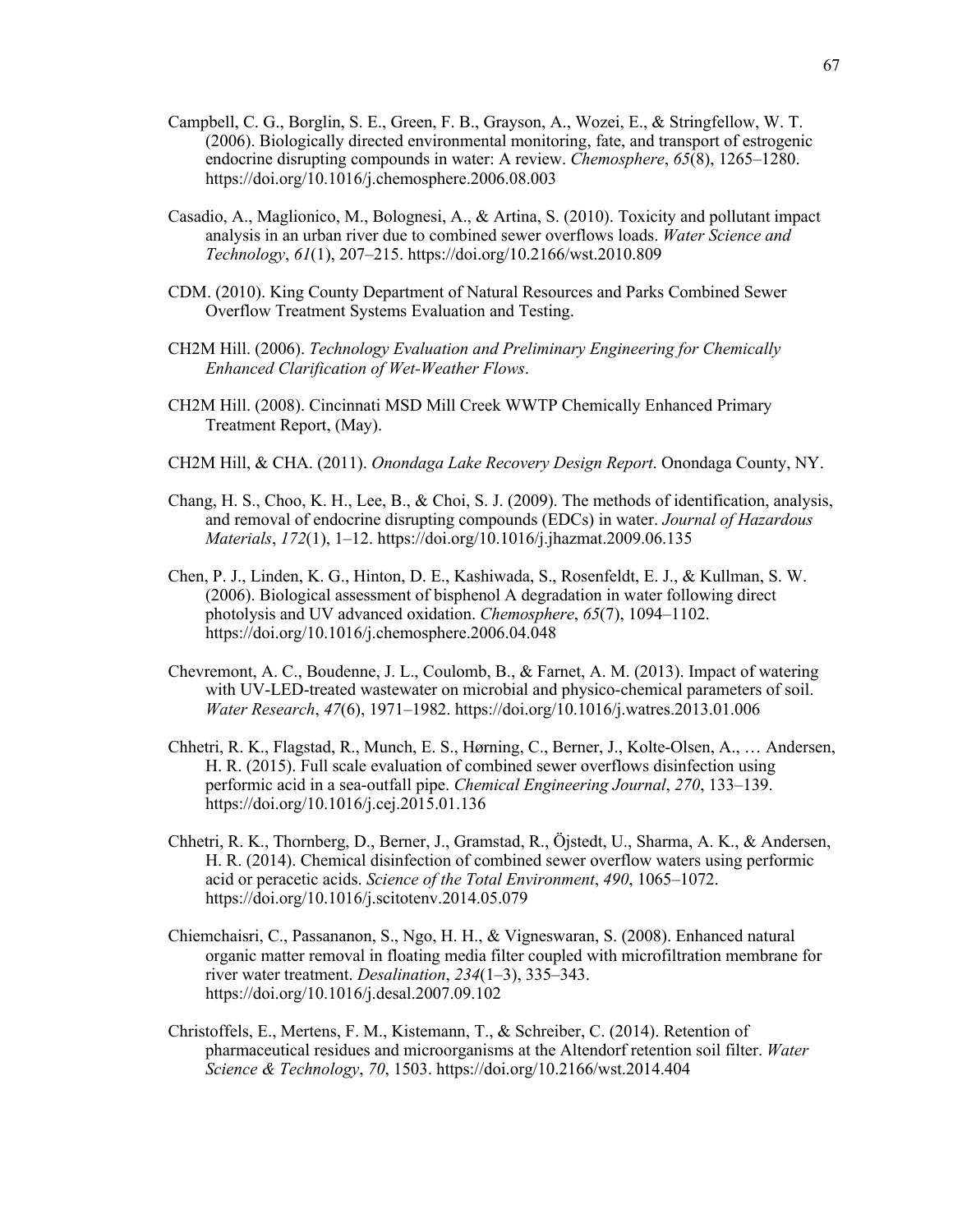Cook, M. B. (1995). *Combined Sewer Overflows: Guidance For Nine Minimum Controls*. *USEPA Office of Water*. Washington, D.C. https://doi.org/10.1017/CBO9781107415324.004

Copeland, C. (2014). Green Infrastructure and Issues in Managing Urban Stormwater.

- Crittenden, J. C., Trussell, R. R., Hand, D. W., Howe, K. J., & Tchobanoglous, G. (2012). *Water Treatment: Principles and Design* (3rd ed.). Wiley.
- Davis, D. P., Bucurel, N. J., Melcer, H., Remias, A., Marshall, D., & Cramer, J. S. (2017). Chemically Enhanced High-Rate Treatment Demonstration Program – What Have We Learned? *Proceedings of the Water Environment Federation*, *Session 40*(17), 2821–2837.
- Diaz-Fierros, T. F., Puerta, J., Suarez, J., & Diaz-Fierros, V. F. (2002). Contaminant loads of CSOs at the wastewater treatment plant of a city in NW Spain. *Urban Water*, *4*(3), 291–299. https://doi.org/10.1016/S1462-0758(02)00020-1
- El Samrani, A. G., Lartiges, B. S., & Villiéras, F. (2008). Chemical coagulation of combined sewer overflow: Heavy metal removal and treatment optimization. *Water Research*, *42*, 951–960. https://doi.org/10.1016/j.watres.2007.09.009
- Ertugay, N., & Acar, F. N. (2017). Removal of COD and color from Direct Blue 71 azo dye wastewater by Fenton's oxidation: Kinetic study. *Arabian Journal of Chemistry*, *10*, S1158– S1163. https://doi.org/10.1016/j.arabjc.2013.02.009
- Esplugas, S., Bila, D. M., Krause, L. G. T., & Dezotti, M. (2007). Ozonation and advanced oxidation technologies to remove endocrine disrupting chemicals (EDCs) and pharmaceuticals and personal care products (PPCPs) in water effluents. *Journal of Hazardous Materials*, *149*, 631–642. https://doi.org/10.1016/j.jhazmat.2007.07.073
- Even, S., Mouchel, J. M., Servais, P., Flipo, N., Poulin, M., Blanc, S., … Paffoni, C. (2007a). Modelling the impacts of Combined Sewer Overflows on the river Seine water quality. *Science of the Total Environment*, *375*(1–3), 140–151. https://doi.org/10.1016/j.scitotenv.2006.12.007
- Even, S., Mouchel, J. M., Servais, P., Flipo, N., Poulin, M., Blanc, S., … Paffoni, C. (2007b). Modelling the impacts of Combined Sewer Overflows on the river Seine water quality. *Science of the Total Environment*, *375*, 140–151. https://doi.org/10.1016/j.scitotenv.2006.12.007
- Exall, K., & Marsalek, J. (2013). A coagulant survey for chemically enhanced primary treatment of synthetic CSOs. *Water, Air, and Soil Pollution*, *224*. https://doi.org/10.1007/s11270-012- 1414-z

FDA. (2016). 61106 AGENCY : ACTION : SUMMARY :, *81*(172), 61106–61130.

Fitzpatrick, J., Weaver, T., Boner, M., Anderson, M., O'Bryan, C., & Tarallo, S. (2011). Wet-Weather Piloting Toward the Largest Compressible Media Filter on the Planet. *Proceedings of the Water Environment Federation*, *2011*(10), 5337–5353. https://doi.org/10.2175/193864711802766218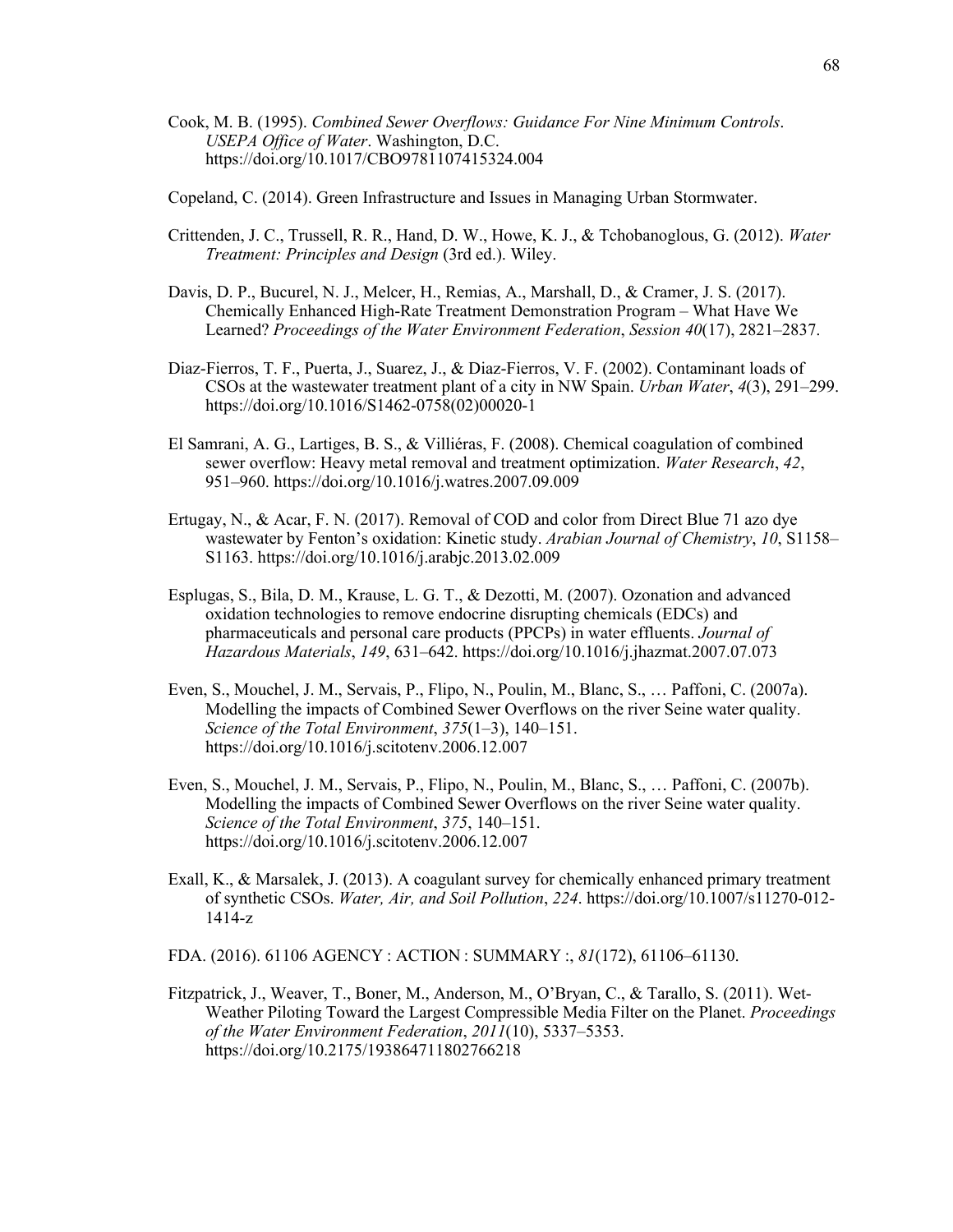- Flores-Payán, V., Herrera-López, E. J., Navarro-Laboulais, J., & López-López, A. (2015). Parametric sensitivity analysis and ozone mass transfer modeling in a gas–liquid reactor for advanced water treatment. *Journal of Industrial and Engineering Chemistry*, *21*, 1270– 1276. https://doi.org/10.1016/J.JIEC.2014.05.044
- García-Galán, M. J., Anfruns, A., Gonzalez-Olmos, R., Rodríguez-Mozaz, S., & Comas, J. (2016). UV/H2O2degradation of the antidepressants venlafaxine and Odesmethylvenlafaxine: Elucidation of their transformation pathway and environmental fate. *Journal of Hazardous Materials*, *311*, 70–80. https://doi.org/10.1016/j.jhazmat.2016.02.070
- Gasperi, J., Gromaire, M. C., Kafi, M., Moilleron, R., & Chebbo, G. (2010). Contributions of wastewater, runoff and sewer deposit erosion to wet weather pollutant loads in combined sewer systems. *Water Research*, *44*, 5875–5886. https://doi.org/10.1016/j.watres.2010.07.008
- Gasperi, J., Laborie, B., & Rocher, V. (2012). Treatment of combined sewer overflows by ballasted flocculation: Removal study of a large broad spectrum of pollutants. *Chemical Engineering Journal*, *211*–*212*(2012), 293–301. https://doi.org/10.1016/j.cej.2012.09.025
- Gehr, R., Wagner, M., Veerasubramanian, P., & Payment, P. (2003). Disinfection efficiency of peracetic acid, UV and ozone after enhanced primary treatment of municipal wastewater. *Water Research*, *37*, 4573–4586. https://doi.org/10.1016/S0043-1354(03)00394-4
- Gerbersdorf, S. U., Cimatoribus, C., Class, H., Engesser, K. H., Helbich, S., Hollert, H., … Wieprecht, S. (2015). Anthropogenic Trace Compounds (ATCs) in aquatic habitats - Research needs on sources, fate, detection and toxicity to ensure timely elimination strategies and risk management. *Environment International*, *79*, 85–105. https://doi.org/10.1016/j.envint.2015.03.011
- Gerrity, D., & Snyder, S. (2011). Review of Ozone for Water Reuse Applications: Toxicity, Regulations, and Trace Organic Contaminant Oxidation. *Ozone: Science & Engineering*, *33*(4), 253–266. https://doi.org/10.1080/01919512.2011.578038
- Gerrity, D. W. (2008). *Photocatalytic Disinfection with Titanium Dioxide and Low-Pressure UV Light*. Arizona State University. https://doi.org/10.3102/00346543067001043
- Giannakis, S., Gamarra Vives, F. A., Grandjean, D., Magnet, A., De Alencastro, L. F., & Pulgarin, C. (2015). Effect of advanced oxidation processes on the micropollutants and the effluent organic matter contained in municipal wastewater previously treated by three different secondary methods. *Water Research*, *84*, 295–306. https://doi.org/10.1016/j.watres.2015.07.030
- Gobel, P., Dierkes, C., & Coldewey, W. G. (2007). Storm water runoff concentration matrix for urban areas. *Journal of Contaminant Hydrology*, *91*(1–2), 26–42. https://doi.org/10.1016/j.jconhyd.2006.08.008
- Gottschalk, C., Libra, J. A., & Saupe, A. (2010). *Ozonation of Water and Waste Water: A Practical Guide to Understanding Ozone and its Applications* (2nd ed.). Wiley.
- Guedes Maniero, M., Maia Bila, D., & Dezotti, M. (2008). Degradation and estrogenic activity removal of 17β-estradiol and 17α-ethinylestradiol by ozonation and O3/H2O2. *Science of the Total Environment*, *407*(1), 105–115. https://doi.org/10.1016/j.scitotenv.2008.08.011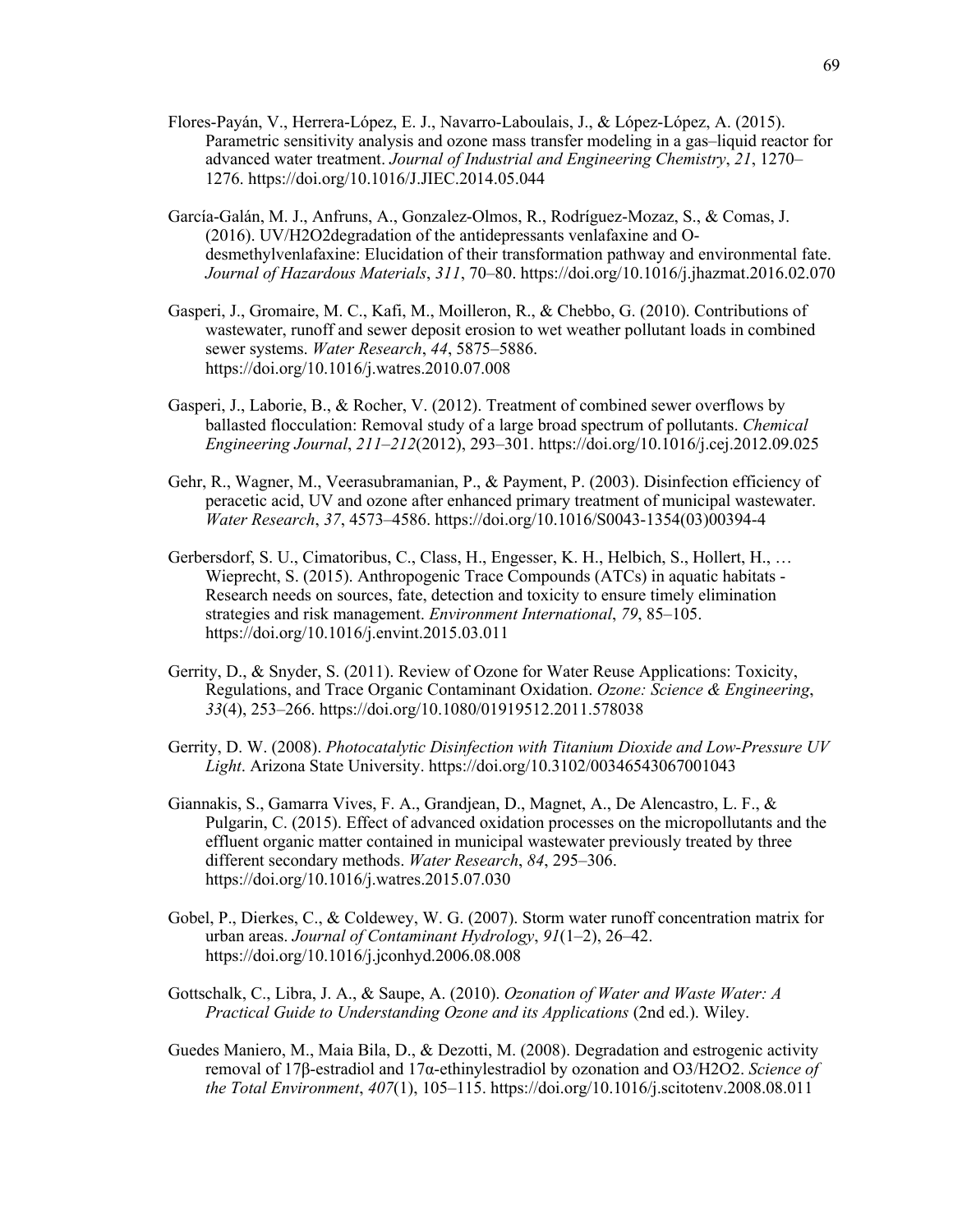- Halden, R. U., & Paull, D. H. (2005). Response to Comment On " Co-Occurrence of Triclocarban and Triclosan in U . S . Water Resources ," *39*(6), 6335–6336.
- Hollender, J., Zimmermann, S. G., Koepke, S., Krauss, M., McArdell, C. S., Ort, C., … Siegrist, H. (2009). Elimination of organic micropollutants in a municipal wastewater treatment plant upgraded with a full scale post-ozonation followed by sand filtration. *Environmental Science & Technology*, *43*(20), 7862–7869.
- Hopkins, K. G., Grimm, N. B., & York, A. M. (2018). Influence of governance structure on green stormwater infrastructure investment. *Environmental Science and Policy*, *84*(November 2017), 124–133. https://doi.org/10.1016/j.envsci.2018.03.008
- Horakova, M., Klementova, S., Kriz, P., Balakrishna, S. K., Spatenka, P., Golovko, O., … Exnar, P. (2014). The synergistic effect of advanced oxidation processes to eliminate resistant chemical compounds. *Surface and Coatings Technology*, *241*, 154–158. https://doi.org/10.1016/j.surfcoat.2013.10.068
- Huber, M. M., Canonica, S., Park, G. Y., & Von Gunten, U. (2003). Oxidation of pharmaceuticals during ozonation and advanced oxidation processes. *Environmental Science and Technology*, *37*(5), 1016–1024. https://doi.org/10.1021/es025896h
- Huber, M. M., G??bel, A., Joss, A., Hermann, N., L??ffler, D., McArdell, C. S., … Von Gunten, U. (2005). Oxidation of pharmaceuticals during ozonation of municipal wastewater effluents: A pilot study. *Environmental Science and Technology*, *39*(11), 4290–4299. https://doi.org/10.1021/es048396s
- Hughes, M. P., & Reid, T. K. (2016). Pilot Testing Using Cloth Media Filtration as an Alternative Technology for Sidestream CSO Treatment. In *Proceedings of the Water Environment Federation* (pp. 2546–2554).
- Hwang, H. M., & Foster, G. D. (2006). Characterization of polycyclic aromatic hydrocarbons in urban stormwater runoff flowing into the tidal Anacostia River, Washington, DC, USA. *Environmental Pollution*, *140*(3), 416–426. https://doi.org/10.1016/j.envpol.2005.08.003
- Ikehata, K., & El-din, M. G. M. (2006). Aqueous pesticide degradation by hydrogen peroxide/ultraviolet irradiation and Fenton-type advanced oxidation processes: a review. *Journal of Environmental Engineering and Science*, *5*(2), 81–135. https://doi.org/10.1139/s05-046
- Ikehata, K., & Gamal El-Din, M. (2005). Aqueous Pesticide Degradation by Ozonation and Ozone-Based Advanced Oxidation Processes: A Review (Part II). *Ozone: Science & Engineering*, *27*(3), 173–202. https://doi.org/10.1080/01919510590945732
- Ikehata, K., Gamal El-Din, M., & Snyder, S. a. (2008). Ozonation and Advanced Oxidation Treatment of Emerging Organic Pollutants in Water and Wastewater. *Ozone: Science & Engineering*, *30*(1), 21–26. https://doi.org/10.1080/01919510701728970
- Jacobsen, J., & Hong, S.-N. (2002). Microsand Ballasted Flocculation and Clarification for the High Rate Treatment of Storm Waters and Sewer Overflows. *Water Environment Research : A Research Publication of the Water Environment Federation*, (14), 1966–1979.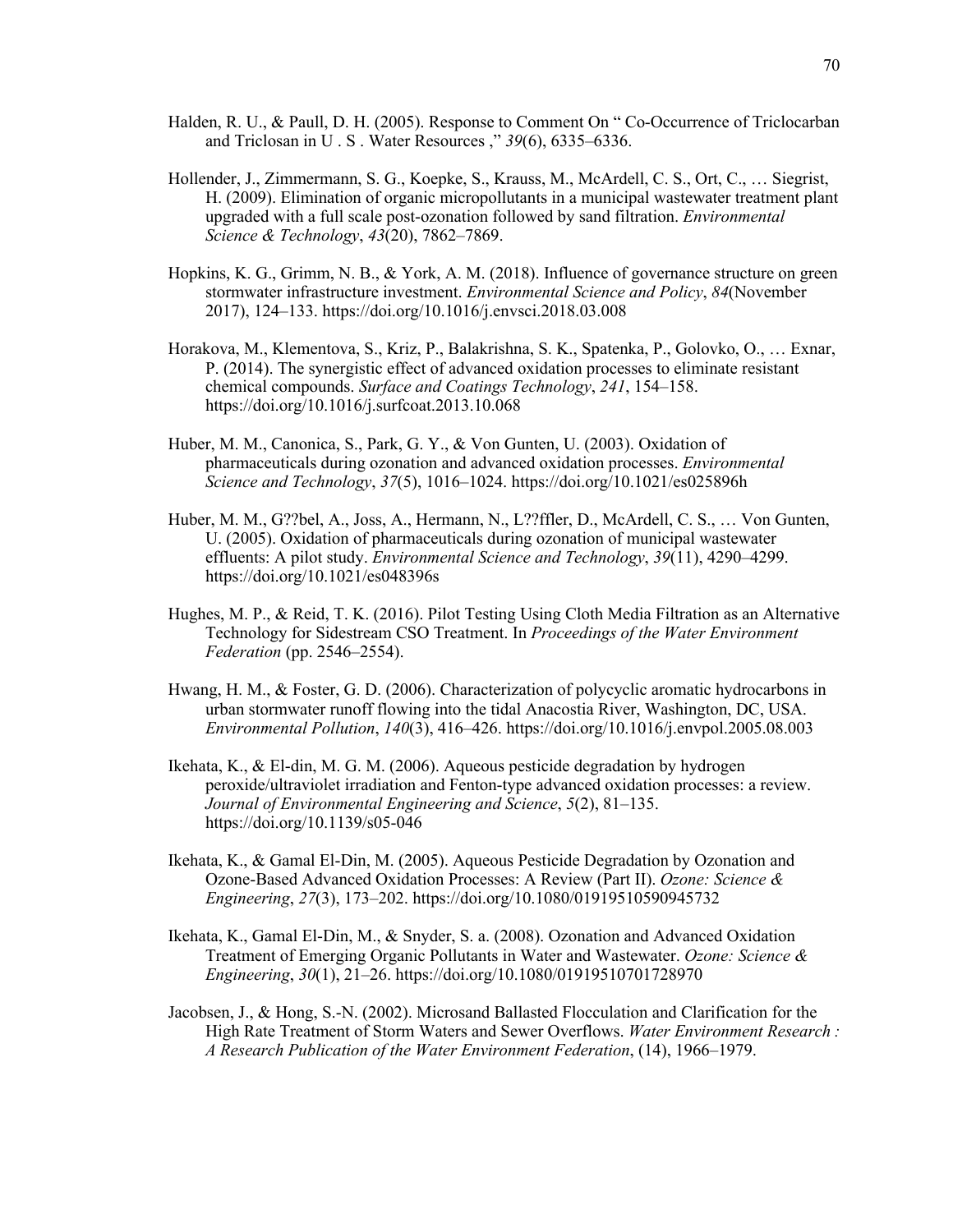- Jagai, J. S., DeFlorio-Barker, S., Lin, C. J., Hilborn, E. D., & Wade, T. J. (2017). Sanitary Sewer Overflows and Emergency Room Visits for Gastrointestinal Illness: Analysis of Massachusetts Data, 2006-2007. *Environmental Health Perspectives*, *125*(11), 117007. https://doi.org/10.1289/EHP2048
- Jasim, S. Y., Irabelli, A., Yang, P., Ahmed, S., & Schweitzer, L. (2006). Presence of pharmaceuticals and pesticides in Detroit River water and the effect of ozone on removal. *Ozone: Science and Engineering*, *28*(6), 415–423. https://doi.org/10.1080/01919510600985945
- Jekel, M., Dott, W., Bergmann, A., Dünnbier, U., Gnirß, R., Haist-Gulde, B., … Ruhl, A. S. (2015). Selection of organic process and source indicator substances for the anthropogenically influenced water cycle. *Chemosphere*, *125*, 155–167. https://doi.org/10.1016/j.chemosphere.2014.12.025
- Jung, C., Oh, J., & Yoon, Y. (2015). Removal of acetaminophen and naproxen by combined coagulation and adsorption using biochar: influence of combined sewer overflow components. *Environmental Science and Pollution Research*. https://doi.org/10.1007/s11356-015-4191-6
- Karci, A. (2014). Degradation of chlorophenols and alkylphenol ethoxylates, two representative textile chemicals, in water by advanced oxidation processes: The state of the art on transformation products and toxicity. *Chemosphere*, *99*, 1–18. https://doi.org/10.1016/j.chemosphere.2013.10.034
- Katsoyiannis, I. A., Canonica, S., & von Gunten, U. (2011). Efficiency and energy requirements for the transformation of organic micropollutants by ozone, O3/H2O2 and UV/H2O2. *Water Research*, *45*(13), 3811–3822. https://doi.org/10.1016/j.watres.2011.04.038
- King County Wastewater Treatment Division. (2011). *King County Technical Memorandum 700: Treatment Technology Selection*.
- Klavarioti, M., Mantzavinos, D., & Kassinos, D. (2009). Removal of residual pharmaceuticals from aqueous systems by advanced oxidation processes. *Environment International*, *35*, 402–417. https://doi.org/10.1016/j.envint.2008.07.009
- Krill, B., Manager, P. E. P., Schroedel, R., Manager, P. E. P., Brown, P. E., Arant, S., … Sabherwal, B. (2014). Technical Memorandum 250.
- Ksibi, M. (2006). Chemical oxidation with hydrogen peroxide for domestic wastewater treatment. *Chemical Engineering Journal*, *119*(2–3), 161–165. https://doi.org/10.1016/j.cej.2006.03.022
- Kuo, J., Chen, C. L., & Nellor, M. (2003). Standardized collimated beam testing protocol for water/wastewater ultraviolet disinfection. *J Environ Eng*, *129*(August), 774–779. https://doi.org/10.1061/(ASCE)0733-9372(2003)129:8(774)
- Le-Minh, N., Khan, S. J., Drewes, J. E., & Stuetz, R. M. (2010). Fate of antibiotics during municipal water recycling treatment processes. *Water Research*, *44*, 4295–4323. https://doi.org/10.1016/j.watres.2010.06.020
- Lee, J., & Bang, K. . (2000). Characterization of urban stormwater runoff. *Water Research*, *34*(6), 1773–1780. https://doi.org/10.1016/S0043-1354(99)00325-5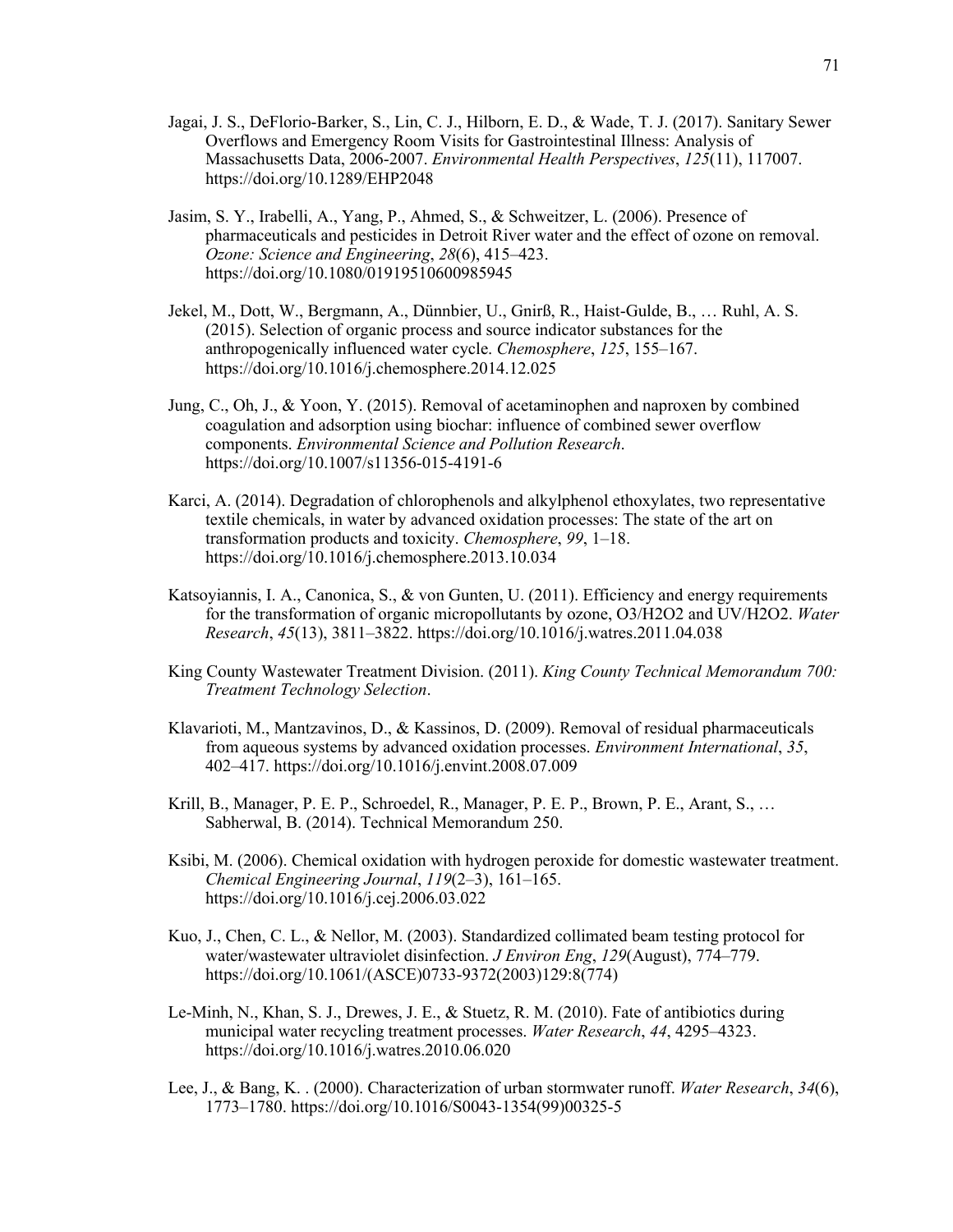- Lee, J. H., Bang, K. W., Ketchum, J. H., Choe, J. S., & Yu, M. J. (2002). First flush analysis of urban storm runoff. *Science of the Total Environment*, *293*(1–3), 163–175. https://doi.org/10.1016/S0048-9697(02)00006-2
- Lefevre, G. H., Novak, P. J., & Hozalski, R. M. (2012). Fate of naphthalene in laboratory-scale bioretention cells: Implications for sustainable stormwater management. *Environmental Science and Technology*, *46*(2), 995–1002. https://doi.org/10.1021/es202266z
- Li, J. G., Horneck, H., Averill, D., McCorquodale, J. A., & Biswas, N. (2004). High-rate retention treatment basins for CSO control in Windsor, Ontario. *Water Quality Research Journal of Canada*, *39*(4), 449–456.
- Liu, W., Andrews, S. A., Stefan, M. I., & Bolton, J. R. (2003). Optimal methods for quenching H2O2 residuals prior to UFC testing. *Water Research*, *37*(15), 3697–3703. https://doi.org/10.1016/S0043-1354(03)00264-1
- Liu, Z. hua, Kanjo, Y., & Mizutani, S. (2009). Removal mechanisms for endocrine disrupting compounds (EDCs) in wastewater treatment - physical means, biodegradation, and chemical advanced oxidation: A review. *Science of the Total Environment*, *407*(2), 731–748. https://doi.org/10.1016/j.scitotenv.2008.08.039
- Löwenberg, J., Zenker, A., Baggenstos, M., Koch, G., Kazner, C., & Wintgens, T. (2014). Comparison of two PAC/UF processes for the removal of micropollutants from wastewater treatment plant effluent: Process performance and removal efficiency. *Water Research*, *56*, 26–36. https://doi.org/10.1016/j.watres.2014.02.038
- Lucas, M. S., Peres, J. A., & Li Puma, G. (2010). Treatment of winery wastewater by ozonebased advanced oxidation processes (O3, O3/UV and O3/UV/H2O2) in a pilot-scale bubble column reactor and process economics. *Separation and Purification Technology*, *72*(3), 235–241. https://doi.org/10.1016/j.seppur.2010.01.016
- Luo, Y., Guo, W., Ngo, H. H., Nghiem, L. D., Hai, F. I., Zhang, J., … Wang, X. C. (2014). A review on the occurrence of micropollutants in the aquatic environment and their fate and removal during wastewater treatment. *The Science of the Total Environment*, *473*–*474*, 619– 641. https://doi.org/10.1016/j.scitotenv.2013.12.065
- Mac Kenzie, W. R., Hoxie, N. J., Proctor, M. E., Gradus, M. S., Blair, K. A., Peterson, D. E., … Davis, J. P. (1994). A Massive Outbreak in Milwaukee of Cryptosporidium Infection Transmitted through the Public Water Supply. *The New England Journal of Medicine*, *331*(3). https://doi.org/10.1007/s40262-012-0001-1
- Madoux-Humery, A. S., Dorner, S., Sauvé, S., Aboulfadl, K., Galarneau, M., Servais, P., & Prévost, M. (2013). Temporal variability of combined sewer overflow contaminants: Evaluation of wastewater micropollutants as tracers of fecal contamination. *Water Research*, *47*, 4370–4382. https://doi.org/10.1016/j.watres.2013.04.030
- Magdeburg, A., Stalter, D., & Oehlmann, J. (2012). Whole effluent toxicity assessment at a wastewater treatment plant upgraded with a full-scale post-ozonation using aquatic key species. *Chemosphere*, *88*(8), 1008–1014. https://doi.org/10.1016/j.chemosphere.2012.04.017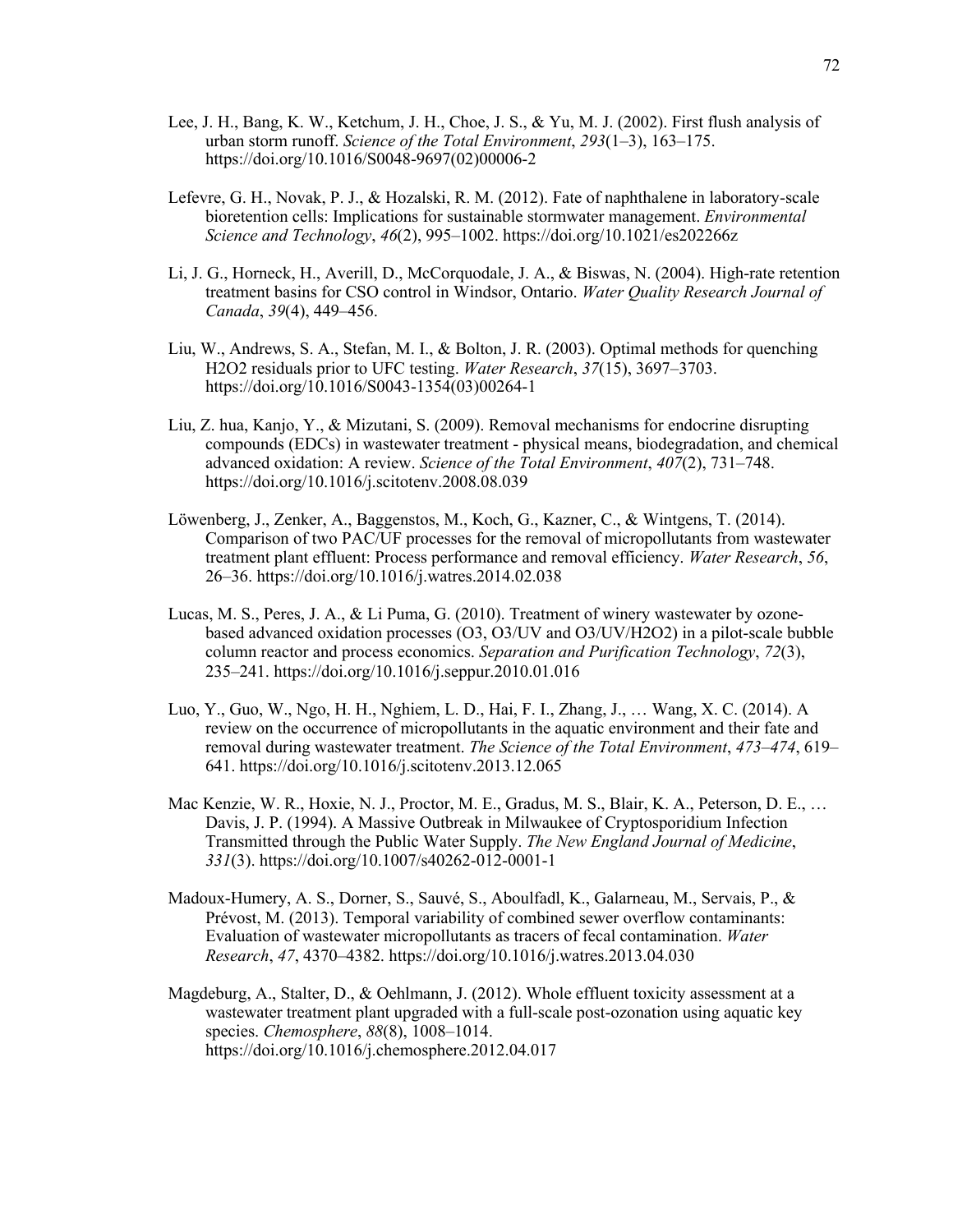- Martin, W., Gellner, W. J., Murray, D., & Smith, B. (2017). Evaluating Innovative CSO Treatment Strategies at Metropolitan Sewer District of Greater Cincinnati. *Proceedings of the Water Environment Federation*.
- Mayer, B. K., Daugherty, E., & Abbaszadegan, M. (2014). Disinfection byproduct formation resulting from settled, filtered, and finished water treated by titanium dioxide photocatalysis. *Chemosphere*, *117*, 72–78. https://doi.org/10.1016/j.chemosphere.2014.05.073
- McFadden, M., Loconsole, J., Schockling, A. J., Nerenberg, R., & Pavissich, J. P. (2017). Comparing peracetic acid and hypochlorite for disinfection of combined sewer overflows: Effects of suspended-solids and pH. *Science of the Total Environment*, *599*–*600*, 533–539. https://doi.org/10.1016/j.scitotenv.2017.04.179
- McLellan, S. L., Boehm, A. B., & Shanks, O. C. (2014). Marine and Freshwater Fecal Indicators and Source Identification. *Encyclopedia of Sustainability Science and Technology*, 81–100. https://doi.org/10.1007/978-1-4419-0851-3
- McLellan, S. L., Hollis, E. J., Depas, M. M., Van Dyke, M., Harris, J., & Scopel, C. O. (2007). Distribution and Fate of Escherichia coli in Lake Michigan Following Contamination with Urban Stormwater and Combined Sewer Overflows. *Journal of Great Lakes Research*, *33*(3), 566. https://doi.org/10.3394/0380-1330(2007)33[566:DAFOEC]2.0.CO;2
- Metcalf & Eddy, Tchobanoglous, G., Stensel, H. D., Tsuchihashi, R., & Burton, F. (2013). *Wastewater engineering: Treatment and resource recovery* (5th ed.). McGraw-Hill Education.
- Metcalf, A., & Eddy, A. (2014). 3-2 Operations Training/Wastewater Treatment. *Wastewater Engineering*, 1–29. Retrieved from http://www.wefnet.org/OTWT/Chapter 3 Primary Treatment.pdf
- Miklos, D. B., Remy, C., Jekel, M., Linden, K. G., Drewes, J. E., & Hübner, U. (2018). Evaluation of advanced oxidation processes for water and wastewater treatment – A critical review. *Water Research*, *139*, 118–131. https://doi.org/10.1016/j.watres.2018.03.042
- Miodrag Belosevic, M. G. E. D. Z. S. J. R. B. (2014). Degradation of Alizarin Yellow R using UV / H 2 O 2 Advanced Oxidation Process. *Environmental Science & Technology*, *33*(2), 482–489. https://doi.org/10.1002/ep
- Miralles-Cuevas, S., Oller, I., Agüera, A., Llorca, M., Sánchez Pérez, J. A., & Malato, S. (2016). Combination of nanofiltration and ozonation for the remediation of real municipal wastewater effluents: Acute and chronic toxicity assessment. *Journal of Hazardous Materials*. https://doi.org/10.1016/j.jhazmat.2016.03.013
- MMSD. (2017a). *Annual Combined Sewer Overflow Summary by Outfall Recorded Totals (MG)*.
- MMSD. (2017b). *Annual Sanitary Sewer Overflow Summary by Outfall Recorded Totals (MG)*.
- Mohapatra, D. P., Brar, S. K., Tyagi, R. D., Picard, P., & Surampalli, R. Y. (2014). Analysis and advanced oxidation treatment of a persistent pharmaceutical compound in wastewater and wastewater sludge-carbamazepine. *Science of the Total Environment*, *470*–*471*, 58–75. https://doi.org/10.1016/j.scitotenv.2013.09.034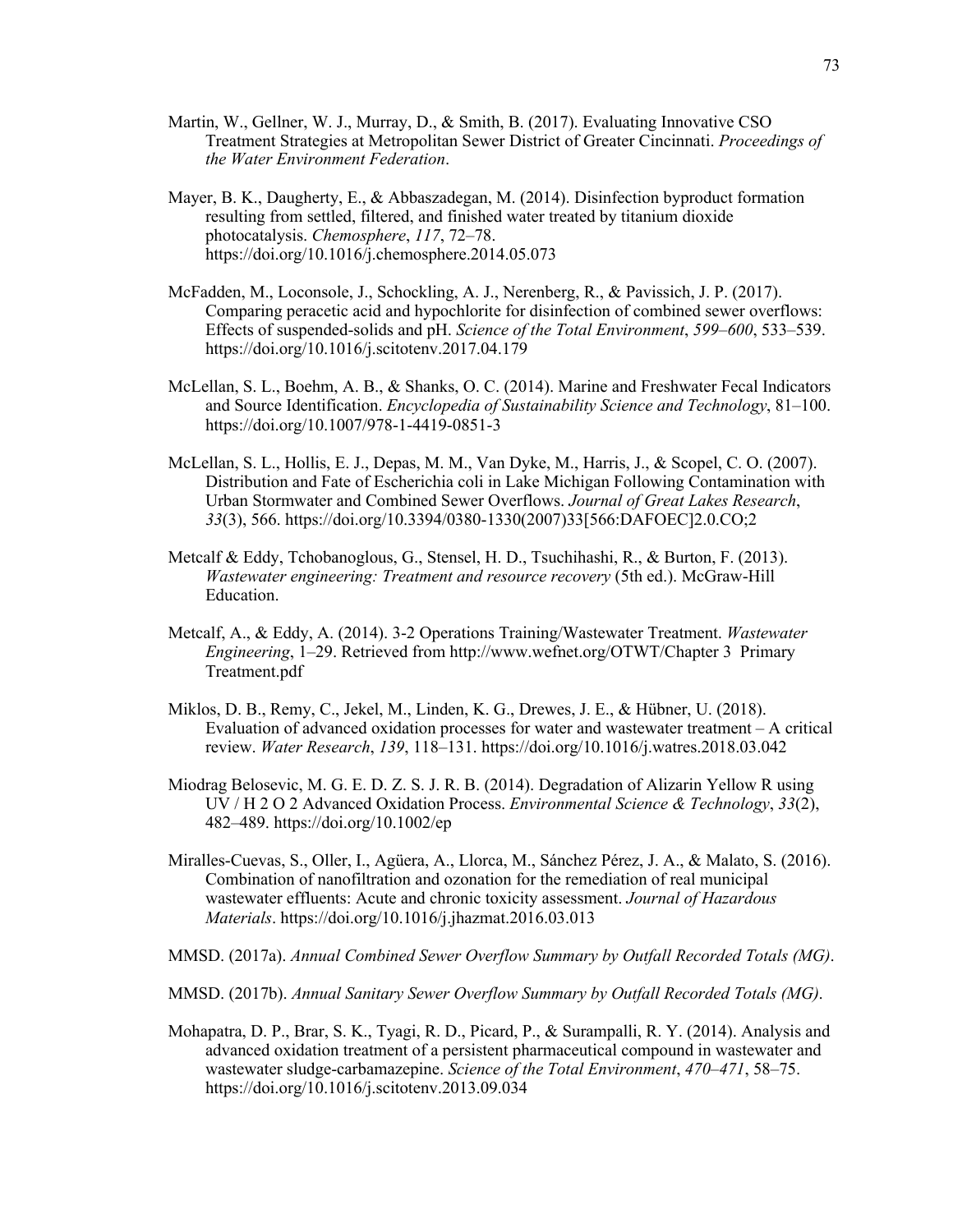- Monteserrat, A., Bosch, L., Kiser, M. A., Poch, M., & Corominas, L. (2015). Using data from monitoring combined sewer over flows to assess, improve, and maintain combined sewer systems, *505*, 1053–1061.
- Musolff, A., Leschik, S., Reinstorf, F., Strauch, G., & Schirmer, M. (2010). Micropollutant loads in the urban water cycle. *Environmental Science and Technology*, *44*(13), 4877–4883. https://doi.org/10.1021/es903823a
- Mysore, C., Sroufe, W., & Nairn, B. (2017). A methodical approach to designing and constructing an advanced CSO treatment facility. *Water Environment Federation Technical Exhibition and Conference 2017, WEFTEC 2017*, *1*, 171–180. https://doi.org/10.1002/pen.23357
- Nawrocki, J., & Kasprzyk-Hordern, B. (2010). The efficiency and mechanisms of catalytic ozonation. *Applied Catalysis B: Environmental*, *99*(1–2), 27–42. https://doi.org/10.1016/j.apcatb.2010.06.033
- Newton, R. J., Bootsma, M. J., Morrison, H. G., Sogin, M. L., & McLellan, S. L. (2013). A Microbial Signature Approach to Identify Fecal Pollution in the Waters Off an Urbanized Coast of Lake Michigan. *Microbial Ecology*, *65*(4), 1011–1023. https://doi.org/10.1007/s00248-013-0200-9
- Nie, J., Feng, H., Witherell, B. B., Alebus, M., Mahajan, M. D., Zhang, W., & Yu, L. (2018). Causes, Assessment, and Treatment of Nutrient (N and P) Pollution in Rivers, Estuaries, and Coastal Waters, 154–161. https://doi.org/10.1007/s40726-018-0083-y
- Nitz, D., Lyon, T., & Fitzpatrick, J. (2004). Wet Weather Treatment Pilot Testing: High Rate Clarification and UV Disinfection in a Cold Climate. *Proceedings of the Water Environment Federation*, (27), 140–166. https://doi.org/10.1017/CBO9781107415324.004
- Oller, I., Malato, S., & Sánchez-Pérez, J. A. (2011a). Combination of Advanced Oxidation Processes and biological treatments for wastewater decontamination-A review. *Science of the Total Environment*, *409*(20), 4141–4166. https://doi.org/10.1016/j.scitotenv.2010.08.061
- Oller, I., Malato, S., & Sánchez-Pérez, J. A. (2011b). Combination of Advanced Oxidation Processes and biological treatments for wastewater decontamination—A review. *Science of The Total Environment*, *409*(20), 4141–4166. https://doi.org/10.1016/j.scitotenv.2010.08.061
- Omoike, A. I., & Vanloon, G. W. (1999). Removal of phosphorus and organic matter removal by alum during wastewater treatment. *Water Research*, *33*(17), 3617–3627. https://doi.org/10.1016/S0043-1354(99)00075-5
- Oturan, N., Trajkovska, S., Oturan, M. A., Couderchet, M., & Aaron, J.-J. (2008). Study of the toxicity of diuron and its metabolites formed in aqueous medium during application of the electrochemical advanced oxidation process "electro-Fenton". *Chemosphere*, *73*(9), 1550– 1556. https://doi.org/10.1016/j.chemosphere.2008.07.082
- Passerat, J., Ouattara, N. K., Mouchel, J. M., Vincent Rocher, & Servais, P. (2011). Impact of an intense combined sewer overflow event on the microbiological water quality of the Seine River. *Water Research*, *45*(2), 893–903. https://doi.org/10.1016/j.watres.2010.09.024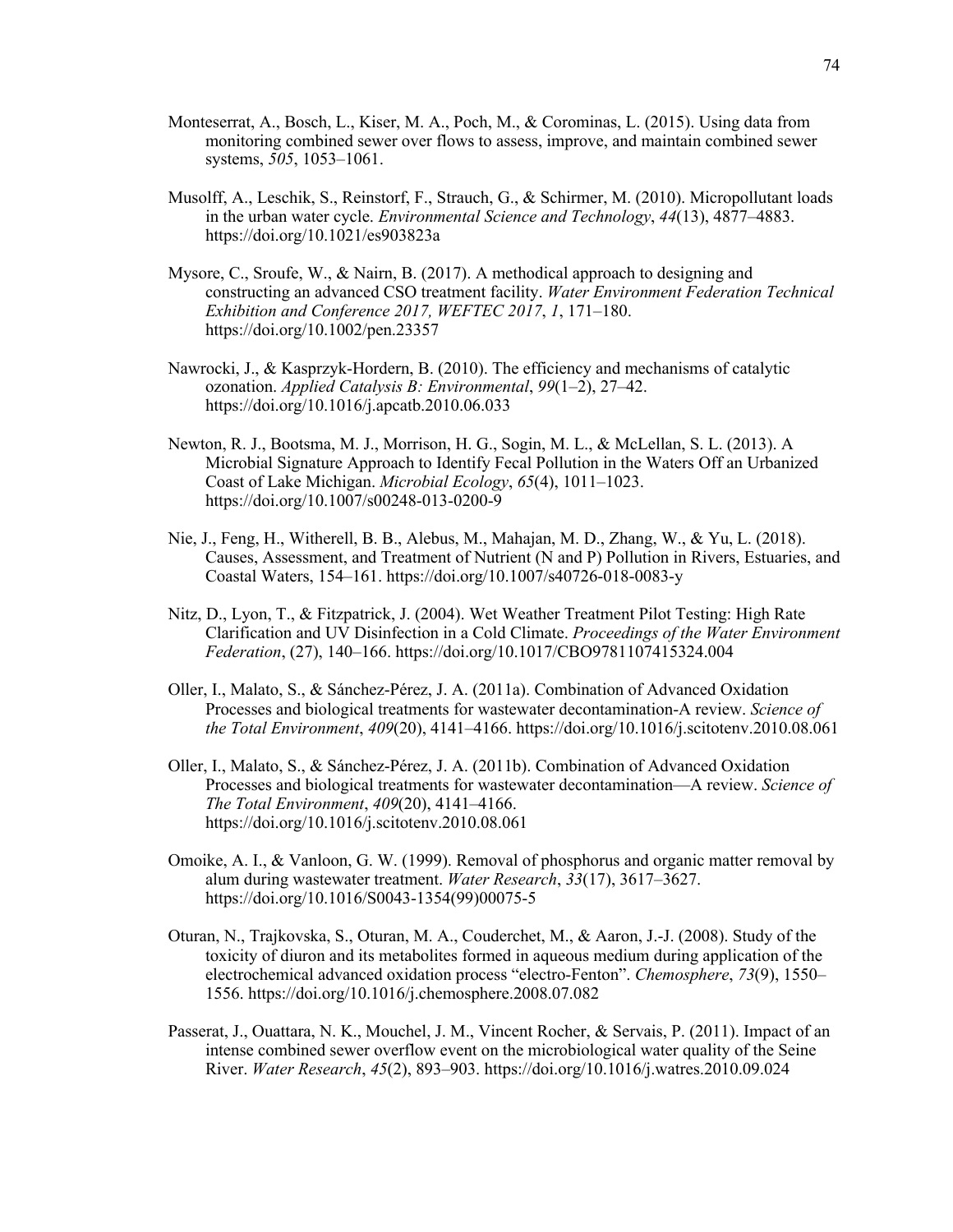- Paul, M. J., & Meyer, J. L. (2001). Treams in the Urban Landscape. *Annual Review of Ecology and Systematics*, *32*(1), 333–365. https://doi.org/doi:10.1146/annurev.ecolsys.32.081501.114040
- Perelo, L. W. (2010). Review: In situ and bioremediation of organic pollutants in aquatic sediments. *Journal of Hazardous Materials*, *177*(1–3), 81–89. https://doi.org/10.1016/j.jhazmat.2009.12.090
- Pešoutová, R., Stříteský, L., & Hlavínek, P. (2014). A pilot scale comparison of advanced oxidation processes for estrogenic hormone removal from municipal wastewater effluent. *Water Science & Technology*, *70*, 70. https://doi.org/10.2166/wst.2014.196
- Phillips, P., & Chalmers, A. (2009). Wastewater effluent, combined sewer overflows, and other sources of organic compounds to Lake Champlain. *Journal of the American Water Resources Association*, *45*(1), 45–57. https://doi.org/10.1111/j.1752-1688.2008.00288.x
- Phillips, P. J., Chalmers, a. T., Gray, J. L., Kolpin, D. W., Foreman, W. T., & Wall, G. R. (2012). Combined sewer overflows: An environmental source of hormones and wastewater micropollutants. *Environmental Science and Technology*, *46*, 5336–5343. https://doi.org/10.1021/es3001294
- Pisoeiro, J., Galvão, A., Ferreira, F., & Matos, J. (2016). Potential for CSO treatment with horizontal flow constructed wetlands: influence of hydraulic load, plant presence and loading frequency. *Environmental Science and Pollution Research*, *23*(20).
- Qiang, Z., Liu, C., Dong, B., & Zhang, Y. (2010). Degradation mechanism of alachlor during direct ozonation and O3/H2O2 advanced oxidation process. *Chemosphere*, *78*(5), 517–526. https://doi.org/10.1016/j.chemosphere.2009.11.037
- Quero-Pastor, M. J., Garrido-Perez, M. C., Acevedo, A., & Quiroga, J. M. (2014). Ozonation of ibuprofen: A degradation and toxicity study. *Science of the Total Environment*, *466*–*467*, 957–964. https://doi.org/10.1016/j.scitotenv.2013.07.067
- Radke, M., Ulrich, H., Wurm, C., & Kunkel, U. (2010). Dynamics and attenuation of acidic pharmaceuticals along a river stretch. *Environmental Science and Technology*, *44*(8), 2968– 2974. https://doi.org/10.1021/es903091z
- Ribeiro, A. R., Nunes, O. C., Pereira, M. F. R., & Silva, A. M. T. (2015). An overview on the advanced oxidation processes applied for the treatment of water pollutants de fi ned in the recently launched Directive 2013 / 39 / EU. *Environment International*, *75*, 33–51. https://doi.org/10.1016/j.envint.2014.10.027
- Rittmann, B. E., Mayer, B., Westerhoff, P., & Edwards, M. (2011). Capturing the lost phosphorus. *Chemosphere*, *84*(6), 846–853. https://doi.org/10.1016/j.chemosphere.2011.02.001
- Rizvi, H., Ahmad, N., Yasar, A., Bukhari, K., & Khan, H. (2013). Disinfection of UASB-Treated Municipal Wastewater by H 2 O 2 , UV , Ozone , PAA , H 2 O 2 / Sunlight , and Advanced Oxidation Processes : Regrowth Potential of Pathogens, *22*(4), 1153–1161.
- Rosario-Ortiz, F. L., Wert, E. C., & Snyder, S. A. (2010). Evaluation of UV/H2O2 treatment for the oxidation of pharmaceuticals in wastewater. *Water Research*, *44*(5), 1440–1448. https://doi.org/10.1016/j.watres.2009.10.031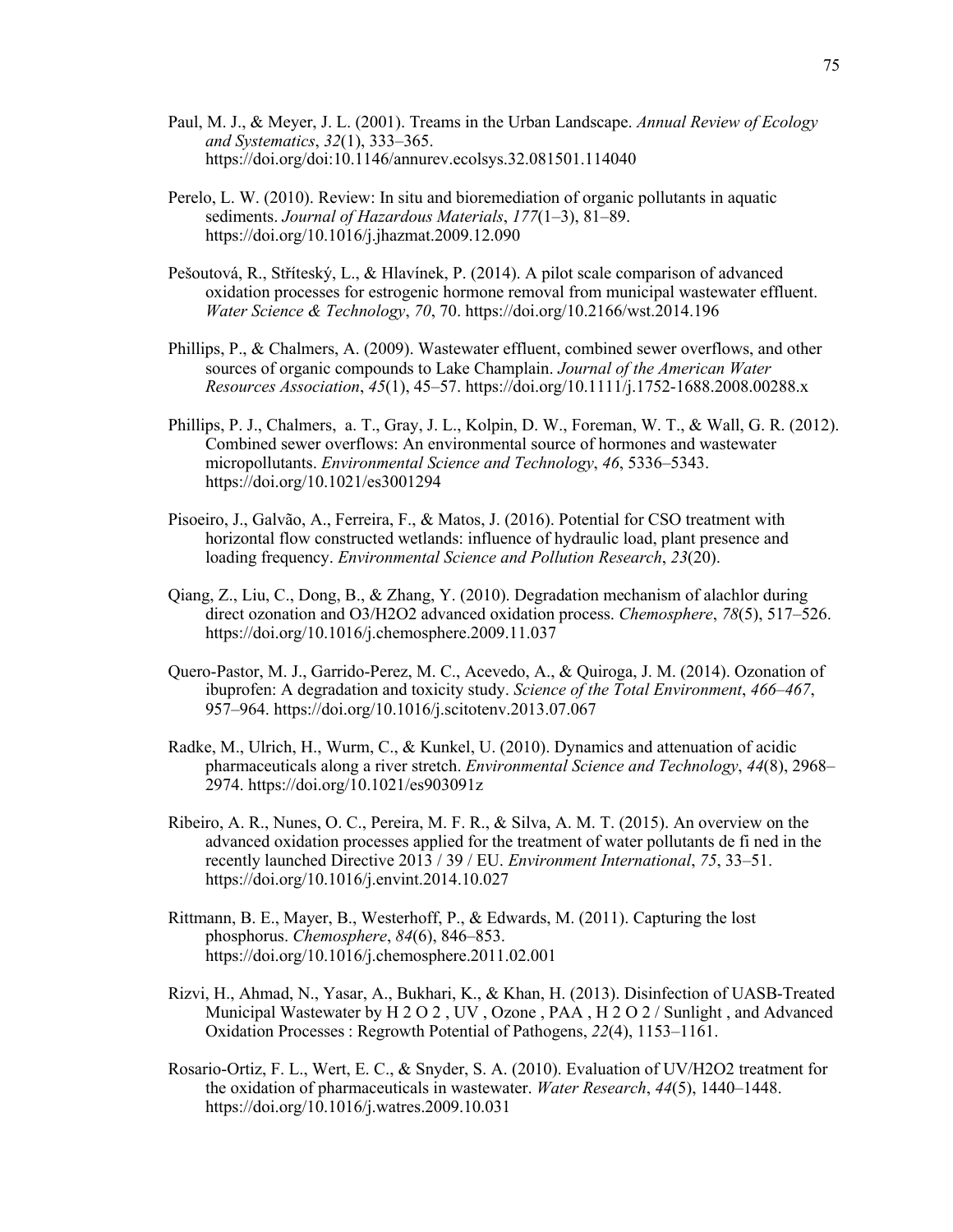- Rosenfeldt, E. J., Chen, P. J., Kullman, S., & Linden, K. G. (2007). Destruction of estrogenic activity in water using UV advanced oxidation. *Science of the Total Environment*, *377*(1), 105–113. https://doi.org/10.1016/j.scitotenv.2007.01.096
- Rosenfeldt, E. J., & Linden, K. G. (2004). Degradation of endocrine disrupting chemicals bisphenol A, ethinyl estradiol, and estradiol during UV photolysis and advanced oxidation processes. *Environmental Science and Technology*, *38*(20), 5476–5483. https://doi.org/10.1021/es035413p
- Rosenfeldt, E. J., Linden, K. G., Canonica, S., & von Gunten, U. (2006). Comparison of the efficiency of \*OH radical formation during ozonation and the advanced oxidation processes O3/H2O2 and UV/H2O2. *Water Research*, *40*(20), 3695–3704. https://doi.org/10.1016/j.watres.2006.09.008
- Ross, J. (2014). Fate of Micropollutants in Biosolids During Pyrolysis, (December).
- Ruffell, K. M., Rennecker, J. L., & Marinas, B. J. (2000). Inactivation of Cryptosporidium parvum oocysts with chlorine dioxide. *Water Research*, *34*(3), 868–876. https://doi.org/Doi 10.1016/S0043-1354(99)00187-6
- Sauer, E. P., VandeWalle, J. L., Bootsma, M. J., & McLellan, S. L. (2011). Detection of the human specific Bacteroides genetic marker provides evidence of widespread sewage contamination of stormwater in the urban environment. *Water Research*, *45*(14), 4081– 4091. https://doi.org/10.1016/j.watres.2011.04.049
- Scherrenberg, S. M. (2006). *Treatment techniques for combined sewer overflows: A literature study of the available techniques*. Delft Univeristy of Technology.
- Scheurer, M., Heß, S., Lüddeke, F., Sacher, F., Güde, H., Löffler, H., & Gallert, C. (2015). Removal of micropollutants, facultative pathogenic and antibiotic resistant bacteria in a fullscale retention soil filter receiving combined sewer overflow. *Environmental Science: Processes and Impacts*, *17*(1), 186–196. https://doi.org/10.1039/c4em00494a
- Schlaman, J., Sutko, N., & Meng, M. (2015). An Integrated Watershed Wet Weather Approach that Visualizes and Quantifies the Benefits of Green Infrastructure. *Proceedings of the Water*, *1*. Retrieved from http://www.ingentaconnect.com/contentone/wef/wefproc/2015/00002015/00000001/art0005  $\theta$
- Schroedel, R., Esping, D., Arant, S., & Lu, T. (2014). *Technical Memorandum No. 3: Potential Treatment Processes for Microconstituent Removal*.
- Schroedel, R., Esping, D., & Fitzpatrick, J. (2007). *South Shore Process Enhancement Demonstration Project Technical Memorandum No. 1: Technology Selection and Testing Plan*.
- Schwarzenbach, R. P., Escher, B. I., Fenner, K., Hofstetter, T. B., Johnson, C. A., von Gunten, U., & Wehrli, B. (2006). The Challenge of Micropollutants. *Science And Technology*, (August), 1072–1077.
- Seib, M. D., Berg, K. J., & Zitomer, D. H. (2016). Reduced energy demand for municipal wastewater recovery using an anaerobic floating filter membrane bioreactor. *Environ. Sci.: Water Res. Technol.*, *2*(2), 290–297. https://doi.org/10.1039/C5EW00244C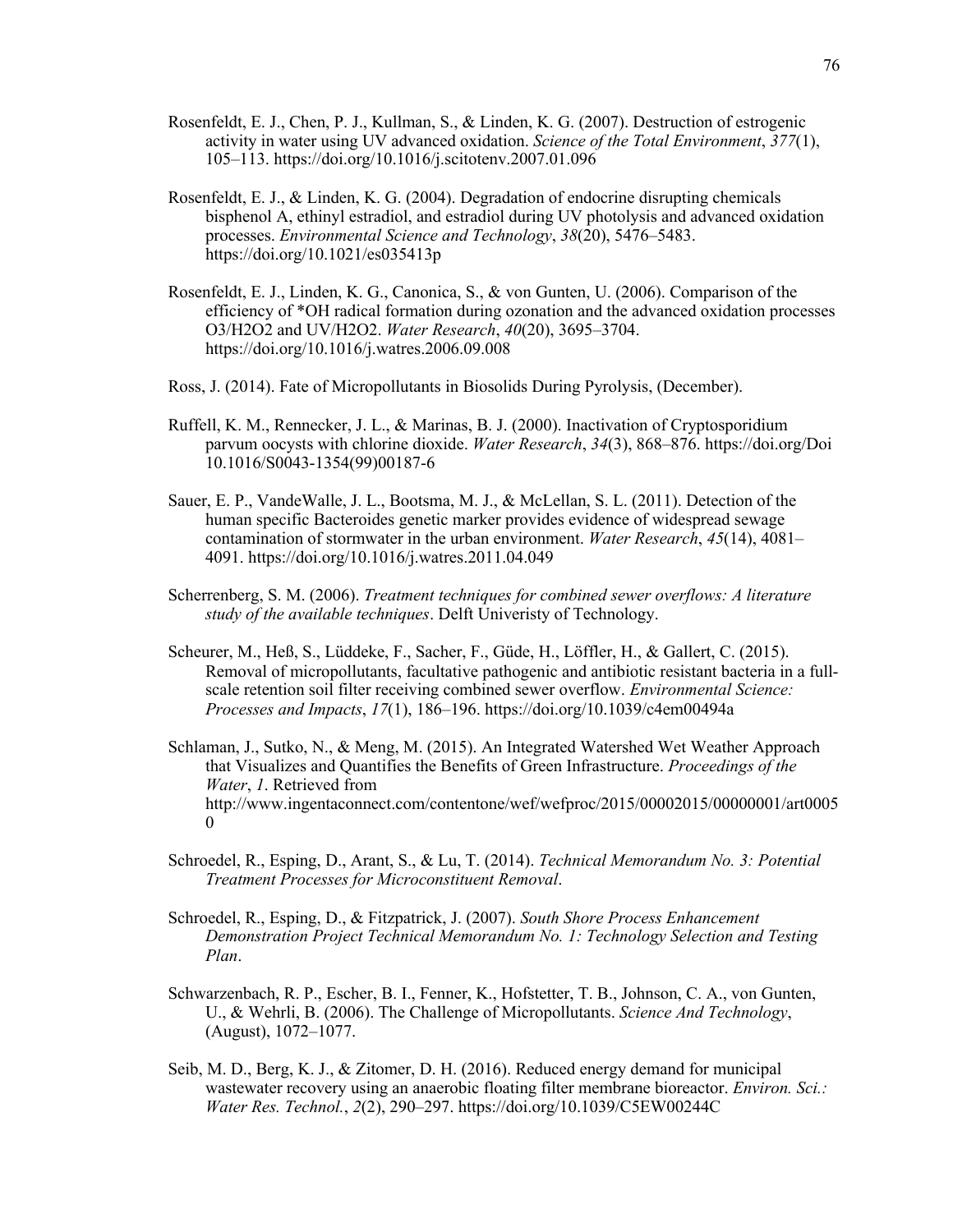- Song, K., Mohseni, M., & Taghipour, F. (2016). Application of ultraviolet light-emitting diodes (UV-LEDs) for water disinfection: A review. *Water Research*, *94*, 341–349. https://doi.org/10.1016/j.watres.2016.03.003
- Stalter, D., Magdeburg, A., & Oehlmann, J. (2010). Comparative toxicity assessment of ozone and activated carbon treated sewage effluents using an in vivo test battery. *Water Research*, *44*(8), 2610–2620. https://doi.org/10.1016/j.watres.2010.01.023
- Stalter, D., Magdeburg, A., Weil, M., Knacker, T., & Oehlmann, J. (2010). Toxication or detoxication? In vivo toxicity assessment of ozonation as advanced wastewater treatment with the rainbow trout. *Water Research*, *44*(2), 439–448. https://doi.org/10.1016/j.watres.2009.07.025
- Stasinakis, A. S. (2008). Use of Selected AOPs for Wastewater Treatment A Mini-Review, *10*(3), 376–385.
- Suárez, J., & Puertas, J. (2005). Determination of COD, BOD, and suspended solids loads during combined sewer overflow (CSO) events in some combined catchments in Spain. *Ecological Engineering*, *24*(3), 201–219. https://doi.org/10.1016/j.ecoleng.2004.11.005
- Szabo, J. G., Buchberger, S. G., & Bishop, P. L. (2005). Performance of Wet Weather Treatment Facility for Control of Combined Sewer Overflows: Case Study in Cincinnati, Ohio, (March), 375–387.
- Tarr, J. A. (1979). The Separate vs. Combined Sewer Problem: A Case Study in Urban Technology Design Choice. *Journal of Urban History*, *5*(3), 308–339. https://doi.org/10.1177/009614427900500303
- Tavakol-Davani, H., Burian, S. J., Devkota, J., & Apul, D. (2015). Performance and Cost-Based Comparison of Green and Gray Infrastructure to Control Combined Sewer Overflows. *Journal of Sustainable Water in the Built Environment*, *2*(2), 04015009. https://doi.org/10.1061/JSWBAY.0000805
- Ternes, T. A., Stüber, J., Herrmann, N., McDowell, D., Ried, A., Kampmann, M., & Teiser, B. (2003). Ozonation: A tool for removal of pharmaceuticals, contrast media and musk fragrances from wastewater? *Water Research*, *37*(8), 1976–1982. https://doi.org/10.1016/S0043-1354(02)00570-5
- Tetra Tech MPS. (2003). Detroit WSD Technical Feasibility of a Wet Weather Flow Treatment Facility, (September).
- Tiehm, A., Herwig, V., & Neis, U. (1991). Particle Size Analysis for Improved Sedimentation and Filtration in Waste Water Treatment.
- Tizaoui, C., Grima, N. M., & Derdar, M. Z. (2009). Effect of the radical scavenger t-butanol on gas–liquid mass transfer. *Chemical Engineering Science*, *64*(21), 4375–4382. https://doi.org/10.1016/J.CES.2009.07.008
- Tondera, K., Klaer, K., Koch, C., Hamza, I. A., & Pinnekamp, J. (2016). Reducing pathogens in combined sewer overflows using performic acid. *International Journal of Hygiene and Environmental Health*, *219*(7), 700–708. https://doi.org/10.1016/j.ijheh.2016.04.009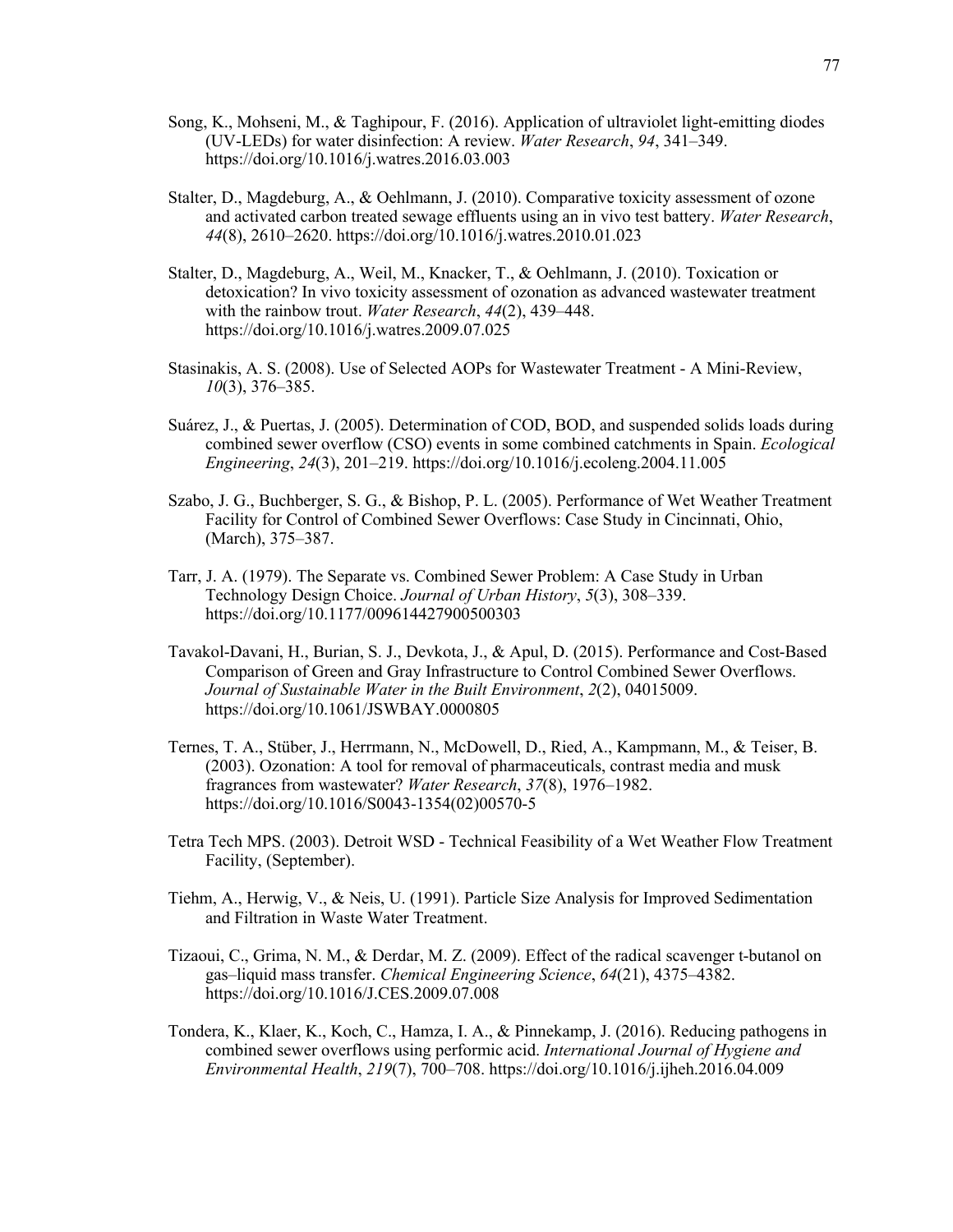- Tondera, K., Roder, S., Klaer, K., Brückner, I., & Pinnekamp, J. (2013). Effective treatment of combined sewer overflow discharge to protect drinking water resources. In *7th IWA International Conference on Efficient Use and Management of Water* (pp. 1–10). Paris, France.
- Tong, Y., Mayer, B. K., & McNamara, P. J. (2016). Triclosan adsorption using wastewater biosolids-derived biochar. *Environ. Sci.: Water Res. Technol.*, *2*(4), 761–768. https://doi.org/10.1039/C6EW00127K
- US District Court for the Northern District of IL. (2011). Metropolitan Water Reclamation District Consent Decree (2011).
- US District Court for the Northern District of OH. (2010). City of Akron Conset Decree (2010).
- US District Court for the Southern District of OH. (2004). Hamilton County, OH and City of Cincinnati, OH Consent Decree (2004).
- USEPA. (1972). Clean Water Act (1972).
- USEPA. (1994). Combined Sewer Overflow (CSO) Control Policy; Notice. *Federal Register*, *59*(75), 18688–18698.
- USEPA. (1999a). *Alternative Disinfectants and Oxidants Guidance Manual*.
- USEPA. (1999b). Combined Sewer Overflow Technology Fact Sheet. *Environmental Protection*. https://doi.org/EPA 832-F-99-041
- USEPA. (1999c). EPA Wastewater Technology Fact Sheet: Chlorine Disinfection. *Epa 832-F-99-062*, (1998). https://doi.org/EPA 832-F-99-062
- USEPA. (2004). *Report to Congress on Impacts and Control of Combined Sewer Overflows and Sanitary Sewer Overflows*.
- USEPA. (2010). *NPDES Permit Writer's Manual*.
- USEPA Office of Wastewater Management. (2016). *Report to Congress: Combined Sewer Overflows to the Great Lakes Basin*. https://doi.org/10.1016/j.msec.2017.05.039
- Uslu, G., Demirci, A., & Regan, J. M. (2015). Efficacy of Pulsed UV-Light Treatment on Wastewater Effluent Disinfection and Suspended Solid Reduction. *Journal of Environmental Engineering*, *141*(6), 04014090. https://doi.org/10.1061/(ASCE)EE.1943- 7870.0000912
- Veolia Water Technologies. (2014). ACTIFLO ® The ultimate clarifier.
- Vittenet, J., Aboussaoud, W., Mendret, J., Pic, J.-S., Debellefontaine, H., Lesage, N., … Brosillon, S. (2015). Catalytic ozonation with  $\gamma$ -Al2O3 to enhance the degradation of refractory organics in water. *Applied Catalysis A: General*, *504*, 519–532. https://doi.org/10.1016/j.apcata.2014.10.037
- von Gunten, U., & Hoigné, J. (1994). Bromate Formation during Ozonization of Bromide-Containing Waters: Interaction of Ozone and Hydroxyl Radical Reactions. *Environmental Science and Technology*, *28*(7), 1234–1242. https://doi.org/10.1021/es00056a009